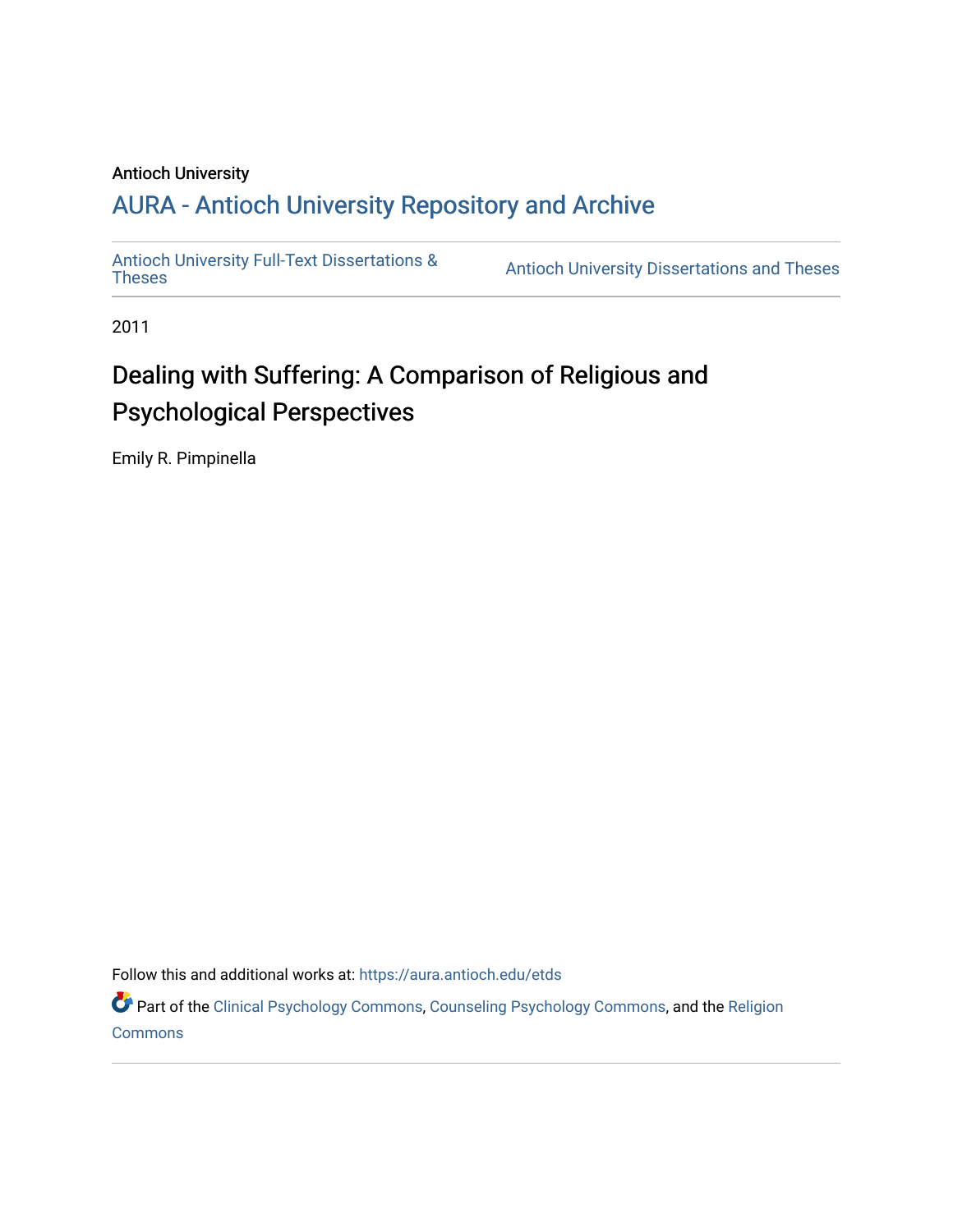## Running head: RELIGION, PSYCHOLOGY, AND SUFFERING

Dealing with Suffering:

A Comparison of Religious and Psychological Perspectives

By

Emily Pimpinella

B.A., Alfred University, 2005 M.S., Antioch University New England, 2008

#### DISSERTATION

Submitted in partial fulfillment of the requirements for the degree of Doctor of Psychology in the Department of Clinical Psychology of Antioch University New England, 2011

Keene, New Hampshire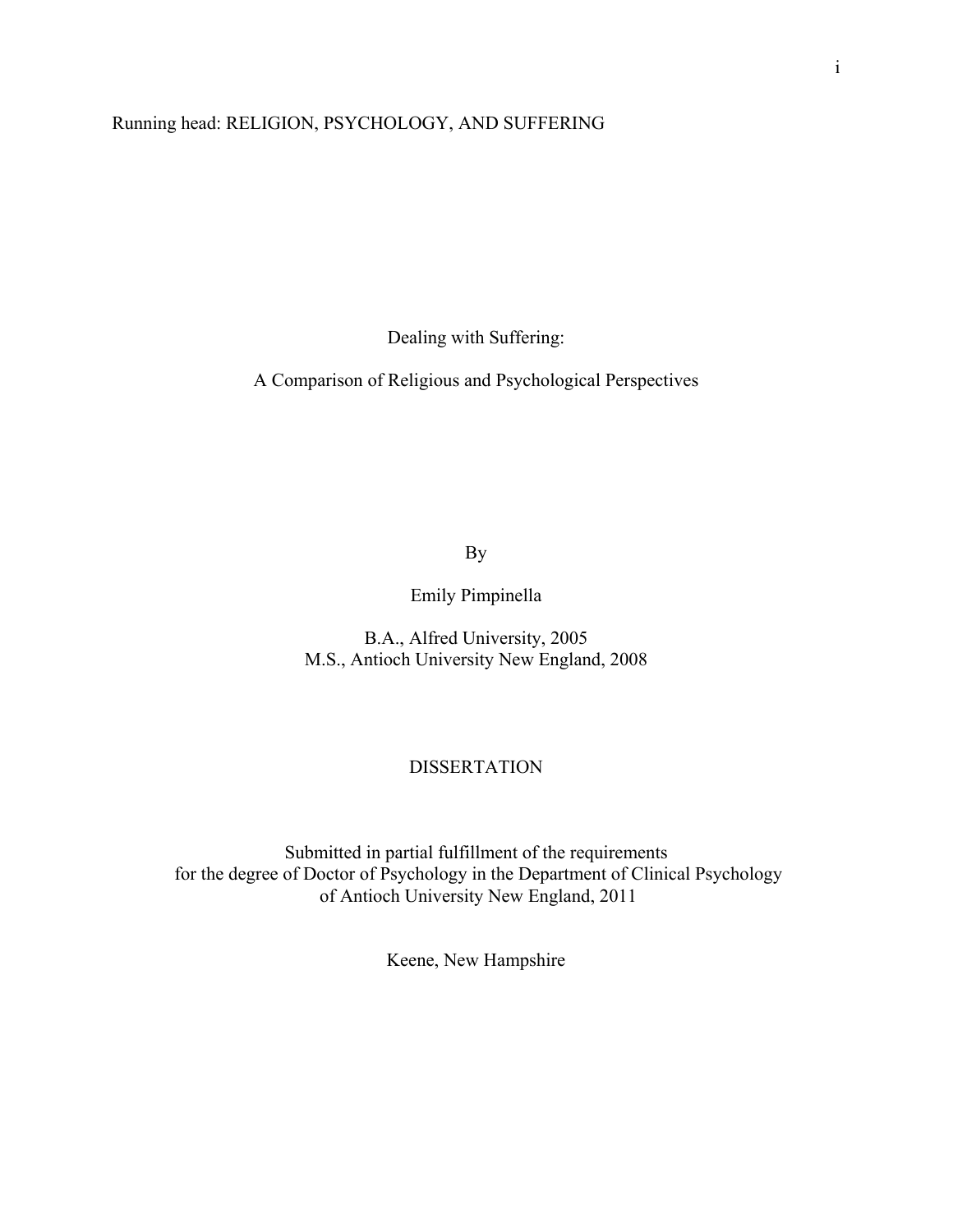

## **DISSERTATION COMMITTEE PAGE**

The undersigned have examined the dissertation entitled:

DEALING WITH SUFFERING: A COMPARISON OF RELIGIOUS AND PSYCHOLOGICAL PERSPECTIVES

presented on March 10, 2011

by

Emily Pimpinella

Candidate for the degree of Doctor of Psychology

and hereby certify that it is accepted\*.

Dissertation Committee Chairperson: Victor Pantesco, EdD

Dissertation Committee members: Barbara Belcher-Timme, PsyD David Junno, PsyD

Accepted by the Department of Clinical Psychology Chairperson

Kathi A. Borden, PhD

## on 3/10/11

\* Signatures are on file with the Registrar's Office at Antioch University New England.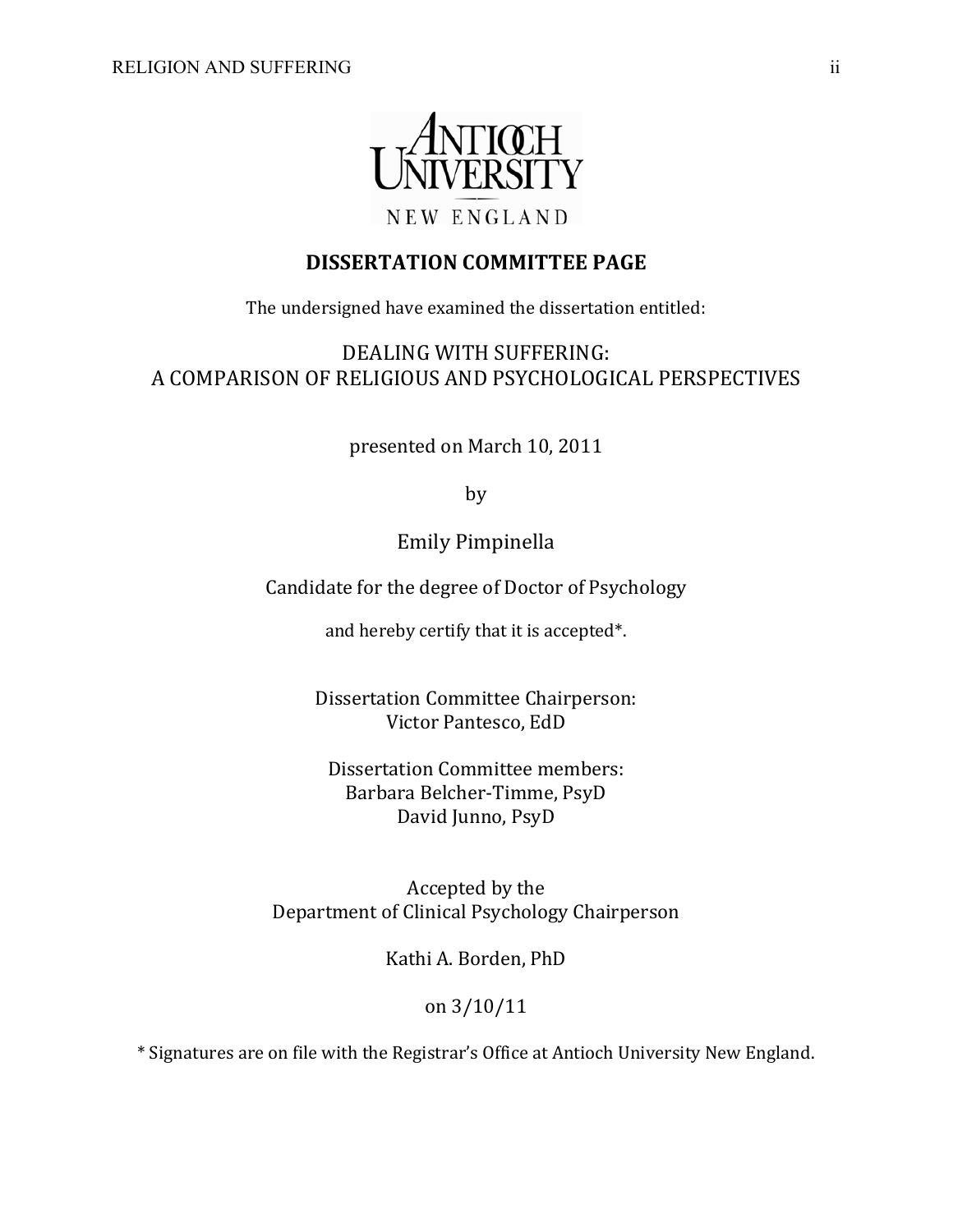|  |  | Table of Contents |
|--|--|-------------------|
|--|--|-------------------|

| Religion and CBT. |  |
|-------------------|--|
|                   |  |
|                   |  |
|                   |  |
|                   |  |
|                   |  |
|                   |  |
|                   |  |
|                   |  |
|                   |  |
|                   |  |
|                   |  |
|                   |  |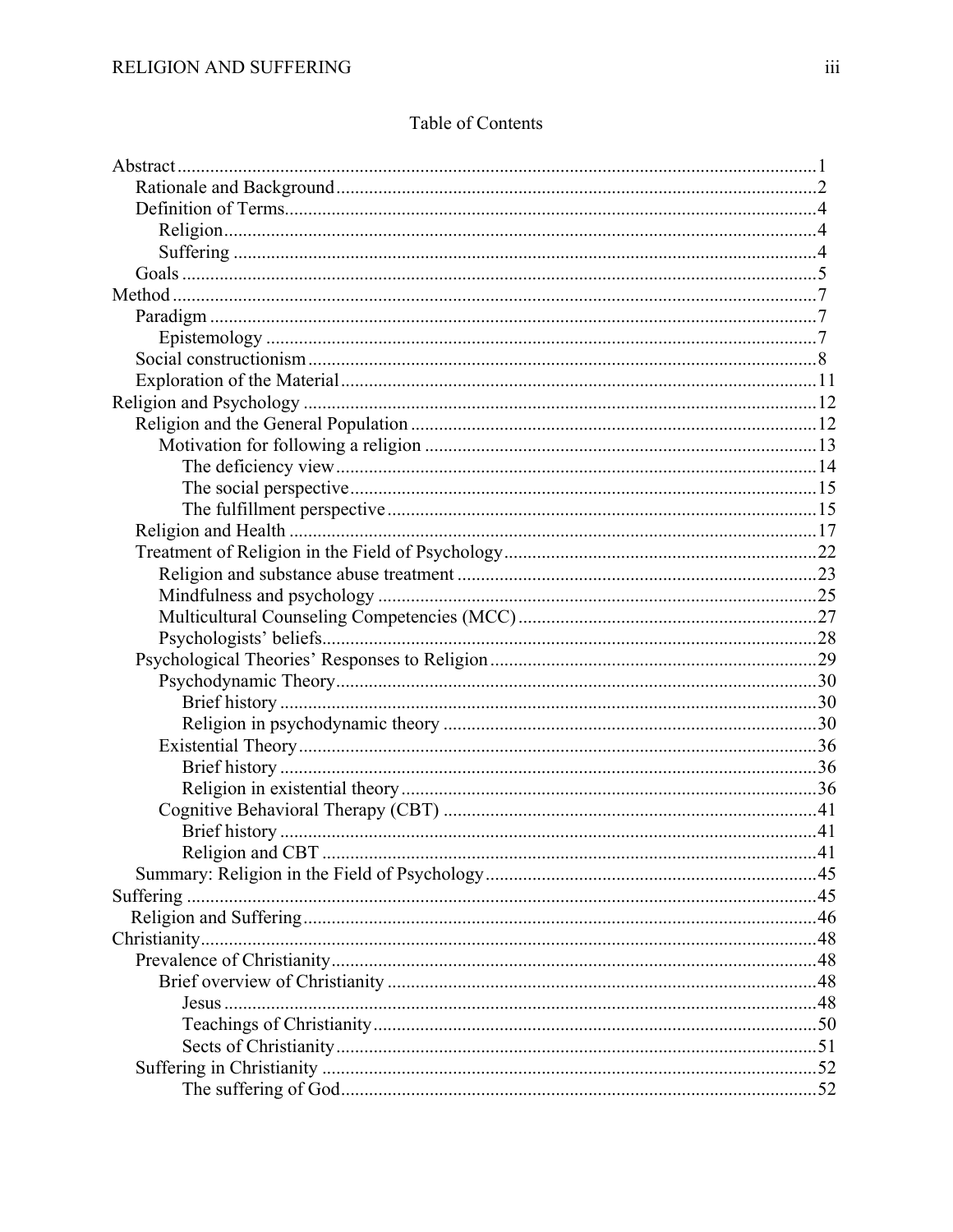| The Buddha | 88 |
|------------|----|
|            |    |
|            |    |
|            |    |
|            |    |
|            |    |
|            |    |
|            |    |
|            |    |
|            |    |
|            |    |
|            |    |
|            |    |
|            |    |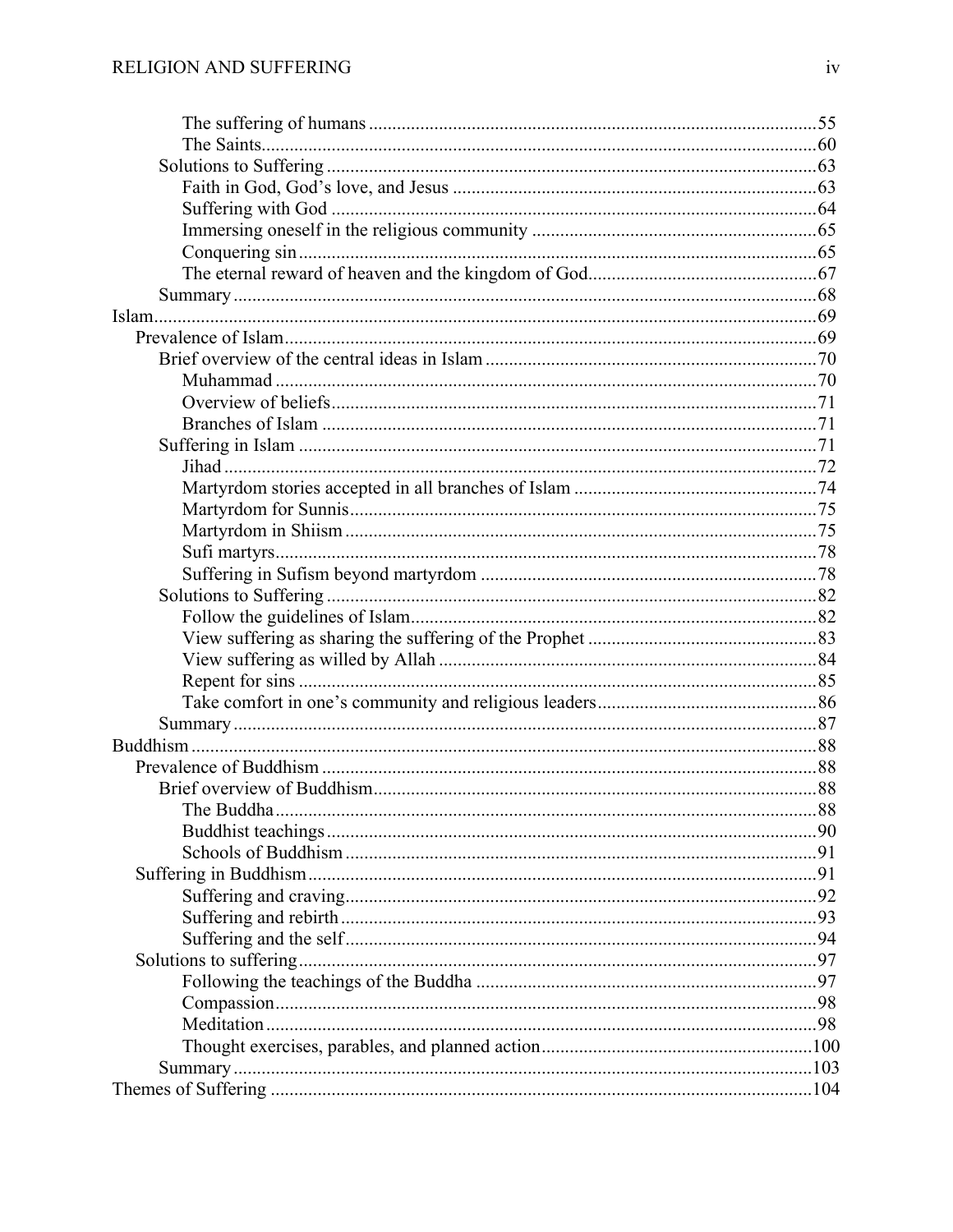| .132 |
|------|
|      |
|      |
|      |
|      |
|      |
|      |
|      |
|      |
|      |
|      |
|      |
|      |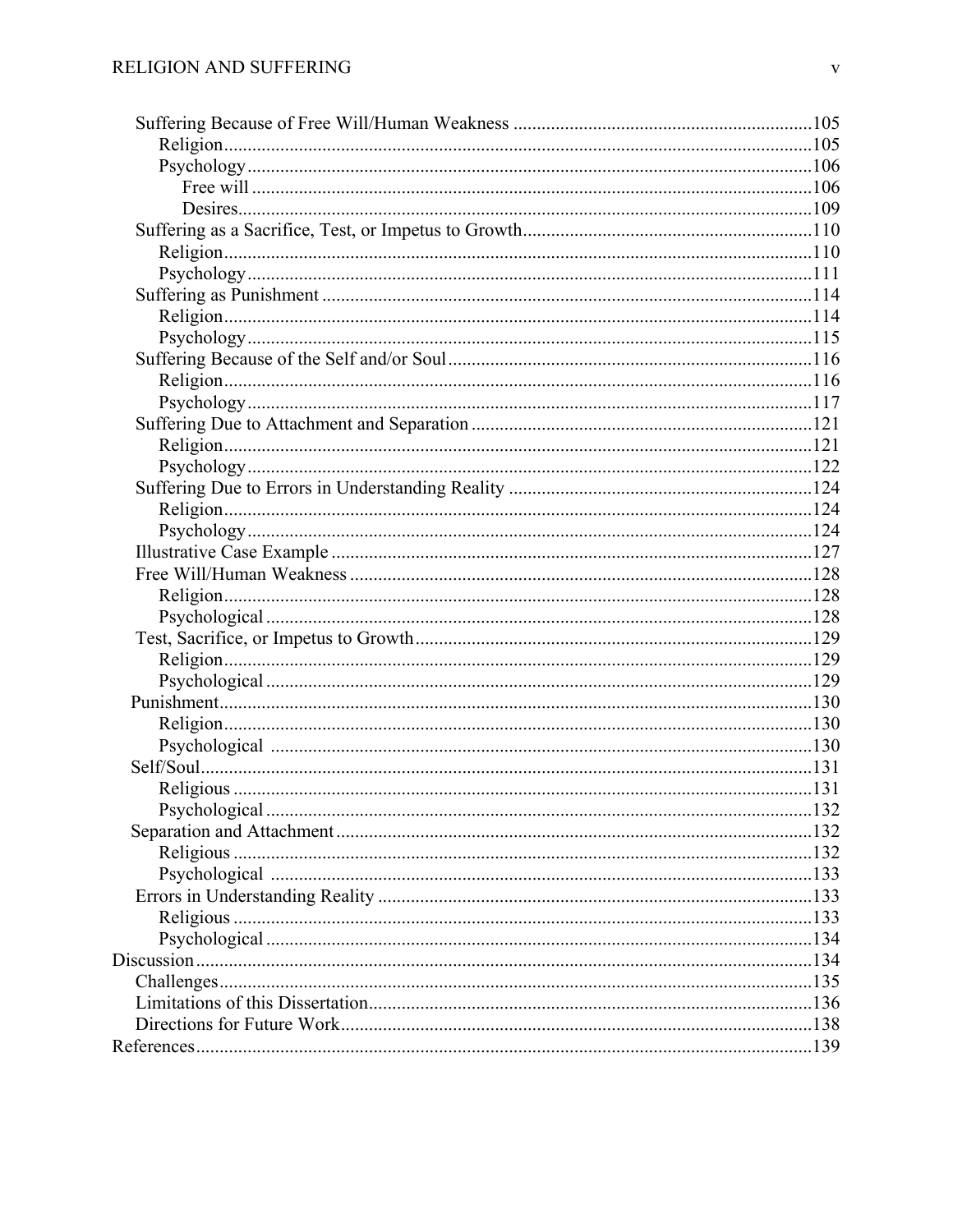#### Abstract

One of the main tasks of psychologists is to help clients deal with suffering. In order to assist the client, a therapist needs to have an understanding of the client's beliefs about suffering. Due to the importance of religion for much of the general population, and considering how beliefs influence clients when dealing with suffering, it is essential that psychologists be mindful and respectful of religious beliefs in order to provide competent service. In order to do this, therapists need to have knowledge about the religious doctrine that their client observes. Therapists also need to be aware of their own belief systems and the attitudes toward suffering and religion visible in the field of psychology in order to understand how these beliefs may influence treatment. This dissertation will: (a) explore literature which includes religious texts from Christianity, Islam, and Buddhism, as well as research and other scholarly works in order to distill different themes regarding suffering; (b) address how these themes are dealt with in the field of psychology; and (c) discuss how therapists can use this knowledge more effectively with their clients. The frame is social constructionist theory, which highlights the importance of culture and language in shaping how people view the world and suffering in particular.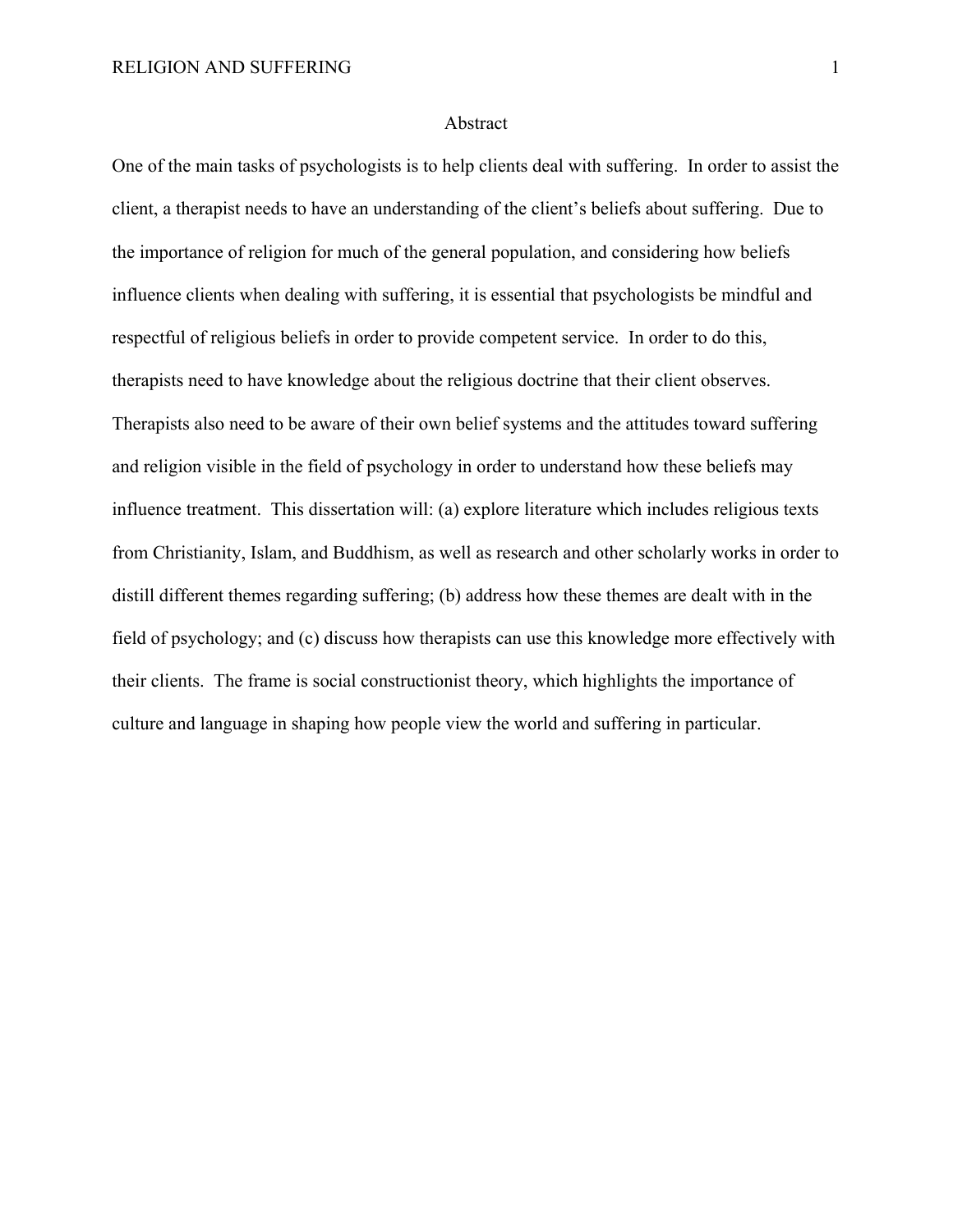Dealing with Suffering:

### A Comparison of Religious and Psychological Perspectives

#### **Rationale and Background**

Suffering is a key element in the field of psychology and therapists assist clients who are struggling to make sense of and deal with their suffering. One element that may impact how clients deal with their suffering, the focus of this dissertation, is the client's religious orientation and beliefs. Understanding and respecting these beliefs is a part of being culturally competent.

Much attention has been given to diversity and multiculturalism in psychological literature and psychologists are becoming increasingly aware of their need to become culturally competent. Cultural competence stipulates "people should not only appreciate and recognize other cultural groups but also be able to work effectively with them" (Sue, 1998, p. 440). Sue also asserted that cultural competence involves delivering mental health services in a manner that is consistent with the client's cultural background. The American Psychological Association (APA; 2003) strongly recommends that psychologists be culturally competent in order to work ethically with racial and ethnic minorities. Further, the organization has included this stipulation in its codes of ethics (APA, 2003). This attention is necessary because culture permeates and affects every aspect of counseling (Roysircar, 2003). In order to be culturally competent, the therapist would need to be somewhat knowledgeable about the client's culture, which may include religious belief. Many therapists, however, may only think of race, ethnicity, minority status, and other group-specific factors when considering diversity and overlook the diversity in clients' religious beliefs, thereby ignoring religion as crucial in shaping a person's culture. Religion and culture also shape how many people live and deal with suffering.

Despite different opinions on its therapeutic relevance, religion has not been ignored in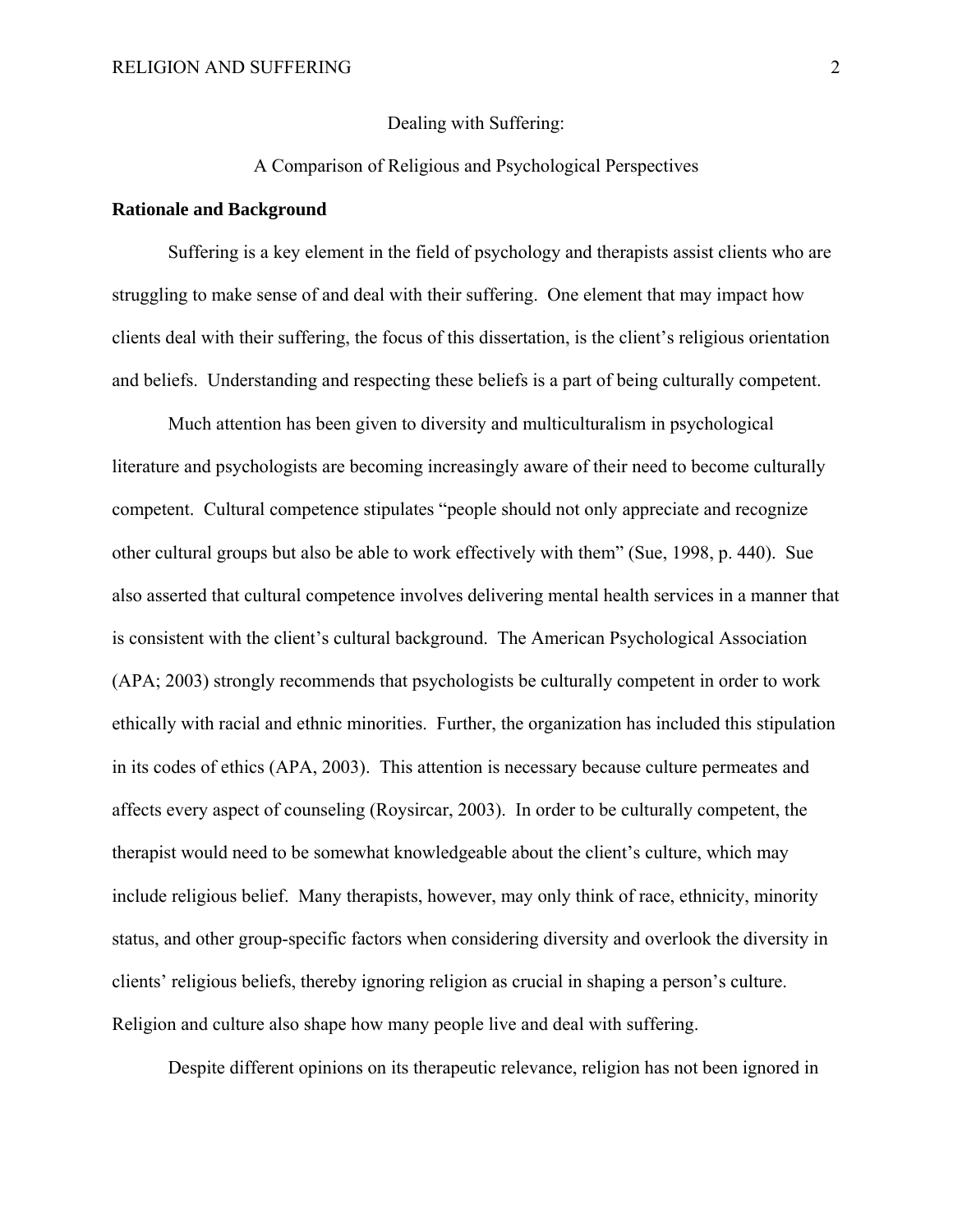the field of psychology. In the early 1900s, research focused on religious conversion, the effectiveness of prayer, moral education, religious psychopathology, and the development of religious beliefs (Brown, 1987). James (1936) was particularly interested in personal religious experiences. Many of the descriptions of religion by authors during this time were far from flattering. For example, Malinowski (1925/1954) described religion as a phenomenon existing somewhere between science and magic. Studies on religion were somewhat limited and most of these early works focused solely on Western religions, namely Christianity (Raiya & Pargament, 2010). In the beginning of the psychological study of religions, religion and its effects were not measured because different religious leaders feared that measurement could destroy the mystery of religion. The authority of religion was absolute and was not to be questioned. This idea enforced the concept that religion and science were not compatible.

In later years, there has been more interest in religion with Gordon Allport (1966) examining intrinsic versus extrinsic religious orientation in the 1960s. Religion was also examined from different perspectives. For example, Fowler's (1995) stages of faith have described faith through a developmental lens. Other works illustrated religion's importance to the practice of psychotherapy (Aten & Leach, 2008; Miller, 1999; Richards & Bergin, 2000, 2003; Sperry & Shafranske, 2005). Peer-reviewed journals for religion also appeared, the early ones being the *Review of Religious Research* in 1959, and the *Journal for the Scientific Study of Religion* in 1961 (Brown, 1987). Recently, journals are also publishing articles on providing services to specific religious groups, such as Muslims, in the United States (Haque, 2004). However, as will be discussed, religion remains a controversial topic that many psychologists avoid (Bilgrave & Deluty, 1998).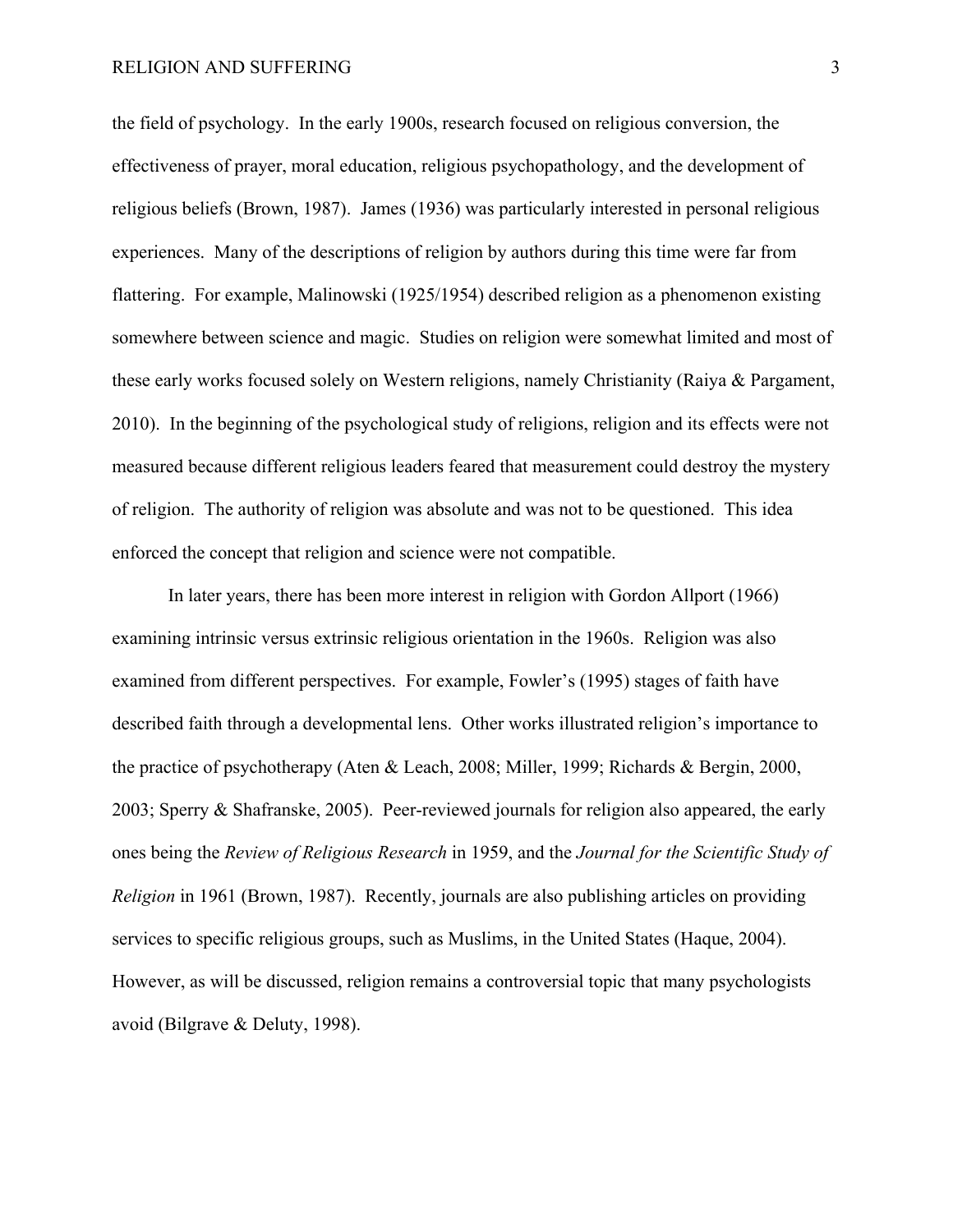#### **Definition of Terms**

**Religion.**It is important to note that, when addressing religion, this dissertation refers to organized religion and not spirituality (though religious people are often spiritual). The word religion comes from a few different Latin words: *religio* (taboo, restraint), *religare* (to hold back, bind fast), and *religere* (to read over again, rehearse; Brown, 1987). These descriptions speak to an institution that is organized, has rules, and there is an element of behavioral practice involved in repetition. Religion is not simply a collection of rules and behaviors; its definition also needs to include some element of the numinous. Flower (as cited in Brown, 1987) describes religion as an "attitude determined by the discrimination of an element of 'utterly-beyondness' brought about by a mental development which is able to appreciate the existence of more in the world than that to which existing endowment effects adequate adjustment" (p. 30). Religion can encompass much of a client's life. For example, James (1936) describes religion as "man's total reaction upon life" (p. 35), which speaks to the idea of how steeped people's mentalities can be in their religious beliefs.

**Suffering***.* Suffering is a phenomenon that is frequently addressed in work with clients. According to the online Merriam-Webster Dictionary (2008), to suffer is to "to submit to or be forced to endure," "to feel keenly," and to "labor under." These definitions give the impression of something heavy and oppressive. Similarly, the Sanskrit word for suffering, *dukkha,* refers to stress, unsatisfactoriness, and burden (Stone, 2007). These definitions do not indicate whether suffering is a mental or physical phenomenon. The Buddhist teachings of the Two Darts, as explained by Stone, describes how suffering will be defined. In this conceptualization, the First Dart that the person experiences is the physical feeling of pain. The Second Dart is how the mind interprets the sensation and the story about the Self it constructs. Suffering lies in the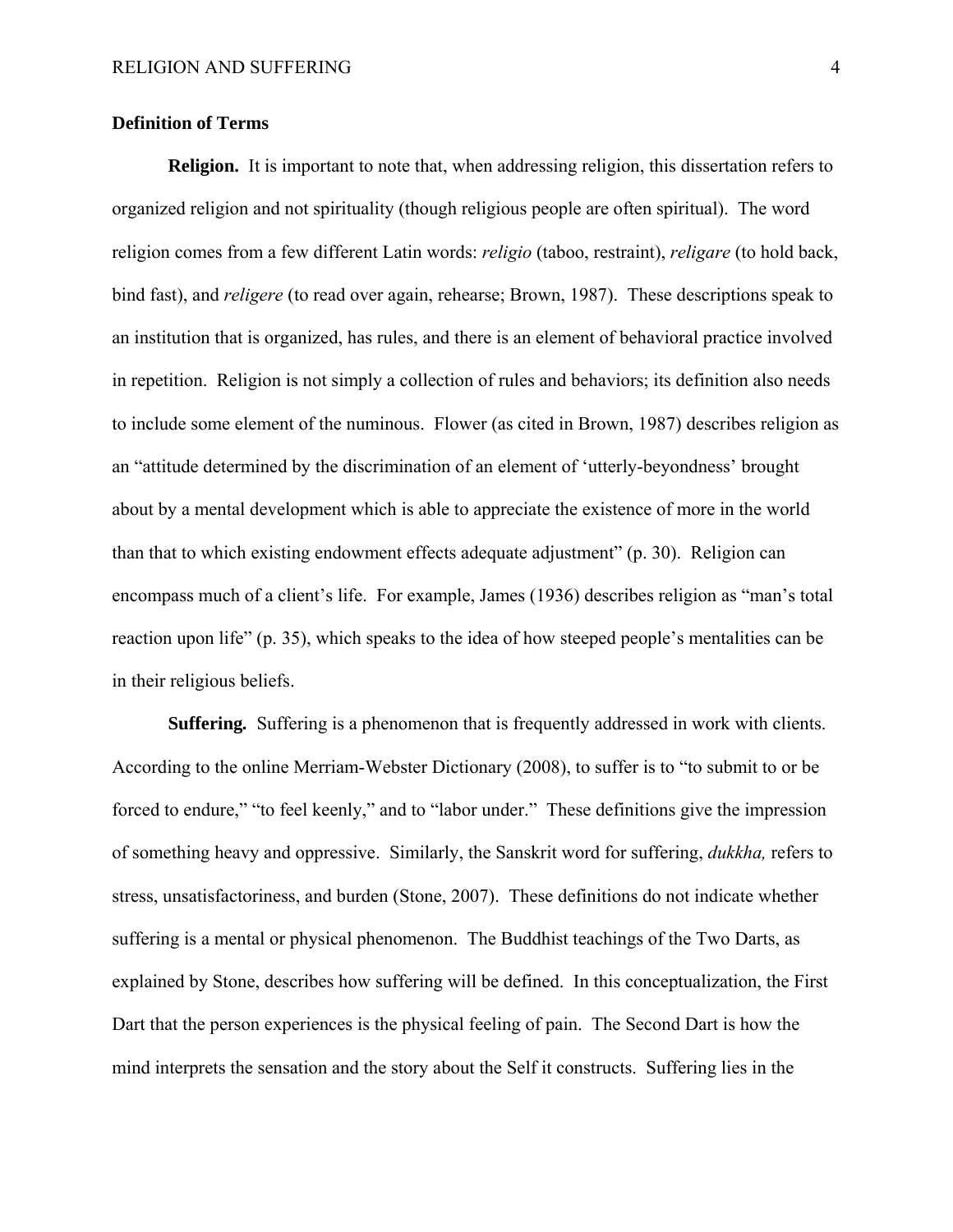Second Dart and, according to this teaching, people are able to experience pain without suffering if they do not allow themselves to interpret the pain and incorporate it into their view of self. Though the explanation of the Two Darts refers to physical pain as a possible impetus to suffering, suffering is not only tied to physical pain because many people suffer in the absence of physical pain. So, for this dissertation, the focus is on the mental pain that a person creates and endures as an interpretation of events and mood states.

To add to the conceptualization of suffering as a mental phenomenon, *tanha,* a Buddhist idea, will be used. Tanha is "literally 'thirst:' the mental habit of insatiable longing for what is not, which implies an equal and irremediable dissatisfaction with what is" (Hart, 1987, p. 38). This longing could be focused on anything: a day without pain for the chronic pain sufferer, a beloved person for the client suffering from unrequited love, or to be a different and worthwhile person for the depressed client. Again, it is the mental interpretation of the situation that causes the suffering.

In defining suffering, there is no imposed limit of "how much" a person should be in mental pain in order to be suffering. Consider this idea posed by Frankl (1992):

To draw an analogy: a man's suffering is similar to the behavior of a gas. If a certain quantity of gas is pumped into an empty chamber, it will fill the chamber completely and evenly, no matter how big the chamber. Thus suffering completely fills the human soul and conscious mind, no matter whether the suffering is great or little. (p. 55)

#### **Goals**

This dissertation examines how suffering and dealing with suffering are constructed in selected religions and psychology. This exploration also covers viewpoints in the field of psychology about religion and religious clients (clients who purport to follow a religion). Both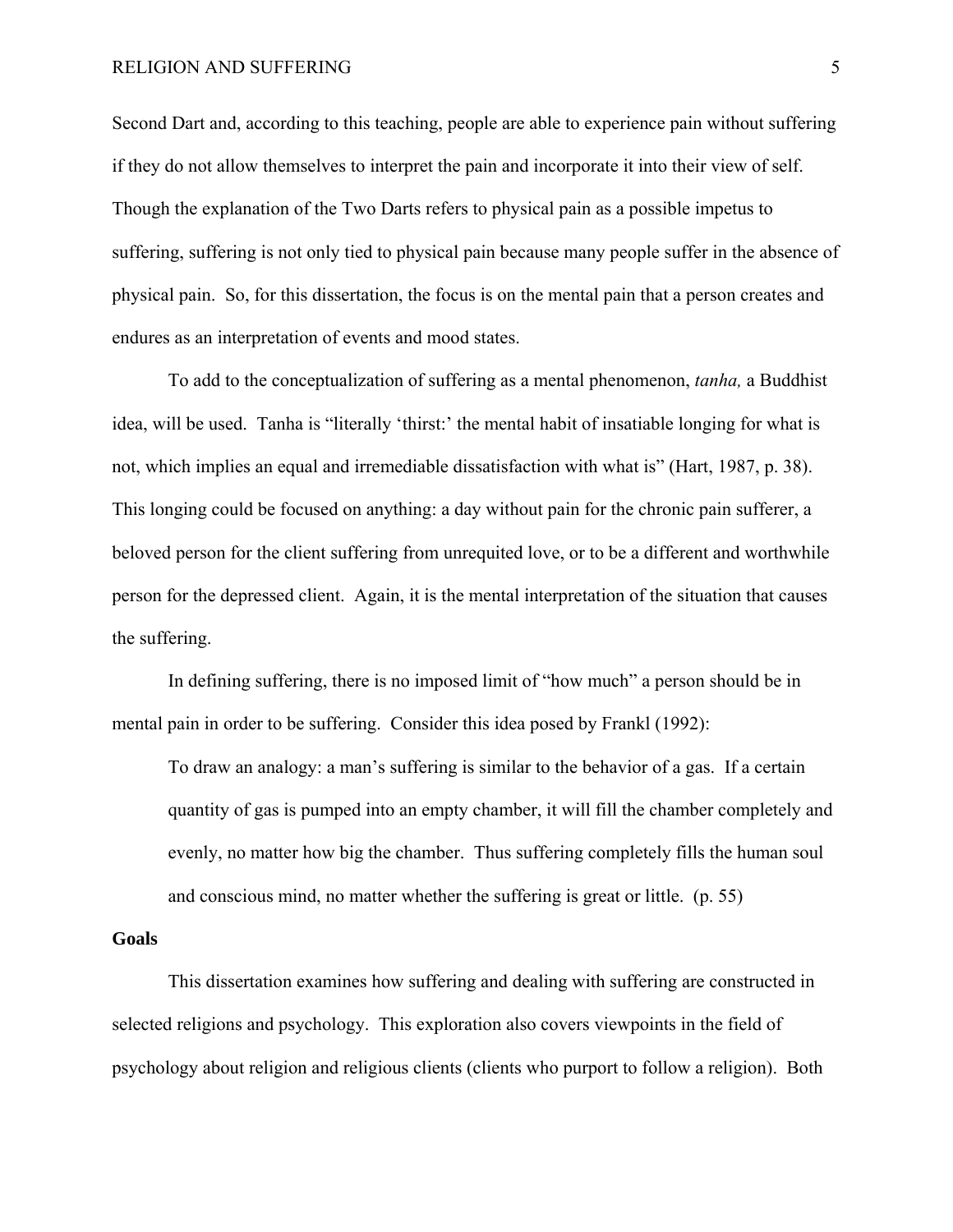psychological and religious literature is examined to explore themes of suffering. Due to the fact that cultural competence in part involves knowing about the client's culture, the intent is to acquaint the reader with the religions thoroughly enough so that readers have the knowledge and tools to be creative and generate their own interventions beyond what is suggested. The religions explored in this dissertation are Christianity, Islam, and Buddhism. Christianity and Islam are well known and have many followers, so there is a high likelihood that a therapist would encounter a client from these versus other religious backgrounds. Buddhism was chosen because of its growing popularity and because Buddhist principles are often integrated into contemporary psychological theories and treatments. The writer then explores how the themes of suffering gleaned from these religious traditions have been addressed in the field of psychology. A case example illustrates how the religious perspective and psychological perspective might be applied jointly.

The other goal of this dissertation is to make psychologists more aware of both their clients' and their own worldviews and how these worldviews influence how they think and behave. If psychologists are more mindful of their worldviews and meaning constructions, they may be less likely to impose their views onto their clients. If they understand more about the client's worldview, especially concerning suffering, they may be less likely to use interventions which are incongruent with their clients' beliefs. Based on literature regarding culture and treatment effectiveness (Lo & Fung, 2003; Sue, 1998; Zane et al., 2005), it appears that the goodness of fit between the person's religious ideas about suffering and how the therapist explores suffering with the client would influence the person's success in treatment. A person's work field is a culture as well, and understanding how the themes of suffering have been portrayed in psychology culture is important in order for a therapist to understand what beliefs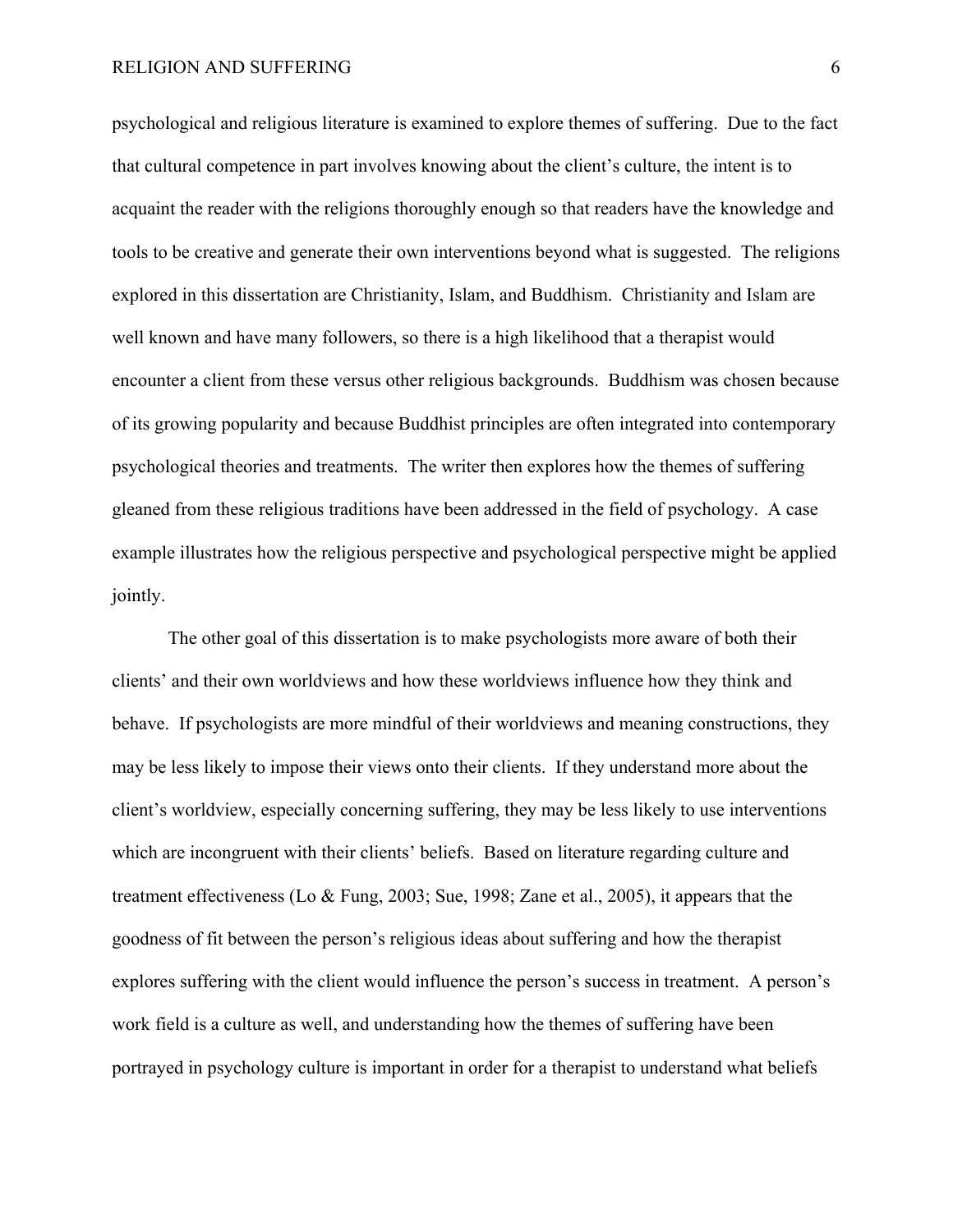he/she might have developed as a result of being immersed in this culture.

There is some research on the impact of the cognitive match (the extent to which the therapist and client agreed on the goals for therapy) between the therapist and client, and there is also research gauging the effectiveness of making cultural modifications to treatment. For example, Sue (1998) found that there was a lower dropout rate in treatment where cultural modifications had been made. He also found that a client therapist match on the goals for treatment was related to better client adjustment (in life) and a more favorable impression of the sessions. Lo and Fung (2003) also found that an incongruence between the therapist and the client's understanding of the presenting problem can negatively affect the clinical encounter. Zane et al. (2005) explored the effect of cognitive match more deeply. The authors found that it was counterproductive to treatment if the client's problems were conceptualized in a way that conflicted with the client's belief system. They found that asking the client to engage in activities that went against their beliefs reduced the credibility of the therapist. The authors indicated that clients in their study may have terminated treatment prematurely because they felt misunderstood. Therefore, if a therapist is better able to tailor treatments to the client's beliefs, treatment will likely be more effective.

#### **Method**

This section describes the paradigm used for this dissertation—how the topics are explored and some of the terms are defined.

#### **Paradigm**

The overarching paradigm for this dissertation is social constructionism. This section explains how knowledge is viewed in this paradigm and why this frame was chosen.

**Epistemology.** Epistemology deals with the nature of knowledge, or "how we know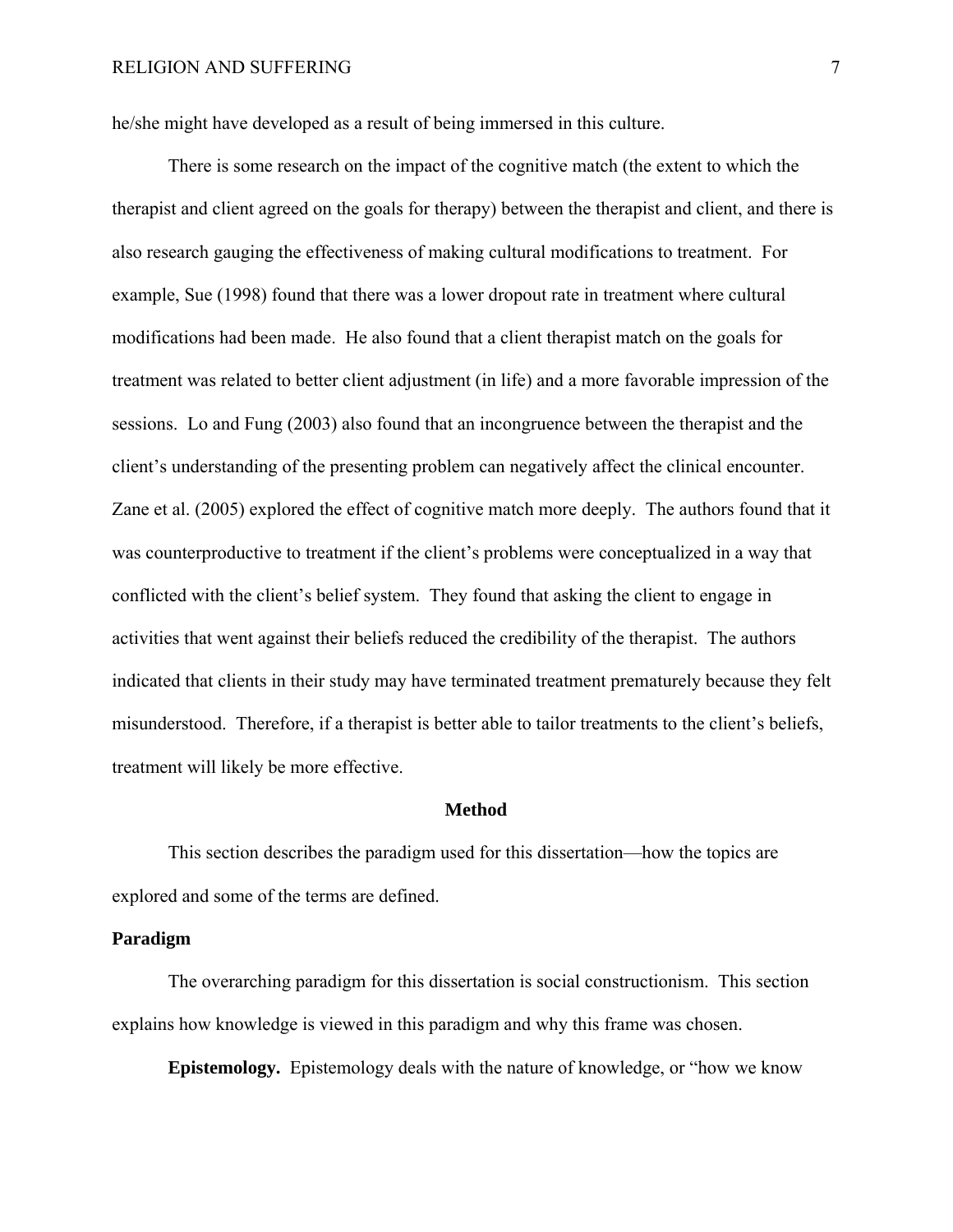what we know" (Crotty, 2003, p. 8), and it dictates how the material in this dissertation is explored. In the social constructionist perspective, there is no objective truth to be uncovered, rather meaning is constructed (Crotty, 2003). In social constructionism, people do not create meaning independently; they create meaning through interaction with the environment and other people (Crotty, 2003). In this view, humans are constantly engaging with others and striving to make meaning. The author too is creating meaning through interacting with the literature used for this dissertation. Many different worldviews are encountered which, in turn, broaden the author's and the readers' worldviews.

**Social constructionism.** This frame was chosen because of the importance of culture in shaping a person's view of reality. Culture is particularly important in constructionism because culture shapes how people think, behave, and create meaning. Crotty (2003) highlights this idea by stating that, "For each of us, when we first see the world in meaningful fashion, we are inevitably viewing it through lenses bestowed upon us by our culture. Our culture brings things into view for us and endows them with meaning and, by the same token, leads us to ignore other things" (p. 54). This idea is important because religion, which can be a large part of a culture, likely, has a hefty impact on how suffering is talked about, conceptualized, and dealt with among its followers. The culture of psychology, and how it has shaped how practitioners view and deal with suffering and religious clients, in particular is also explored.

Another relevant aspect of social constructionism is its emphasis on language in constructing reality. Words are not a reflection of reality; rather they are interpretations and constructions of reality (Gergen, 1999). Language is also extremely contextual, both determining and being determined by context; language is only meaningful within a relationship. Gergen also talks about how language is essential in promoting action. He notes that we cannot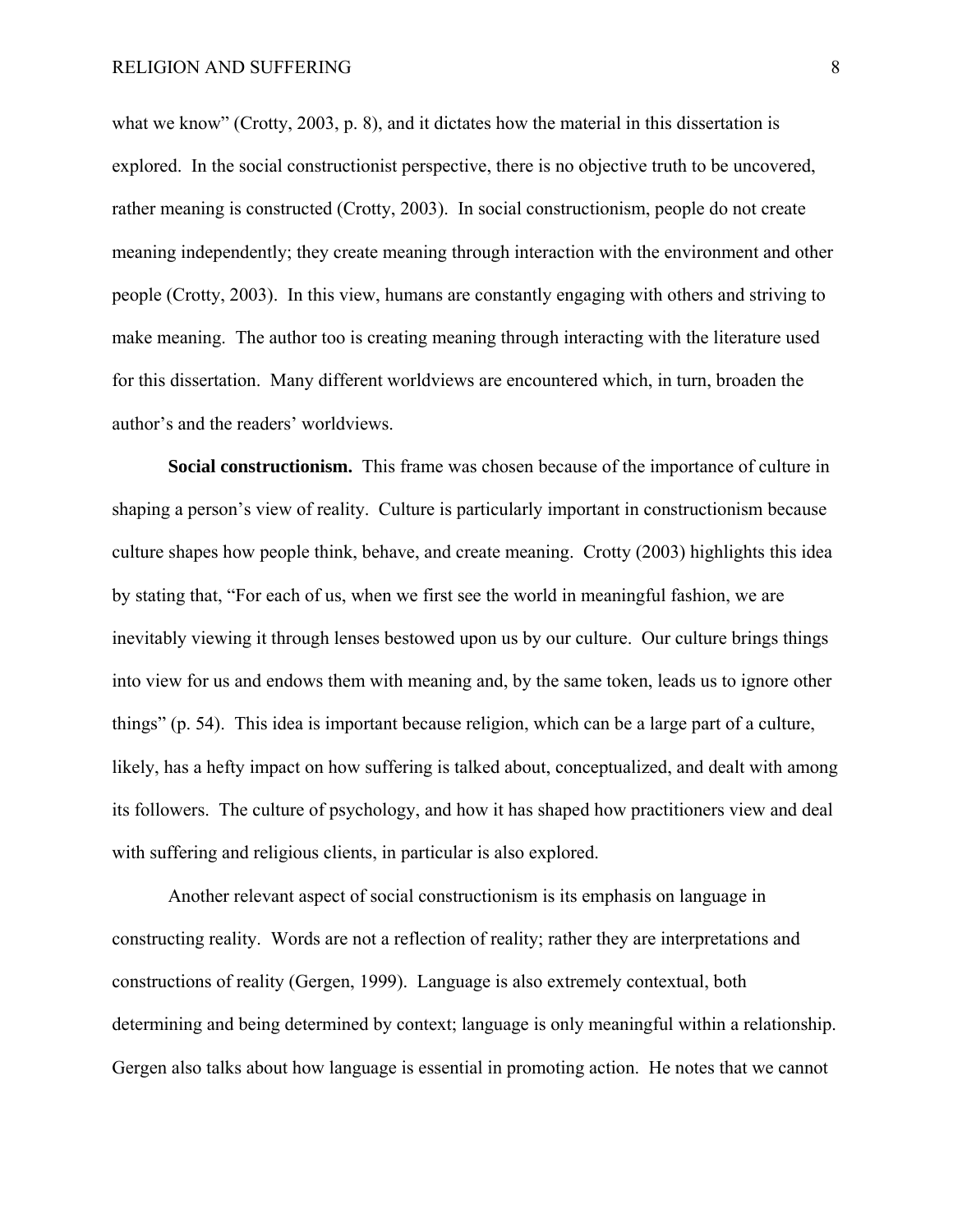have a love affair without having the word "love" and knowing what it entails. Fowler (1995) initiates an intriguing description of Smith's (a comparative religions researcher) exploration about faith and belief and how it is expressed in words. Smith (1977, 1987) writes about the importance of words that express belief, such as *credo* and *sraddha.* The word *credo* comes from the Latin *cor, cordia* (heart), and *do* (put, place, give). The Hindu word *sraddha* also has a similar translation involving the heart. In these words, belief is very personal; the person is giving their heart. Fowler iterates a question that he keeps in mind when working with religious clients, "On what or whom do you set your heart?" (p. 14). This question is so simple, but so important. Where someone places his/her heart gives the therapist information about who the person is and what is precious to them. If religion is precious to the client, it is important to explore.

It is important to look at the words people use to describe their suffering and how religious texts describe suffering in order to see how the description and person's actions are tied together. Gergen (1999) talks about the power of texts, and how the meaning of a text is embedded in a community. Rizzuto (2005) also writes about how religious literature can help a person form his/her internal representation of God. As such, elements of religious texts and texts by experts in the field are examined in order to explore their meaning in their respective religious communities. These texts delineate the beliefs, values, and rules that religious communities live by. Quotes are provided to illustrate how the texts address relevant concepts. Texts in psychology also illustrate values and practices. Writings about how the themes of suffering are dealt with in psychology literature are also used in order to examine the meaning these ideas lend to the psychology community.

Constructionism is an inherently critical frame and it can be used to deconstruct the way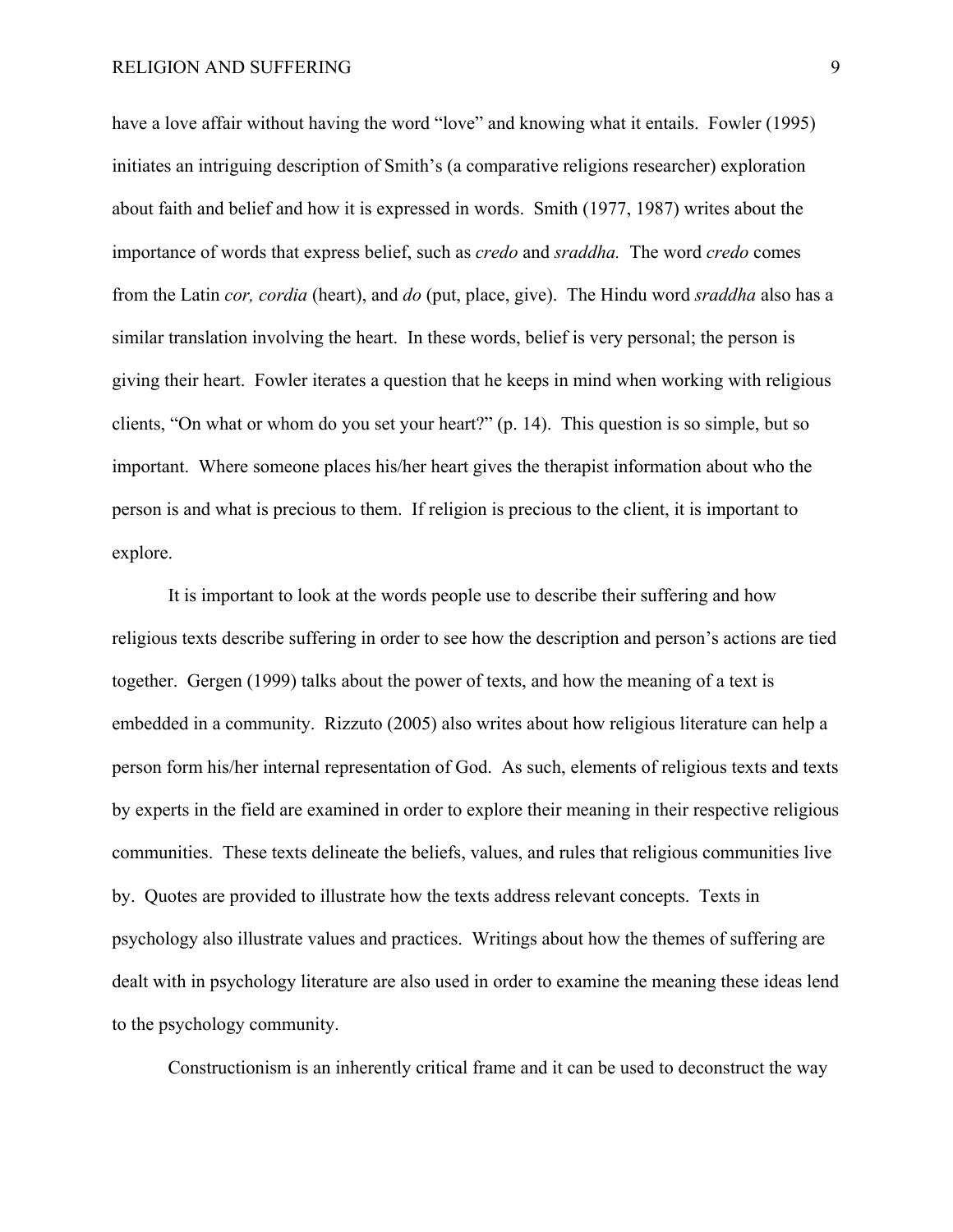we view the world (Crotty, 2003). Using constructionism is not intended to criticize religion or psychological theory; rather, it is used to elucidate how these institutions (whether religious or academic) shape how people think about suffering. Psychologists need to be mindful about how their theoretical orientations influence their treatment of clients and their client's way of viewing the world. Gergen (1999) speaks about cultural imperialism, which occurs when a certain group believes that their truths are universal and impose these truths on others. Psychologists in particular must be careful not to become cultural imperialists and must view clients' truths as important and valid as their own. As part of this exploration, this dissertation examines how psychological theorists have sometimes fostered a negative view of religion and explores how this view has influenced different psychology theories. It is not necessarily the theories themselves that are being criticized, but how they might be used in culturally insensitive ways.

Another reason social constructionism was chosen for this dissertation is the importance of culture in shaping how therapists and clients perceive disease and mental illness. Aronowitz (1998) writes extensively about the social construction of disease. He asserts that we cannot view a disease independently from its historical and social meaning and states:

The term 'social construction of disease' has come to represent a mode of historical analysis in which non-biological factors—beliefs, economic relationships, societal institutions—are seen as greatly influencing, if not defining, our understanding of particular ills. (p. 57)

In this way, therapists must be mindful of the societal context of the mental illnesses that their clients are diagnosed with, especially concerning the client's religious context. Though he certainly takes into account the social and biological aspects of a disease, Aronowitz considers the patient's perspective as paramount, "…the patient's phenomenological experience of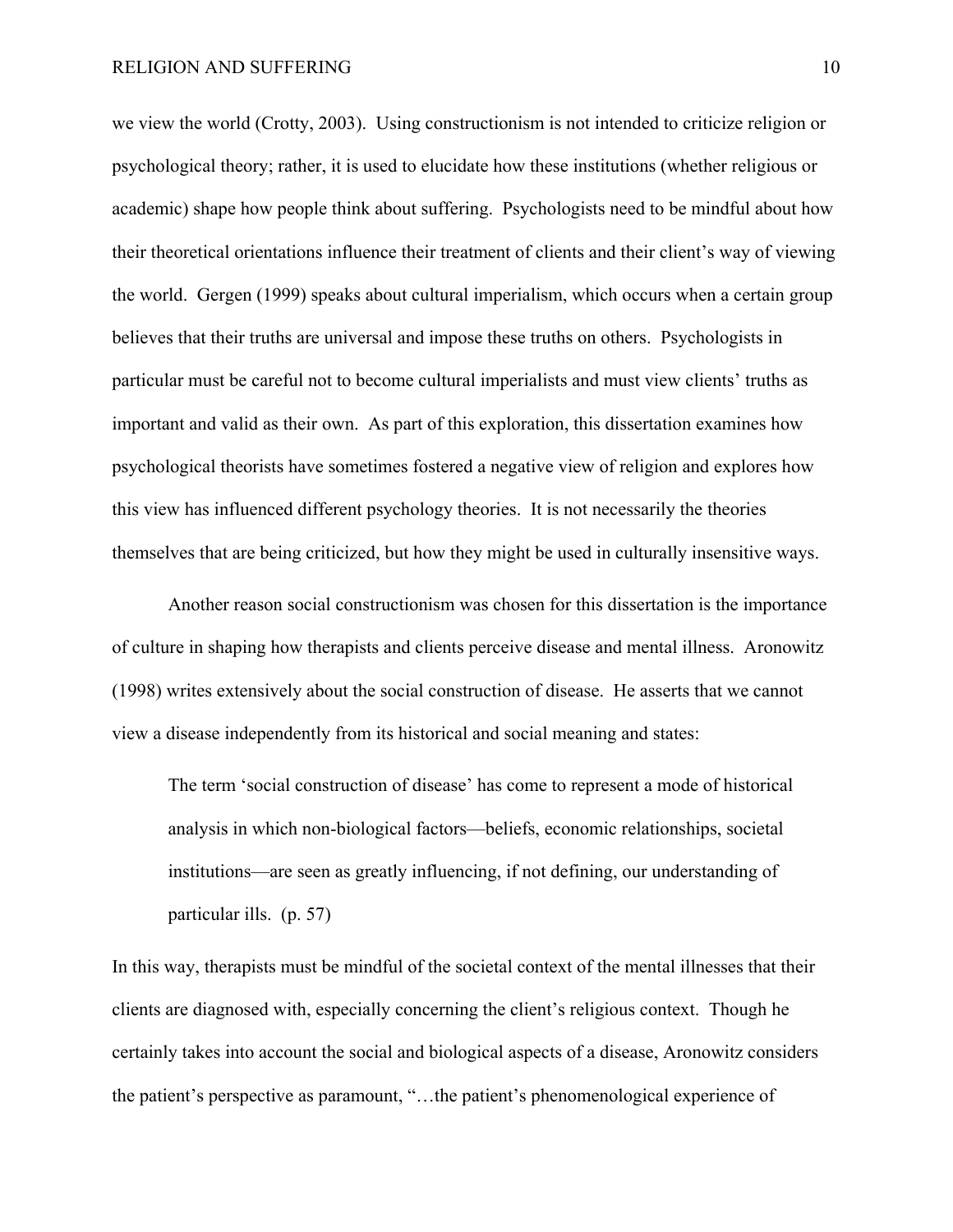sickness and suffering should be as or more important than medicine's 'objective' criteria in defining and diagnosing disease" (p. 33). This is certainly the idea that this writer is advocating: for therapists to be more aware of their client's contexts and subjective beliefs and experiences.

#### **Exploration of the Material**

 This dissertation is theoretical in nature and no subjects were used. As mentioned, due to the importance of language in constructing our culture (Gergen, 1999), portions of religious texts were examined in order to ascertain how suffering is constructed and dealt with in the Christian, Muslim, and Buddhist faiths as well as literature from experts in psychology and theology. In articles about how religion can be used in therapy, there is often a lack of detail provided about the different religions. According to a social constructionist framework, knowing a person's context is crucial in understanding the person (Gergen 1999). These religions do not exist in a vacuum; they all developed within certain historical contexts that shaped how they were received and how they grew. The historical context in which they developed also likely affected each religion's ideas about suffering and how to deal with it. As such, some information about the development of the religions discussed in this dissertation is provided. Information about important religious figures is also provided, as many followers seek to emulate these respected figures.

 Rizzuto (2005) indicated that characteristics of religious figures may also be incorporated into the internal God representation that people build. Followers of religions learn about the beliefs in different ways, such as through hearing religious leaders speak, reading religious texts, hearing stories and parables, and being exposed to more artistic expressions of belief, such as through art and poetry. These elements can often express lessons for followers and a therapist may be able to use some of these stories and poems in therapy with clients. Therefore, when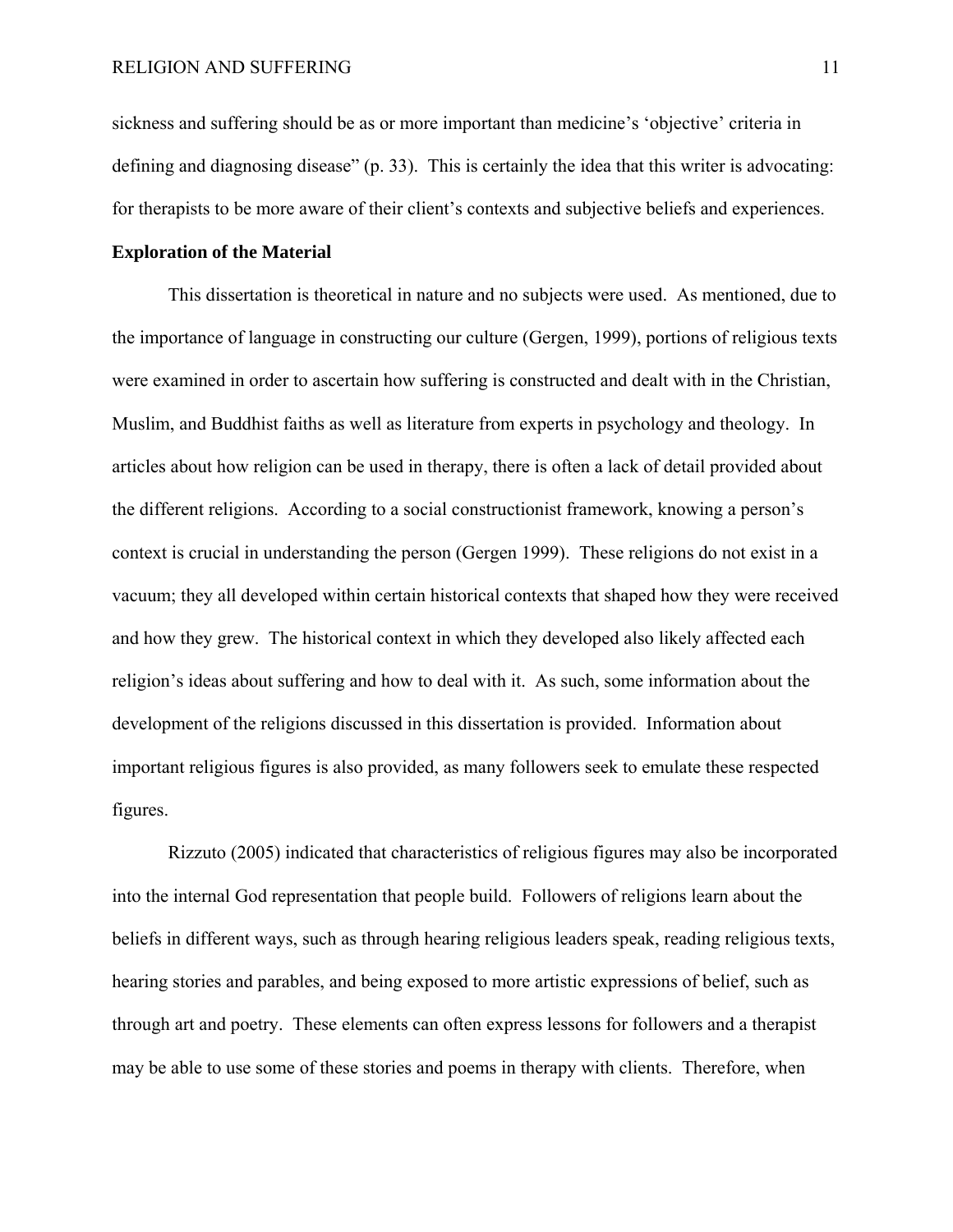relevant, the author provides stories and passages from the religious texts. The basic tenants of these religions are outlined in order to familiarize the reader with religious ideas and practices in order to elucidate how suffering is incorporated.

After exploring the identified religions in depth, that information is used to develop different themes of suffering, which are also explored as they appear in psychology literature. Information is provided about how religion has been viewed in the field of psychology as a whole, as this is an important context. The overall idea is to elucidate how therapists can be more competent to treat religious clients by knowing more about religious beliefs about suffering, understand their (therapists') own contexts and biases, and be respectful of client's beliefs. The author also hopes that therapists will be able to use the information provided about the religions to generate their own interventions and questions to use when exploring clients' religious beliefs.

#### **Religion and Psychology**

 Psychological theorists have conceptualized religion in different ways, both favorably and unfavorably. This section explores religion in the general population—what authors view as motivation for following a religion, what the research indicates about religion and mental health, the field of psychology's general response to religion—and it provides specific information about how religion is addressed in different psychological theories.

#### **Religion and the General Population**

Religion is widely practiced in the United States and throughout the world. According to the Pew Forum of Religion and Public Life's 2007 survey, about 83.9% of the people in the United States adhere to a religion, which implies that religion is a key element in many clients' lives. In a similar statistic, 84% of the people in the world follow a religion (Adherents.com,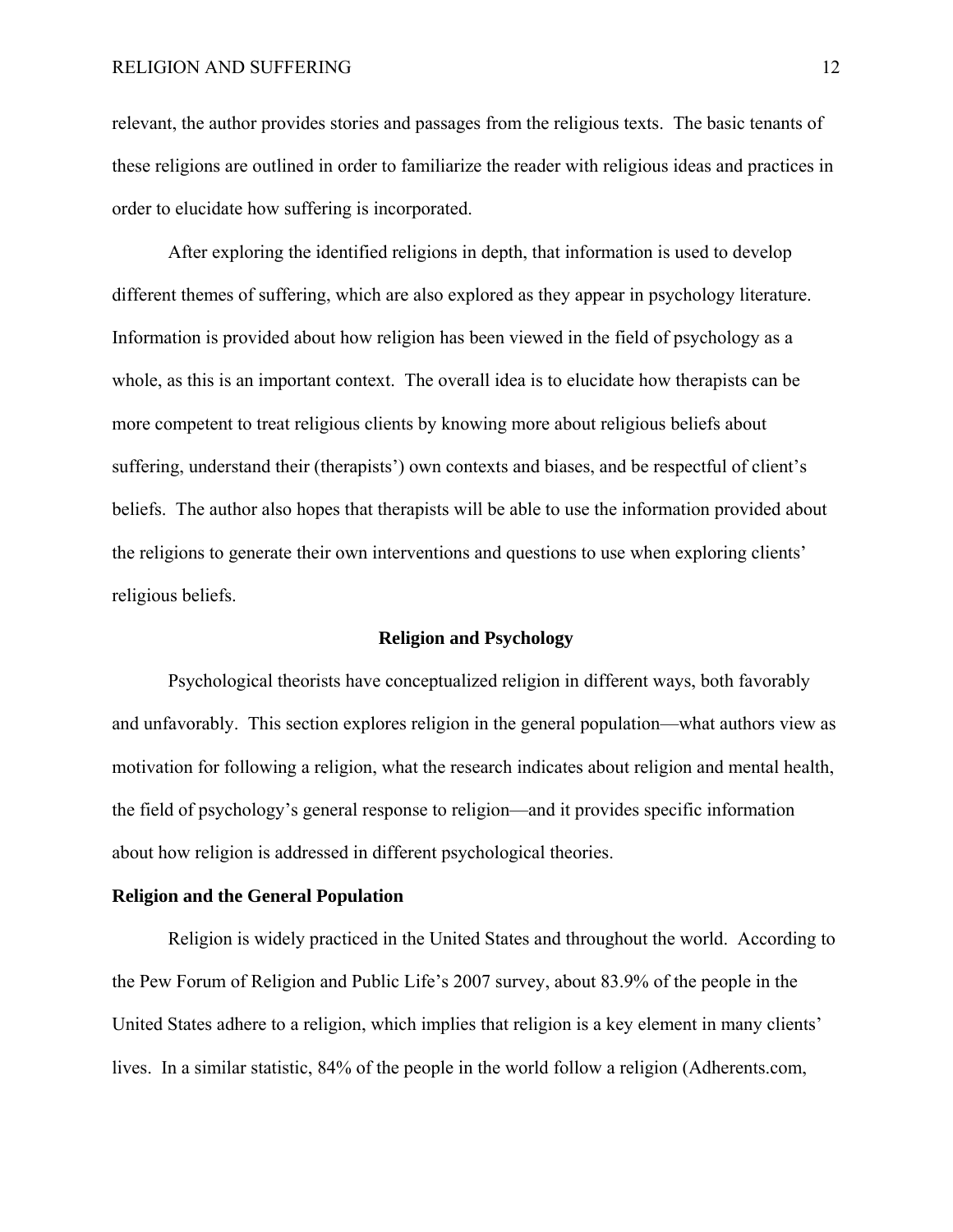2005). Understanding their religious experience and beliefs can help a therapist work with such clients. Yarhouse and VanOrman (1999) stress that therapists are ethically obligated to make efforts to become knowledgeable about different religions, and to consult with other professionals about religions about which they are ignorant. Sperry and Shafranske (2005) also assert that spirituality must be considered in each clinical case, even if religion appears to play only a minor role. That is not to say that the therapist would force the issue if the client did not desire to talk about their spiritual beliefs; rather, that the therapist would be mindful and recognize the contribution of spiritual beliefs (Sperry & Shafranske, 2005). Due to the sensitive nature of religion for both therapists who do or do not believe in a religious tradition, Pfeifer (2006) also cautions therapists to be aware of their own countertransference toward religion and memories of their own religious experiences that may be activated when working with clients.

Being knowledgeable about religion is important because clients may request, or even expect that their religion would be included or acknowledged in therapy. For example, Belaire and Young (2002) reported that (politically) conservative Christians expected even secular counselors to include religious behaviors in therapy (i.e., prayer, etc.), and both moderate and conservative Christians expected the therapist to be respectful of their beliefs. With Muslim clients, Kelly, Aridi, and Bakhtiar (1996) found that 85% of their sample indicated that they would want their counselor to understand their beliefs. In contrast, some religious clients feared that therapists would seek to undermine their religious beliefs and that the therapist would misunderstand them (Richards & Bergin, 2000). Exploring religion is also important because, as previously stated, involvement in religion also has some connection to mental health, and therapists should be aware of these implications.

 **Motivation for following a religion.** The psychology literature describes the religious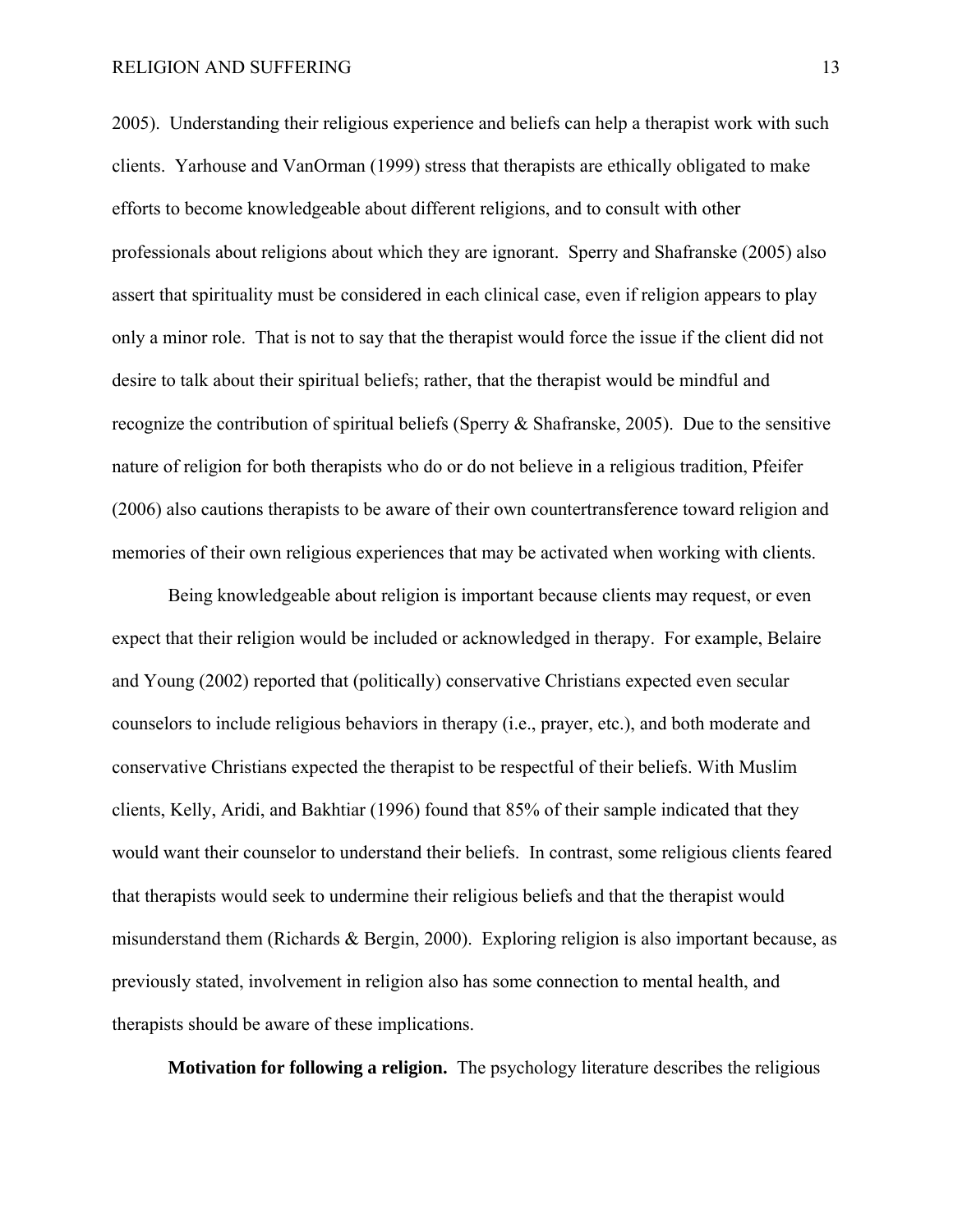person by inferring his/her motivation for engaging with a religion. Certain researchers have noted that humans are primed to see patterns in their environment and to try to make meaning about those patterns (Azar, 2010). Azar notes that humans also have a tendency to anthropomorphize their environment. Both of these factors may contribute to the development of religious beliefs; people may develop religious beliefs to explain and make meaning about their environment. Other factors also likely contribute.

The literature about religious conversion is especially concerned with people's motivation to follow a religion. It is important to keep in mind that the theories expressed have been constructed within the worldviews of the theorists and, therefore, contain all the biases and assumptions of the theorists. However, these theories still provide useful knowledge to consider for conceptualizing clients. The views most prevalent in the literature are the deficiency view, the social perspective, and the fulfillment perspective.

*The deficiency view.* The deficiency view conceptualizes religion as a response to a deficiency; the person's motivation to follow a religion is based in the desire to supplement a weakness (Rambo, 1992). This deficiency can manifest in different ways. For example, deficiency can occur as the result of a specific event. If there is a crisis (e.g., a war), people feel fear (deficiency) so they may convert to a religion in order to feel secure again. The deficiency can also have its root in emotion and attachment. For instance, Ullman (1982) and Allison (1969) found that people who converted to a religion typically had bad relationships with their fathers and unhappy childhoods, so religion was seen as a means for the participants to align themselves with strong father figures, like God or Allah, as a way to compensate for their deficient past. In this way, religion can be used in a positive way to supplement a weakness which may result in better mental health. For example, Starbuck (1899) found that most of the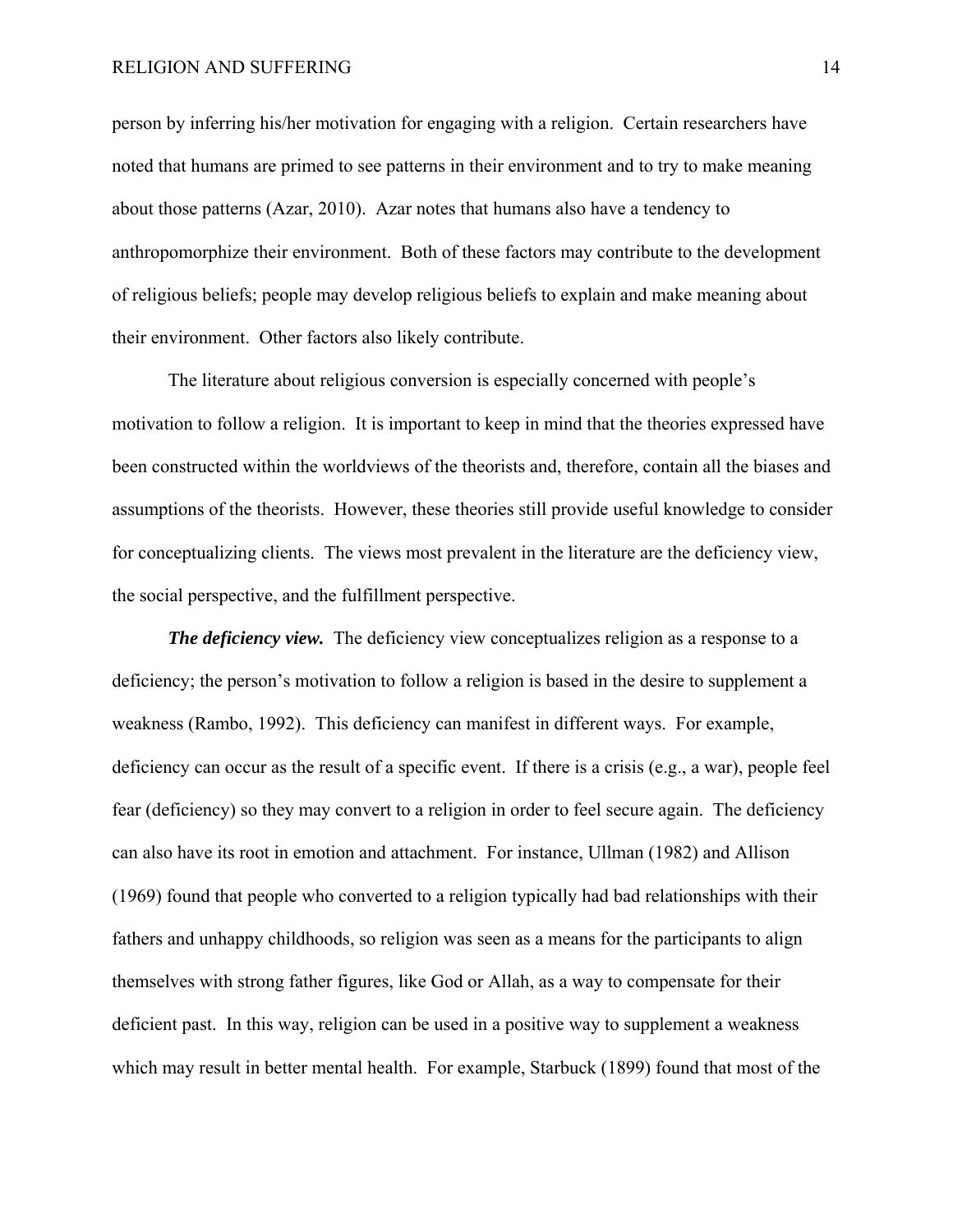participants in his study experienced depressive symptoms before conversion and, after converting, they felt exalted and joyful. Robbins and Anthony (1982) also found that people faired better after conversion and experienced, among other things, a decrease in psychosomatic symptoms, lessening of neurotic symptoms, and renewed vocational interest.

*The social perspective.* The social perspective is similar to the deficiency perspective in that it focuses on what the person is lacking. While the deficiency perspective deals more with emotional fears and deficits, the social perspective is more concerned with the social order and how people can experience deficits and disconnection in society. There is a striking disparity between privileged and poor in many societies today, and people on the disadvantaged side may feel that they are neglected in society. From the social perspective, people may be attracted to religion if they feel deprived by society, feel a weakening connection to the conventional social order, and if they have formed connections within a religious tradition (Bainbridge, 1992). People who feel deprived by society can turn to religion to transcend their deprivation. For example, in the Christian faith, people may find doctrine comforting, because in heaven all people will be equal and all needs will be fulfilled (Bainbridge, 1992). In support of the idea that deprivation contributes to a person's desire to follow a religion, Stark and Bainbridge (1985) found that people who converted had suffered greater deprivation than lifelong members of the religion. Thus, a new societal group (the religious group) might be able to better provide for converts who feel disadvantaged. As mentioned previously, such social support is related to positive mental health outcomes, and religious communities can be a good source of social support.

*The fulfillment perspective.* As for the fulfillment perspective, most often emphasized by humanistic theorists (Rambo, 1992), people are on a never-ending quest for meaning, and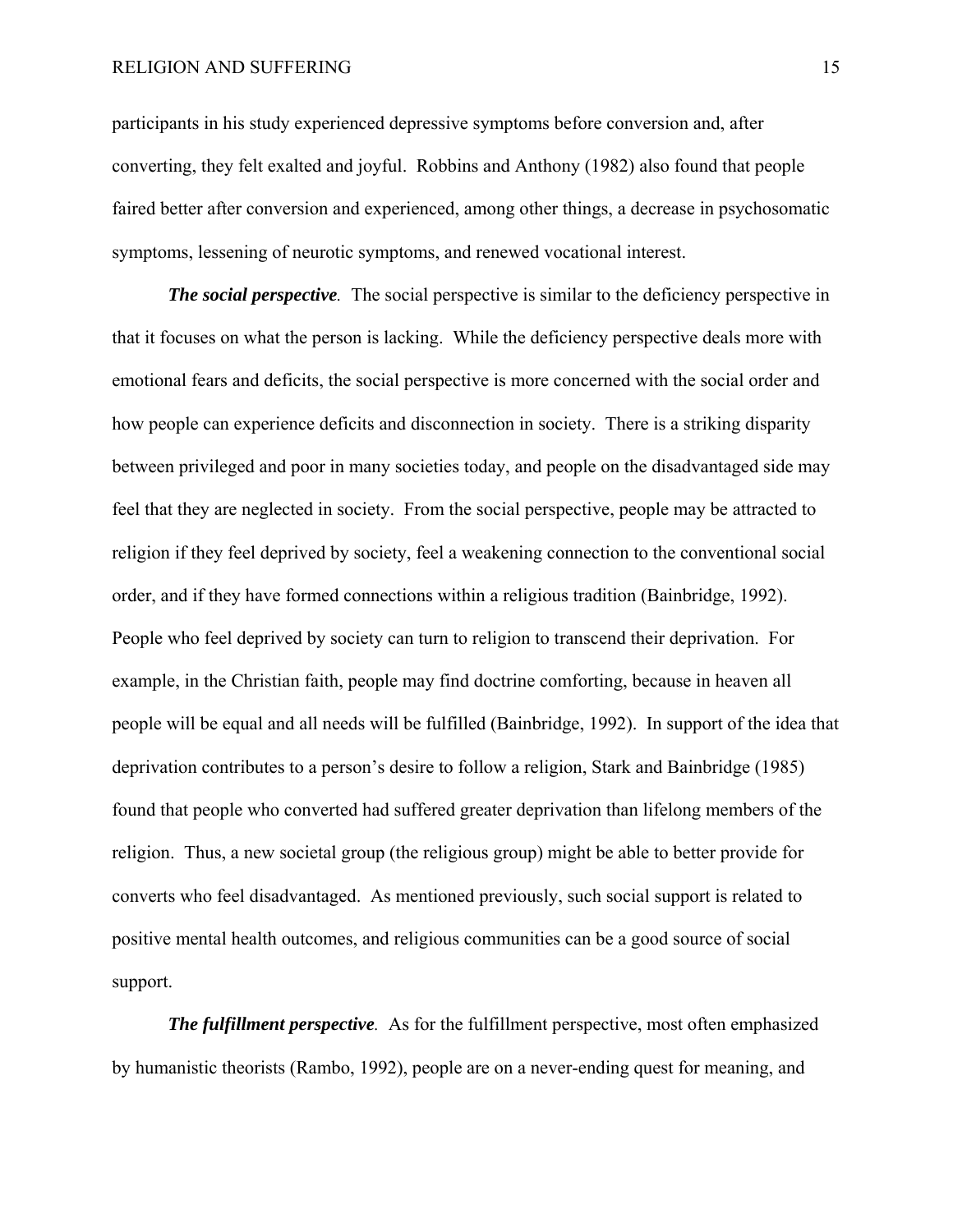religion can be seen as part of that quest. Conversion is deliberate, "rather than passive victims of aggressive advocates, these people are actively searching for new options, stimulation, ideas, depths of involvement" (Rambo, 1992, p. 166). Hierich (1977) was particularly adamant in emphasizing this position and he asserted that religious conversion and general religious involvement were an attempt by people to understand reality, not a response to stress or a deficiency. Religion is a means of making sense of the world and finding fulfillment. In relation to this idea, Frazier, Mintz, and Mobley (2005) found that in elderly African Americans, active public participation in a religion that was viewed positively by participants was associated with higher feelings of mastery over the environment, personal growth, good interpersonal relations, a purpose in life, and self-acceptance.

Religion can also be used to find meaning and for the person to make sense of their experiences and trials when confronted with pain and suffering. For example, Watlington and Murphy (2006) found that, in a sample of African American women who had experienced domestic violence, religious involvement (independent from social support) was associated with fewer depressive symptoms and fewer posttraumatic stress disorder symptoms. Though not articulated by the authors, one reason for their findings could be that women who followed a religion were able to make sense of their traumatic experiences by using religion. For example, perhaps they saw their experience as an opportunity for growth, or a test from God.

In summary, knowing about motivation for following a religion and how religion is used to help client coping can be useful in therapy. Also, from the social constructionist perspective, practitioners would be asked to examine the biases inherent in each of the coping perspectives delineated and how those biases might influence how we view clients. Some describe religion as supplementing a deficiency or weakness that a person has. This view of the religious person is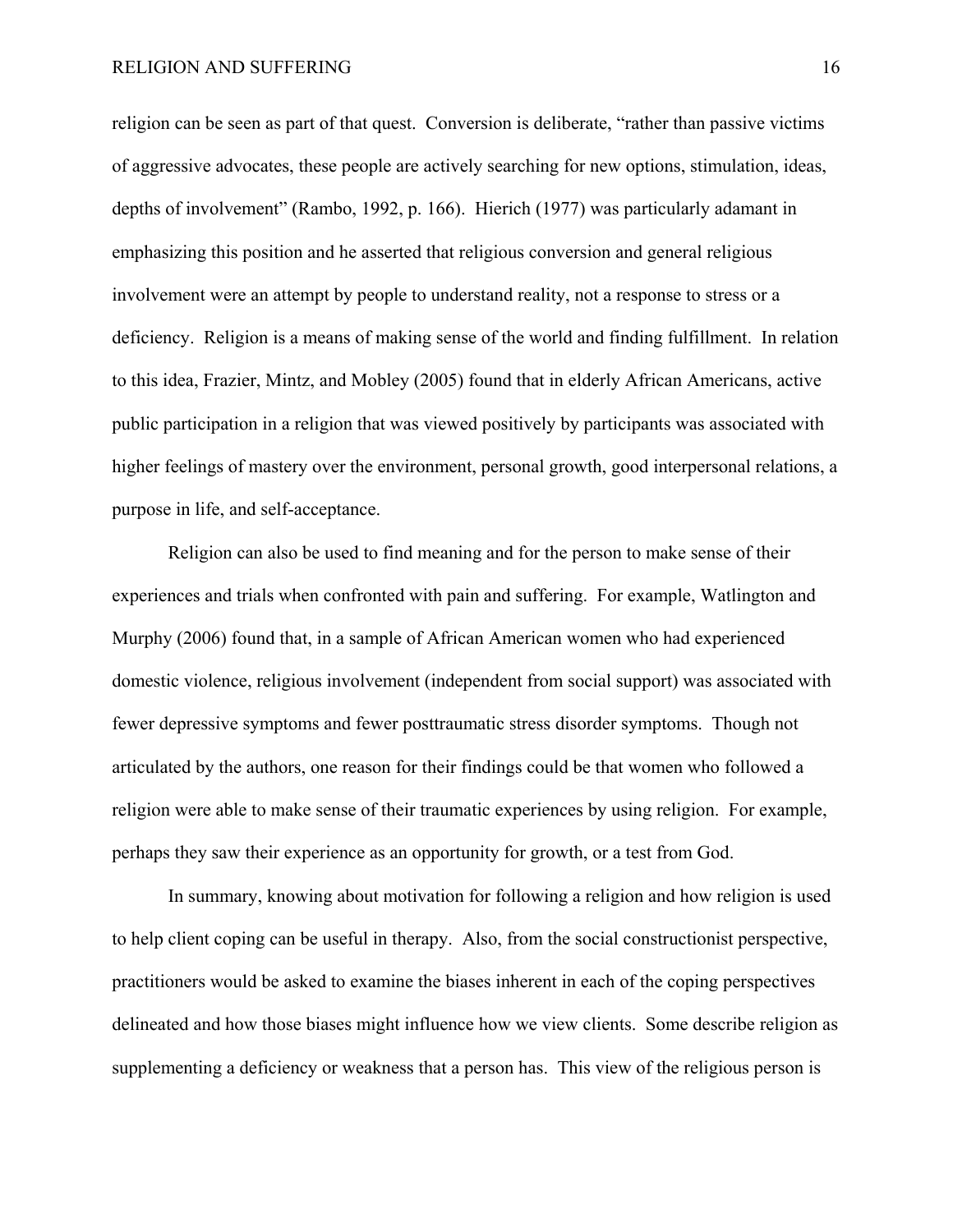negative because it implies that people who follow a religion are weaker than those who do not. This idea is something to keep in mind when working with a religious client. If the therapist believes that the client is weak, it will influence treatment. The social perspective also deals with deficits and how people turn to religion to fulfill those deficits. This view is slightly more positive in that it highlights the importance of social support and describes how religion can provide that support. The fulfillment view expressed the most positive view of religion and delineates how humans are constantly striving to make meaning. Religion can be one avenue used to make meaning.

All these perspectives express a positive or negative bias concerning religion. Even so, it is still helpful for a therapist to be knowledgeable about how religion affects client coping. Psychologists can best help clients by holding this information in their minds when sitting with clients and letting it inform them without imposing it onto the client. For example, based on what we know about these ideas, we may suspect that a client is following a religion to cope with a deficiency; however, we would not take this information as fact. Rather, we would be aware of what the deficiency perspective posits about a client, but we would be most interested in the client's own unique experience. We can use the information we get from both the theory and the client in order to conceptualize the client and to inform treatment.

#### **Religion and Health**

One way to examine how religion is viewed in psychology is to look at how the literature describes religion's relationship with health. Many studies have examined religious involvement's effect on people's lives (Frazier et al., 2005; Rambo, 1992; Watlington & Murphy, 2006). The literature essentially delineates the pros and cons of being involved in a religion. First, this section examines how religion may or may not be beneficial for individuals'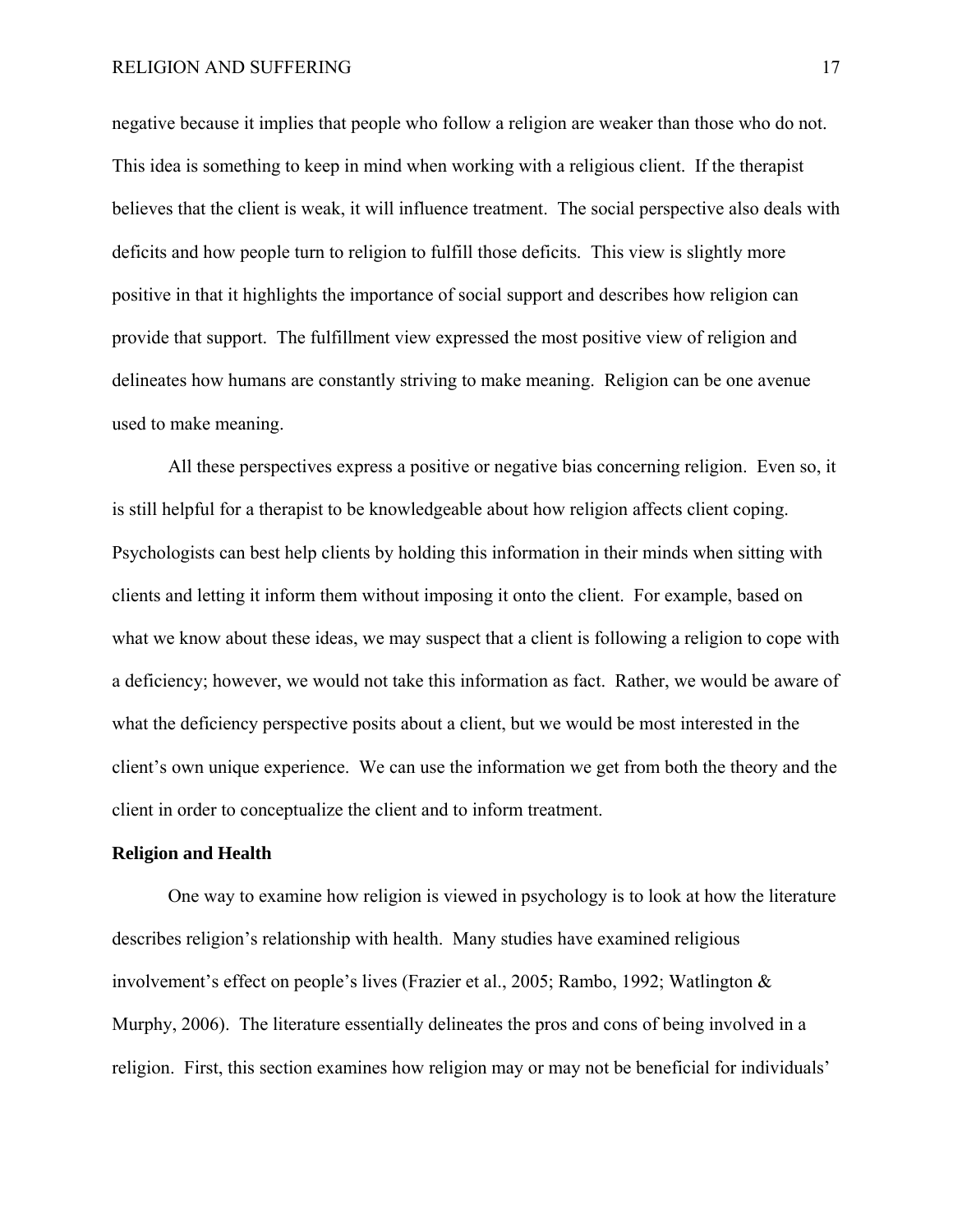physical and mental health, and then there is a discussion of some of the proposed mechanisms for this effect. Throughout this section, it is important to keep in mind how these studies influence practitioners' views about religion and religious clients.

Religion is an important aspect of some clients' lives and has both positive and negative effects upon mental health. The research on this topic is divergent with some studies showing that religion is beneficial to mental health and others illustrating negative effects. In their review of the current literature, Coruh, Ayele, Pugh, and Mulligan (2005) found that religious involvement correlated with increased longevity and improved health outcomes. One reason for this improvement was based in psychoneuroendocrinology, which showed a decreased secretion of stress-hormones resulting from being involved in a religion, which in turn has a positive effect on health. Similarly, Schnittker (2001) found that religious involvement has some stress-buffering effects, but these effects were mostly observed in instances where people were experiencing multiple negative life events. In these cases, the amount of stress the individual was experiencing mattered the most in predicting religion's positive effect rather than the type of stress. People were also found to benefit from the increased social support provided by religious communities and a healthier lifestyle due to prohibitions against harmful behaviors, such as using alcohol and other drugs (Coruh et al., 2005). The information about the positive effects of religious social support is consistent with literature on social support in general which asserts that having social support is considered, in many cases, a long-term protective factor against mental illnesses like depression (Heponiemi et al., 2006).

Religion has also been seen as helpful in both preventing and treating substance abuse. Some religions proscribe alcohol consumption (Coruh et al., 2005) and there is evidence that spiritual involvement can be protective against alcohol abuse (Miller, 1998). There is also some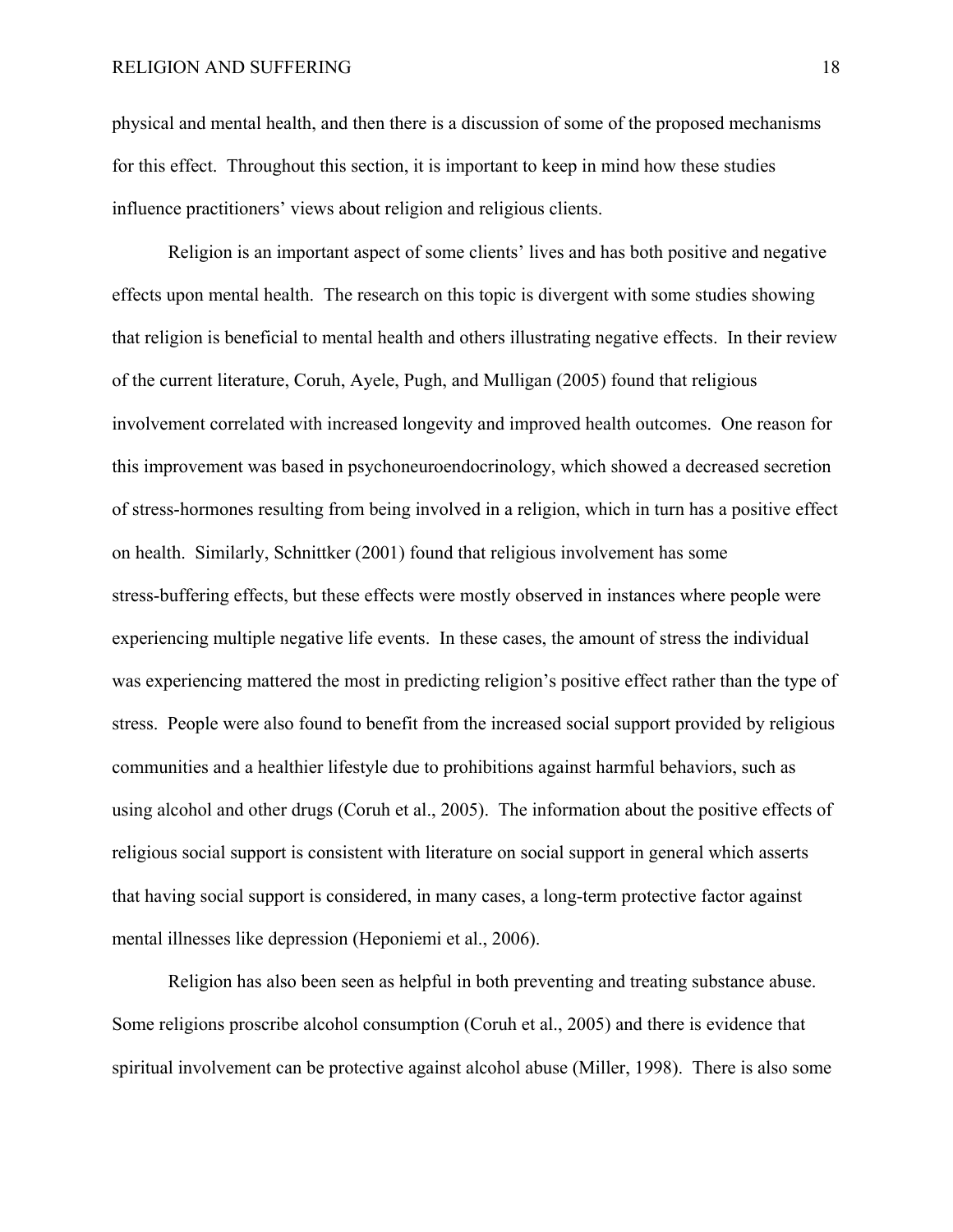evidence that if one does develop a substance abuse problem, spirituality may help to overcome it. For example, Zemore (2007) found that an increase in spirituality and an increase in religious behaviors were associated with a higher probability of recovering alcoholics staying abstinent from alcohol for twelve months. Similarly, Jarusiewicz (2000) found that persons who had achieved two years of recovery had higher levels of spirituality than those who continued to relapse.

So far, the mentioned studies have described religion's positive effect on people, but other studies highlight possible negative effects. For example, certain negative aspects of religion can contribute to greater depression and suicidality. One such aspect is religious strain, which may occur if a person is feeling alienated from God or if they are experiencing a religious rift in which the person disagrees with a religious institution (Exline, Yali, & Sanderson, 2000). These authors found that high suicidality is related to religious fear (about the punitive aspects of religion) and guilt about committing sins. Also, ill patients who felt abandoned by God or felt that the devil had something to do with their illness, suffered increased mortality (Coruh et al., 2005).

In trying to tease out the positive and negative aspects of religion, several researchers have looked at the construct of internal versus external orientation to religion (Allport, 1966). The intrinsic dimension posits religion as an integral, guiding part of a person's life, and the extrinsic dimension views it as social and self-serving. The client's orientation to religion (internal or external) can sometimes present a barrier to getting mental health care, though the findings are mixed. For example, Harris, Edlund, and Larson (2006) found that participants suffering from severe distress who indicated an internal orientation to religion (religion influenced their decision making) were significantly less likely to seek out mental health care.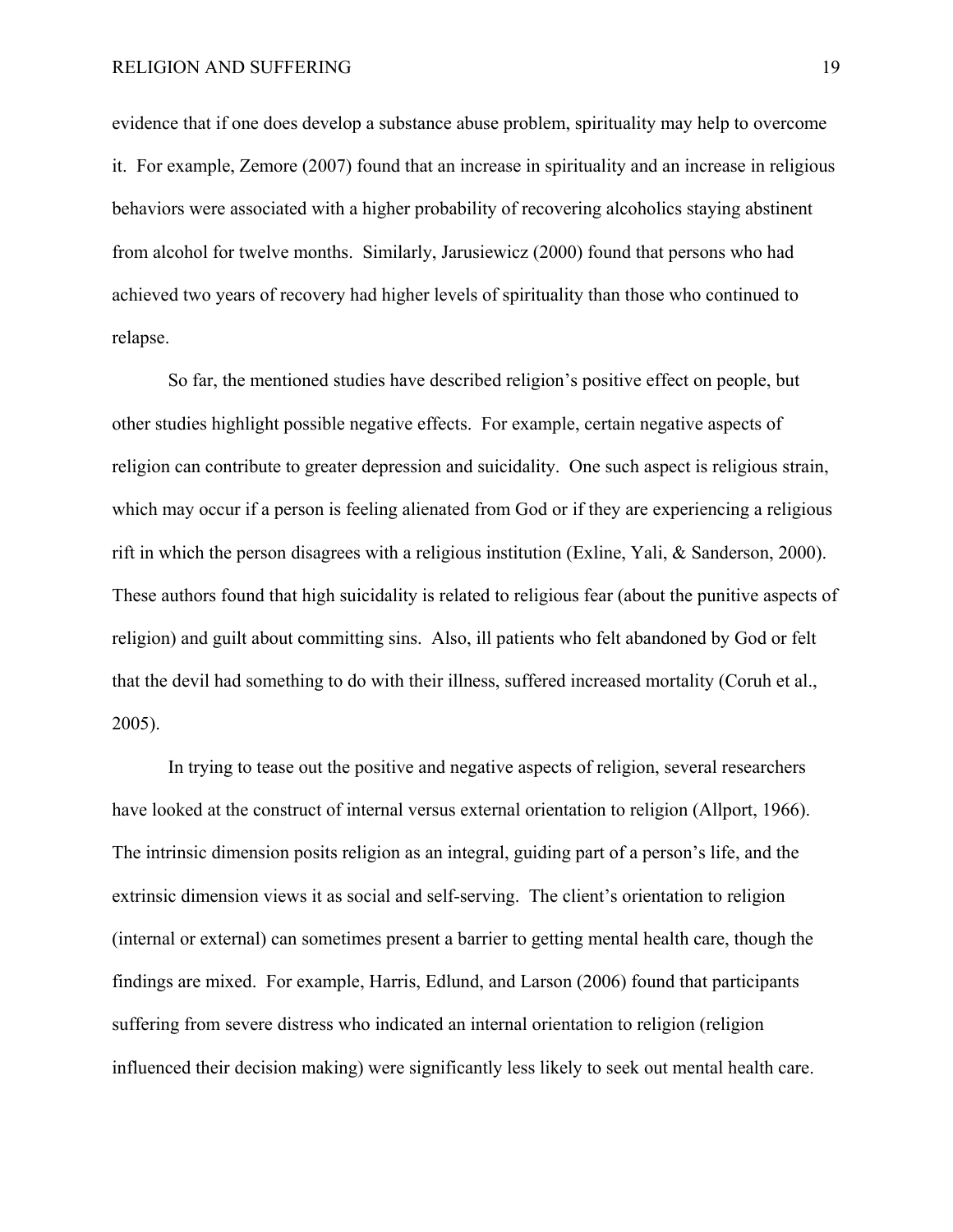However, this finding was not exhibited in people who indicated only moderate levels of distress. Also, religious service attendance (an external aspect of religion) was correlated with an *increase* in the likelihood of mental health care utilization for those in high distress. It appears that, in this case, it was the more internal aspects of religion, such as using religious ideas in decision making, rather than the external aspects, like going to church, that contributed to preventing people from seeking out services. It seems that people who have a more internal orientation to religion might have faith that their religion will help them in trying times and decide not to seek outside help. This study paints a more negative view of intrinsic orientation to religion.

Other studies, however, have also highlighted the positive aspects in having an internal orientation to religion. For example, Dezutter, Soenes, and Hutsebaut (2006) found that intrinsic elements of religion were related to life satisfaction and having a purpose in life while an external orientation was negatively related to self-actualization and happiness. This finding makes sense because most religions dictate a purpose and a path for individuals that some might find comforting.

In viewing how mental health was affected by the importance of religion for participants, it is apparent that people on either end of the spectrum suffered (Schnittker, 2001). That is to say, both people who reported that religion is very important to them and people who reported that religion was not at all important experienced more depression than people with more moderate responses. Similarly, Dezutter et al. (2006) found that people who believed in the absolute truth of religious beliefs and people who disaffirmed the truth of religion both experienced psychological distress. In contrast, James and Wells (2003) found that people who were uncertain about their religious beliefs experienced more distress. The authors speculated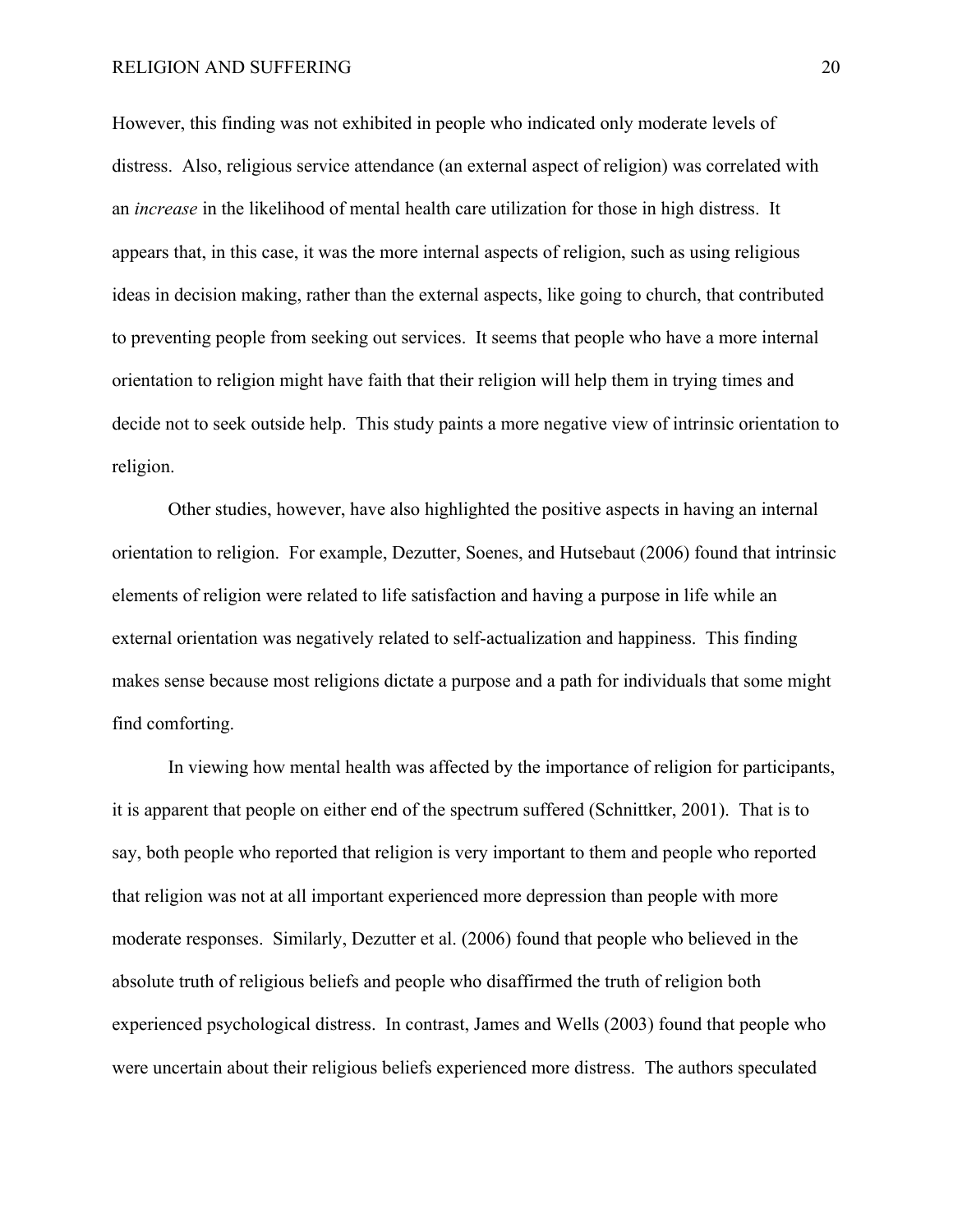that those who have strong beliefs concerning religion (either believing in it or not) have a clear conceptual framework to use in guiding their decisions. Those who are uncertain about their beliefs were seen to lack a framework that they can use to determine meaning for themselves and events. Therefore, they were more susceptible to becoming depressed.

To a certain extent, religion's ability to encourage positive mental health also relies on people's perception of religion's effectiveness. For example, in a study by Loewenthal, Cinnirella, Evdoka, and Murphy (2001), using religious coping (i.e., going to church and praying) to deal with depression was perceived by participants as being relatively effective. If people do not believe that religion is effective in helping them cope, it will be less effective. In relation to this idea, Breslin and Lewis (2008) wrote that one possible explanation for the positive effect of prayer on health was related to the placebo effect; the person's belief that they were going to feel better contributed to actually feeling better.

The results described in this section have been mixed. This discrepancy may be due to any number of factors such as: (a) the degree of the participants' religiosity, (b) the specific religion that the person ascribed to, and (c) the religious beliefs of the researchers. Whether the effect is positive or negative, it appears that religious belief does have an effect on a person's health, so practitioners should be mindful about how their clients' religious beliefs are contributing to their health.

To summarize, as mentioned, it is important to view how religion has been explored in relation to health. Researchers' hypotheses and results contribute to how religion is viewed in the field of psychology. As described, there has been a mix of results about religion and health with some studies highlighting the benefits of religion (i.e., providing a sense of meaning; decreasing stress; providing a sense of community; and reducing harmful behaviors, such as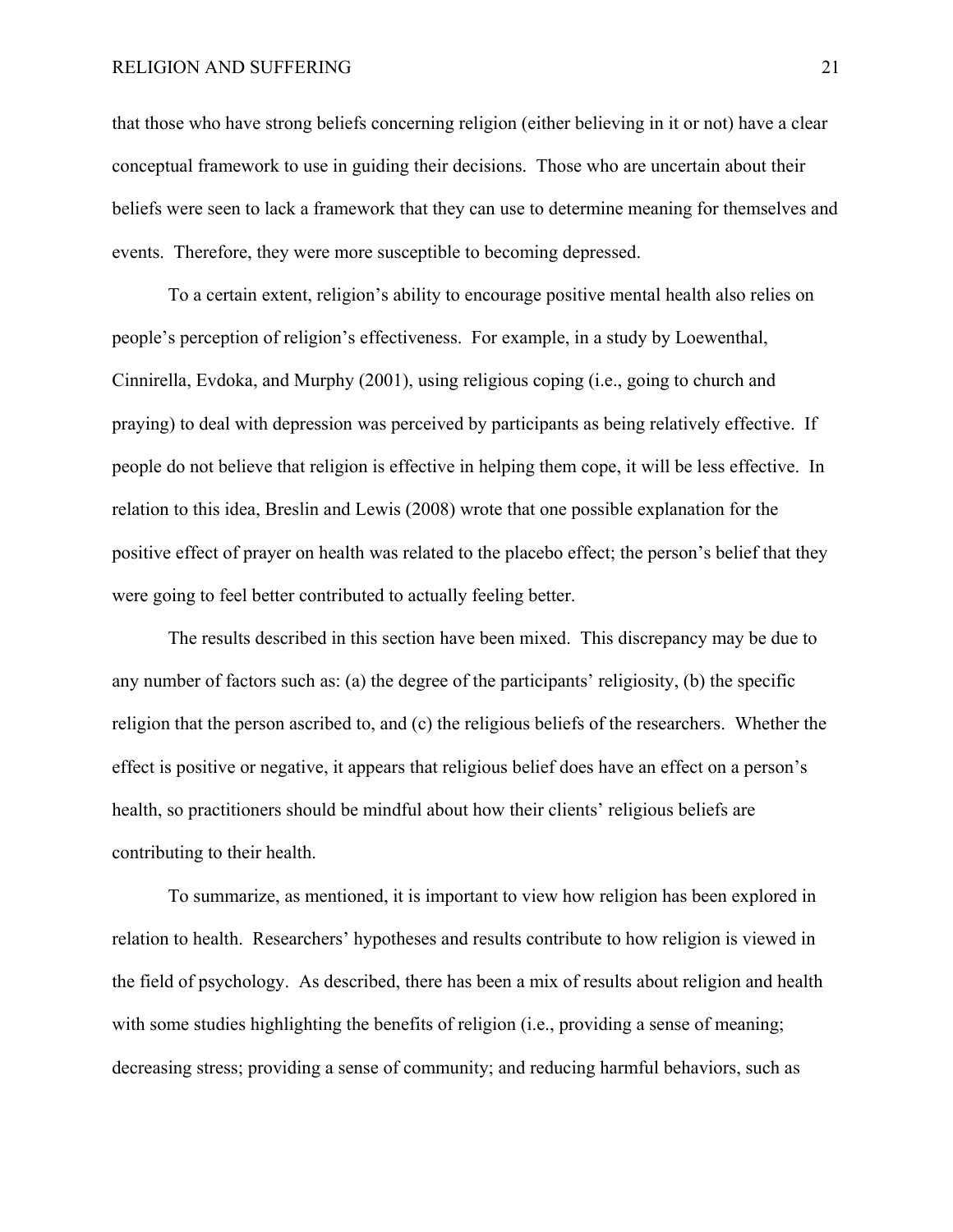substance abuse) and the negative effects of religion on health (i.e., feeling religious strain and fear). The studies have also described intrinsic versus extrinsic orientations to religion with varying results. On one hand, having an intrinsic orientation correlated with people being less likely to seek out mental health care, but, on the other, those with this orientation to religion expressed having more meaning and satisfaction in their lives. The literature also displayed mixed results regarding the strength of religious belief. While some researchers indicated that having an extreme view about religion (vigorously religious or atheistic) correlated with being unhealthy, others indicated that those who did not have a strong opinion were more likely to suffer because they did not have a strong frame with which to structure their lives.

 In interpreting these results, we must be aware of how culture has shaped perceptions. For example, someone who was taught that religion is "bad" may pay more attention to the studies whose findings expressed the harmful effects of religion and see these results as more valid than ones that describe the benefits of religion. As psychologists, we need to be aware of these biases and make an effort to pay attention to other viewpoints. Psychologists cannot only pay attention to aspects of the client's experience that confirm their own beliefs. In both research and therapy, clinicians need to be open to all possibilities.

#### **Treatment of Religion in the Field of Psychology**

Despite growing research on working with religious clients, the importance of religion remains a controversial topic in the field of psychology, especially in clinical practice. This controversy is not surprising when considering the response that religion garners from society. Religion evokes strong feelings in both believers and non-believers and both groups do not take kindly to their beliefs being questioned. Thus, despite the importance of these topics to people, they are often avoided in social and work situations. They are also frequently avoided in therapy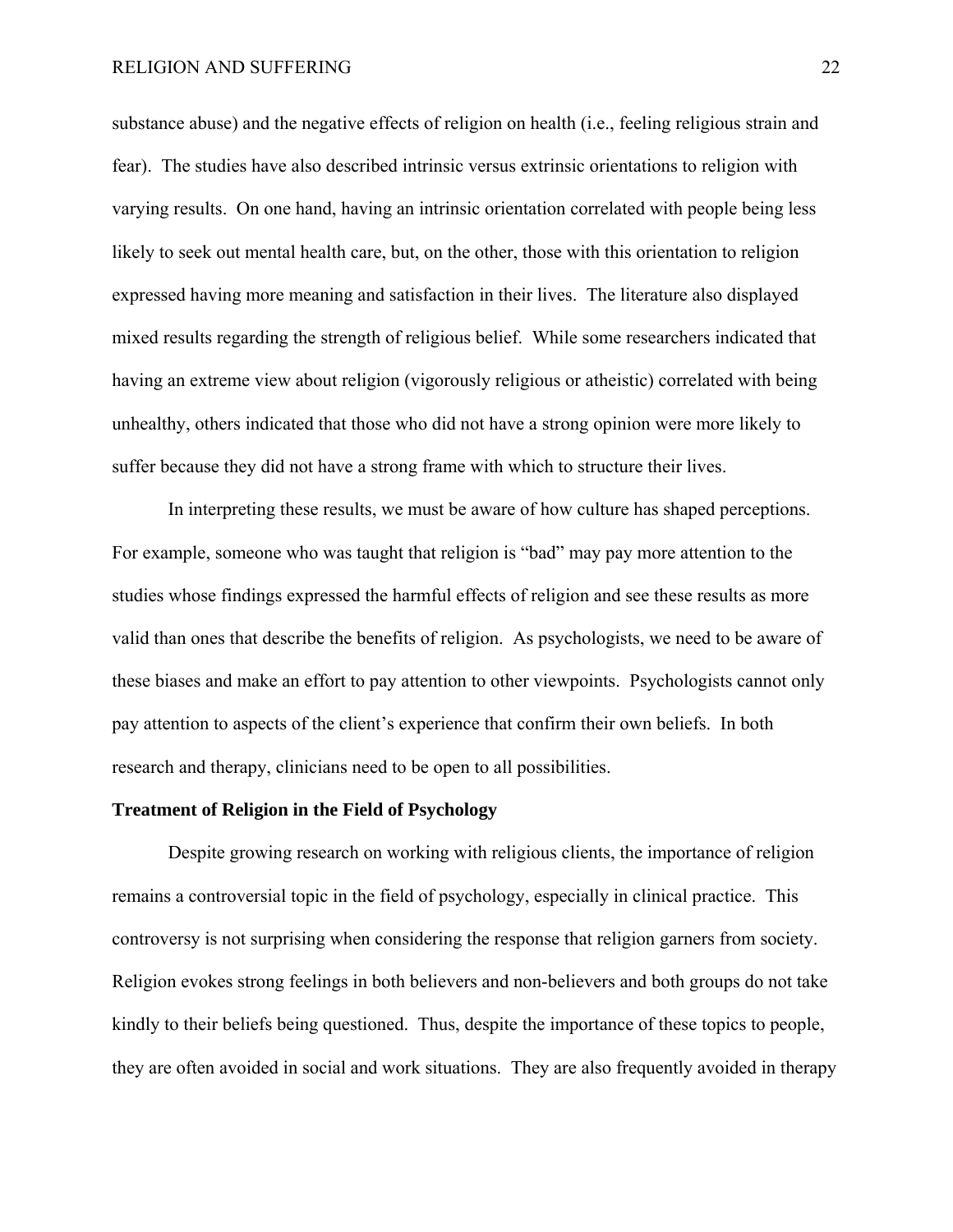(Bergin & Jensen, 1990).

It is interesting to explore the field of psychology, a field that is supposedly concerned with the whole person, to see what kinds of views are constructed and fostered about religion. It turns out that many psychologists consider religion to be an unnecessary aspect of their client's life to explore. Bergin and Jensen (1990) found that only 29% of the psychologists in their study thought that the client's religious beliefs were important in treatment. This finding may be related to the scientific thrust of psychology today. In theoretical frameworks that rely on behaviorism and biology (as in many empirically supported treatments), there is little room for any transcendent power or spirit (Haque, 2001). Contributing to the idea of religion as irrelevant to understanding human motivation and behavior, prominent psychologists such as Freud and Skinner discounted religion in their respective theories; the former declaring it an illusion based in wish fulfillment and the latter dubbing religion the same as all other behavior—subject to reinforcements (Haque, 2001). With these views about religion, it seems a difficult task to effectively treat a client who views religion as vital.

 **Religion and substance abuse treatment.** Though the field of psychology is somewhat divided in terms of the importance of religion and spirituality, spirituality has historically been used in treating addictions. Spirituality and the idea of a Higher Power have long been a part of substance abuse treatment since Alcoholics Anonymous (A.A) became popular (founded by Bill W. and Dr. Bob in 1935). A.A. is not considered a religious organization, but the concepts of religion and spirituality are deeply embedded in the treatment (Brown, Whitney, Schneider, & Vega, 2006). It is stated that the only requirement to join A.A. is a desire to stop drinking, but this may not be entirely true. It seems that another requirement that must be met for the person to engage in treatment is a belief and practice in some kind of religion and spirituality. This idea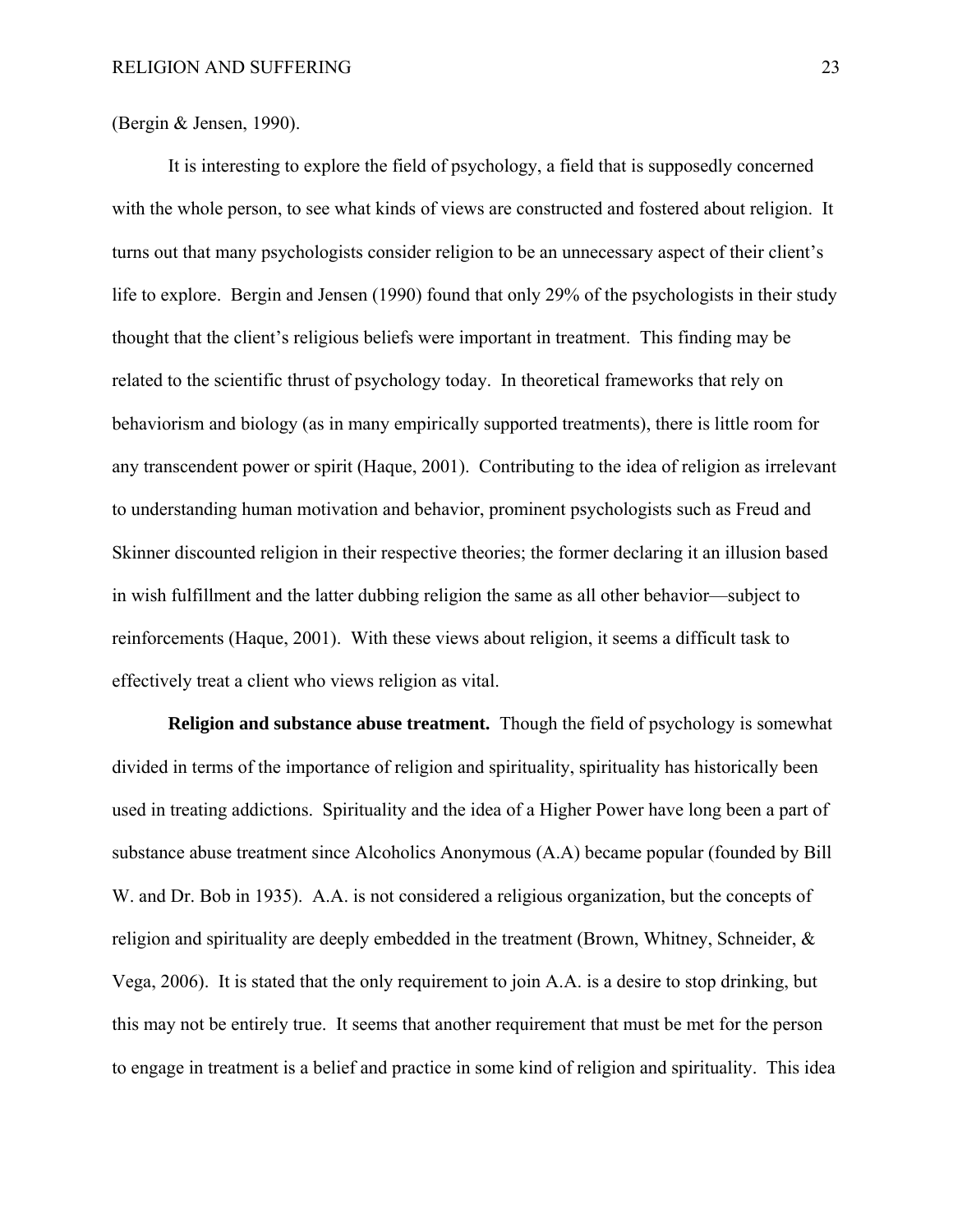is seen in the Twelve Steps of A.A., as presented in the "Big Book," as they are peppered with references to a "Higher Power" (see A.A. Services, 1939/2001 for detailed information about the steps and about A.A). This Higher Power is responsible for "restoring us to sanity," "removing deficits of character," and "removing our shortcomings" (A.A., 1992). Those who participate in A.A. admit that they are powerless over their substance abuse and turn to the Higher Power for help. Swora (2001) provides a quote from an A.A. member that illustrates this idea, "We tried self-help, and it didn't work. Now we rely on God-help" (p. 9). However, the concepts of what a Higher Power means are flexible and open to interpretation, so that members of all different religious backgrounds are able to relate to them. Swora (2004) gives an example to show how flexible the idea of a higher power can be by describing the experience of one A.A member:

… no matter how hard he tried, he could not come up with a 'perfect' conception of a power greater than himself. Tired of this struggle, he decided to think of God as the good manifested in everything and everybody, but particularly people in A.A. When he saw the good in others, he suddenly recognized the good in himself, and he wept. He described this experience as profoundly spiritual and claimed that it marked the beginning of his sobriety for him. (p. 195)

Prayer is also a part of A.A. and many meetings close with the Lord's Prayer, or the Serenity Prayer (A.A., 1992; Swora, 2004). Prayer is also often prescribed in order to help members deal with their anger and resentment (Swora, 2001). In the past, before A.A. developed literature of its own, the Bible was used for guidance (A.A., 1992). Swora (2001) also comments that "therapeutic 'success' in A.A is more akin to religious conversion than cure" (p. 18). So, as we can see, spirituality is integral to the practices of A.A. While A.A. is not specifically a psychological treatment, many clients with substance abuse difficulties use these services in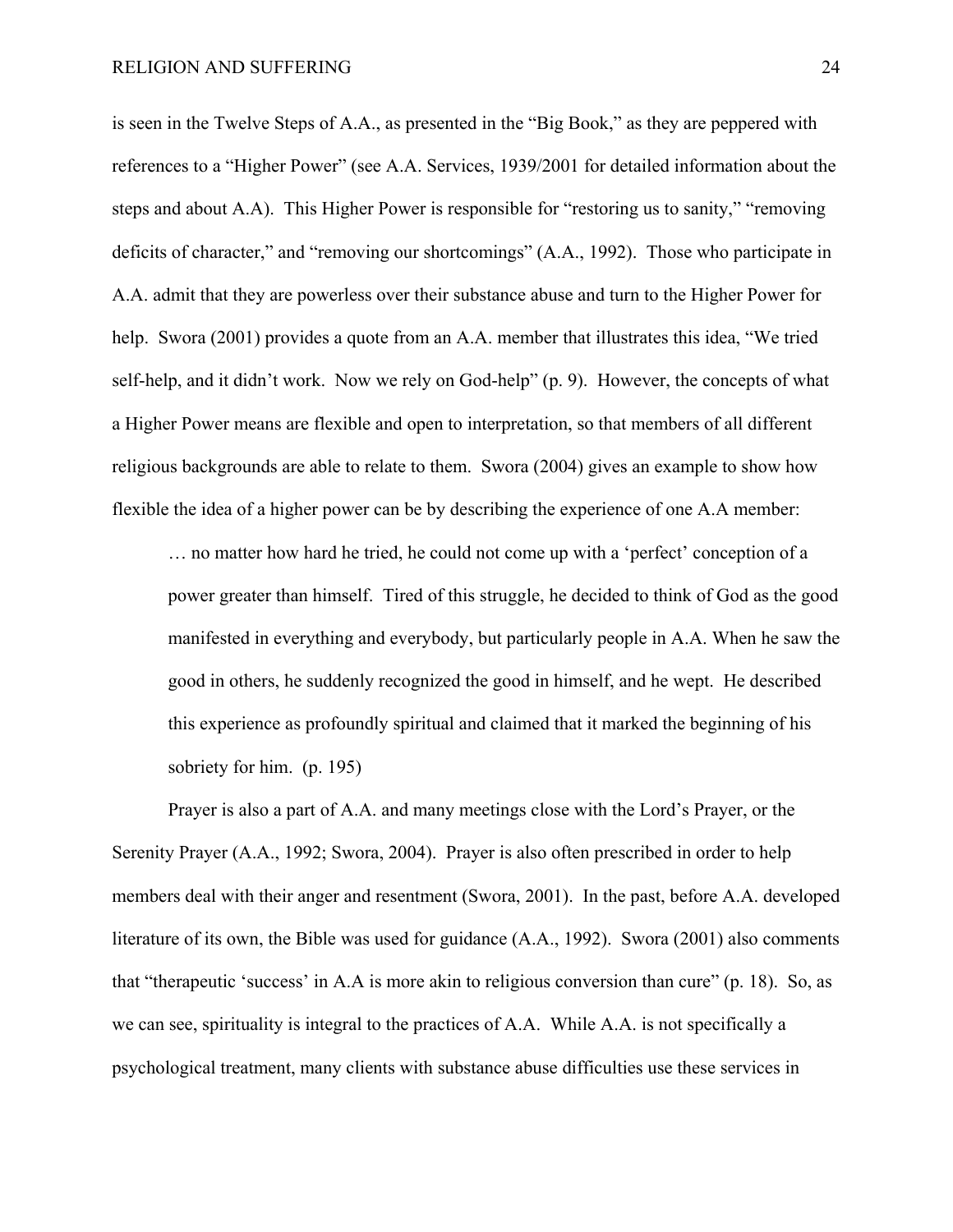tandem with counseling, so practitioners must be aware of the core values of this organization.

Not all substance abuse practitioners are united in their usage of spirituality in treating substance abuse. Other practitioners follow the ideas of the rational recovery movement (initiated by Trimpey, 1992) and criticize A.A. for encouraging members to become dependent on something outside of themselves (Brown et al., 2006). Some advocates of rational recovery (i.e., Ellis, 1992) go so far as to write that A.A. can lead a person to become addicted to the 12-step program itself. These practitioners believe that the client should be the one in control of their recovery and that people have the ability to overcome addiction without spiritual means. Rational recovery utilizes methods similar to cognitive behavioral therapy and rational emotive therapy in order to dispute members' dysfunctional beliefs (Ellis, 1992), which garners it some credibility in the therapeutic community. So, one can see that, though spirituality is often used when dealing with substance abuse, there is also resistance to using spirituality and religion in substance abuse treatment.

 **Mindfulness and psychology.** Religious elements have also been integrated into psychology through the use of mindfulness in treatment (Kabat-Zinn, 1990; Linehan, 1993; Segal, Williams, & Teasdale, 2002). Mindfulness has different definitions. Kabat-Zinn described it as "the disciplined awareness of moment-to-moment awareness… the complete 'owning' of each moment of your experience, good, bad, or ugly" (p. 11). Mindfulness is a central aspect of the Buddhist tradition. It has become more common in the West since the discord in Tibet and Southeast Asia has led to the exile of many Buddhist monks who have taken up residence in the U.S. (Kabat-Zinn, 1990). With more exposure to mindfulness, health practitioners became interested in mindfulness techniques that might help their patients.

Gilpin (2008) describes two ways in which practitioners can use mindfulness with clients.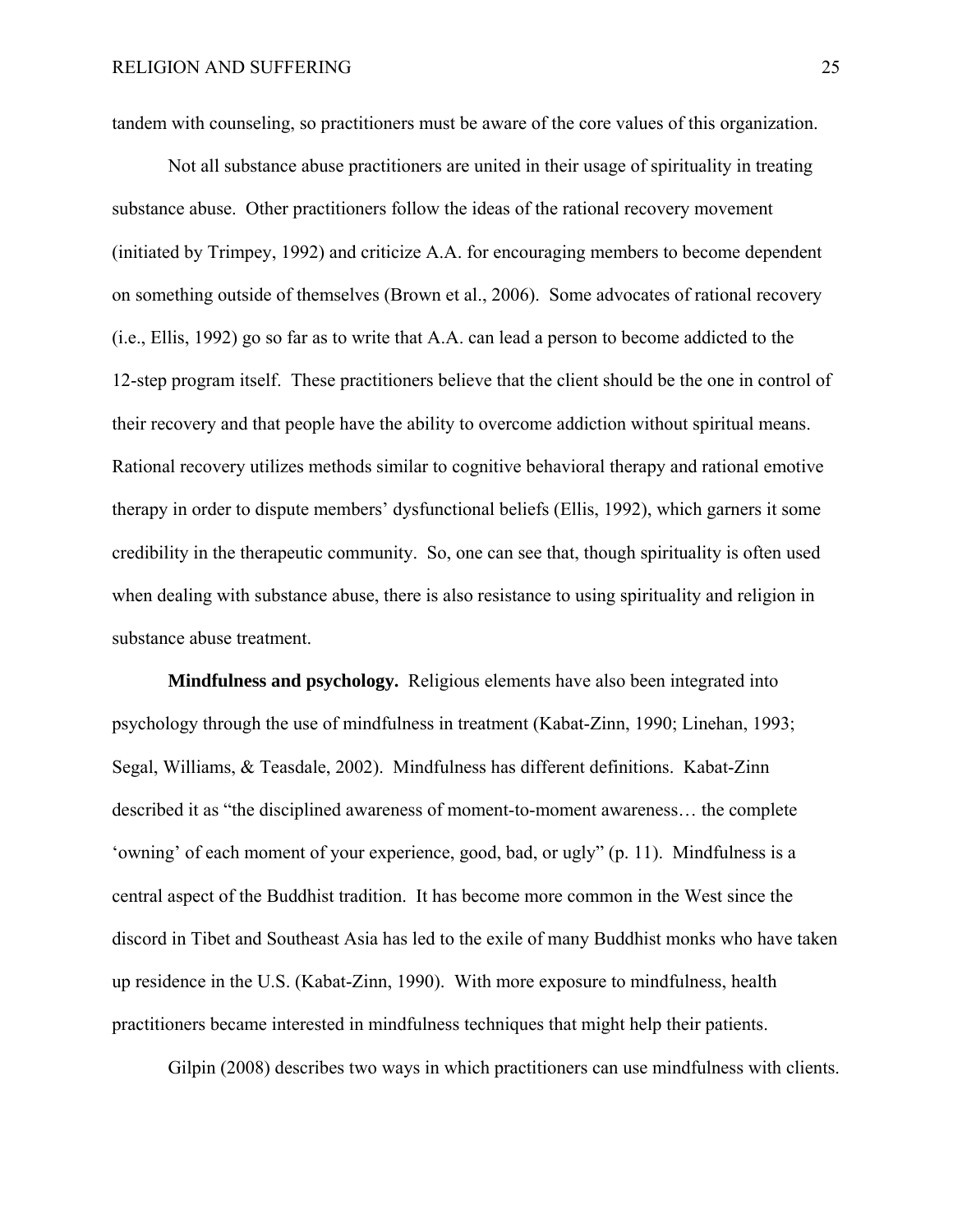In mindfulness informed therapy, therapists borrow ideas from Buddhism and may use a mindfulness-oriented framework for themselves, but they do not share this information with clients or teach them techniques. In mindfulness based therapy, the therapist actually teaches the client different mindfulness skills and techniques. A therapist can teach clients in different ways, such as using mindfulness along with other interventions, as in Dialectical Behavior Therapy; or they can use mindfulness-based interventions where the central component is the instruction and practice of mindfulness (e.g., Mindfulness Based Stress Reduction [MBSR] and Mindfulness Based Cognitive Therapy [MBCT]).

 Mindfulness first became popular in therapy when John Kabat-Zinn introduced Mindfulness Based Stress Reduction (MBSR) as a means for managing chronic pain. His treatment began as an eight-week course called the Stress Reduction and Relaxation Program. His treatment program involved formal meditative practice with body scans, sitting meditation, and mindful movement (Gilpin, 2008). Kabat-Zinn (1990) tries to help participants foster a different relationship with their pain. He encourages people to experience the "full catastrophe" of their lives, or the "poignant enormity of our life experience" (p. 6).

 Another treatment that utilized mindfulness is Mindfulness Based Cognitive Therapy (Segal et al., 2002). This treatment was developed in the 90s and the originators have continued to publish in this area. This treatment is an eight-week program mainly used to treat recurrent depression. Clients were taught to observe their thoughts and feelings and to relate to them differently using mindfulness practice. The authors also describe how mindfulness can help clients become more aware of the more subtle indications that their depression is returning. The treatment incorporated all the elements of MBSR, but also used exercises from CBT, provided information about depression, and introduced the Three Minute Breathing Space, where clients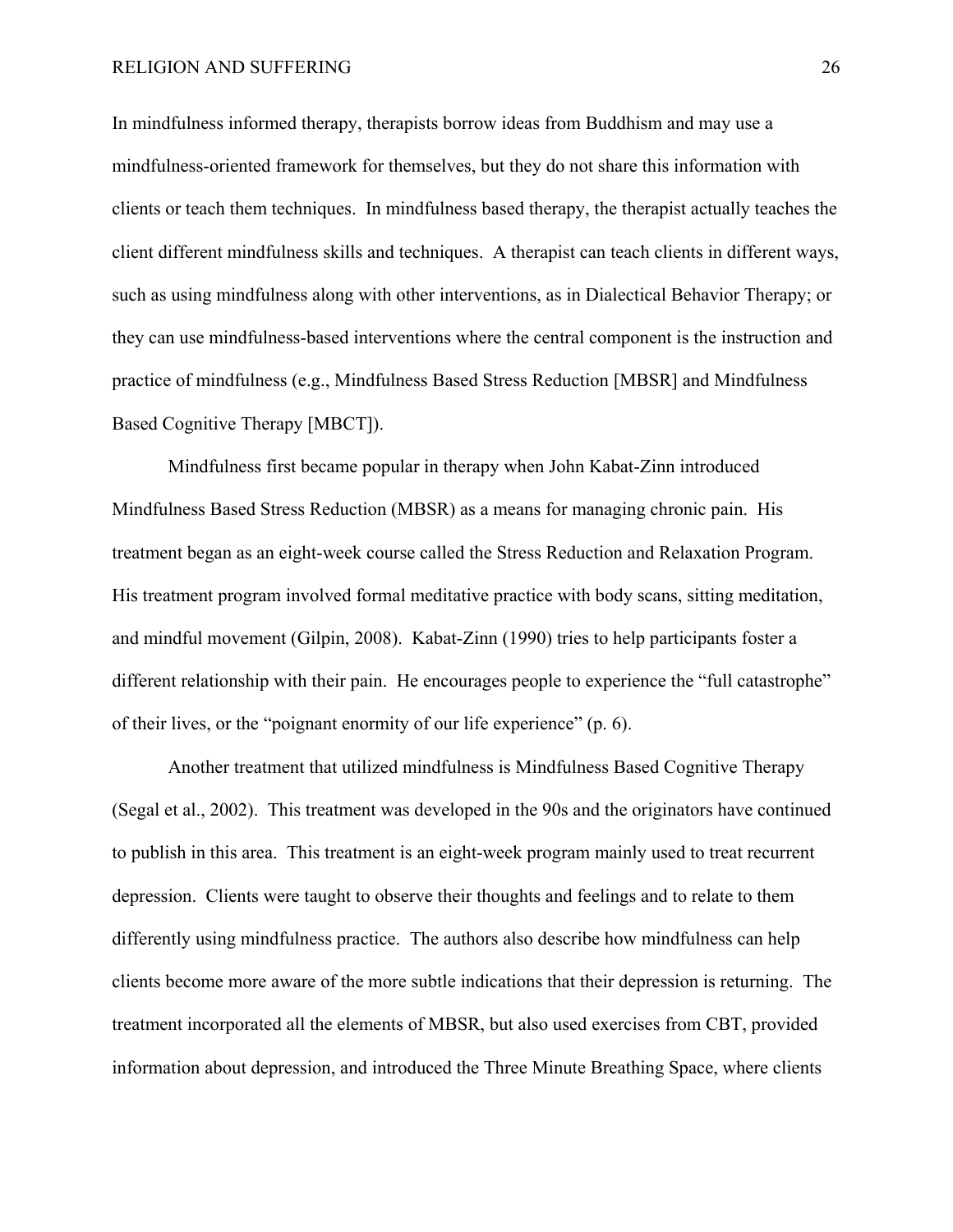had scheduled times during their days to practice mindfulness (Gilpin, 2008). The breathing space can be used to deal with difficult feelings by first acknowledging the feeling, then moving their attention to their breathing, and then moving their attention to their body as a whole (Segal et al., 2002). Then the person can choose how to respond.

Some therapy practitioners also advocate integrating mindfulness training in the training of mental health practitioners (Twemlow, 2001). Mindfulness can aid the therapist in "…the fine-tuning and training of attention and other states of consciousness [and understanding] the impact on the patient of certain values or presuppositions of the therapist and his/her concept of reality" (p. 2). Twemlow asserts that mindfulness can help the therapist attend to his/her own unconscious material in an effort to avoid misinterpreting the client's material. Christensen and Rudnick (1999) write about how mindfulness and Buddhist principles can aid therapists in dealing with projective identification because it encourages therapists to neither like nor dislike the projection; problems are usually caused when the therapist finds the projection aversive. Some authors (Epstein, 1990) have noted similarities between mindfulness and the concept of the observing ego. More about mindfulness is discussed in the Buddhism section.

 **Multicultural Counseling Competencies (MCC).** The multicultural competencies consist of an overarching framework that practitioners are encouraged to use along with their chosen theory. Sue, Arredondo, and McDavis (1992) developed the MCC because they indicated that: (a) the population was diversifying, (b) psychological training largely did not involve attention to culture, (c) there are sociopolitical realities that minorities face, (d) there is not enough research on culture, and (e) malpractice may occur without competence. As mentioned, APA (2003) indicated that being multiculturally competent is an ethical obligation for the therapist. Sue et al. delineate several core competencies for treating diverse clients. In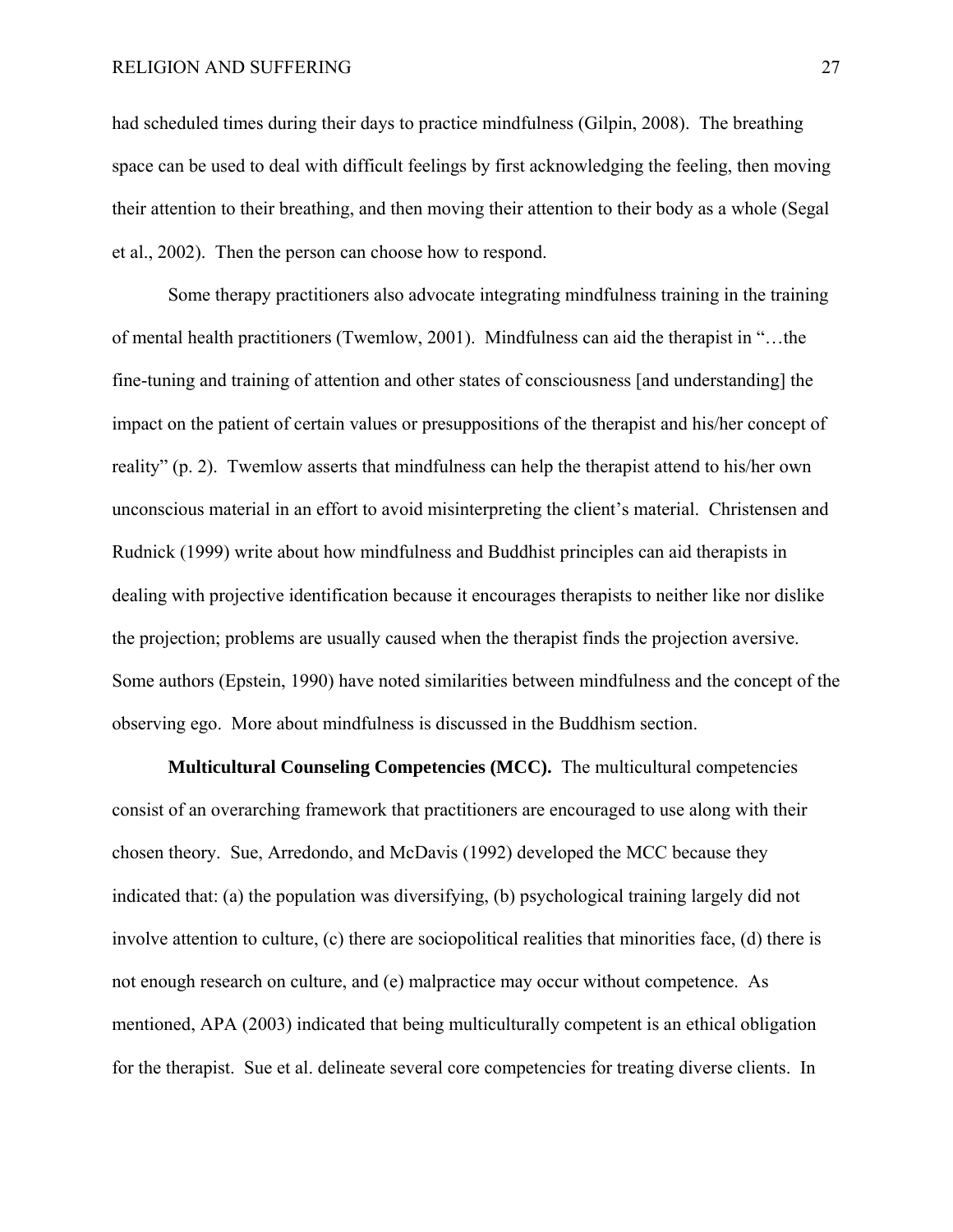their frame, clinicians must: (a) be aware of their own assumptions, values, and biases; (b) understand the worldview of their client; and (c) develop culturally appropriate counseling strategies. In order to develop awareness of their contexts, clinicians must engage in: (a) assessment of their self-awareness, (b) examination of defensiveness, (c) self-disclosure, and (d) formation of a multicultural relationship (Roysircar, 2003). This frame works well with social constructionism because it emphasizes how culture influences a person's worldview. It also addresses power in that the therapist is cautioned to refrain from imposing his/her worldview on the client and to instead attend to the client's context. In looking at the client's worldview, for many clients, and many therapists as well, religion is paramount.

**Psychologists' beliefs.** In thinking about the importance of religion in psychology, as well as the centrality of beliefs, it is also necessary to examine psychologists' own religious beliefs and how these beliefs play out in therapy (i.e., in treatment, conceptualization of the client, etc.). Bilgrave and Deluty (1998) conducted a survey in which they examined how therapists' beliefs influence treatment. They stressed that therapists, intentionally or not, use their own values to determine therapy goals and to guide the course of their work with clients. London (1986) concurs with this view and argues that therapists are indeed moral agents. He states:

Some may avoid emphatic positive or negative responses—some may show a studied neutral attitude, and may devotedly feel no censure or approval of what they have been told. But to regard this neutrality as an amoral position, to salve one's democratic, egalitarian, or relativistic conscience, to convince ourselves that we are not 'imposing our value systems on the client'—because we wish not to—is finally to deceive both clients and ourselves. (p. 10)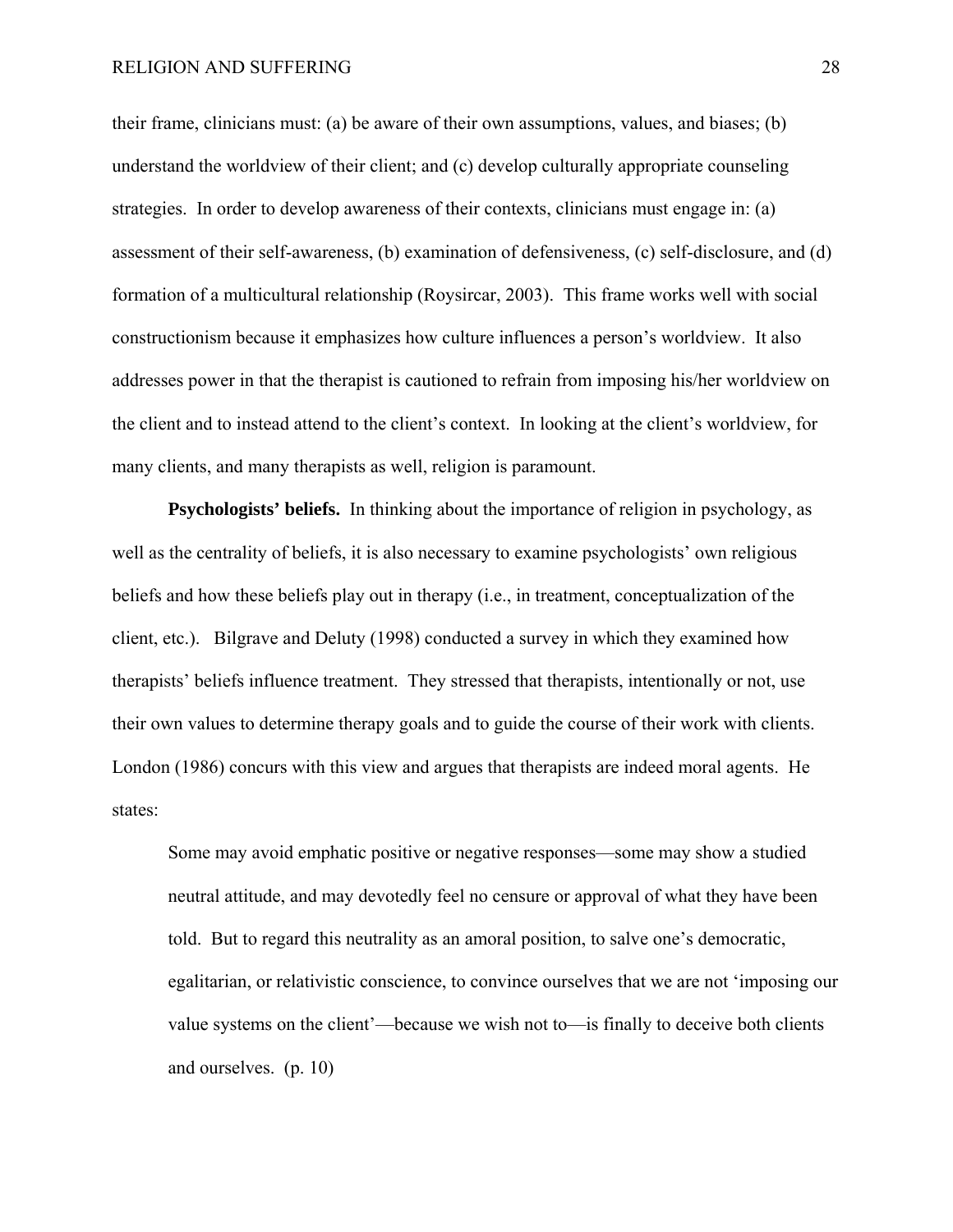In some cases, the therapist's values may be based in a religion. While the authors acknowledged that psychologists are generally less religious than the general public, in the survey, 66% of the psychologist participants believed strongly in "God or a universal spirit" and 74% considered this belief moderately or extremely important to their lives. To highlight the importance of therapist's religious beliefs in therapy, 72% of the participants indicated that their religious beliefs influenced their practice at a moderate or high level. In knowing this, as Pfeifer (2006) wrote about, a therapist has to be mindful about his/her religious history and how it influences their reactions and treatment of clients who consider religion important.

In summary, religion has been a controversial topic in the field of psychology. There have been many psychologists speaking both for and against religion and these people have helped create the atmosphere concerning how religion is dealt with in the field of psychology. Many psychologists seem uninterested in religion and how it affects their clients. Others dislike religion and some are atheistic. This is striking considering the sheer number of people currently adhering to a religion, as described. The substance abuse field of psychology seems to be an exception and Alcoholics Anonymous is a popular substance abuse treatment that embraces religion. Some therapists are also able to incorporate religious elements like mindfulness into treatment. Research has found (consistent with the ideas of social constructionism) that therapists' values influence how clients are viewed and treated. Therefore, psychologists need to be aware of their own biases so that they do not negatively affect treatment.

#### **Psychological Theories' Responses to Religion**

As indicated in the previous section, the field of psychology is somewhat divided with regard to religion. Some theorists are more apt to acknowledge religion's benefits and some are more likely to focus on religion's disadvantages. This is important to take into account when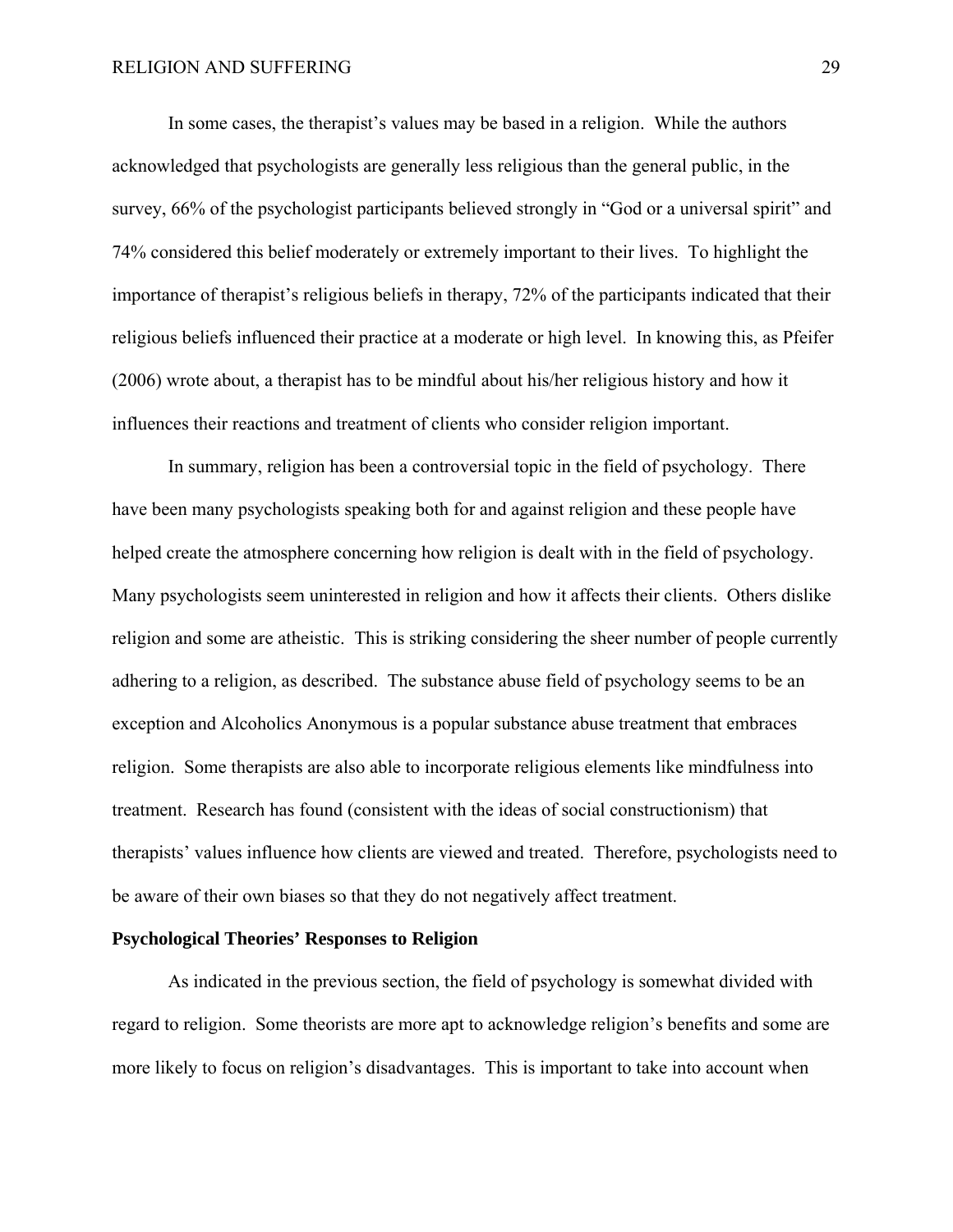considering how practitioners from different theoretical frames may view religious clients and their suffering. The theories discussed in this section are cognitive behavioral therapy (CBT), psychodynamic theory, and existential theory. These theories were chosen because they are some of the more popular theories (often taught in graduate school) and most practitioners would be at least somewhat familiar with them in order to flesh out more how religion is seen in the field of psychology. Earlier, the writer mentioned the importance of language and texts in creating a shared reality between people. In light of this idea, texts by different theorists will be used to elucidate the different theories.

#### **Psychodynamic Theory.**

*Brief history*. In order to provide some context, the historical development of psychodynamic therapy is first discussed. Sigmund Freud began psychoanalysis in 19th century Vienna, but many other therapists have emerged from classic psychoanalytic thought with their own ideas and variations. Theorists were "expelled" from the Freudian mainstream if their ideas diverged from Freudian "doctrine" (Mitchell & Black, 1995, p. xvi). After Freud's death in 1939, theorists were permitted to branch out more. Much of Freud's original theory has been challenged, such as the importance of the Oedipus complex, sex, aggression, and instinctual drives (Mitchell & Black, 1995). Psychodynamic therapy has gone through five different waves: (a) Freud's theory with a focus on libidinal and aggressive drives; (b) ego psychology, with a focus on defenses and coping devices; (c) object relations theory, which focused on the mental representation of objects; (d) self psychology, with the focus on the cohesion of the self; and (e) relational theory, which combines interpersonal and object relations theories (Wolitzky, 2003).

*Religion in psychodynamic theory.* Psychodynamic theory exhibits an interesting view of religion, as one of the most prominent theorists, Sigmund Freud, adamantly spoke about the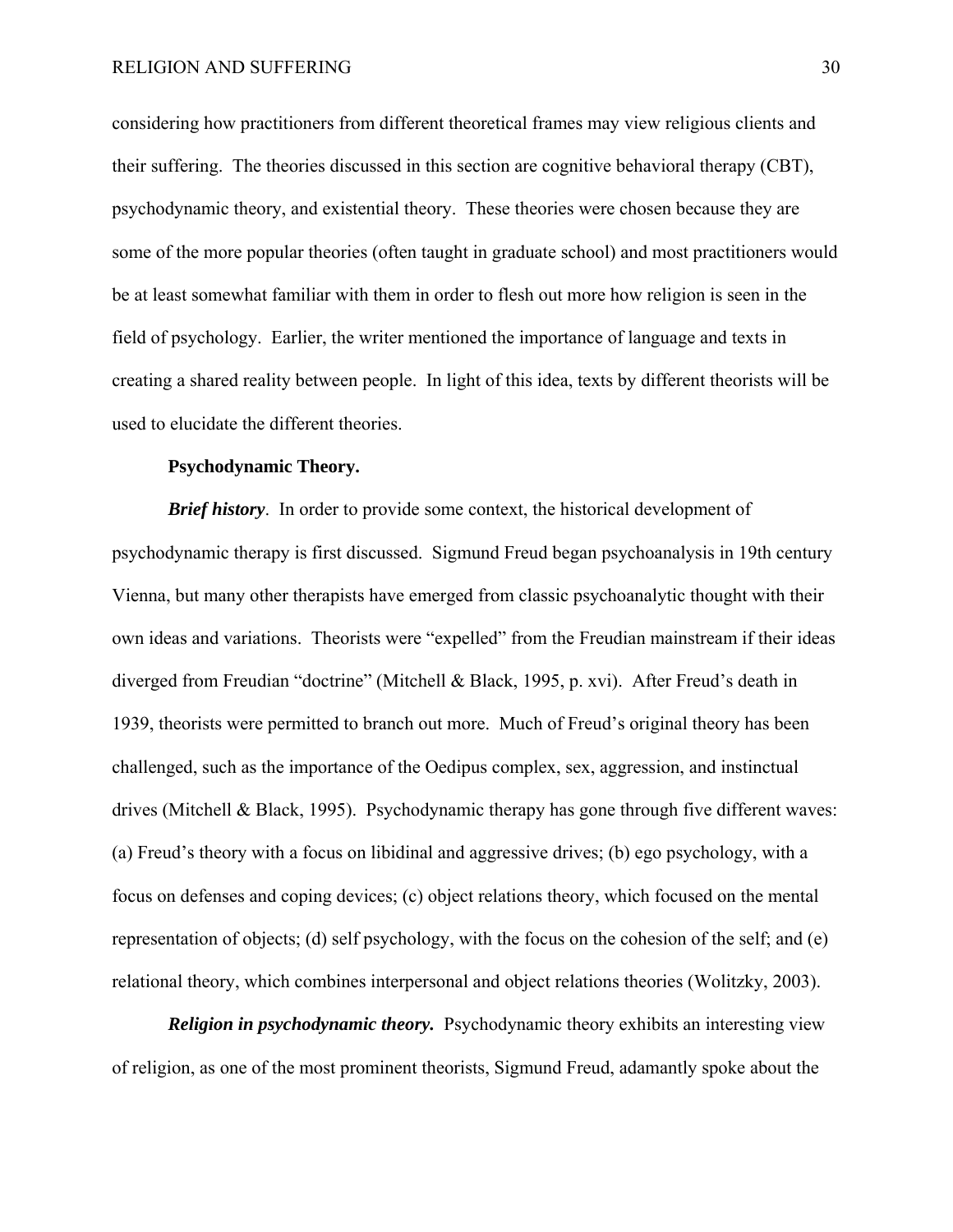negative aspects of religion. The author describes how some of the intellectual underpinnings of psychodynamic theory relate to religion in order to illustrate the context of the theory and how this context might effect how a practitioner using this theory may view a client who follows a religion.

Freud's views set the stage for how religion and clients who follow religion would be viewed in psychodynamic theory. In his work *Obsessive Actions and Religious Practices,* Freud (1907/1989) wrote about the similarities between religious rituals and neurotic, obsessional behaviors. He asserted that obsessional behaviors were created to alleviate the anxiety caused by the temptation of repressed instincts, which demand to be expressed and are always threatening to break through to the surface. Religious practices and prohibitions also fulfill the purpose of obsessional acts, as they are also designed to repress instinctual impulses. Thus, he described religion as a "universal obsessional neurosis" (p. 435).

Freud (1927/1989) does not end his feud with religion here. He goes on to further criticize religion in his work *The Future of an Illusion.* In this work, Freud described how religion was created to mitigate anxiety and fear of the crushing power of nature (i.e., storms, floods, etc.). He wrote about how a personified nature was more easily dealt with than believing that nature is random/spontaneous because there is hope of reasoning with and bribing a person. In continuing with this thinking, Freud discussed how religion is the embodiment of humanity's wish for the father. He highlights his disrespect of religion by describing this desire for a father as an infantile way of thinking. Freud spoke of the farfetched nature of religious claims and asserted that, "…scientific work is the only road which can lead us to a knowledge of reality outside ourselves" (p. 705). Freud believed that, as science became more practiced and as it explained more about the world, people would believe less in religion. He stated, "Men (sic)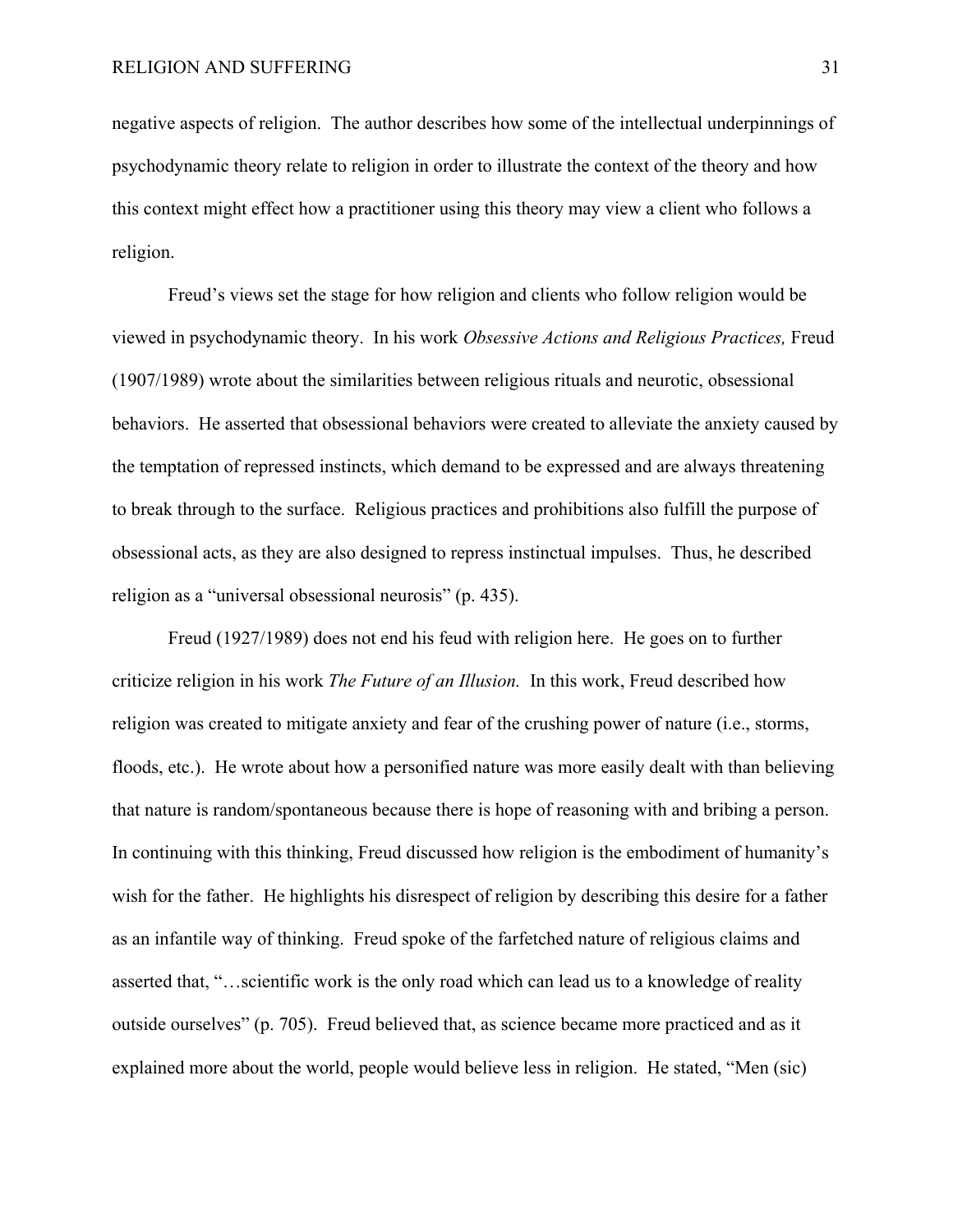cannot remain children forever; they must in the end go out into 'hostile' life" (p. 717).

Interestingly, though he spoke against religion frequently in his writings, Freud's theories may have some commonalities with religion. Bakan (1958) notes that Freud's theory and techniques have much in common with the Jewish mystic tradition, Kabbalah, especially in the use of dream interpretation and the emphasis on sexuality. Other scholars examined the language that Freud used in his writings and assert that Freud did leave some room in this theory for religion and the idea of the soul. For example, Berke and Schneider (2006) write about the meaning of the words that Freud chose to use when discussing his theory:

If Freud had chosen to refer to the intellectual mind, he would have used the precise German word *geistig*, meaning mental. On the contrary, he wrote *psyche* or *seele*, both of which mean soul. But they tend to be misconveyed in English as 'mind.' (p. 339) So, perhaps Freud did consider some religious ideas in his writing. Regardless, Freud did not create a climate where religion would be valued or respected. He characterized religious clients as regressed and even neurotic. These ideas, as do all psychologists' values, likely influence how clinicians interact with clients (London, 1986) and there can be a danger that the client's perspective is minimized.

 Not all psychodynamic theorists hold with Freud's ideas. For example, object relations theorists seem to highlight positive aspects of religion rather than negative elements, and are more likely to indicate that religious material should be discussed in therapy. Rizzuto (1996) wrote about how it is healthy to have an internal object representation of God and she asserted that neither belief nor non-belief in God are indicators of mental health. The God representation she describes is built from the child's relationship with his/her parents. Rizzuto described how having an internal representation of God can help the person maintain psychic equilibrium and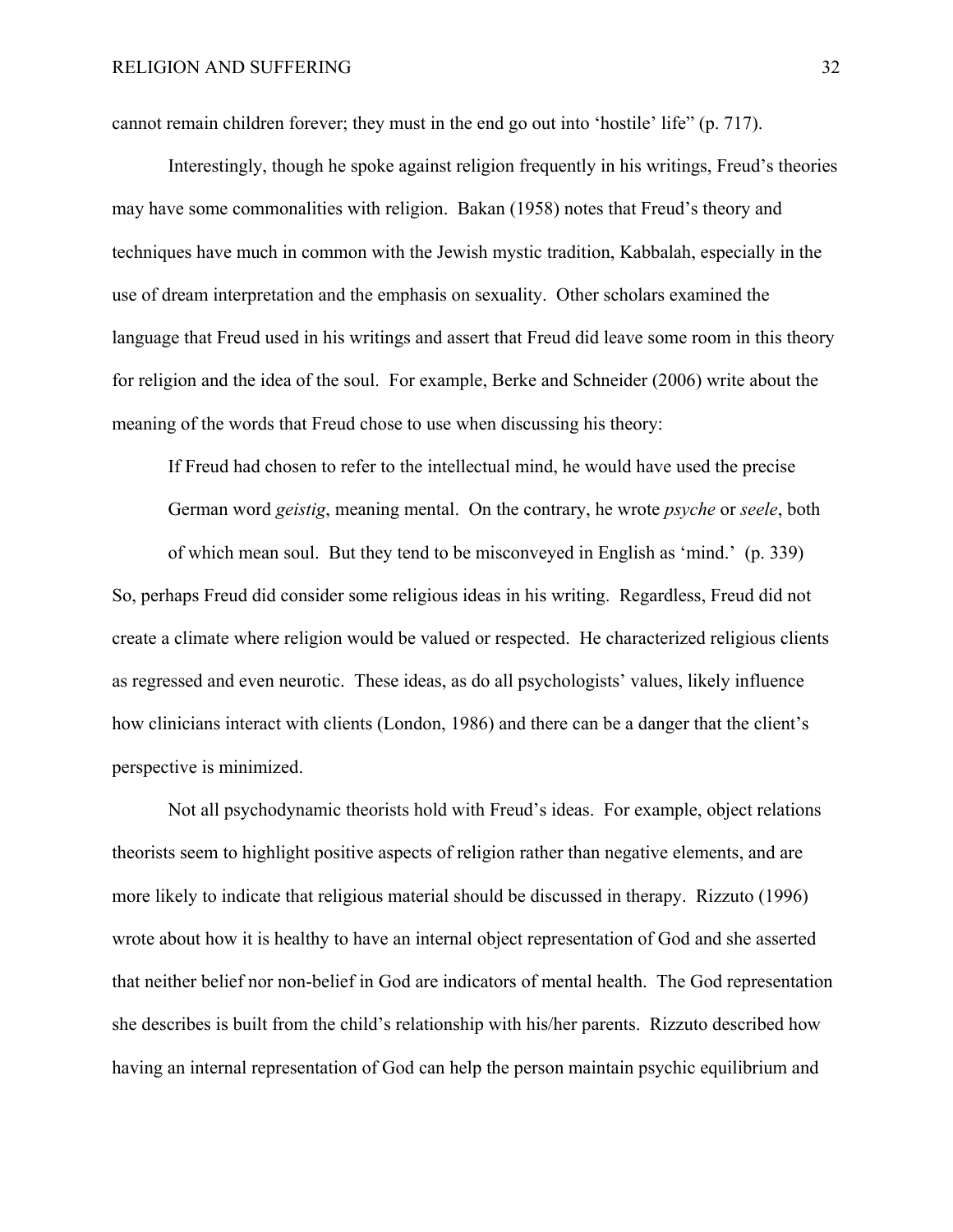also to maintain relatedness and connection even when they feel abandoned. Similarly, Etezady (2008a) states poignantly:

As a restorative intersubjective state, faith provided a reservoir of unmatched consistency, omnipotence, and stability. Benevolent and unfailing, the object of faith provides inexhaustible narcissistic supplies and unshakable certainty in the permanence of a tie that knows no limits in time nor hindrance imposed by the dictates of physical reality. (p. 562)

Parker (2008) also writes that positive objects, like the Holy Spirit (in Christianity), can create a spiritual holding environment in which the person can develop their spiritual self. From these descriptions, one can see how a person might take comfort in religion or the idea of God.

Tillman (1998) and others (Gurney & Rogers, 2007) advocate discussing the client's religious beliefs in therapy because they might inform the therapist about the client's internal object relations. For example, belief in a cold, punishing God may indicate a negative relationship with parental figures and internal bad objects. Working through these internalized objects can help a person have better relationships with others. Parker (2008) also advocates that the therapist work through the client's relationship with God:

Because interactions with parents provide the building blocks for our understanding of God, sometimes these images of God can be skewed negatively; people can sometimes confuse parental voices with the voice of God. Creative adaptations would include the reworking of these God images so that different or more mature ways of relating to God emerge. (p. 290)

Some object relations theorists view object relations theory as being compatible with spirituality and religion because both object relations and religion emphasize relationships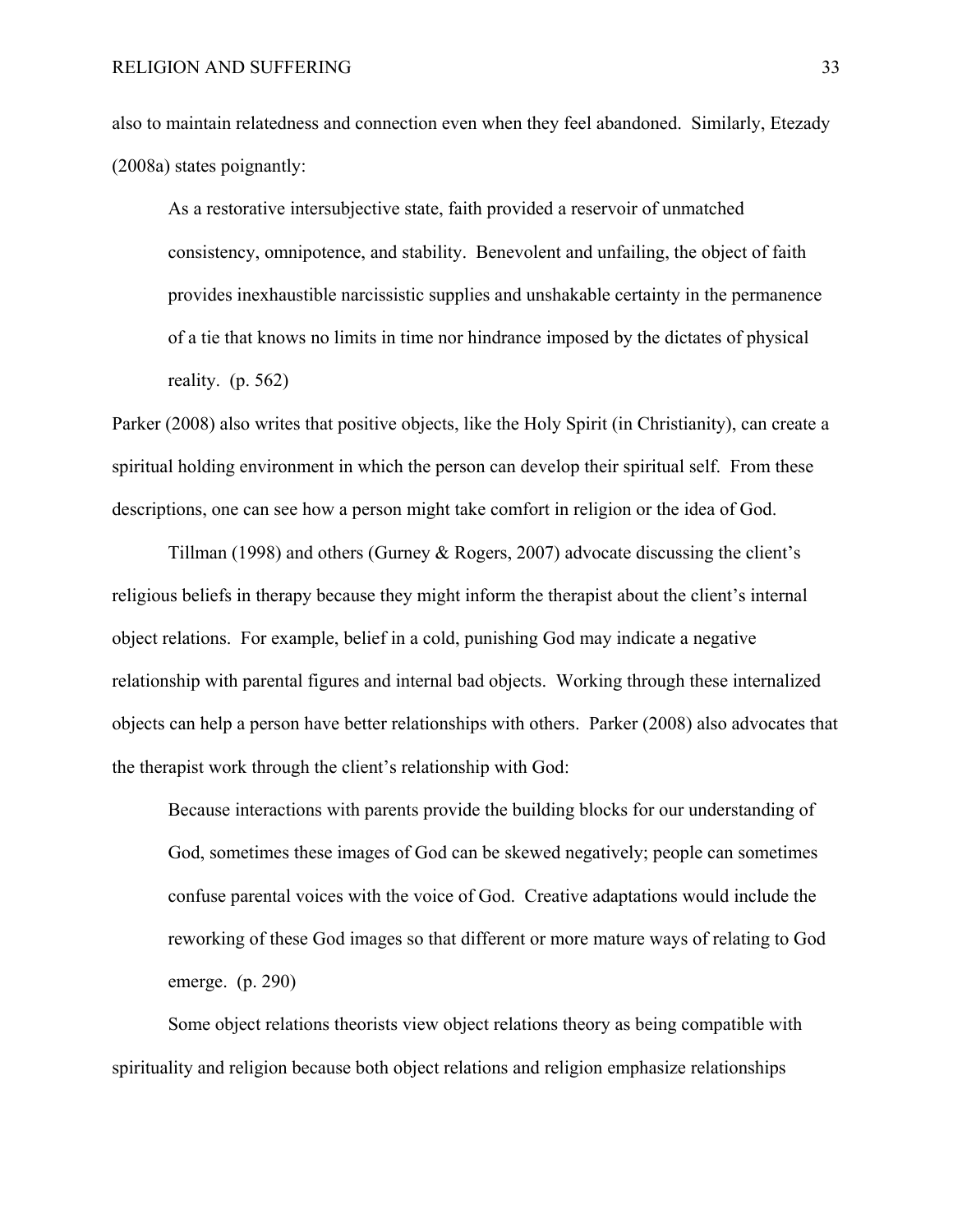(Gurney & Rogers, 2007). For example, these authors write about how a relationship with God can provide a substitute attachment figure for those with poor attachment to their primary caregivers. The relationship with God can function much like a relationship with a parent, sometimes in negative ways. For example, children quickly learn from their parents what aspects of themselves are undesirable and they work hard to minimize these aspects of themselves so that they will not be rejected by their caregivers. So, too, may people develop ideas about what characteristics of themselves would not be tolerated by God and they attempt to banish these characteristics so that they will not be rejected by the sacred (Gurney & Rogers, 2007). Faith is seen to facilitate defense mechanisms (i.e., repression, reaction formation, and sublimation) in order to deal with these undesirable characteristics (Etezady, 2008a). It may be difficult to engage in therapy, which uncovers unconscious and undesirable impulses, when the person has exerted so much effort denouncing these impulses (Etezady, 2008a).

In object relations theory, one of the main goals in therapy, and in life, is to be able to tolerate the idea that one object, say a parent, contains both good and bad aspects. This idea is not encouraged when dealing with God, as many believe that God is perfect (Gurney & Rogers, 2007), which may pose a barrier when trying to explore religion with a client. In concordance with this idea, Etezady (2008a) writes that, though there are certainly positive aspects to religion, sometimes faith can be regressive and characterized by splitting. Despite this information, some theorists assert that it is possible to have a relationship with God that encapsulates both the good and the bad. Parker (2008) states:

One could suggest that it is only as God is able to survive all our fantasies about God (both good and bad), that the true God that is, other than just our projections about God, is able to emerge and be real to us. However, just as other objects cannot become real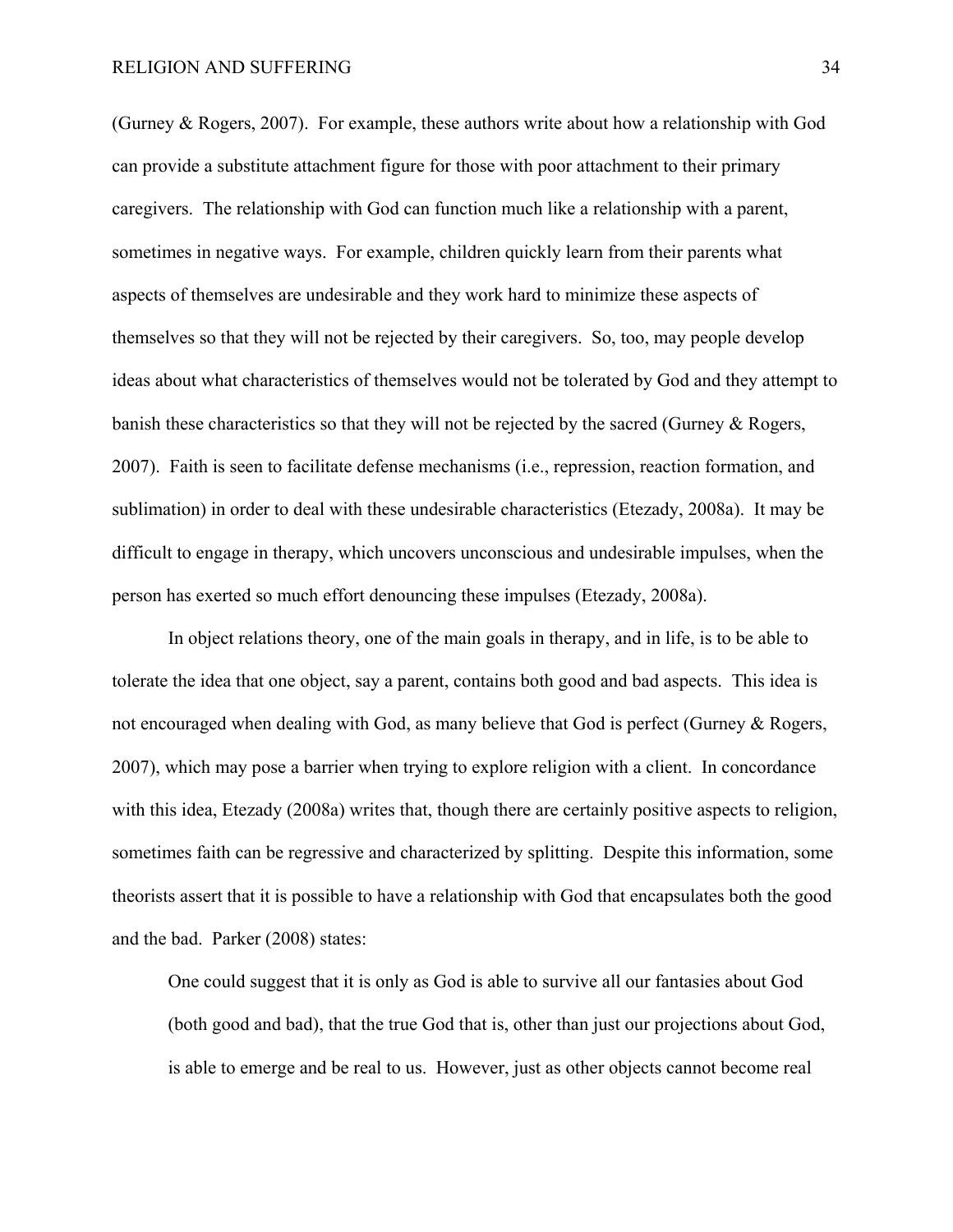without prior capacity to experience the moment of illusion, the real God cannot emerge without our prior imaginative capacities to project God. The life-giving work of the Holy Spirit might be understood as that which conveys God's survival and non-retaliatory presence no matter how needy or devouring or frightening our images of God and self.

(p. 291)

Of course, it must be said that the observations of the object relations theorists might only apply to religions that have gods.

Though the client's religious beliefs are important to explore, Rizzuto (1996) believed that the analyst should never share his/her religious beliefs with the client because it would interfere with the transference. She adheres to the idea that the therapist should be more of a blank slate, which is open to the client's projections and fantasies. Knowing too much about the therapist may hinder this process.

To summarize, early psychodynamic theorists largely viewed religion as infantile wish fulfillment and did not believe it had any value. This idea likely affected how therapists interacted with religious clients. Later theorists adopted a more tolerant view of religion, but that view still implied that religion was a psychic element and not something externally true. For example, Rizzuto (1996) talked about how the God image is constructed from a parental relationship. She does not talk about God as being something real. In this view, religion can still be seen as an illusion and an infantile wish because belief stems from the person's parental relationship. Therapists need to be aware of these subtle implications when viewing their clients from this lens because many clients may see their beliefs as truths. They do not see God as simply existing in their minds.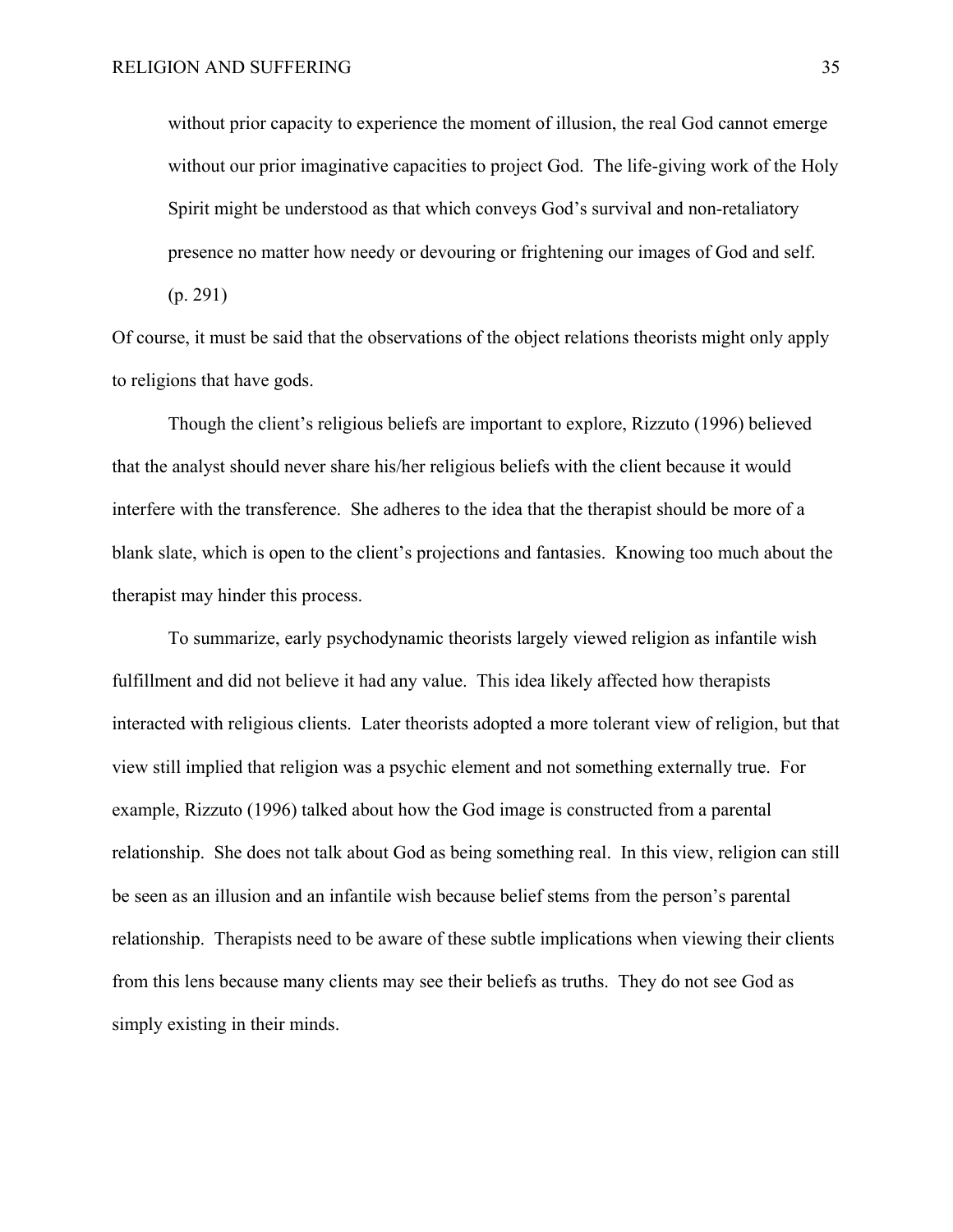## **Existential Theory.**

*Brief history.* Existential theory began with philosophers and theologians like Bergsom, Brunner, Buber, Heidegger, Kierkegaard, Niebuhr, Nietzsche, and Sartre (Jones & Butman, 1991). It emerged as a reaction to the dominance of rationalism and empiricism, but also to the dominance of religion. Irvin Yalom and Rollo May are the most well known American existential psychologists. Victor Frankl, in Europe, also made substantial contributions.

The existential framework is well designed to take different client contexts into account. Though there are certainly different interventions the therapist can use in the therapy session, it should be noted that existential therapists do not advocate a strict therapy framework or that specific techniques *should* be used. Some theorists advocate that existential therapy embodies an attitude toward therapy rather than dictating techniques and methods (Dreyfus, 1962). Proponents of this therapy believe that an overemphasis on techniques blocks any real understanding of the individual; reliance on techniques takes the humanity out of therapy and makes the client simply an "object to be managed" (May, 1983, p. 151). Some believe that it is stifling to the client to be placed in diagnostic categories and to be treated in cookbook ways by having certain interventions performed simply because of a diagnosis. In an existential lens, the therapy is different from client to client because each client is different and is in a different place in his or her life. As stated by Dreyfus, "the client is seen as an 'emerging being,' always developing his [sic] potentialities for continued growth" (p. 129). This emerging being encounters different barriers that impede it and cause suffering.

*Religion in existential theory.* Existential theory is no stranger to dealing with religious issues, as the bedrock of the theory concerns meaning making and death (May, 1983, Yalom, 1980). Yalom talks about four ultimate concerns that humans have: (a) death, (b) freedom,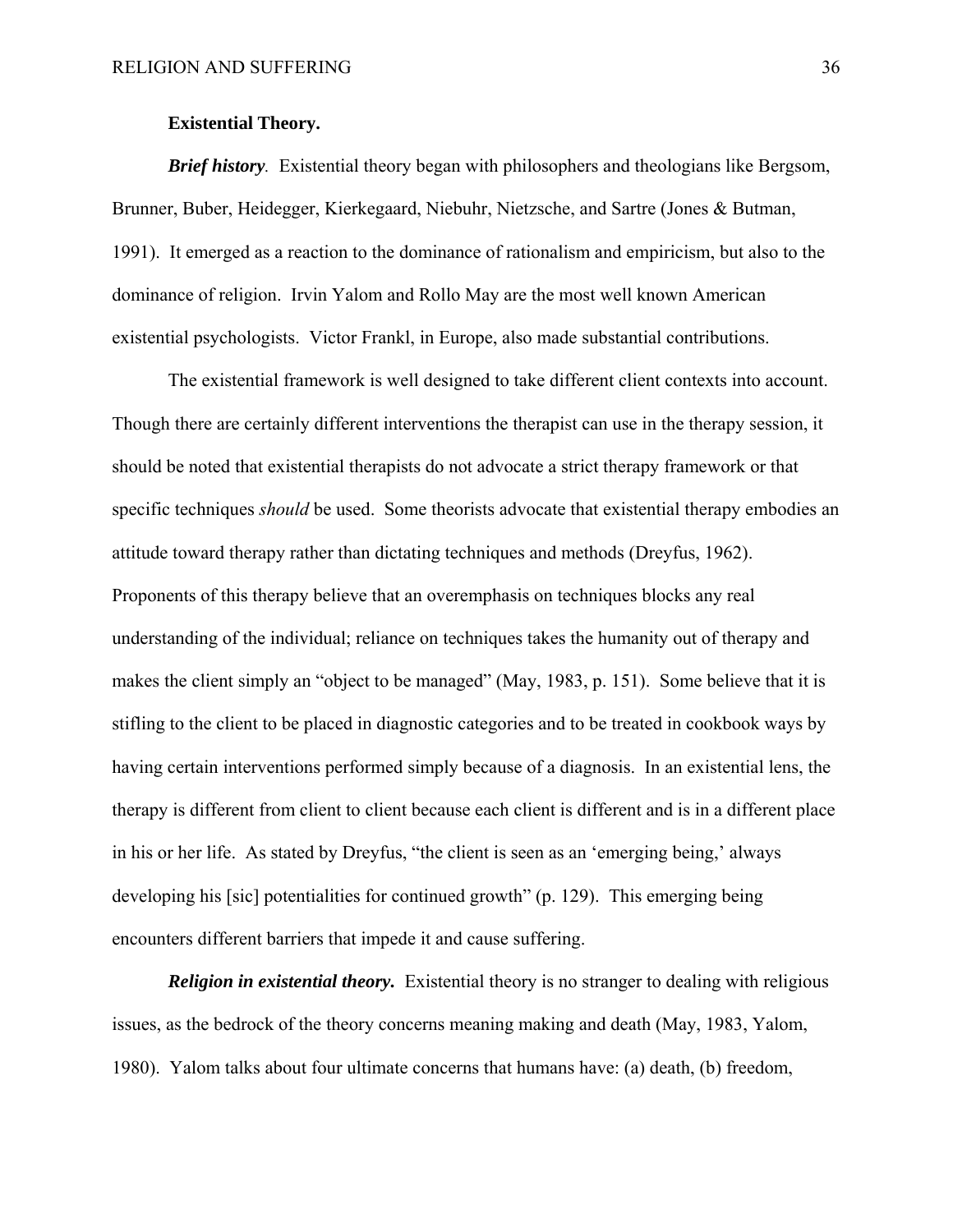(c) isolation, and (d) meaninglessness. These concerns are addressed in most religions as well. Several proponents of existential and humanistic theories, such as May and Rogers, attended theological seminaries as part of their education and are well informed about religion (Eliason, Hanley, & Leventis, 2001). Due to its earlier beginnings, existentialism has an interesting relationship with religion. Existential theory incorporates the ideas of existential philosophers, such as Nietzsche, an antagonist against religion, and Kirkegaard, a philosopher who expressed belief in God, to build the theory. The author describes how some of the intellectual underpinnings of existential theory relate to religion in order to illustrate the context of the theory and how this context might effect how a practitioner using this theory may view a client who follows a religion.

Nietzsche is one of the key thinkers whose ideas were incorporated into psychological existential theory. Nietzsche was notorious for being discontented with the religious institutions of his time and took religious leaders to task for their behavior (May, 1983). His ideas about individualism also may be incompatible with adhering to religious ideas. He believed that people should follow their own path instead of prescribed rules or even his own ideas, stating "Follow not me, but you!" (as cited in May, 1983, p. 76). Van Deurzen-Smith (1997) describes Kierkegaard's views, which have a similar flavor. She wrote that Kierkegaard expressed that:

We should not hide either in God, or in the trappings of social role or status. We must recognize the singular individual that we are in the face of the eternal, without the paraphernalia of secular life and without the cloak of religion. It is only standing alone

and facing up to our personal challenges that we can be true to the self we are. (p. 13) In concordance with this idea, many existential theorists believe that clients should not be told what to believe because meaning borrowed from someone else is meaningless (May, 1983). This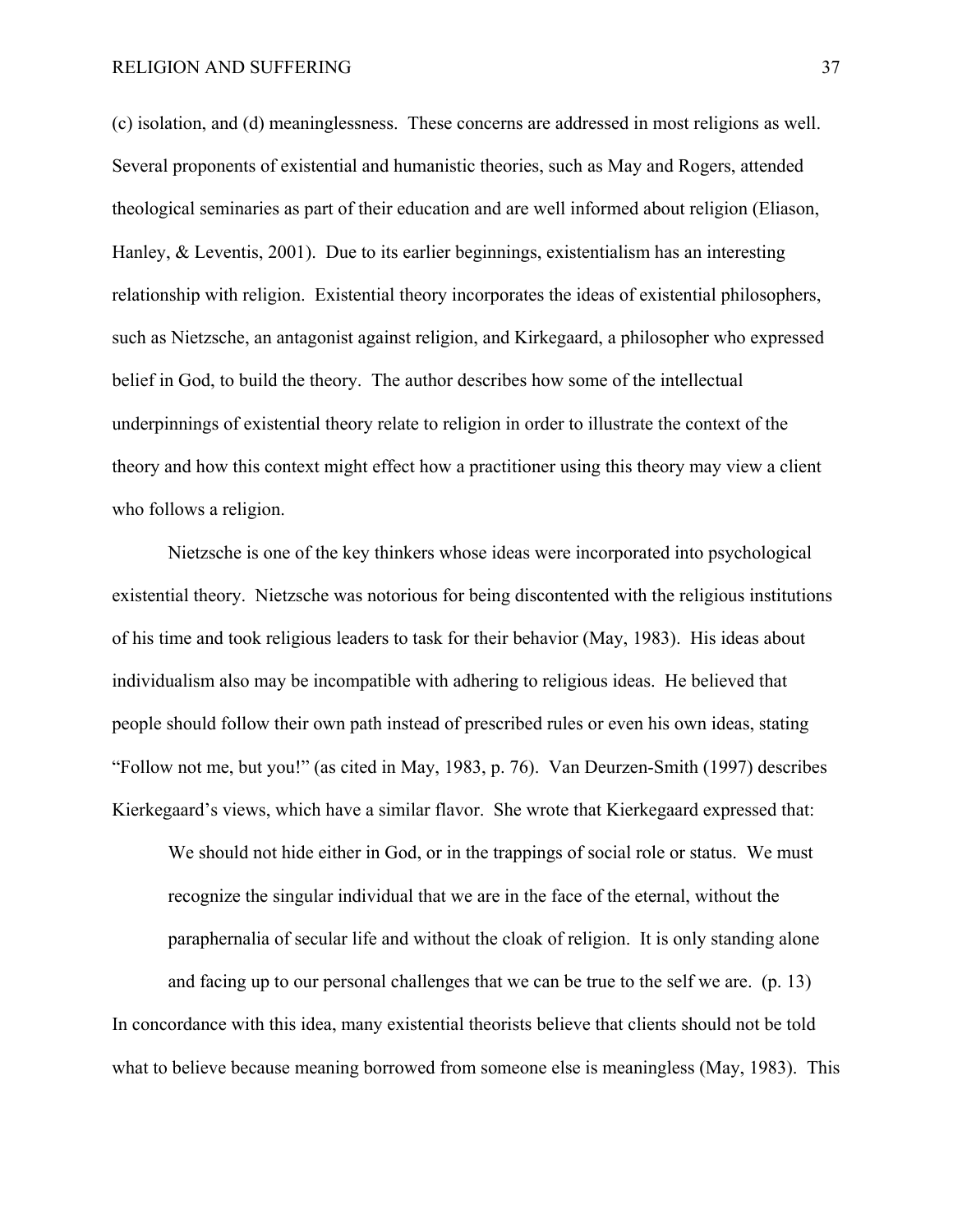idea might not bode well for the acceptance of religion, in which religion dictates what is meaningful.

Also speaking to the idea of individuality, May (1983) talked about how the conformist nature of society today inhibits people from freedom and recognizing their potentialities. He said that conformism was people's failure to confront the idea of non-being. Based on this idea, some of the more conformist aspects of religion probably would not be favorably looked upon by existential therapists. For example, May talked about how "…people individually and collectively surrender freedom in the hope of getting rid of unbearable anxiety, citing the individual's retreating behind the rigid stockade of dogma…" (p. 112). It seems that the rule-based and limiting aspects of religion would be considered harmful, while the more numinous and spiritual aspects would be looked upon more favorably because they help people be aware of their potentialities.

Complementing the idea of individual choice is that of personal responsibility. The human's power (to make choices and forge his/her own destiny) is emphasized and existential therapists assert that humans must be responsible for themselves (May, 1983). Freedom is an important part of existential theory and theorists believe that a person has the freedom to "choose his way of being" (Dreyfus, 1962, p. 131). This idea may or may not fit well with religious ideas if the person believes that an ultimate being is responsible for their successes and failures instead of themselves. More about this idea of is discussed when speaking about specific religions.

 In existential theory, what the client is denying at any given moment is crucial. Many times, the client is denying a potentiality (a potential way of being). Clients often come into therapy because they are experiencing anxiety that derives from being confronted by a potentiality (Dreyfus, 1962). In some cases, these potentialities that the client is denying can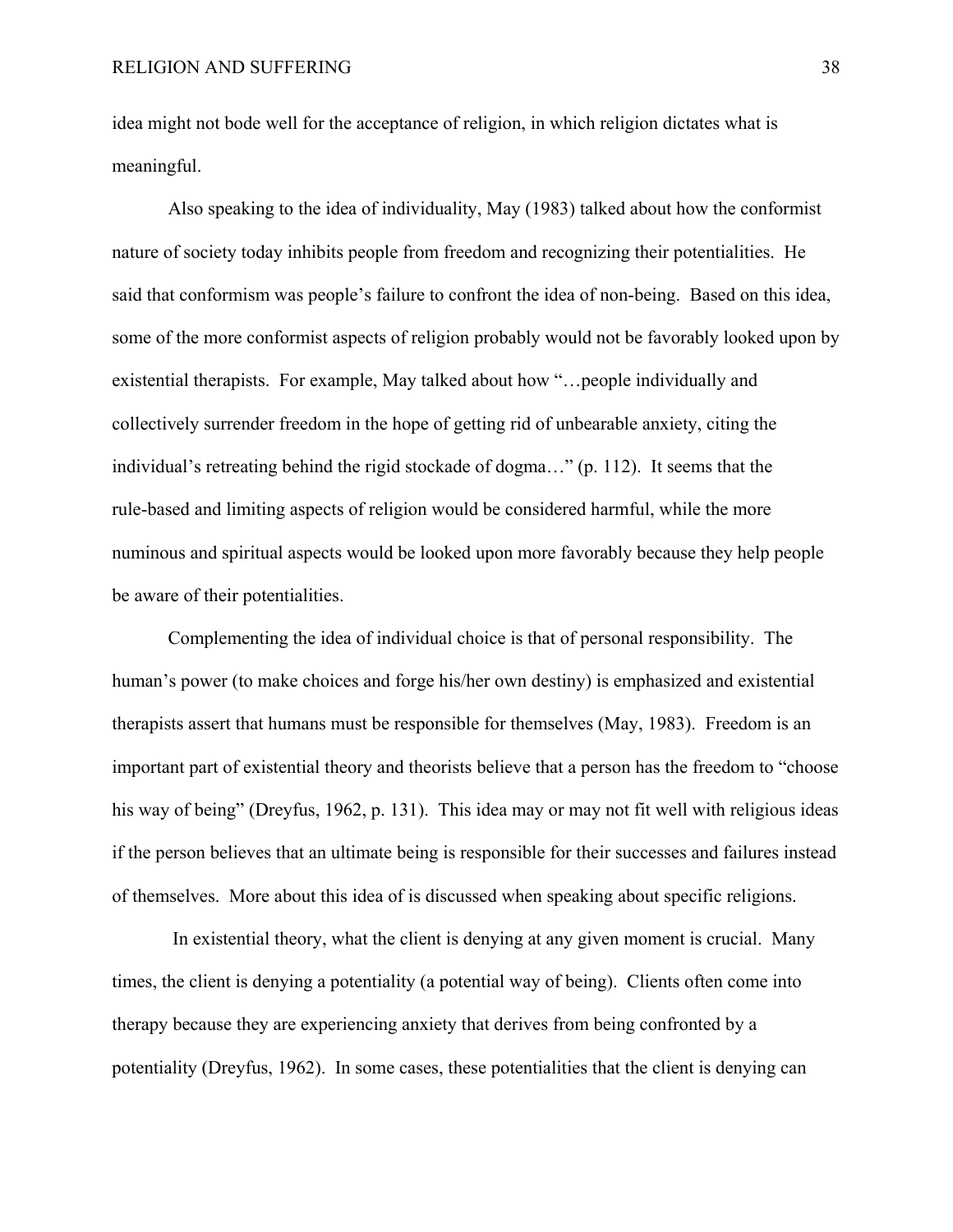actually are related to religion. May (1983) talked about a man who was psychically crippled because he was denying the spiritual and God aspects (his power and the spiritual parts of his being) of himself and his potentialities. So, in this way, religion could be a positive influence in the client's life. Conversely, religion can also be used to deny someone's potentialities. Freedom is difficult to experience, so the client may turn to religion to offer structure and limits so that the individual is no longer solely responsible for their life and choices (Yalom, 1980). Religious tenets may forbid the client from being a certain way or performing an act (i.e., sinning), which forbids them to view this as a potentiality. So, it seems that the question is not whether religion would be accepted in existential therapy, but how religion is affecting the client's perception of their choices. Can the person explore different aspects of him/herself, fulfill his/her desires, and have the freedom to make choices, or do religious beliefs forbid the client from taking certain paths? For example, if a male client were attracted to other men, but his religion dictates that his thoughts and feelings are forbidden, and he denies that aspect of himself, he would be denying a potentiality. If religion is not blocking a potentiality, or if it is enhancing the individual's ability to live fully, then these aspects of the person would most likely be cultivated by the existential therapist. For example, Frankl (1992) speaks about how a therapist can draw from a client's spiritual resources in order to help them deal with suffering.

Though Frankl wrote positively about religion, he did not necessarily believe that religion is "truth." He described how the drive to search for meaning contributes to a religious impulse in people that crystallizes into religion (Jones & Butman, 1991). Jones and Butman indicate that, in Frankl's view, "the roots for religion are within persons and not in the objective existence of a deity beyond ourselves" (p. 282). In this way, his view could be less compatible with religions that depict an ultimate power.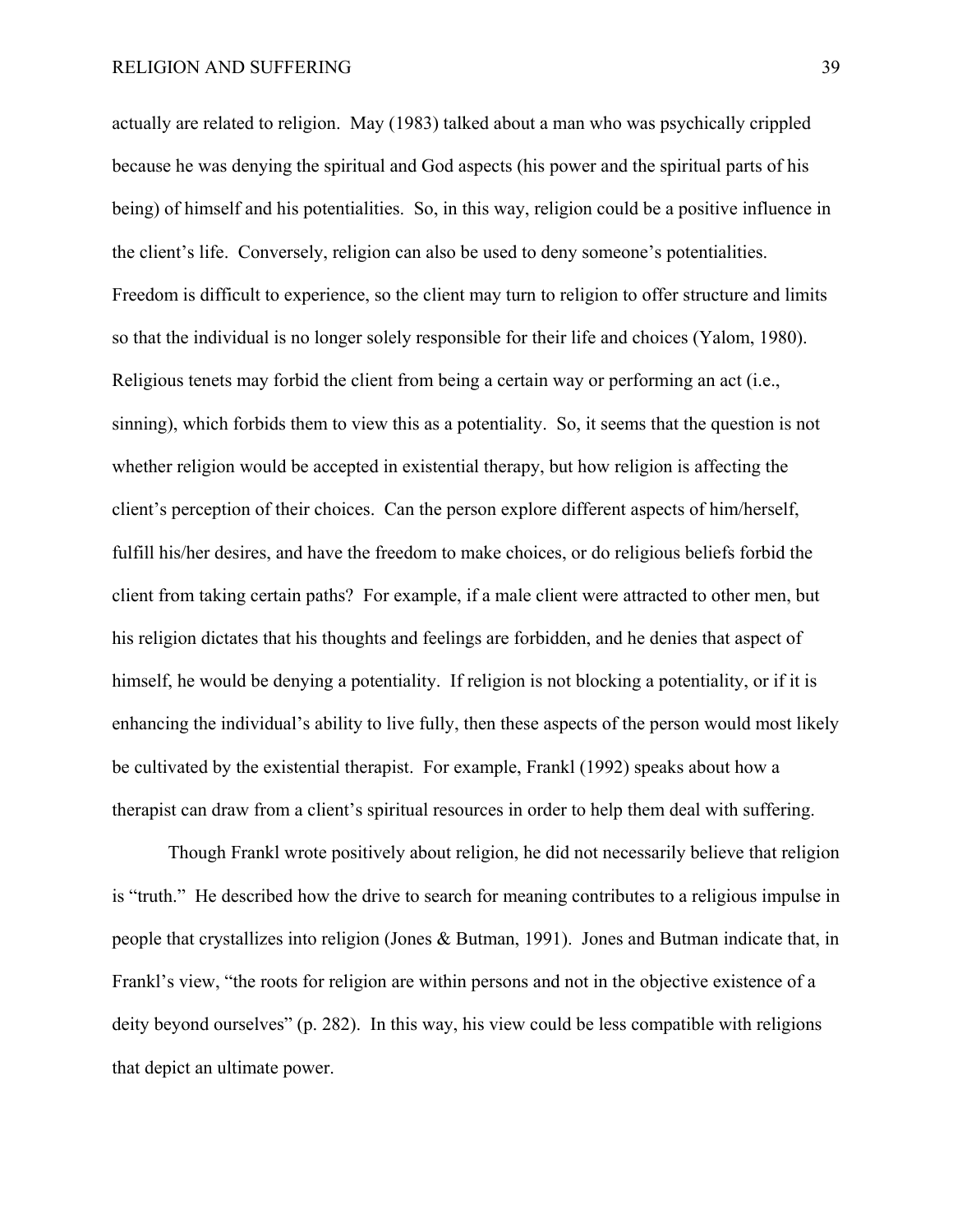In relation to the idea of denying potentialities, existential theorists believe that it is essential to be aware, not only of living and being, but also of the possibility of non-being (May, 1983; Yalom, 1980). Many religions skirt around the idea of non-being by including an afterlife or some way of eternal being in their doctrines. If adhering to the idea of eternal life, it may be difficult for a religious client to think about the idea of his/her nonexistence, as religion denies the potential for non-existence.

In some ways, existential ideas can be very compatible with religious ideas because, in existential theory, the idea of truth is not so important, rather it is the meaning that an idea has for the individual that is important. In this way, the psychologist does not have to be concerned if they agree with the client's ideas about religion. They instead will focus on the meaning these ideas have for the client. The therapist is concerned with the *Dasein,* literally the "being who is there" (May, 1983, p. 151). The therapist puts his/her effort in seeing people for who they are and how they are interacting with their world (Dreyfus, 1962), and the therapist refrains from projecting judgments and theories onto the client. For example, Yalom (1980) stated that the analyst "… must enter the patient's experiential world and listen to the phenomena of that world without the presuppositions that distort understanding" (p. 17). Yalom also wrote about the importance of understanding clients' belief systems in order to help them find meaning in their lives. In this way, the existential therapist may be more open to understanding the client's religious experience because it is so crucial to who they are.

 To summarize, existential theory constructs the image of a human being who is an individual, who is independent, and who is responsible for him/herself. This image of how a person should live may be incongruent with different religious conceptions about the ideal person, as most religions delineate rules to follow and stress the power of a supreme being.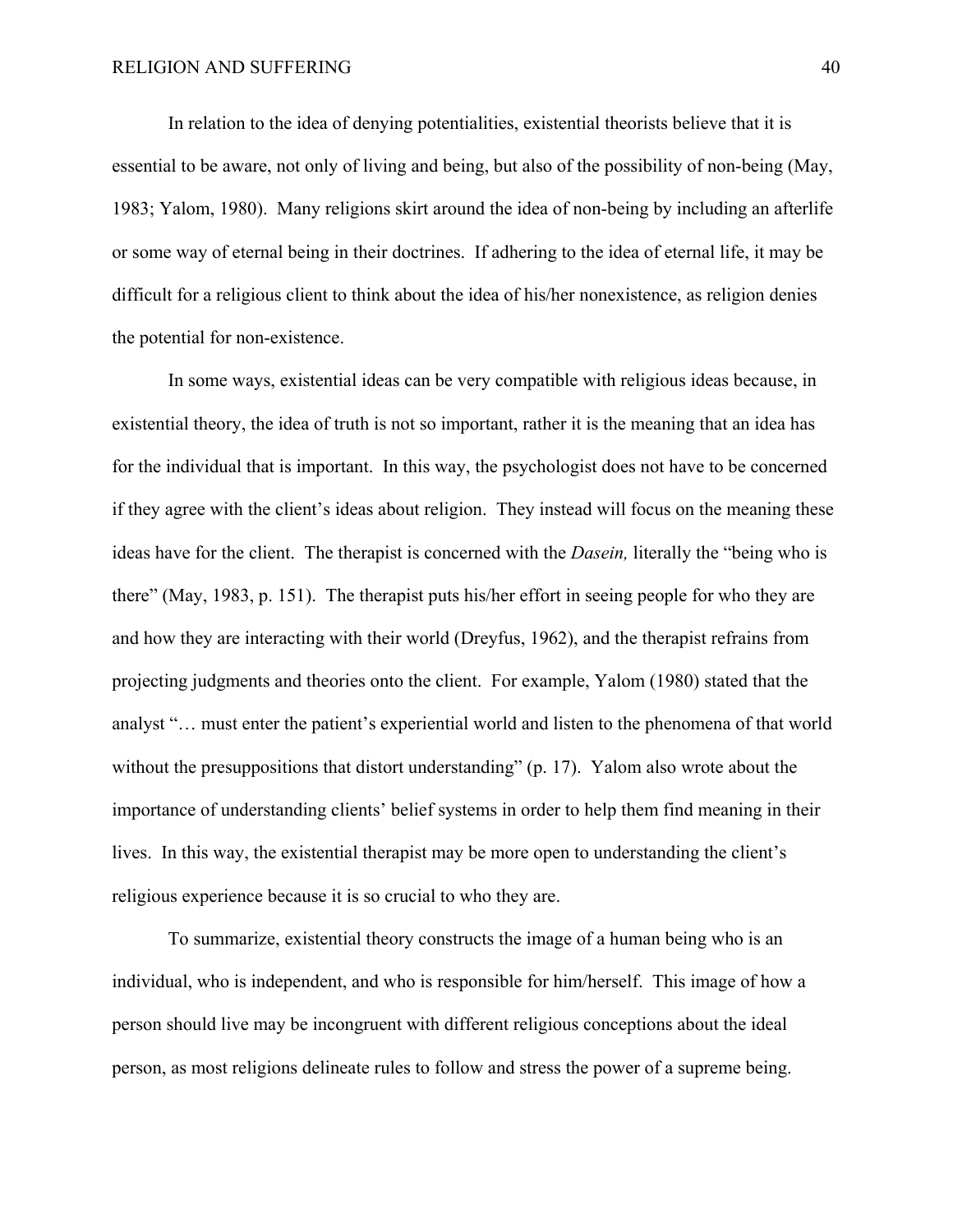Despite this incongruence, the existential therapist is also open and invested in learning about the whole person, so in this way religion can be retained as part of the person.

## **Cognitive Behavioral Therapy (CBT).**

*Brief history.* Cognitive Behavioral Therapy (CBT) has dominated the field as one of the most used treatments and it is considered an empirically validated treatment (Chambless & Hollon, 1998), so it is likely an influential theory so it will be helpful to explore how these theorists have addressed religion. The earliest CBT therapies emerged in the 60s, though the theory became more elucidated in the 70s (Dobson & Dozois, 2001). CBT emerged from traditional behavioral therapy. It became apparent that the behavioral approach could not account for all of human behavior, so the importance of cognitions began to be studied as well. Purely cognitive therapy was formed and was later combined with ideas from behavior therapy in order to become cognitive behavioral therapy. CBT therapists rejected elements of psychodynamic therapy, such as the focus on unconscious practices, history, transference, and countertransference. Albert Ellis' rational emotive behavior therapy (REBT) was one of the earliest cognitive therapies. He created the "ABC" model, which indicated that activating events initiate beliefs about the event, which lead to consequences or symptoms. Aaron Beck is often considered the father of cognitive therapy. He examined how thoughts (specifically cognitive distortions) affected depressive symptoms. Though there are many different CBT theories, this section will draw from the main accepted tenets of CBT. Most CBT therapies are time-limited in nature and they are often used to treat specific problems (Beck, 1995; Dobson & Dozois, 2001). CBT therapists also tend to have a collaborative relationship with clients where they educate the client about the CBT model and then help them apply it (Beck, 1995).

*Religion and CBT.* CBT proponents have been mixed in their views of religion. Some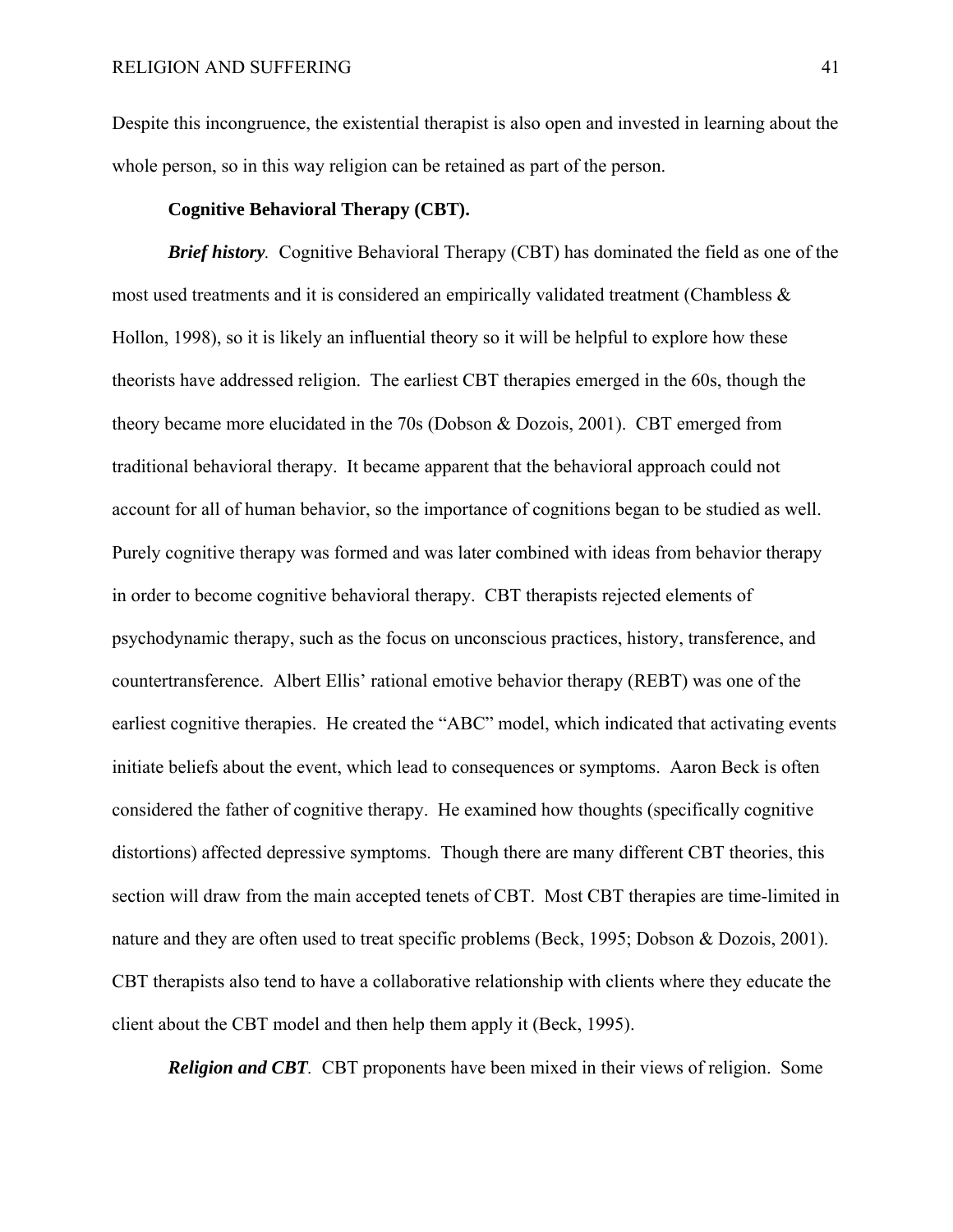theorists do not seem to deal with religion at all in their theories, and critics have noted that most descriptions of CBT fail to address religious/spiritual issues (Anderson & Asmundson, 2006). Those that do address religion, especially when the theory was forming, seemed to address religion only to disagree with it. The behavioral component of the theory, for example, arose as the antithesis of religion (Eliason et al., 2001). Proponents of the theory, such as John B. Watson, rejected the idea of a spirit and relied only on measurable actions and observable behaviors (Eliason et al., 2001). The author describes how some of the intellectual underpinnings of CBT relate to religion in order to illustrate the context of the theory, and how this context might effect how a practitioner using this theory may view a client who follows a religion. The history and development of CBT are discussed so the reader can get a sense of the context in which the theory was formed.

Originally, theorists advocating the cognitive component of CBT did not view religion positively. Albert Ellis was outspoken in his views about religion. In his early writings, he described religion as harmful propaganda and asserted that there was a linear relationship between religiousness and poor mental health (Johnson, 1994). When asked about his own religious orientation in an interview, Ellis responded that he was a probabilistic atheist and described this concept fully:

So, a probabilistic atheist is not a dogmatic atheist who says that there is no God and that there can't be. He says that in all probability there is none and therefore, since the probability of there being a God is 0.00001, I will assume there isn't any deity. If there is, and if he ever comes and talks to me, I'll ask him to prove that he really is God. (Ellis, as cited in Halasz, 2004, p. 327)

Ellis (1973) also advocated that psychotherapy and religion should remain separate, stating that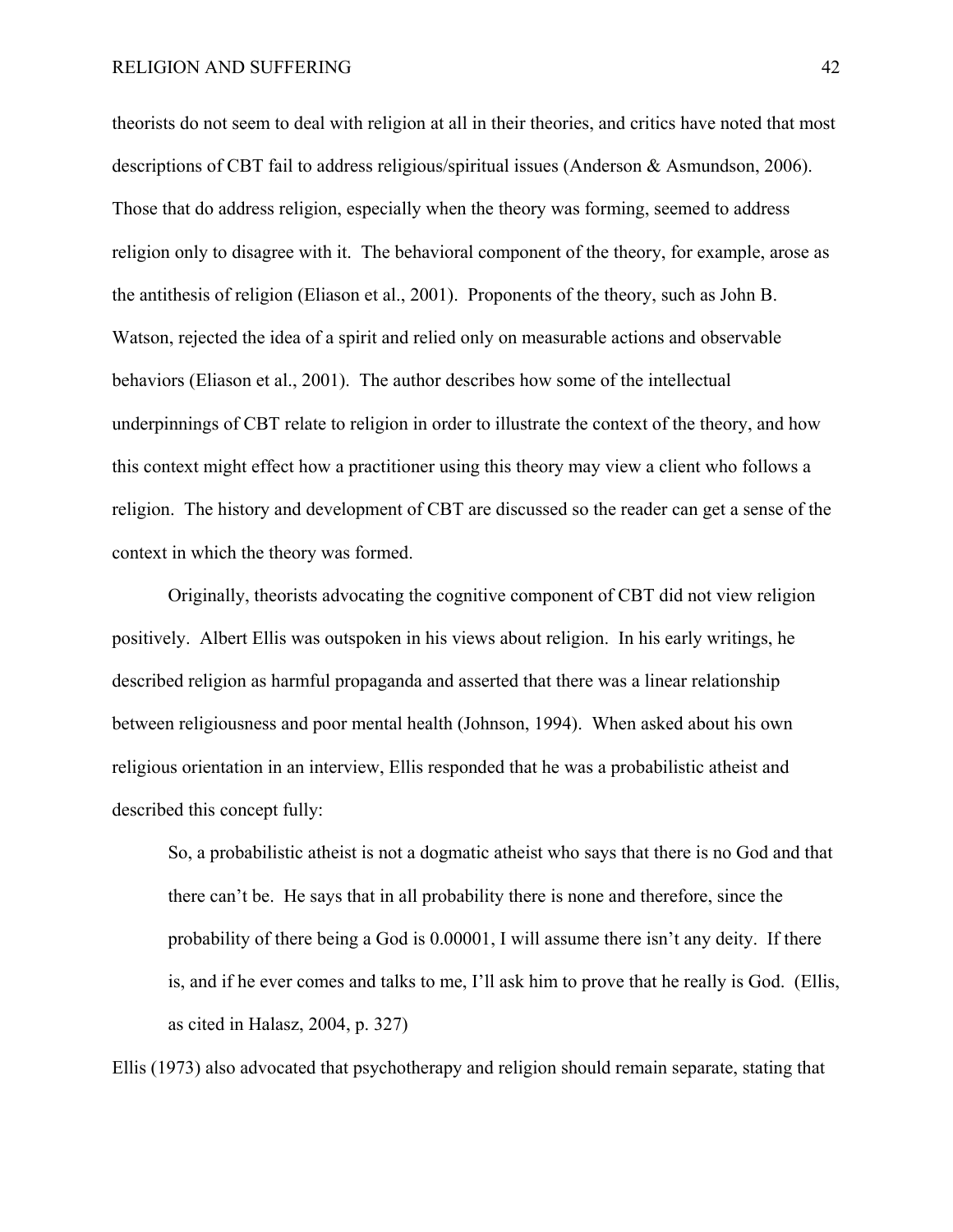REBT "... is one of the few systems of psychotherapy that will truly have no truck whatever with any kind of miraculous cause or cure, any kind of God or Devil, or any kind of sacredness" (p. 302).

Later Ellis became more open to religion and wrote about how REBT can still be used with religious clients (Ellis, 2000). He wrote that perhaps what he was reacting to about religion was not necessarily the beliefs themselves, but the absolutism that some religious clients exhibit in their thought, which he saw as damaging. Though he was open to the idea of incorporating religious beliefs into REBT (such as by using scriptures to challenge negative beliefs about the self), he still believed that secular REBT is more effective because God-oriented approaches "require strong beliefs in superhuman entities and all-encompassing laws of the universe that are unprovable and unfalsifiable" (p. 31). One might consider how religious clients would be viewed by practitioners adhering to these ideas. The religious client here is viewed as illogical and rigid, believing in entities and ideas that cannot be proven. Ellis does not parcel out how the degree of religious belief might vary between clients.

Recently, CBT practitioners have appeared to be open to addressing clients' religious beliefs in treatment. There have been a few articles asserting that CBT can accommodate religion and be used effectively to work with religious clients. For example, Nielsen (2001) wrote about how religion can be integrated into REBT. He argued that religion could be seen as a core element in the religious client's schema, and, therefore, is very important to take into consideration. Nielson also stressed the effectiveness of using religious material, such as scriptures, in disputing a client's negative beliefs. Similarly, James and Wells (2003) wrote about the importance of religion in shaping some client's cognitions. They described religion as providing people with mental models to use in appraising events and self-regulating the thinking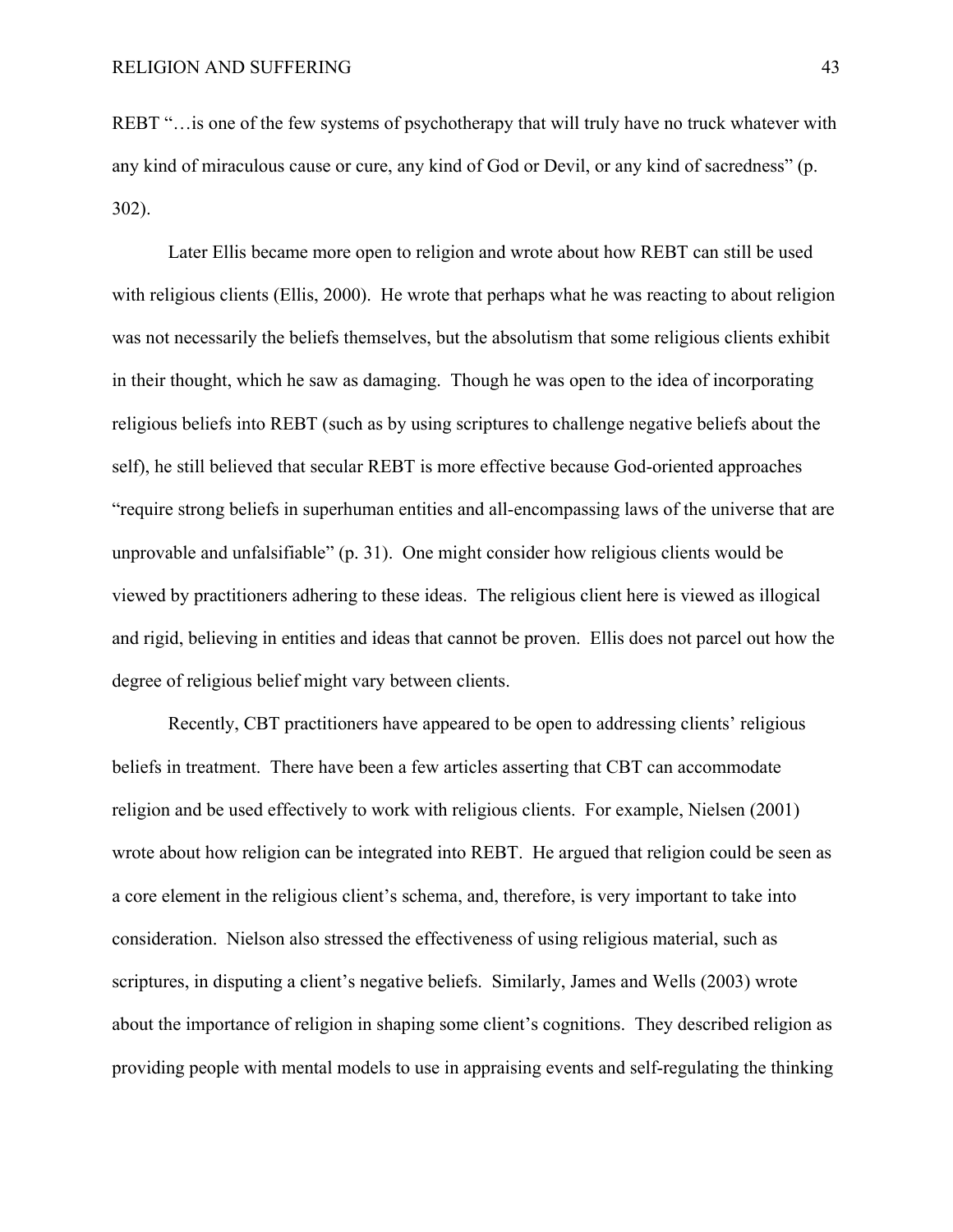process. Therefore, one would have to take religious beliefs into account if they are a driving force in how a person organizes and processes information. Propst (1996) also wrote about how CBT is now more concerned with the *kind* of thinking the client is exhibiting (e.g., overgeneralization, personalizing, mind reading, catastrophizing) rather than the content of the thoughts. She writes that CBT can fit well in a religious framework because there is "…a similarity between cognitive restructuring and the religious idea of 'repentance,' which comes from the Greek, meaning 'to change one's mind about how one's self and the world is to be viewed'" (p. 394).

 Contemporary CBT has also embraced religion as part of the theory of change. For example, other adaptations of CBT, such as Linehan's (1993) dialectical behavior therapy (DBT) and acceptance and commitment therapy (ACT; Hayes & Smith, 2005) have incorporated aspects of Eastern religions, such as mindfulness into their treatments. This occurrence may illustrate a growing acceptance of religious ideas in CBT.

 To summarize**,** though its proponents have a history of being unfriendly to religion (i.e., Ellis, Skinner), CBT theorists have more recently made an effort to accommodate religious clients. Despite this effort, there are still elements in the treatment that have the potential for leading the therapist to disrespect a client's beliefs. In CBT, it is common to view certain beliefs a client holds as being irrational. The therapist is in a powerful position because they decide the client's reality (intentionally or unintentionally) by making judgments about what beliefs are and are not rational. This view has the potential to clash with religious clients' beliefs. Interventions that view the client's religious beliefs as being irrational are likely unhelpful and potentially damaging. Clinicians must make an effort to be mindful of how their own context shapes them before making judgments on a client's beliefs. There are elements in the approach that make this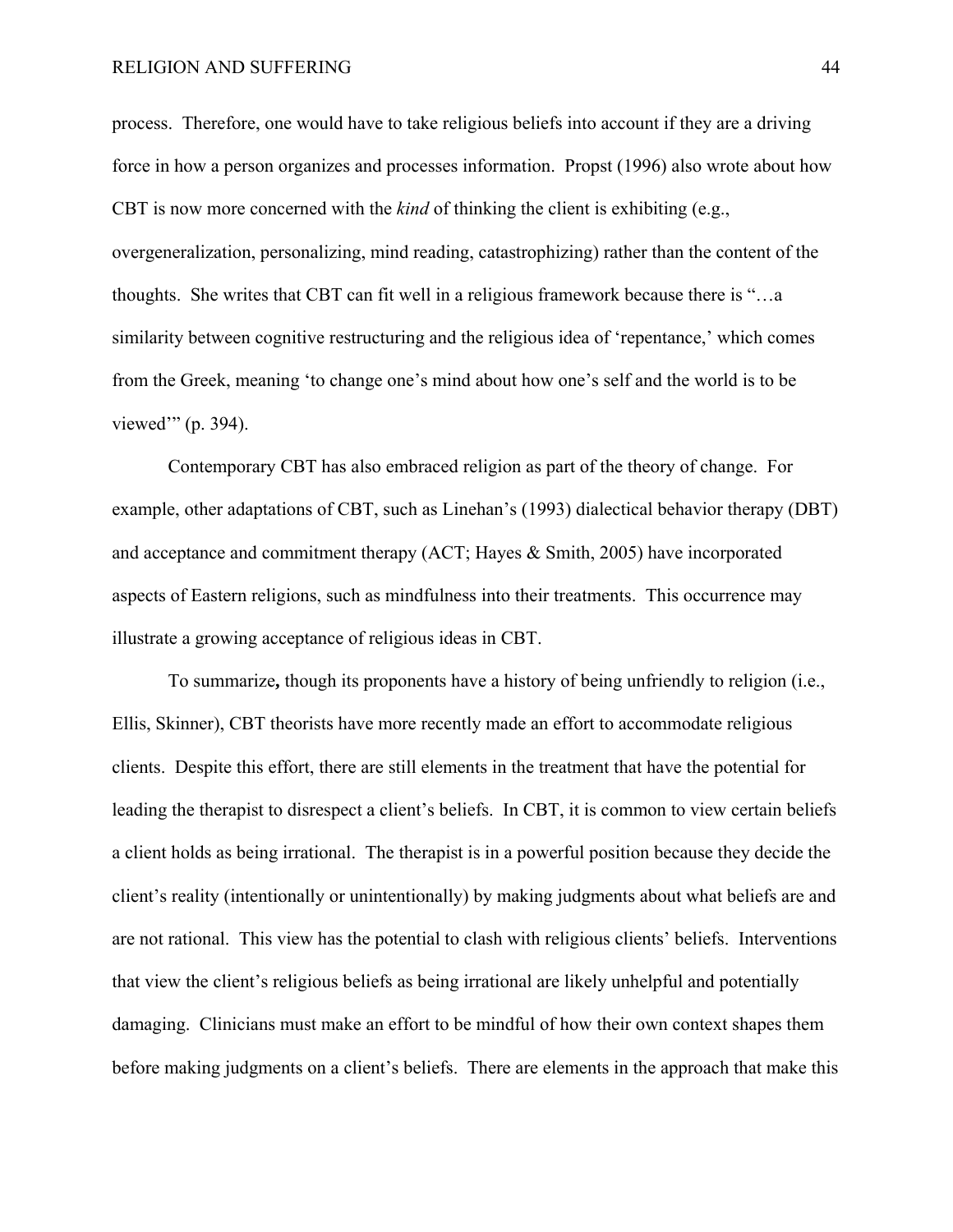sensitivity possible. The therapist and the client generally work collaboratively to examine beliefs, so the therapist is not necessarily imposing beliefs onto the client (Beck, 1995). Therapists do hold some power though in that the questions they ask and what elements of the client's story they choose to explore lead the client to conclusions that are in this way shaped by the therapist. What therapists choose to highlight is in some ways informed by their own beliefs, and therapists need to be mindful of that. Also, despite the collaborative nature of the treatment, many clients still see therapists as authorities and may give the therapist's opinion extra weight.

# **Summary: Religion in the Field of Psychology**

Due to religion's importance to the general population, as well as recent efforts in the field of psychology to build awareness about the importance of culture and diversity, it is essential that psychologists are mindful and respectful of their clients' religious beliefs. Religion has been a controversial topic in psychology, but now many practitioners and theorists understand how integral religion can be in some clients' lives and how religious beliefs can shape a client's perceptions and meaning making. Especially important for the purpose of this dissertation is how religious beliefs help construct a client's perception of the purpose of suffering and how he/she should deal with suffering. As client suffering is integral in therapy, this dissertation poses that therapists must understand how clients view suffering and how suffering is dealt with in the client's religious institution in order to provide competent service that does not clash with the client's belief system. Therapists also need to be aware of their own belief systems and the attitudes around suffering and religion that are fostered in the field of psychology (as indicated by the exploration of the field and selected psychological theories) in order to understand how these beliefs may influence treatment.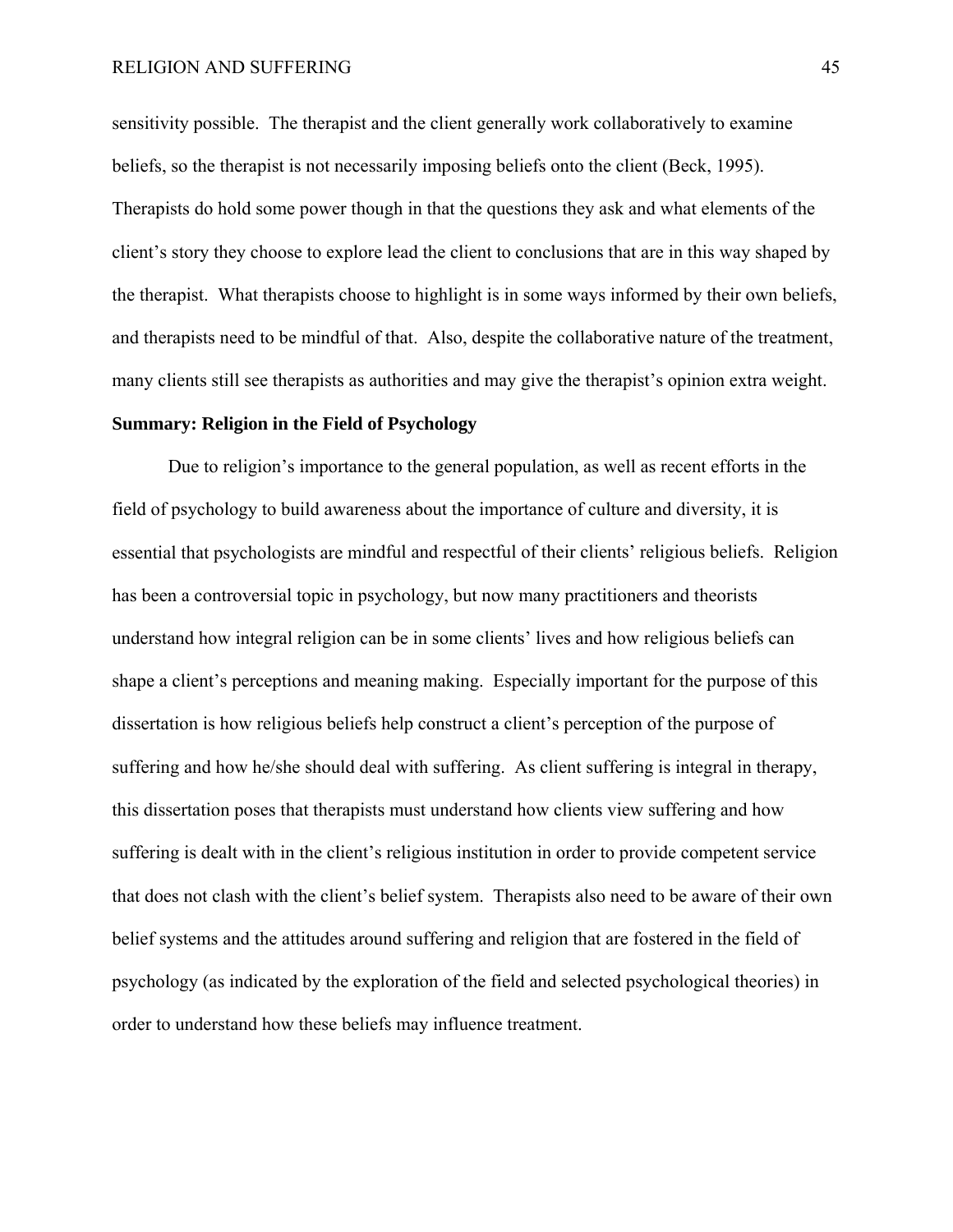## **Suffering**

Psychology and religion both deal with suffering and contain ideas that convey meaning about suffering and how to manage it. Psychology is a profession of empathy and compassion. To show how embedded the idea of suffering is in psychology (and religion), explore the meaning behind the word "compassion," a word used frequently in the field. Compassion comes from the roots *com* (together) and *pathos* (suffering), so, in this context, it basically embodies the idea of the therapist and the client suffering or feeling together (Stone, 2007). Religions espouse having compassion for their fellow man, so this idea is inherent in religion as well. Though both religion and psychology deal with suffering, they may advocate managing it in different ways. Psychologists need to explore how suffering is constructed within a religion so that they can better help their clients deal with suffering in ways that will not go against their religious beliefs and teachings.

#### **Religion and Suffering**

Suffering is considered part of the human condition and exists in all cultures, though it may be framed differently in different cultures (Goździak, 2004). Based on this idea, as well as some of the information presented about mental health, it seems logical that religion is instrumental in some clients' abilities to endure and make sense of suffering. When meaning is attached to suffering, instead of seeing suffering as meaningless and inescapable, people are able to overcome the most horrible events (Frankl, 1992). The client's perception of the purpose of suffering is important to consider when thinking about different treatment strategies. Some religions construct suffering as part of life and a motivation to align oneself closer to reality, as in Buddhism and Hinduism (Tyson & Pongruengphant, 2007). Others view suffering as a punishment that they must endure, or the result of a past action (Pfeifer, 2006; Whitman, 2007).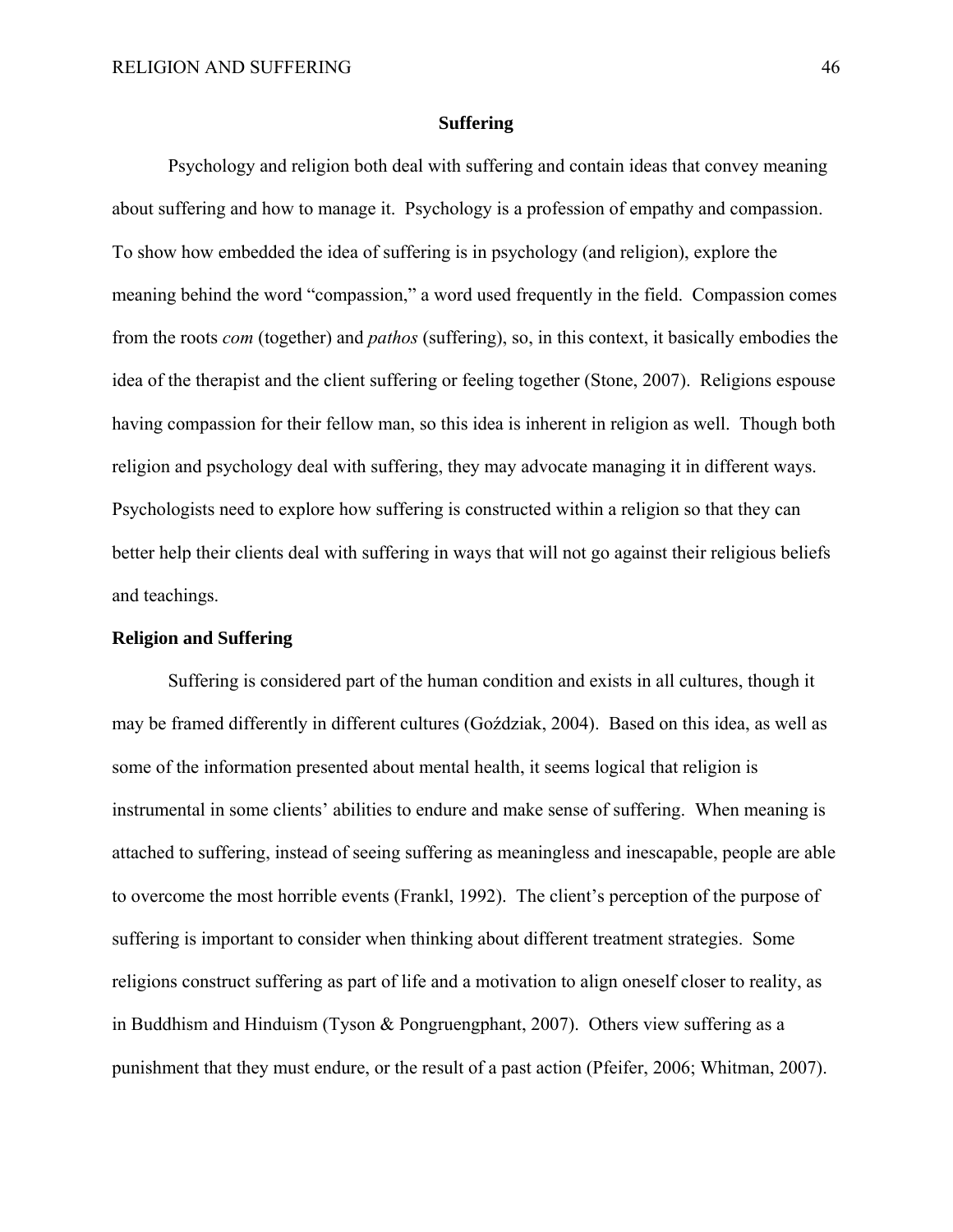Yet others might construct suffering as instrumental in their growth. Consequently, the client's view of suffering is obviously important to consider in therapy. As indicated by the literature about cognitive matching (Lo & Fung, 2003; Sue, 1998; Zane at al., 2005), if the therapist's and the client's worldview of suffering do not match, or if the clinician does not understand the client's worldview, the therapist is at risk of alienating the client and demonstrating poor multicultural competence.

One such client-therapist disconnect may manifest because of the "western propensity to medicalize human suffering" (Goździak, 2004, p. 206). Western medicine also advocates a quick-fix mentality with the goal of eliminating pain without understanding it (Stone, 2007). In terms of how this mentality might affect a client (e.g., if someone thinks that suffering is part of the growth process), they would feel misunderstood by a therapist who aimed to reduce their suffering right away, perhaps with the use of medications, without examining what suffering meant to the client. Goździak writes about how suffering, a natural human condition, has been pathologized and is seen as a psychological illness that must be cured—a view that may be largely discrepant from the view of the client. Aronowitz (1998) asserts that, though disease has been largely socially constructed, the patient's perception of the disease is more important and should be attended to by the health professional. Gehart and Paré (2008) talk about society's current view of suffering, which might contribute to the disconnect between how suffering is seen by the client and how it is seen by the system:

If we make sense of our experience in relational terms, this is like roommates who avoid each other at all costs, leaving the room at the slightest hint of the other's footfall. The result, of course, is that we do not know each other and, over time, become increasingly uncomfortable in each other's presence. When we confront each other, as we inevitably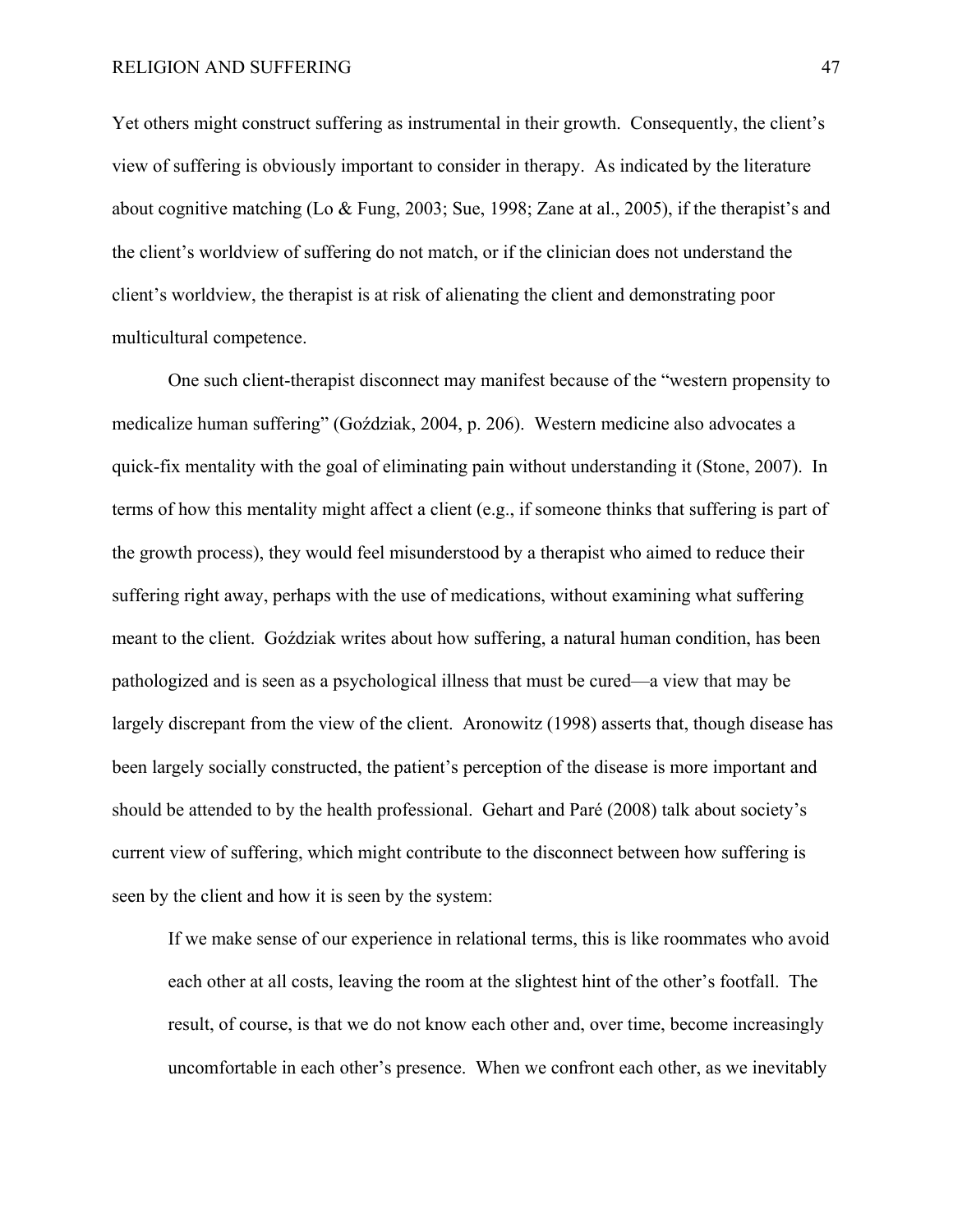will with finite floor space, we are not prepared for the meeting; we have no history of relating to each other and no foundation to draw from in repairing our relationship. And so for our time on this planet: it is a place where we will inevitably experience suffering, and without a similar foundation we are not equipped for the meeting. (p. 301) Religion exhibits a long-standing acquaintance with suffering and might offer people a way of dealing with it.

#### **Christianity**

Research has indicated that in order to work effectively with Christian clients who desire to utilize their faith in therapy, the therapist should learn about Christian beliefs (Jones & Butman, 1991). This section discusses: (a) the prevalence of Christianity, (b) an overview of the basic beliefs of Christianity, and (c) how Christianity portrays suffering. The goal is for this information to enable therapists to work more skillfully with Christian clients on dealing with their suffering.

## **Prevalence of Christianity**

Christianity is the most prevalent religion in the United States. The National Opinion Research Center (2008) found in their polls that 74.7% of the people in the United States identify as Christian. Adherants.com indicated in their 2005 statistics that there are approximately 1.2 billion Christians in the world (33% of the world population). Based on these statistics, there is a high probability that therapists in the United States will encounter Christian clients.

**Brief overview of Christianity***.* In order to get a sense of the historical context of the religion and the beliefs and practices, an overview of Christianity (including important religious figures) is given. Therapists may be able to use this information in their interventions, as is discussed later in this chapter.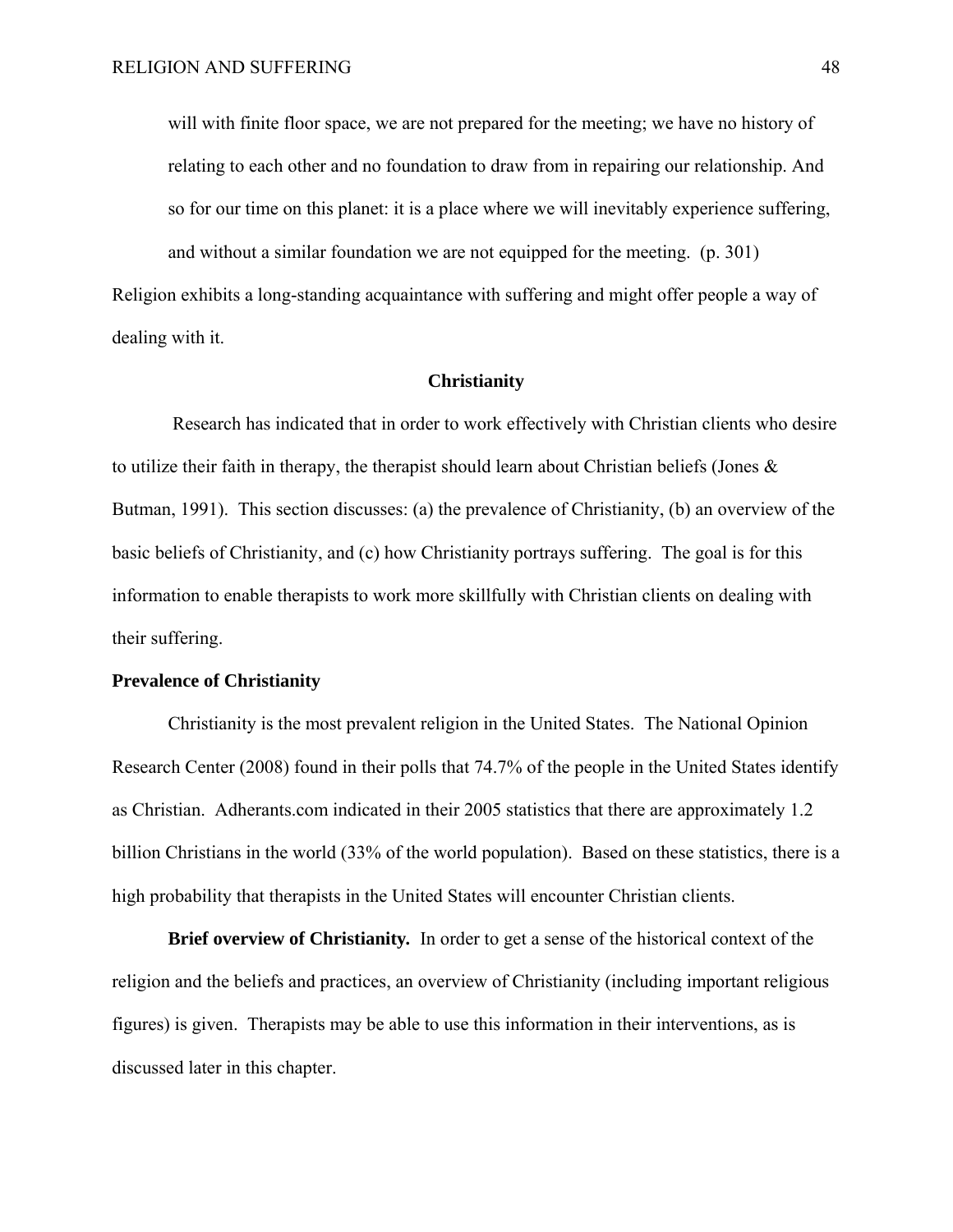*Jesus.* Jesus is the most important figure in Christianity. Followers seek to emulate him, so a brief description of his life and death is covered in order to give practitioners a sense of how clients might view him. Jesus (also called the Messiah or simply Christ) was born in 4BCE before the death of King Herod the Great and he lived a little over 30 years (France, 2005a). In Jesus' time, the Jews were subjugated by the Roman Empire. Three Jewish groups emerged: (a) the Sadducees (who accepted Roman rule), (b) the Pharisees (the dominant group which applied Old Testament law), and (c) the Essenes (a strict group which set up isolated communities with the goal of preserving their religious piety). Many Jews hoped for "the day of the Lord," when God would set them free from Roman rule (France, 2005a, p. 318). So, when Jesus was born, people were already primed to accept a new leader.

 It is reported that Jesus was to have been conceived by a virgin mother through the power of God (France, 2005a). Jesus was born in Bethlehem, but was brought up in Galilee in a village called Nazareth. Jesus was a carpenter by trade until he began preaching. He amassed a following of disciples, twelve of which were his constant companions. Jesus refused to acknowledge class barriers and preached to anyone who was interested. He reinterpreted the Old Testament law and advocated that people should have few possessions and that they need not follow some of the elaborate rituals that had been dictated in laws that were previously accepted. Jesus was also known to heal with touch and words. The Gospels in the Bible provide information about numerous miracles that Jesus was said to have performed.

 Jesus' death and resurrection are central to Christianity. During a Passover festival in Jerusalem, Jesus rode in on a donkey and demonstrated against the temple regime (France, 2005a). He was arrested by Jewish leaders with the help of Judas, one of his disciples, and was crucified and buried in a tomb. Some accounts say that Jesus predicted his own suffering and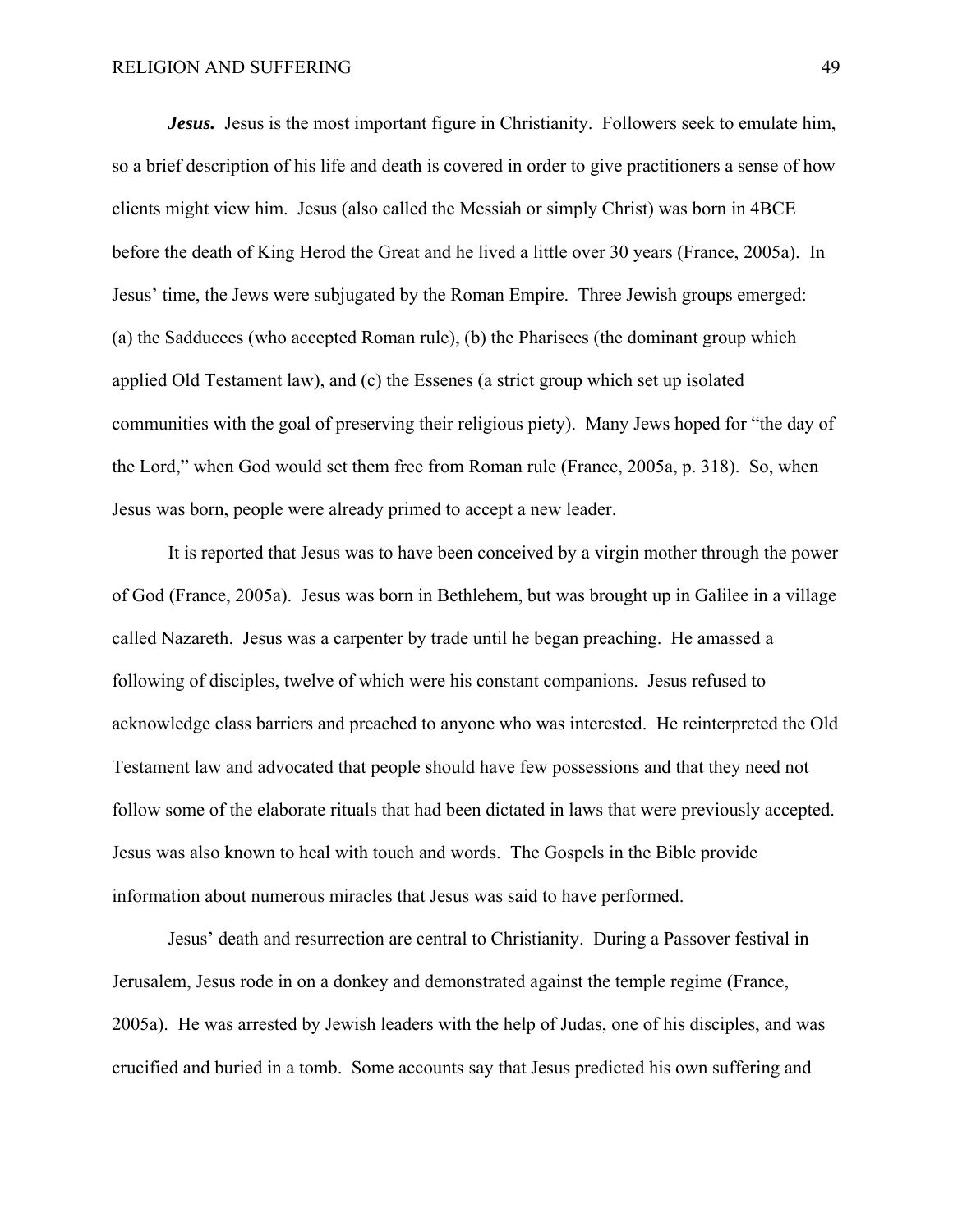death and he accepted it willingly (more about Jesus' suffering is covered in the sections about suffering in Christianity). Two days later, the tomb was found open and empty and Jesus was said to have resurrected and appeared numerous time to his followers before ascending to heaven.

*Teachings of Christianity.* The teachings of Christianity are recorded in the Bible, which is a collection of books that were written over a 1,000-year period (France, 2005b) and divided into two sections. The Old Testament of the Bible contains the scriptures of Judaism. The New Testament contains writings of Christians of the first century CE, which contain: (a) the Gospels of Matthew, Mark, Luke, and John that detail information about Jesus' life; (b) the Acts of the Apostles which describe the first 30 years of the church; (c) thirteen letters written by Paul; (d) eight letters by other leaders, and (e) the Revelation of John. Though the books are written by different people, they are considered the Word of God and followers believe that God, in the form of the Holy Spirit, was working through the writers. Most Christian beliefs are structured around the information that the Bible provides.

 There are several main beliefs that Christians adhere to. These include: (a) the belief that there is only one God; (b) that humans are made in the image of God, but because they rebelled they will be judged based on their earthly deeds; (c) that God is gracious and merciful; (d) that God will someday establish His rule in the mortal world during Judgment Day; and (e) that people should live a moral life under the guidance of the Old Testament (except they do not observe the Jewish holy days). Additionally, rites, such as baptism and the Eucharist, are practiced and the Holy Spirit, who is believed to foster qualities of love and freedom from sin, is made available to all who accept Him (Marshal, 2005, p. 328).

Another element of Christianity is the importance of the religious community. Christians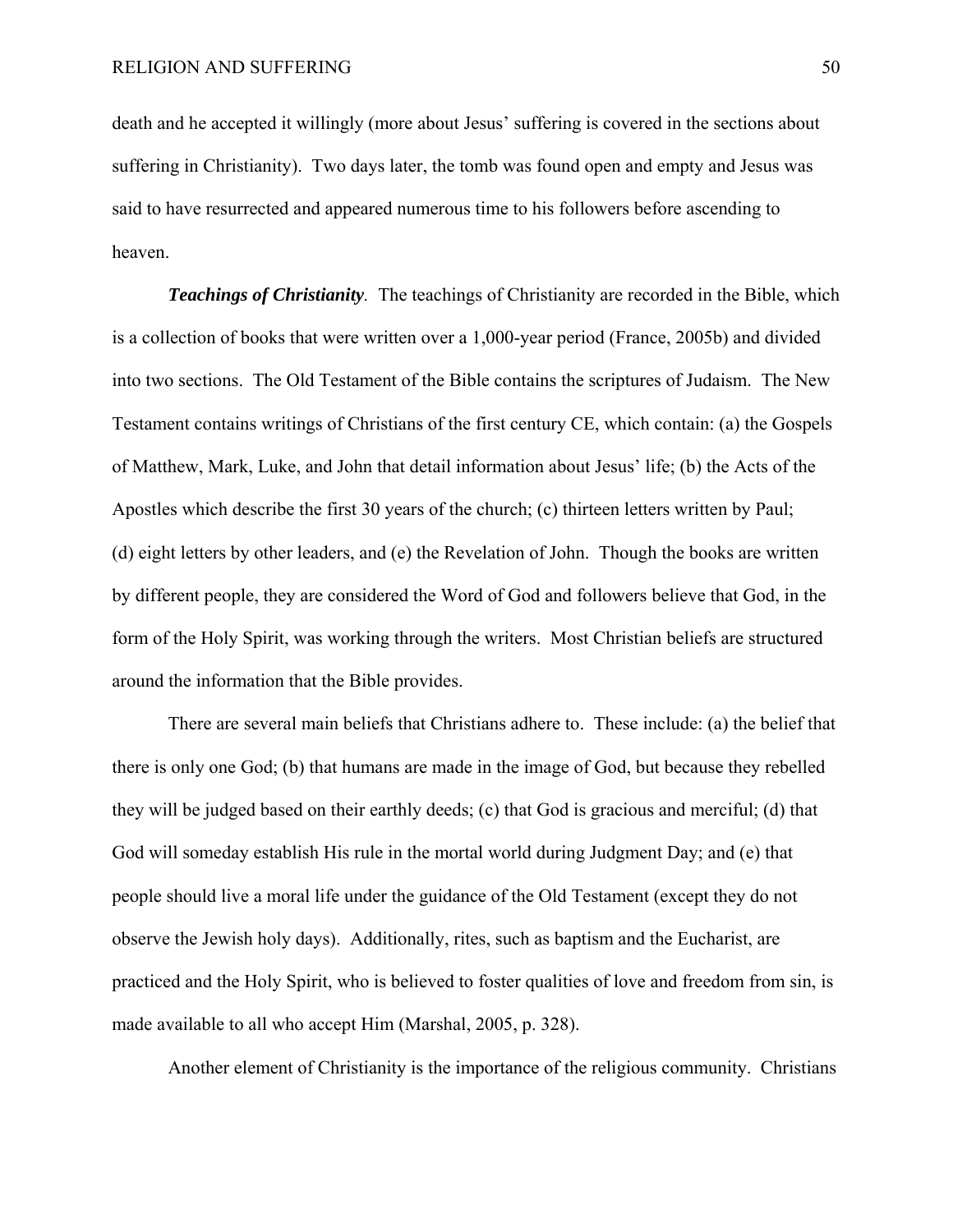are encouraged to avoid being seduced by material wealth and selfish desires. Rather, they are encouraged to be kind to their fellow man. This attention to others' the needs of others will become important after a person's death in order to determine how well that person lived his/her life. Kirk (2009) writes about how people will be judged by God:

On the day of judgment, God will not ask about the size of your house but about the people you made welcome; God will not ask about the neighborhood in which you lived but about those to whom you were a good neighbor; God will not ask about the make of your clothes but will want to know about the people you helped to clothe; God will not ask about the size of your bank balance but about the way you spent your money; God will not ask about the number or status of your friends, but about those to whom you were a friend. (p. 603)

Therefore, good deeds will impact how a Christian is judged.

 These are just a few of the main beliefs that are important in Christianity. It appears that both belief and action are necessary in order to be a "good Christian." A therapist might keep this concept in mind when designing interventions for Christian clients by seeking to address both a client's thoughts and actions. This concept is discussed further when examining how the psychological theories might meld with Christian ideas about suffering.

*Sects of Christianity.* Christianity has gone through many structural changes since the time of Jesus. Different sects have developed, each of which hold slightly different beliefs. Some of the different churches are noted by Sadgrove (2005) as follows (with world populations included): (a) the Eastern (Orthodox) Church (250 million), (b) the Roman Catholic Church (960 million), (c) the Anglican Church (80 million), (d) the Lutheran Church (66 million), (e) the Reformed Church, (f) the Baptist Church (43 million), (g) the Methodists (70 million), (h) the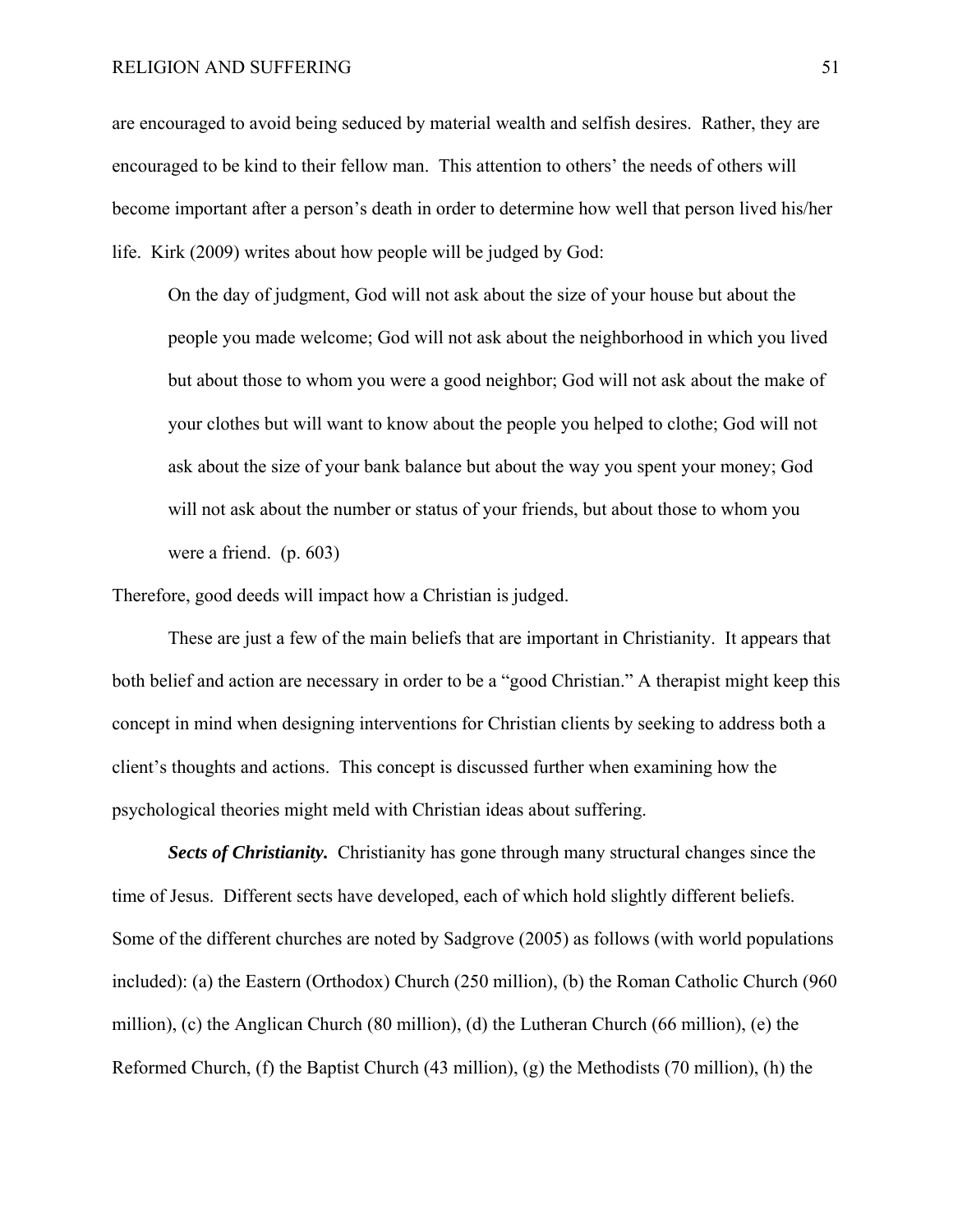Society of Friends, also known as Quakers (300,000), and (i) the Pentecostal Churches (38 million). There are too many different branches of Christianity to allow an in depth exploration of each one. For the purpose of this dissertation, elements that are common to most of the branches are covered. If an element is unique to a certain branch, that will be specified.

 **Suffering in Christianity.** Suffering and escaping suffering are important elements of Christianity. This section covers the suffering of God and Jesus, the suffering of humans, and solutions to suffering.

*The suffering of God.* The concept of the suffering of God is an interesting one that likely affects how Christians make meaning out of their own suffering. There has been much dispute amongst theologians concerning the suffering of God. A full account of all the detailed arguments is beyond the scope of this dissertation, so only the more basic information is provided.

Classical Christian theologians (i.e., Augustine, Cyril of Alexandria, Martin Luther, and Thomas Aquinas) advocate the impassability of God. God was seen as beyond suffering and evil because of his divinity (Keating & White, 2009). There was concern that if God suffers, it means that he is helpless and weak (Fides, 1988). The Council of Nicea determined that God is unchangeable (Emery, 2009) and Thomas Aquinas (1244–1274) also asserted that God is unchangeable and all-powerful, an idea that does not seem compatible with a suffering God. Fides explained the dilemma well:

The situation of receiving the impact of something causing pain seemed even more unsuitable for God; it meant being moved by something other than oneself, and so *to be changed*. Since God was envisioned as an absolute Being which excluded any becoming, there was no place for any change in God, from causes outside or within himself. (p. 47)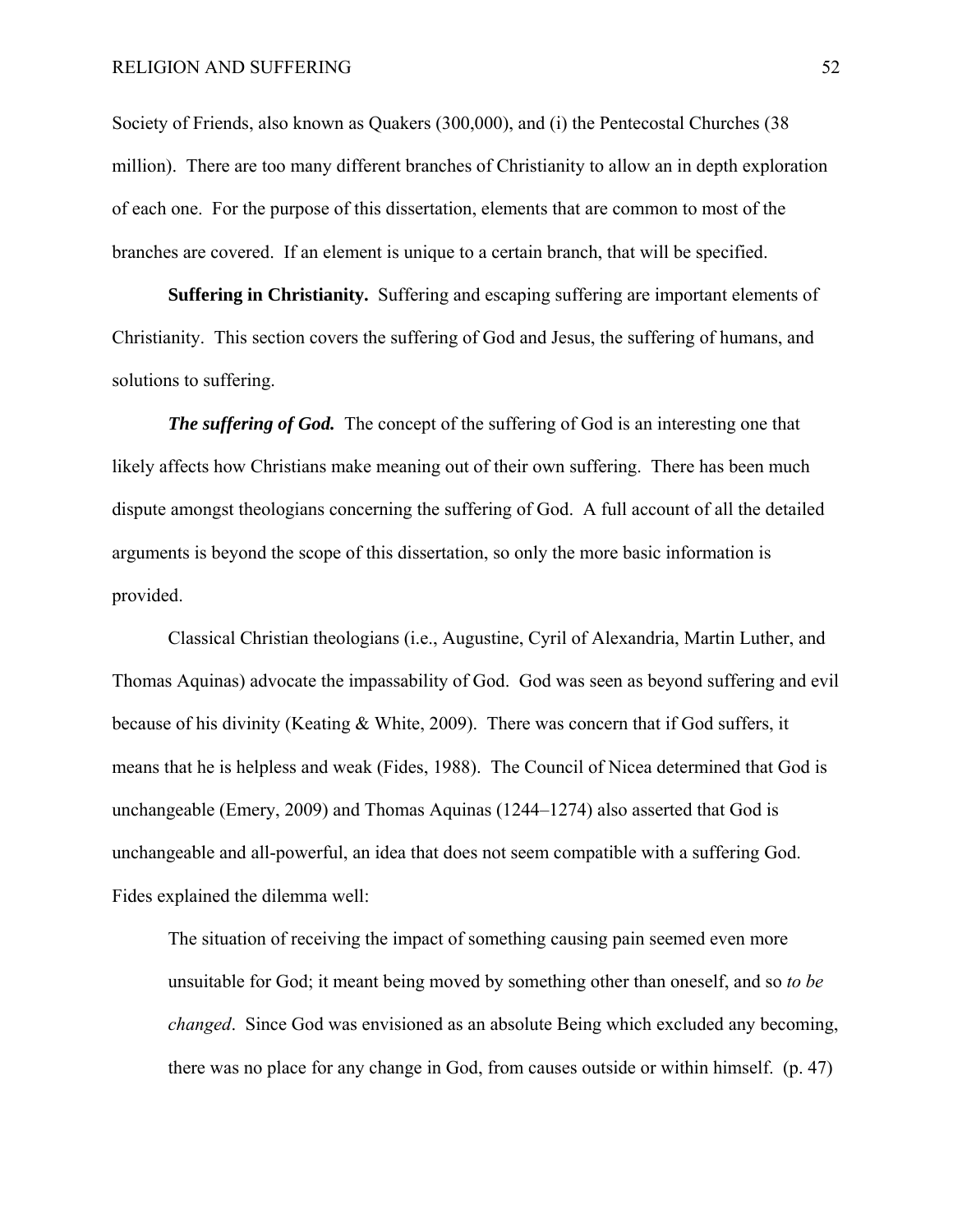God was perceived as already perfect, so, if he were able to change, for the better or worse, then it would mean that he had not been perfect, so many theologians opposed the idea that God was capable of change. This is interesting when considering human suffering. Would it be more comforting to have a God who is all-powerful and does not suffer, or a God who suffers along with his people? Different theologians have varying opinions on the matter.

More recent thinking (asserted by theologians like Jürgen Moltmann [1964/1975]) indicates that God is capable of suffering and his suffering is an important element of Christianity. One of the core ideas about Christianity is that God is a loving God who cares about his creations. If he truly loves, then he must suffer; "Truly personal love, it has been emphasized, will involve the suffering of the one who loves; the world being what it is, love must be costly and sacrificial, if only in terms of mental pain" (Fides, 1988, p. 16). Also, because God is so powerful, if he does indeed suffer, then he must choose to do so. In this way there is a certain power inherent in God suffering because "when God chooses to make our suffering his own he is subject to suffering, but not subjected by it; he is under constraint from suffering, but it has no power to overwhelm him because he has freely chosen it as part of his own being. He triumphs over suffering because he chooses it for a purpose" (p. 62). His choice to suffer also reflects his love for his creations in that he would willingly put himself in a position of pain for them. This view of suffering might be empowering to Christians because they are able to look to an example of someone suffering without being crushed by it. The idea presented is that God suffers because of love, but there are also other reasons why God might suffer.

Some scholars (like Kitamori [1966] and Lee [1974]) theorize that part of God's suffering stems from his conflicting desire to punish and forgive. Fides (1988) states that "the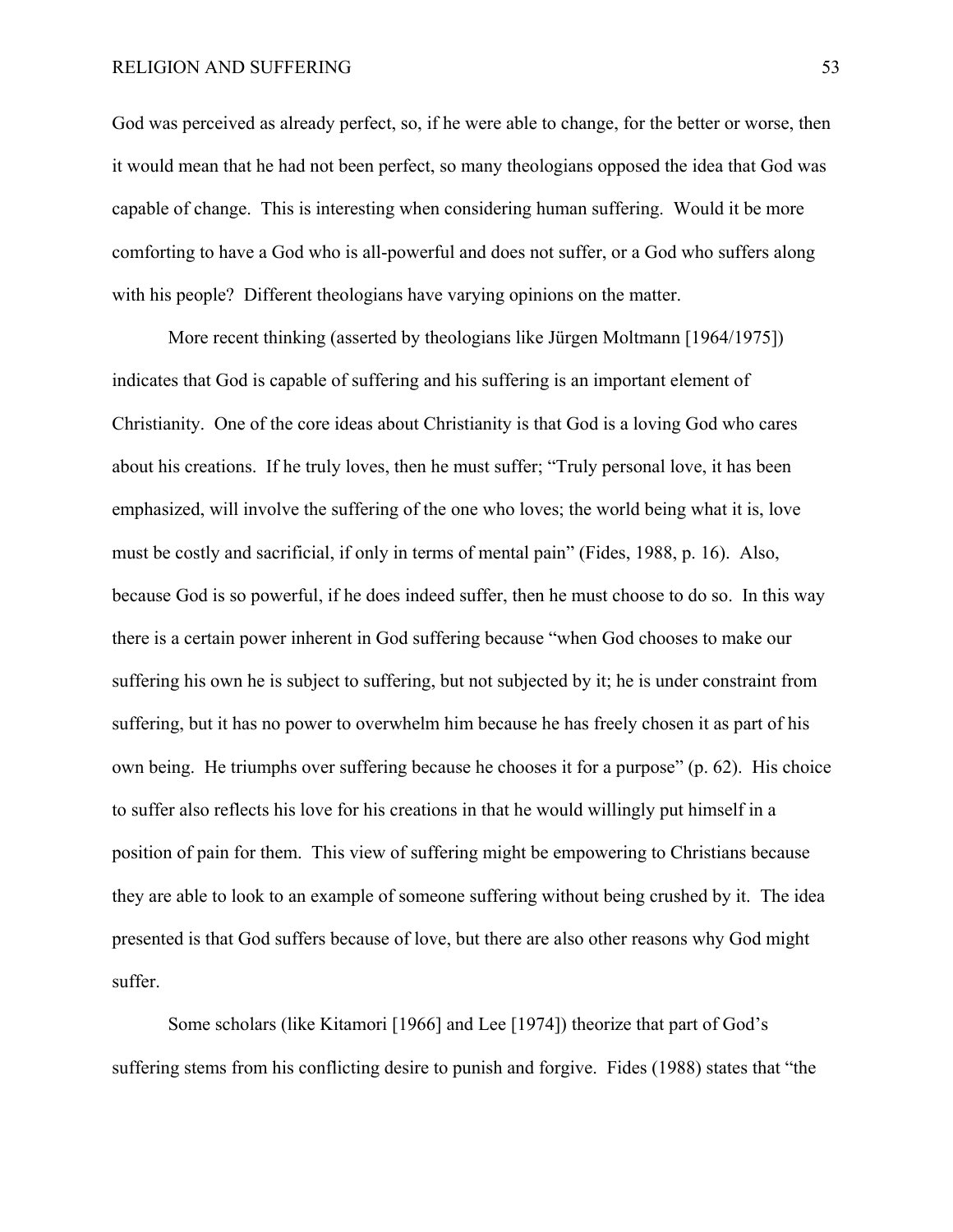sorrow of God because his people reject his loving care leads to a unique kind of pain which is ascribed to God, a state of feeling which is characterized by the prophets as *a blend of love and wrath*" (p. 20). Culpepper (2009) writes about different theologians (like Jacques Maritain [1882–1973]), who speak of the eternal "wound" that God experiences; "...God the creator can be said to suffer, insofar as God suffers the creature's refusal of all the goodness of his creative intentions, the refusal of what can be called God's antecedent will for creation" (p. 87). This eternal wound is also revealed in the suffering of Jesus.

Theologians have different perspectives about the suffering of Christ. Some theologians, like Cyril of Alexandria and Calvin, advocate the "two natures doctrine," (Fides, 1988, p. 26) which indicated that Christ has two natures—a human nature, which suffers, and a divine nature that is untouched by suffering (Keating & White, 2009). The Council of Chalcedon also advocated this idea (Marshall, 2009). Jesus reportedly suffers because he keenly feels the sins and suffering of humanity:

Jesus does not lament any sins of his own, but the sins of others, all of those who are at least potentially his members (that is, of every human being). This does not diminish, but increases his suffering. As every penitent knows, contrition is always painful, and the peculiar suffering it brings—voluntary self-humiliation out of sorrow for sin—in fact increases more the sorrow springs from love for God, freely given. (Marshall, 2009,

p. 272)

There is also some question as to whether Jesus suffered because of his own experiences (painful death and betrayal) and not just because he took on the suffering of humanity. In the Bible, when he was nailed to the cross, Jesus was said to have cried, "My God, my God, why have you forsaken me?" (Mt. 27:46; Mk. 15:34). This can be taken to illustrate his own pain when he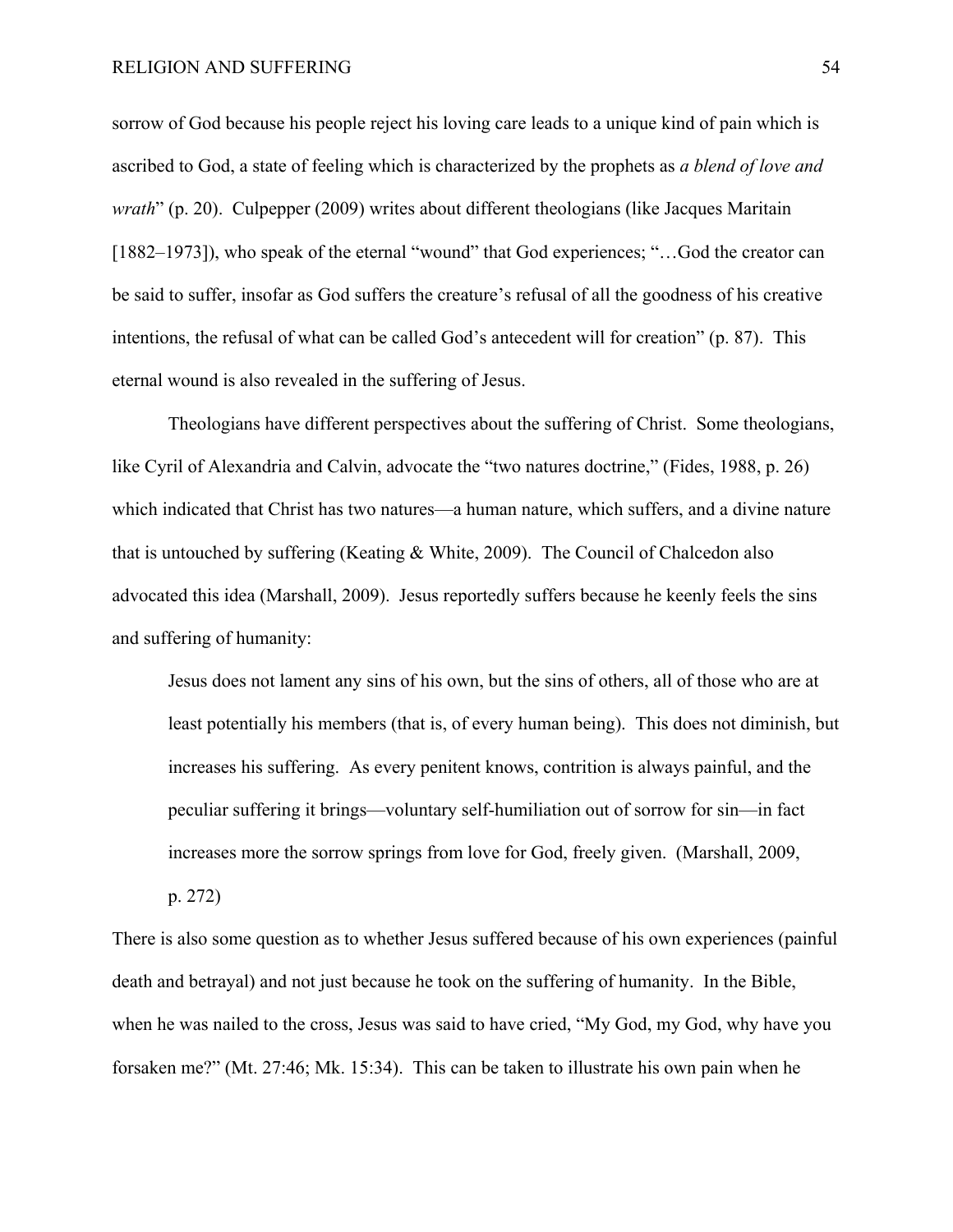feared that God abandoned him. In this way, people may be able to identify with the plight of Jesus, especially if they are questioning their faith and are feeling distant from God. While the suffering of God is certainly important in order to understand how suffering is viewed in Christianity, what is of greater concern in the Bible is the suffering of humans.

*The suffering of humans.* Humans can suffer for many different reasons. Some theorists believe that suffering is all part of what it means to follow God's path. This is a difficult path that requires sacrifice. For example, Jones and Butman (1991) state:

…we are called to a way of life that is often at odds with the ways of the world, a way of life where suffering and pain are an inevitable part of our lot in life, where being *holy,*  which literally means being set apart to God's purposes and manifesting his righteous character, can be difficult and even despised by the world. (p. 57)

In this way, Christians might expect to suffer due to their alienation from others. A person might also suffer simply because it is difficult to act morally. In Christianity, a person is simultaneously a sinner and justified; "there are two sides of the doctrine of *simul justus et perccator*: fundamentally justified, yet still living in a broken world as a 'child of God' who continually falls short of the mark" (Vroom, 1996, p. 22). It is difficult to live up to Christian standards, and failure to meet those standards can cause suffering. Related to this idea is the concept that humans suffer because of their free will.

Some scholars indicate that it is possible to suffer because free will allows people to choose to be destructive or sinful (Fides, 1988). Dulles (2009) adds to this idea by writing that God has the power to eliminate all sin, but he does not because then humans would not have free will. People can also suffer while trying to do good if they are misguided. For example, people can suffer when they do not have faith in God's plan and try to act on their own. Vroom (1996)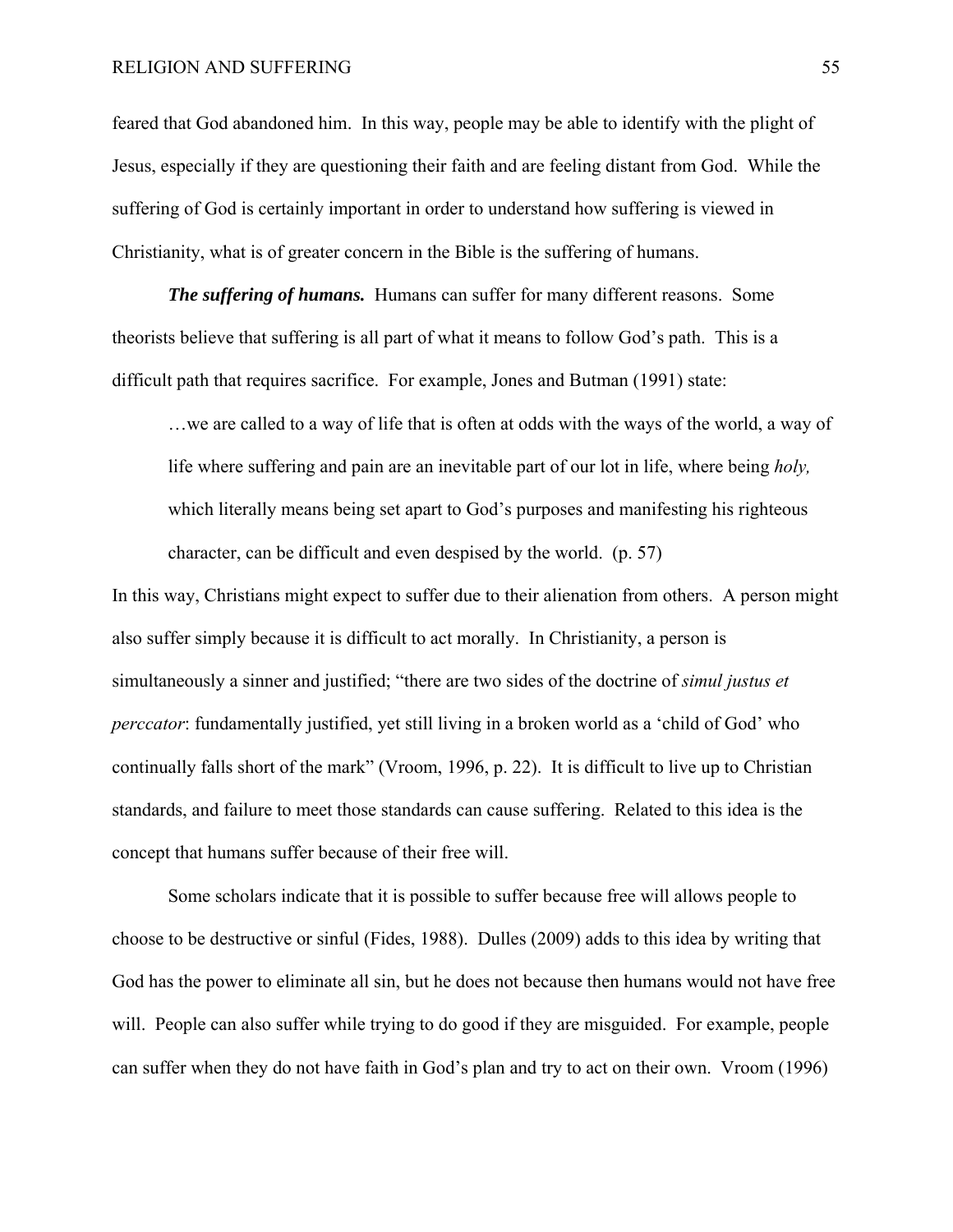writes,

…suffering comes from wanting to become a good person on one's own. In the biblical narrative of the fall, the fundamental fault of Adam and Eve is their desire to be like God—'knowing good and evil.' It concerns the desire to be independent of God and to decide and to act for oneself; living not before the face of God (*coram Deo*) but out of oneself (*coram se ipso*). (p. 39)

Jones and Butman (1991) concur with this assessment and write that sin is when a person acts against God and rejects submitting to God's sovereignty. They write:

Confronted with the awesome responsibility of managing the tension between our human finiteness and contingency (dependence upon God for our very existence), on one hand, and our capacity for freedom and transcendence on the other, we experience anxiety of an existential nature. We don't want to be dominated by our temporal existence, but neither do we want the responsibility of choice. The righteous response to this dilemma is to balance the tension and choose to live in humble submission to the creator as a dependent being with responsible choice. But the sinful response is to evade the human responsibility of managing this tension by either denying our freedom and living a life dominated by the cares of this world… or denying our dependence on God and trying to become gods unto ourselves. (p. 51)

Based on this information, suffering can be caused by people's actions, whether they act sinfully, evade their responsibilities, or try to take too much responsibility and attempt to become their own gods. If people are guilty of any of these actions, they may be punished.

Suffering can occur as punishment for wrongdoing or to teach a lesson. Dulles (2009) wrote "if God inflicts it [suffering], he obviously wills it for some reason, either to cure the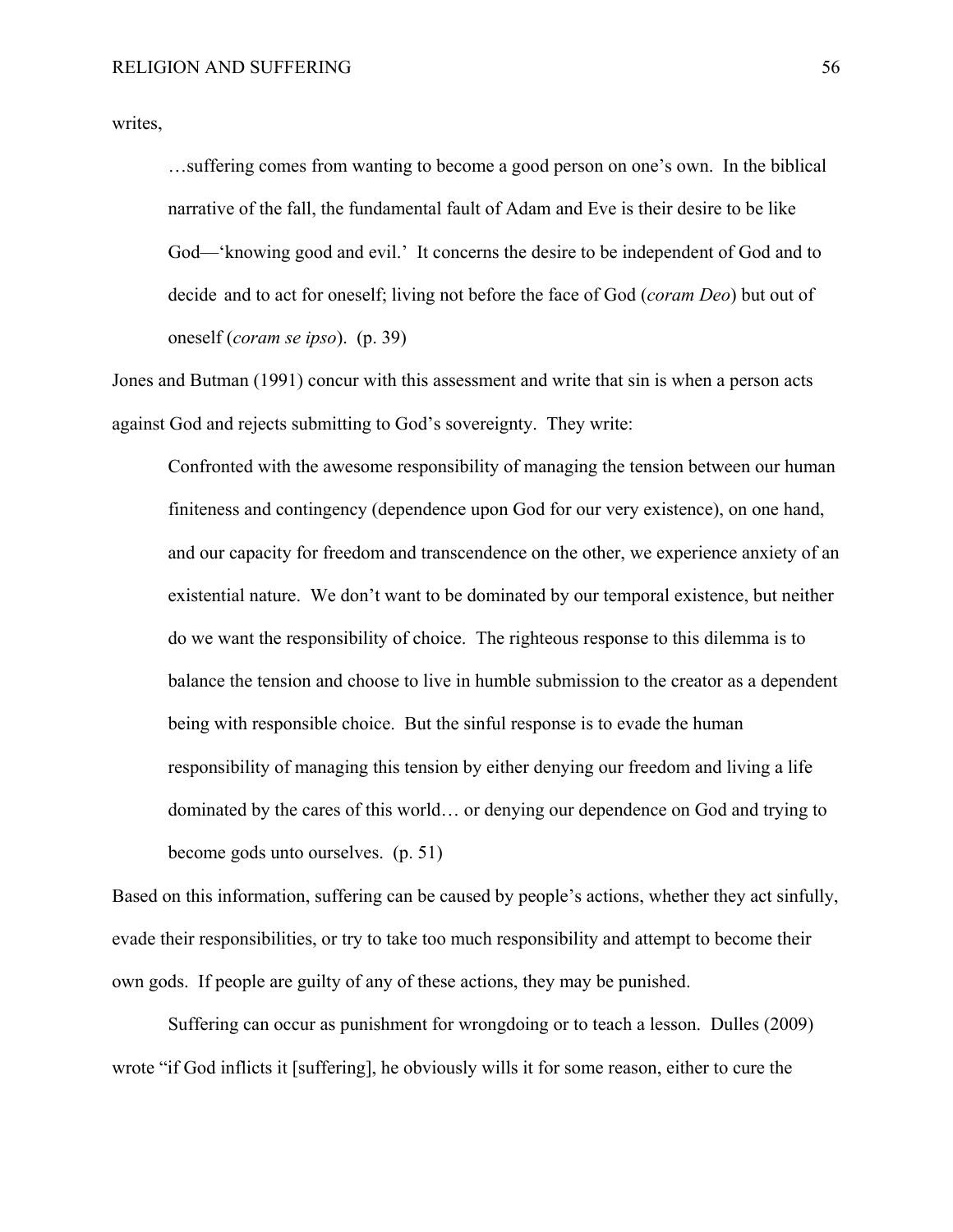sinner or to exact reparation for evil that has been done" (p. 331). Similarly, Dulles summarizes Thomas Aquinas' thoughts on the matter: "Some evils God directly causes for purposes of punishment; some he causes indirectly by using creatures instrumentally to bring about his purposes; some evils he simply permits for the sake of the greater good" (p. 329). Original Sin began with Adam and Eve, the first humans, in the fall (as depicted in Genesis). Peters (1990) provides information about original sin. The Bible indicates that Adam and Eve lived in the Garden of Eden (a paradise where they could be close to God) and they were permitted to eat all the fruit therein except for the fruit from one tree, which God forbade them from touching. Adam and Eve were reportedly tempted by the Devil in the form of a serpent and ate the fruit of this tree thereby gaining knowledge about right and wrong. As punishment, Adam and Eve were cast out of the garden and were then able to experience suffering and death. This story shows that suffering can be a punishment for disobedience. Humans are seen as flawed beings that can make bad decisions, but they can also be forgiven. In this vein, suffering can be used to help people grow.

For the purpose of growth, suffering can also be seen as a test or a sacrifice that will be rewarded. In terms of a sacrifice, in Isaiah, the Servant Songs depict the Suffering Servant who is punished for the sins of the multitude, and then ends up being exalted and those he suffered for were blessed (Isa. 53:1-12). The story of Job in the Bible depicts suffering as a test of faith. Job was a pious man who was wealthy and prosperous. In the story, God uses Job as an example of a model follower, and Satan challenges God and indicates that Job would not be praising God if he did not have such a good life. So, God makes a bet with Satan that Job would continue to be faithful despite misfortune and, one by one, he takes away Job's livestock, his children, his servants, and his health. McCord-Adams (2009) describes that, at first, Job tries to take his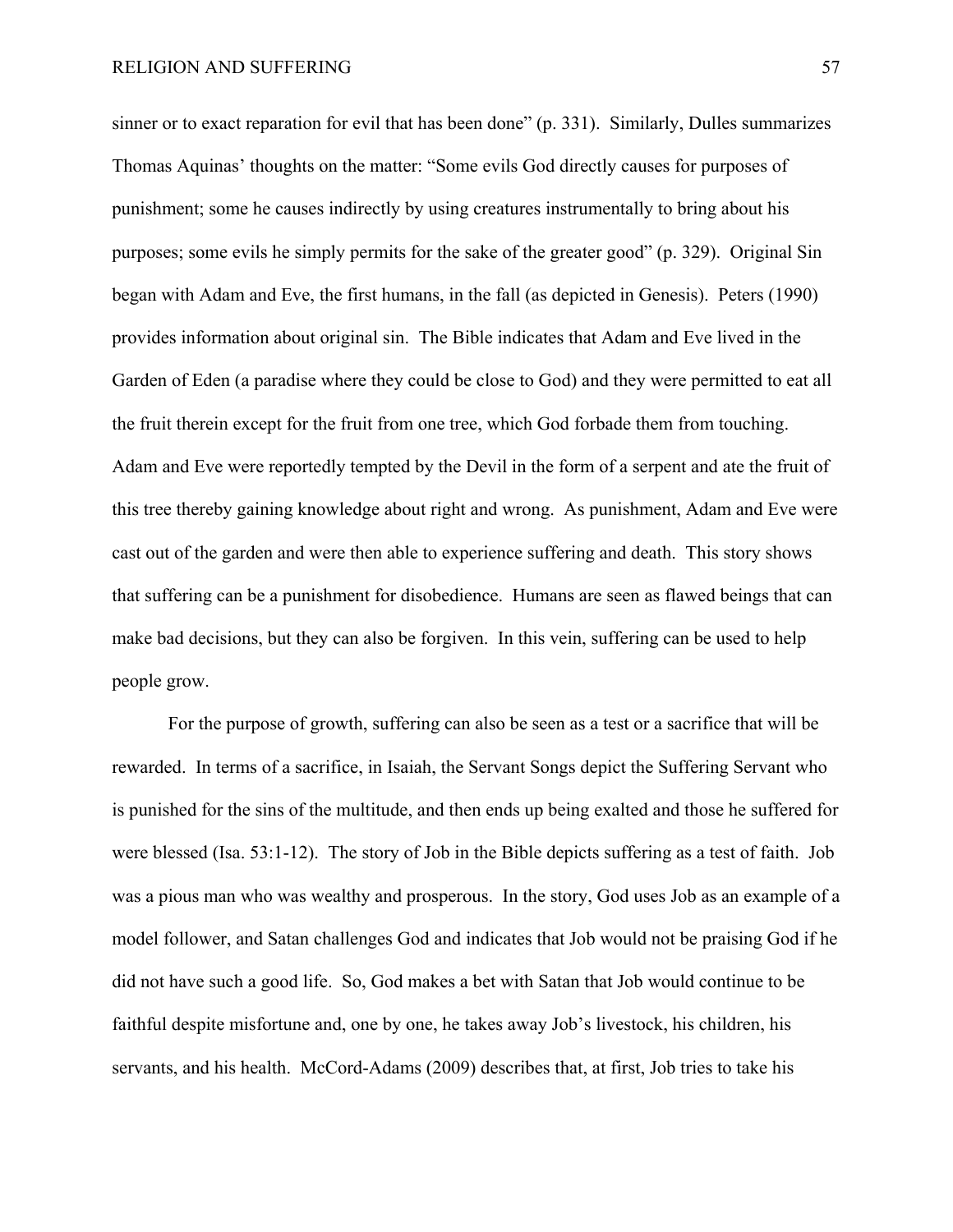suffering in stride, uttering phrases like "The Lord gives, the Lord takes away. Blessed be the name of the Lord!" and "Shall we receive good at God's hand and not receive evil?" (p. 596). After a while though, his pain seems to be too much to bear. McCord-Adams describes the sad figure he presents, "Racked with pain and covered with sores, his body is as disgusting as a rotting corpse. He moves out of the house onto an ash heap of mourning, cut off from his former dignity and usefulness, no longer fit for polite society" (p. 596). Job reportedly expresses his frustrations toward God and he doubts his own importance to God (God is present to hear his confession, but hidden so that Job can speak honestly). God ends up appearing to Job and restoring him to his previous state. McCord-Adams asserts that the book of Job carries a powerful message to followers:

The book of Job is in the Bible to send the message that God doesn't expect us to meet disastrous emergencies with pious slogans, that God doesn't need to have his Divine selfesteem propped up by insincere court flattery, that God is willing to hear the truth about what Divine policies cost us, that horrors don't mean that God hates us; that the eclipse of God does not signal that God has abandoned us; that the only burden of making good on horrendous situations does not fall primarily on us. It is *God's* job to make good on God's boast about the human race, *God's* responsibility to make success of Divine plans! (p. 597).

So, humans may suffer in a test of faith, but their tests usually ends up ultimately benefiting them and they are not expected to suffer quietly.

Beck (2009) writes about how the Holy Spirit is also active in the process of growth. The Holy Spirit is part of the trinity (the Father, the Son, and the Holy Spirit) and it is thought to be: the presence of God, it brings blessings, it helps people thrive in the world, it is a comforter, and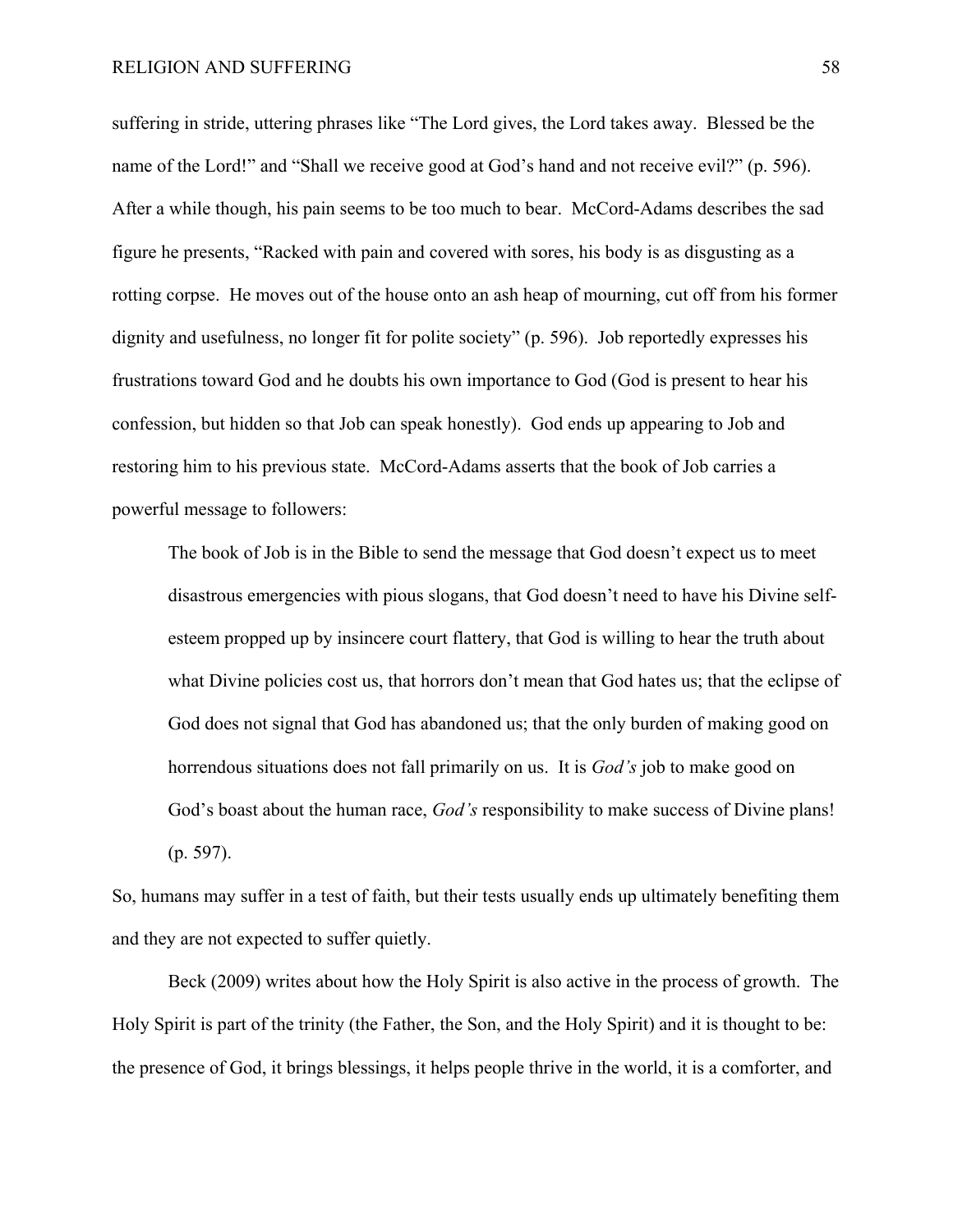it helps to activate faith, hope, and love in followers. Beck writes that "…the spirit causes us discomfort and suffering in order to perfect us" (p. 200) and he asserts "we must know the Holy Spirit as our divine Comforter and also our divine Dis-Comforter" (p. 200). Beck references Mark 1:12 to illustrate how the Holy Spirit activated both suffering and growth in Jesus. In this story, after Jesus is baptized, the Holy Spirit drives him into the wilderness (a classic place of testing in the Bible) with the wild beasts for forty days. While he is living there, he is tempted and challenged by Satan, but he prevailed. Beck turns to this story as a model for human behavior:

In a similar way, we can draw parallels between Jesus' testing in the wilderness and familiar experiences we recognize in spiritual formation. To begin with, Jesus' divine sonship is defined in the midst of temptation and testing. Christians who also desire to live as sons and daughters of God should expect the same. (p. 205)

So, Christians might expect to be tested in order to solidify their faith and to grow.

Beck (2009) also writes about the ideas of St. John of the Cross, who asserted that the Holy Spirit is both an agent of comfort and suffering. Beck summarizes St. John's classic metaphor of the *Ascent of Mount Carmel*:

The mountain image conveys multiple dimensions of the spiritual life. Its barrenness connotes the aridity of purgation. Its steepness speaks of difficulty and the need for perseverance. Its inescapability reminds us that there is no other way to reach union with God but the way of the cross… Finally, the mountain's lofty heights direct our gaze upward to its glorious peak. The Holy Spirit acts as divine agent in all these dimensionssummoning, enabling, and demanding that the soul travel this one-and-only path to union with God. (p. 208)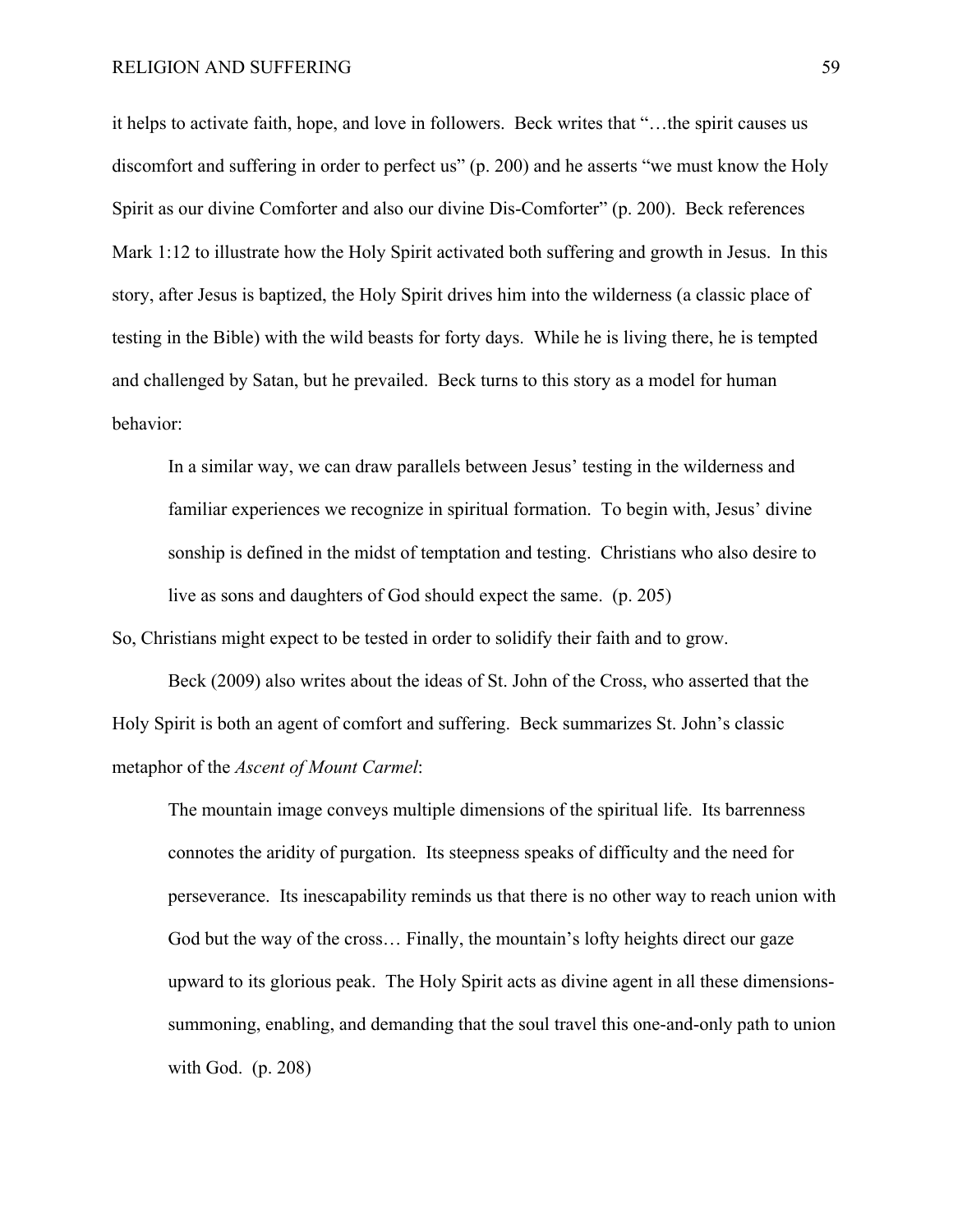This metaphor illustrates the journey aspect of Christianity. There are barriers to following the path, but it is deemed worth the pain. In support of this idea, Dura-Vila and Dein (2009) also describe the *Dark Night of the Soul* (first coined by Saint John of the Cross), a phase Christians may go through where they: feel loneliness and desolation, feel "spiritual torment and anguish" (p. 544), negatively evaluate themselves and their limitations, are experiencing a crisis of faith, and are concerned about their relationship with God. In this stage, people are still able to function in society and they still have hope. This phase, though difficult, is seen as a gift because it allows an individual to be transformed and purified. Christian clients may come to therapy when they are experiencing a Dark Night of the Soul because the symptoms are very close to clinical depression (Dura-Vila & Dein, 2009).

*The Saints.* The Saints are special people in the Catholic faith (and also often in Eastern Orthodox traditions) known for their strong belief in God and pious existences. Cunningham (1980) writes that saints were once considered so important that there was a time when priests would only baptize babies who had saints' names. Parishes and schools were also seen as being protected by saints. The saints are important to examine because, as Cunningham asserts, "great persons can tell us more about a particular subject than can more abstract concepts and/or principles" (p. 2). They are often looked to as examples of model behavior and people may pray to saints.

Saints first arose as a result of Roman persecution of Christians because Christians refused to worship Roman Gods. The saints were especially important during these times because "the saints great attraction … rested in their ability, both in life and especially after death, to manifest supernatural power on behalf of the Christian community" (Cunningham, 1980, p. 15). The saint must be associated with a miracle in order to prove that they can act as an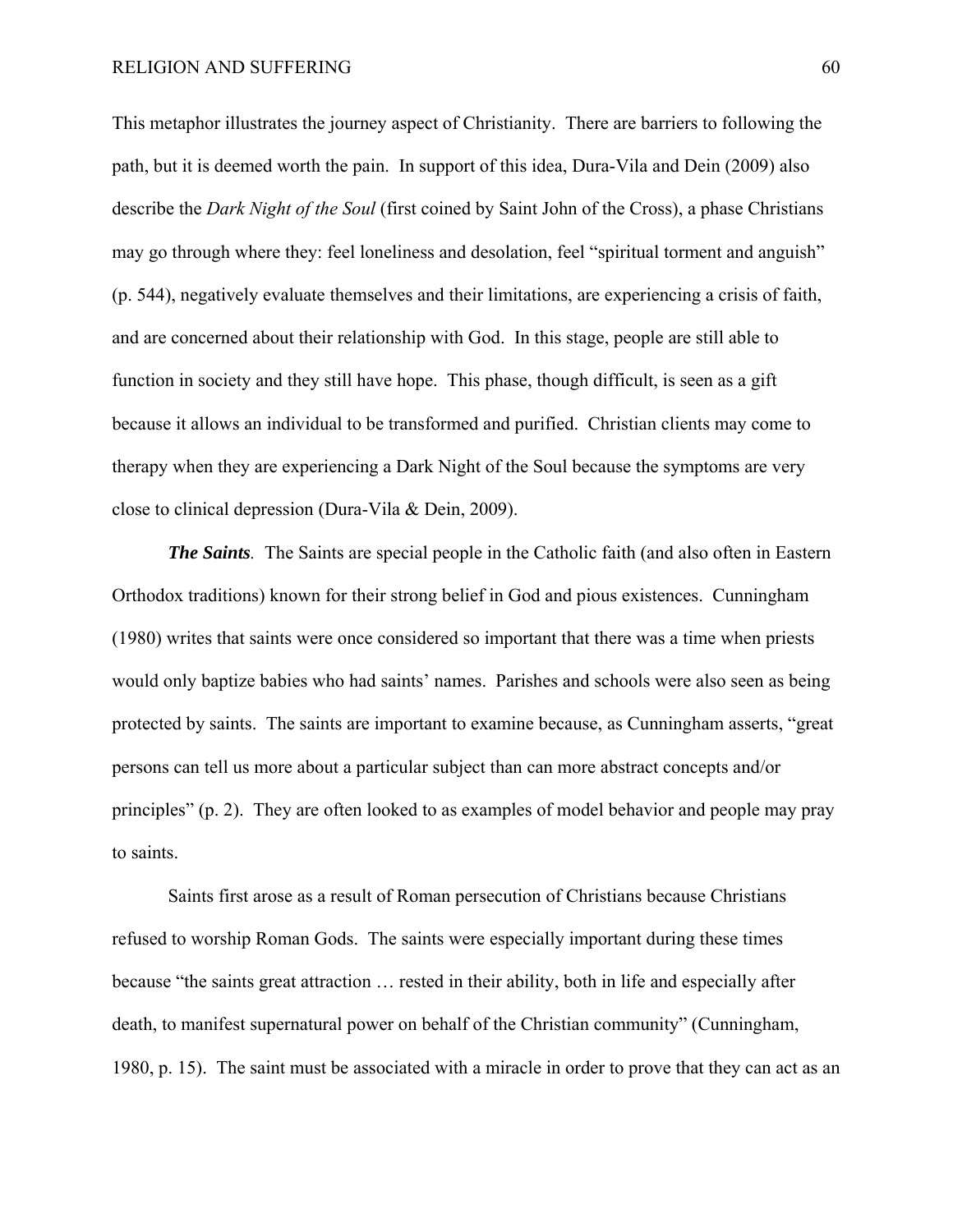intercessor for those on earth after the saint has died. These criteria have been less important in modern times and a person's good deeds are considered more important. Cunningham articulates his definition of a saint: "A saint is a person who is so grasped by a religious vision that it becomes central to his or her life in a way that radically changes the person and leads others to glimpse the value of that vision" (p. 65).

Many Saints endured significant suffering for the sake of their beliefs. They struggled to find ways for the teachings of the Bible to fit into their lives and times (Cunningham, 1980). Martindale (1968) describes how fully saints are immersed in the work of the lord, "… the secret of the saint is that they judge life and work upon the scale of Christ. Christ *never* deserts; gives himself no holidays; keeps nothing back at all" (p. 119). One might guess that, with this type of mindset, saints would be willing to endure great suffering for the sake of their beliefs. Many of them died for their beliefs and saw their deaths as an "imitation of the death of Christ" (Cunningham, 1980, p. 9). This section highlights a few saints who had experienced suffering in order to provide examples of the kinds of people that Christians might emulate.

St. Paul was one of the earlier saints and died around 67 B.C.E (Martindale, 1968). He was born Jewish and was originally named Saul. Saul initially worked against Christians and he was responsible for putting Christians in prison. He received a message from the Lord telling him to stop persecuting his people and Saul was then baptized and became Paul and he traveled around the world trying to convert people to Christianity. He was constantly physically ill and lonely, far from his friends and family. He was eventually imprisoned underground in Rome and was flogged, tied to a pine tree, and beheaded. Martindale provides two quotes by Paul that express how he encouraged people to deal with suffering: "Bruised but not broken; dismayed yet not despairing; hunted, yet not fainting; stoned, but never slain—ever bearing about in our very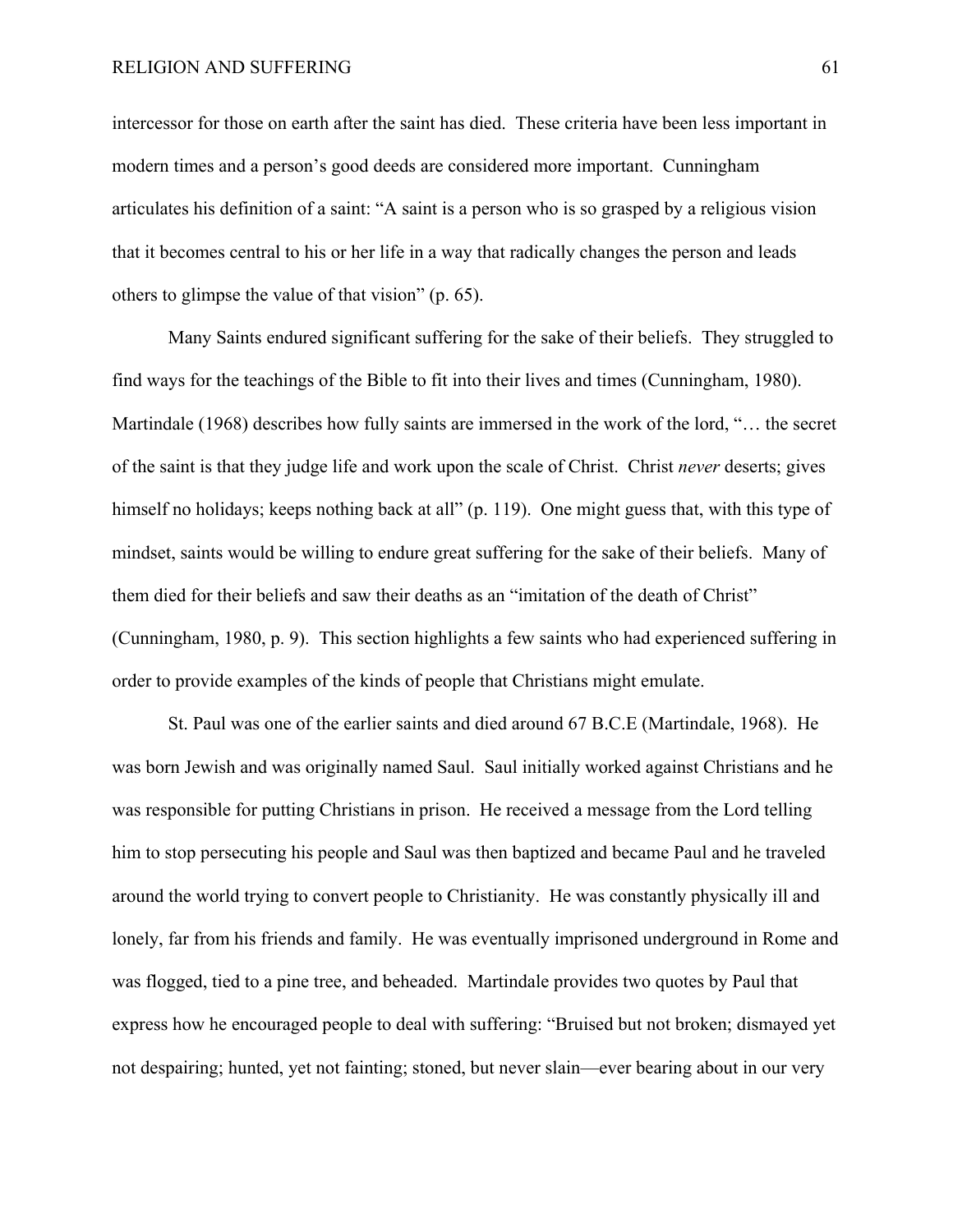body the killing of the Lord Jesus, so that the *Life of Jesus* may be revealed in this our dying flesh!" and "... play we not the coward, but even though our outward man be being worn away, yet from day to day is our inner self made new. For the trivial anguish of the moment works out for us overwhelmingly, overwhelmingly, an eternal weight of glory, for we look—not on things visible, but on things unseen. What we see endures but for an hour—the Unseen is eternal" (p. 26). Paul's story illustrates how he was able to take comfort in his faith and use it to endure his suffering.

St. Francis of Assisi (1182–1226) was a saint who was born into luxury but renounced it in favor of doing the work of the Lord. St. Francis then lived in poverty and asserted that possessions did not measure worth (Martindale, 1968). In the year 1224, he was reported to have gone to pray on Mount Alvernia and found that the marks of Christ appeared on his hands and feet. He died later, old and blind, on a hillside that he had blessed. Here again we encounter the idea of being unattached to material wealth. St. Francis experienced the stigmata and felt the suffering of Christ, which brought him closer to Christ.

St. Camillus De Lellis (115–1614) is the patron saint of the sick. He was originally a soldier and was exposed to all the horrors of war. He reportedly sustained a leg injury that never fully healed. A problematic gambler, he lost everything he owned and lived as a beggar before accepting the path of God and working in hospitals where he himself suffered along with the sick. Martindale (1968) writes:

For forty-six years he had his wounded leg, which, as he aged, became excruciatingly painful; he suffered… most terribly from stone; he had always to wear an iron truss; the soles of his feet were intolerable to walk on; for the last thirty months, everything he ate made him sick. He was so weak that he could hardly rise in the mornings; yet, when he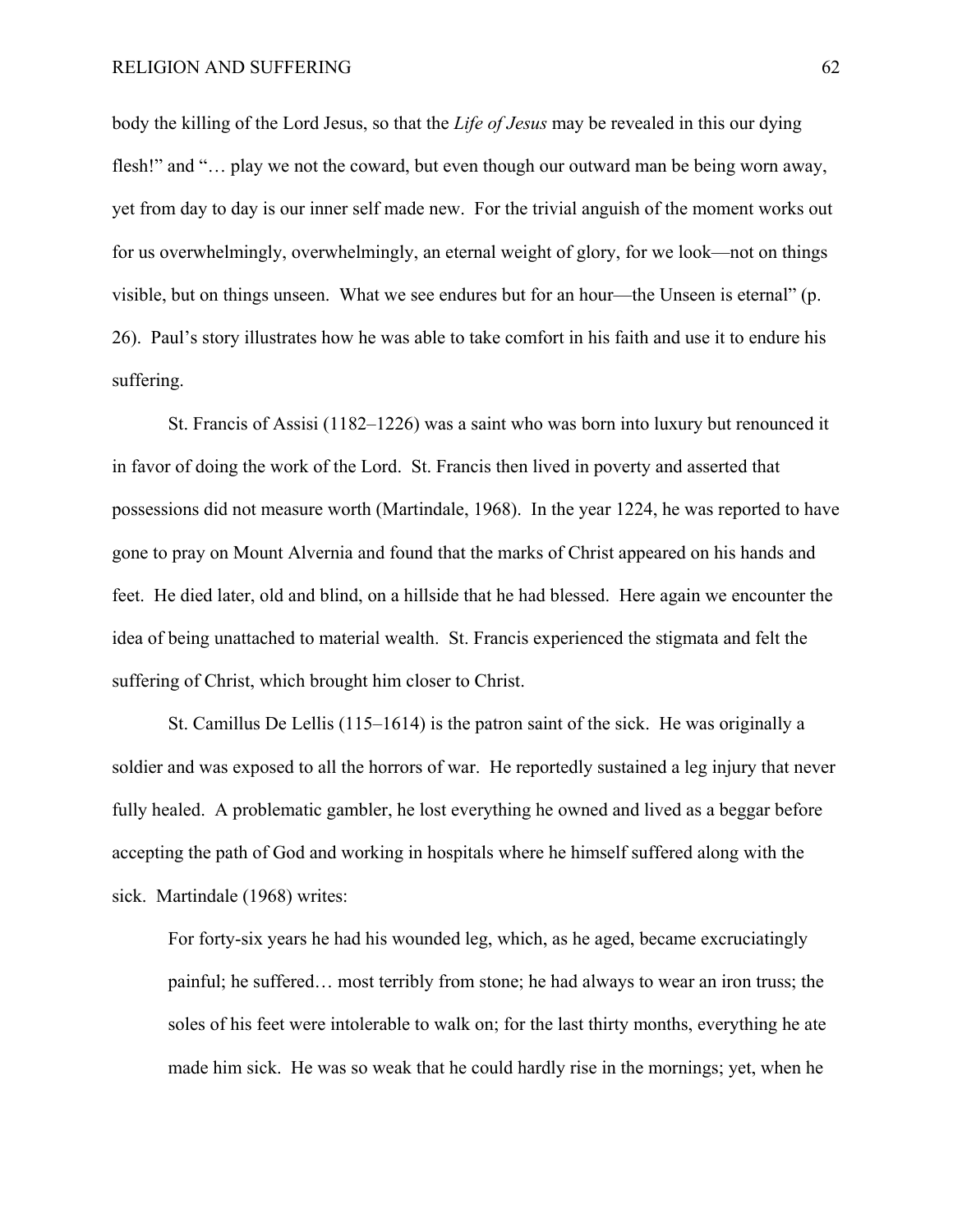had visited five or six sick-beds, his heart had so rejoiced by reason of this serving of Christ, that his strength had returned. (p. 102)

Here again we see a person discounting his own human limitations in service of his faith. Based on the information provided, one can see that the saints are not ordinary Christians. They are viewed as paragons that epitomize the Christian at his/her best. A client may aspire to be more like his/her favorite saint.

 **Solutions to Suffering.** There are many different ways that Christians manage their suffering. The ways discussed here are: (a) faith in God, God's love, and Jesus; (b) suffering with God; (c) immersing oneself in the religious community; (d) conquering sin; and (e) experiencing the eternal reward of heaven.

*Faith in God, God's love, and Jesus.* Christians believe that God knows and loves every person. To illustrate this idea, Christians believe that everyone's names are written on the palm of God's hand (Vroom, 1996, p. 36), an image that depicts the importance of humans to God. The belief that people are precious to God and that he knows and cares for everyone can be comforting to many people. In this way, faith in God's love can help people with suffering. People may also take comfort in Jesus, which Jesus encouraged. Jesus reportedly said to his followers:

I am the bread of life. Whoever comes to me shall never be hungry, and whoever believes in me shall never be thirsty… All that the Father gives me will come to me, and the man who comes to me I will never turn away. I have come down from heaven, to do not my own will but the will of Him who sent me. It is his will that I should not lose even one of all that He has given me, but raise them all up on the Last Day. For it is my Father's will that everyone who looks upon the Son and puts his faith in him shall possess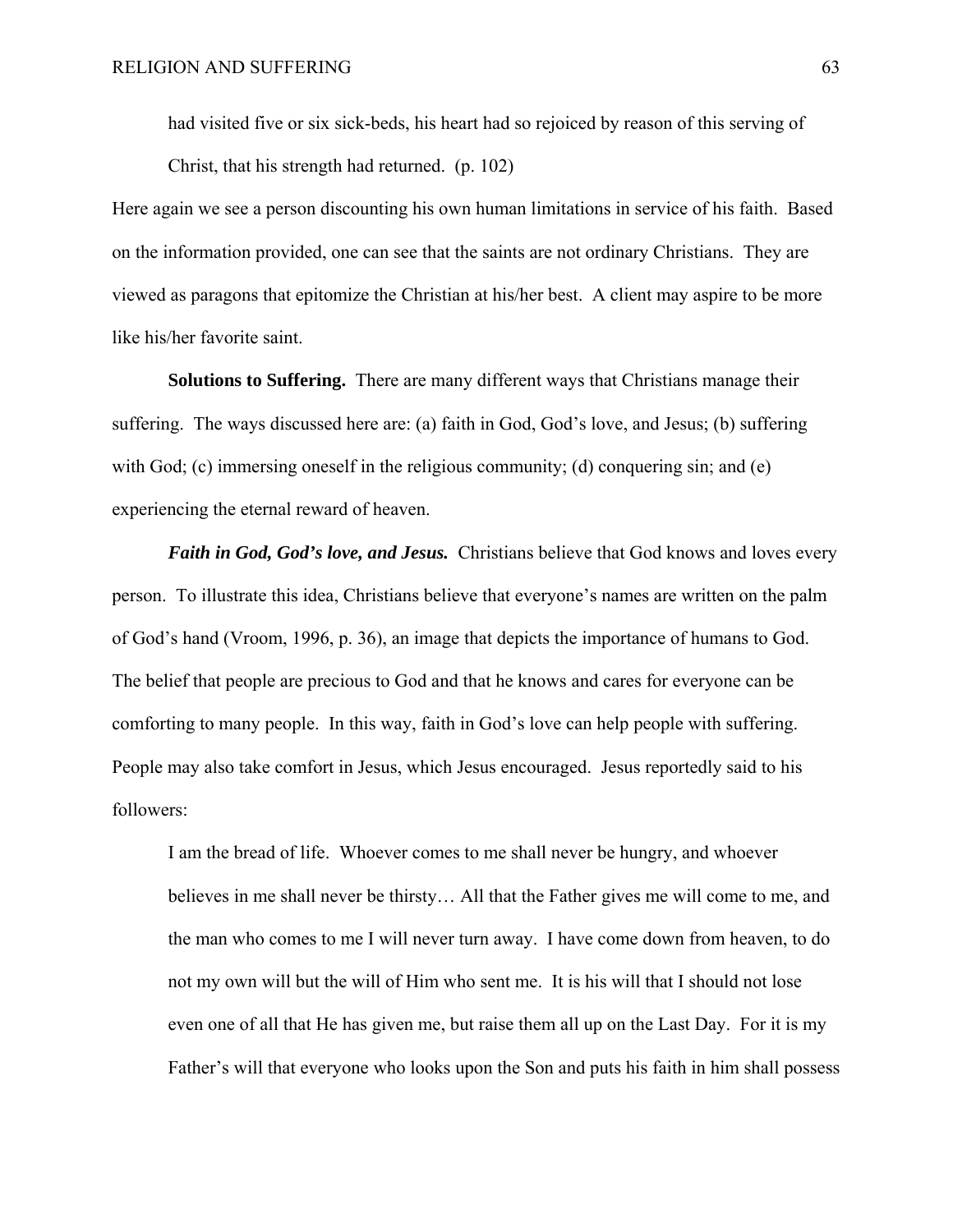eternal life; and I will raise him up on the Last Day. (Peters, 1990, p. 137; Jn. 6:30-69) Jesus' quote illustrates the importance of obeying God's will. It also illustrates that suffering will be allayed not only in this life, but in the afterlife as well (more about the afterlife is discussed later).

Having faith in God's plan and will is important when dealing with suffering. One way to have faith is for people to give themselves up to God's will. This process entails giving up one's old self; as said by Paul, "I have been crucified with Christ and I no longer live, but Christ lives in me" (Gal. 2:20). This results in the creation of a new self who lives in accordance with God, but the person must choose to change. To make this choice, people must have free will and choose to suffer. Fides (1988) asserts that it is only through suffering that we can achieve our own personhood. One is not expected to suffer alone. People must have faith that God will take care of them: "God's grace and power will achieve a good end for his works and for this reason believers can leave the concerns of their existence behind" (Vroom, 1996, p. 25). A person can also find power in suffering by accepting it. Fides writes, "when someone accepts as his own the suffering that is inflicted upon him, the person who inflicts it loses all power over him; the torturer or oppressor loses the ability to dominate him in any ultimate sense" (p. 107). This approach was used by some of the saints that were discussed earlier who experienced torture at the hands of others, but were not diminished by it (Martindale, 1968).

*Suffering with God.* There can be some comfort for those who ascribe to the idea that God suffers. Part of this comfort stems from the idea that people are not alone in their suffering; "At the most basic level, it is a consolation to those who suffer to know that God suffers too, and understands their situation from within" (Fides, 1988, p. 31). People may also find it helpful that God is able to endure his suffering and is not overwhelmed. They might also find that they can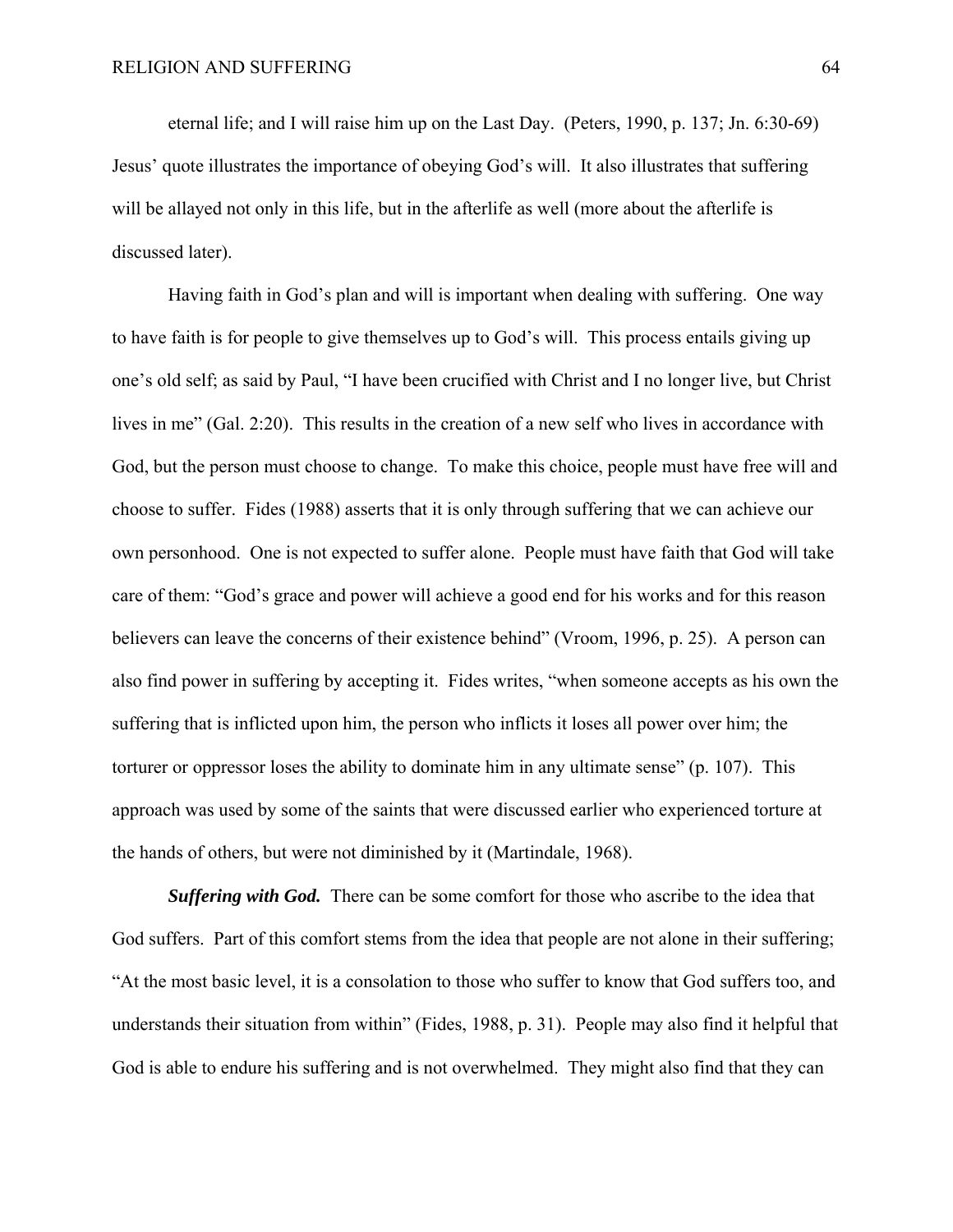feel closer to God through suffering. Practitioners might frame suffering in this way if their client's beliefs reflect these ideas.

*Immersing oneself in the religious community.* Another way to deal with suffering is to seek out a Christian community where one can interact with peers. Church is a common place to find a religious community where people learn and practice the teachings of the faith. They can also take comfort in knowing that perfection is not expected in order to belong to a religious community. Martindale (1968) encourages people not to be disheartened by their sinful natures, writing "The church does not exist for men who are already good; but to help men to become good: her sacraments are not prizes for the perfect, but rather medicines and tonics for the spiritually sick or weakly" (p. 30). In this way, people can learn ways of dealing with suffering and becoming better people through the church.

Relatedness with people is considered crucial in Christianity. For example, scriptures dictate that it was unhealthy for Adam to be alone, which is why a companion was created for him (Jones & Butman, 1991). Christians need other companions to accompany them on their spiritual journey. Christians are also encouraged to help others and to support one another in difficult times. Jones and Butman write:

We live between the kingdom of God which is present, and the kingdom of God which is to come. We must navigate the struggles and tensions of this 'in between' life by depending on God and others who share this journey. We do this by becoming part of a covenant people, by becoming deeply involved with a local body of believers. Only in the context of a healing community can we learn to cultivate and express the fruits of the spirit, which along with a deep concern and compassion for others should epitomize mature, committed Christians. (p. 56)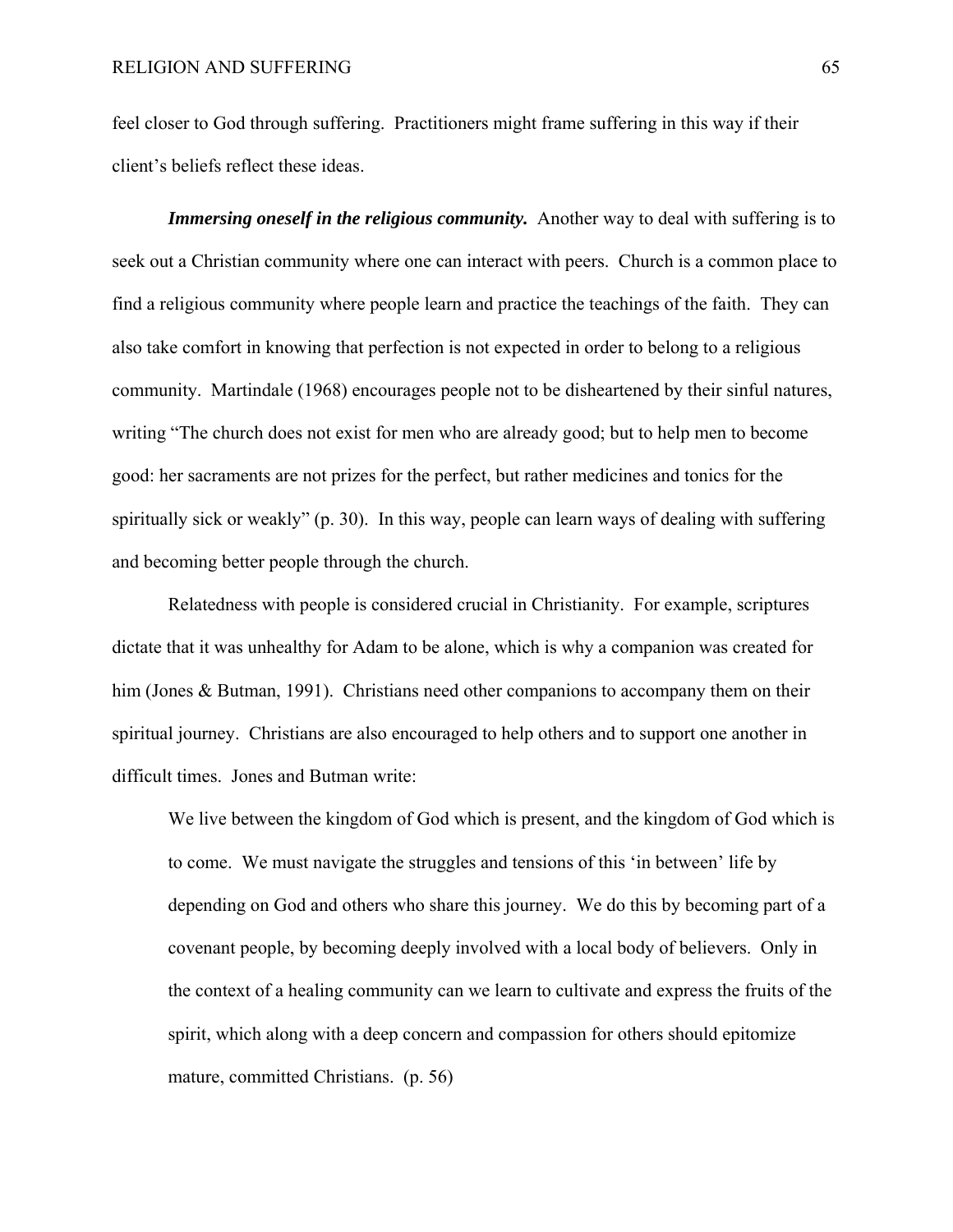*Conquering sin.* Part of the purpose of suffering is to help people conquer sin and to better themselves. Paul was reported saying, "We rejoice in our hope of sharing the glory of God. More than that, we rejoice in our sufferings, knowing that suffering produces endurance, and endurance produces character, and character produces hope" (Rom. 5:2-4:2; Cor. 1:4-7). Developing character and engaging in behaviors that reflect Christian beliefs despite the struggle is important for the Christian who wants to conquer their sin. Vroom (1996) places conquering sin at the forefront of a Christian's duty. He states,

First, the Christian faith is not concerned with removing suffering from the world which we live or, as it is called, from this broken world. Following Christ entails sufferingeven if only through insight into how things are: the brokenness of the world, the groaning of the creation, the yearning of all things for the children of God to be revealed, and the cry of the humiliated and wronged. Within the sphere of this world, Christian faith does not involve being unaffected by one's own suffering or that of others, but rather it involves conquering sin and its forms of expression. (p. 40)

Vroom paints a picture of the hardship and yearning that is in store for Christians; however, lessons can be learned even when one does sin.

Lau (2009) writes about how God has a plan in mind and a lesson to teach people through their suffering. They can use what they learned for a chance for redemption. He writes:

Like Naomi [who with her family disobeyed the Lord by leaving Israel], we will not always understand the reason for our suffering. God may not even reveal the ultimate reason for our suffering in this life. But the Bible assures us that God is using our suffering for our own good (Rom. 8:28). It is amazing how many people can testify to the fact that God has used suffering in their lives for their ultimate benefit. I am sure that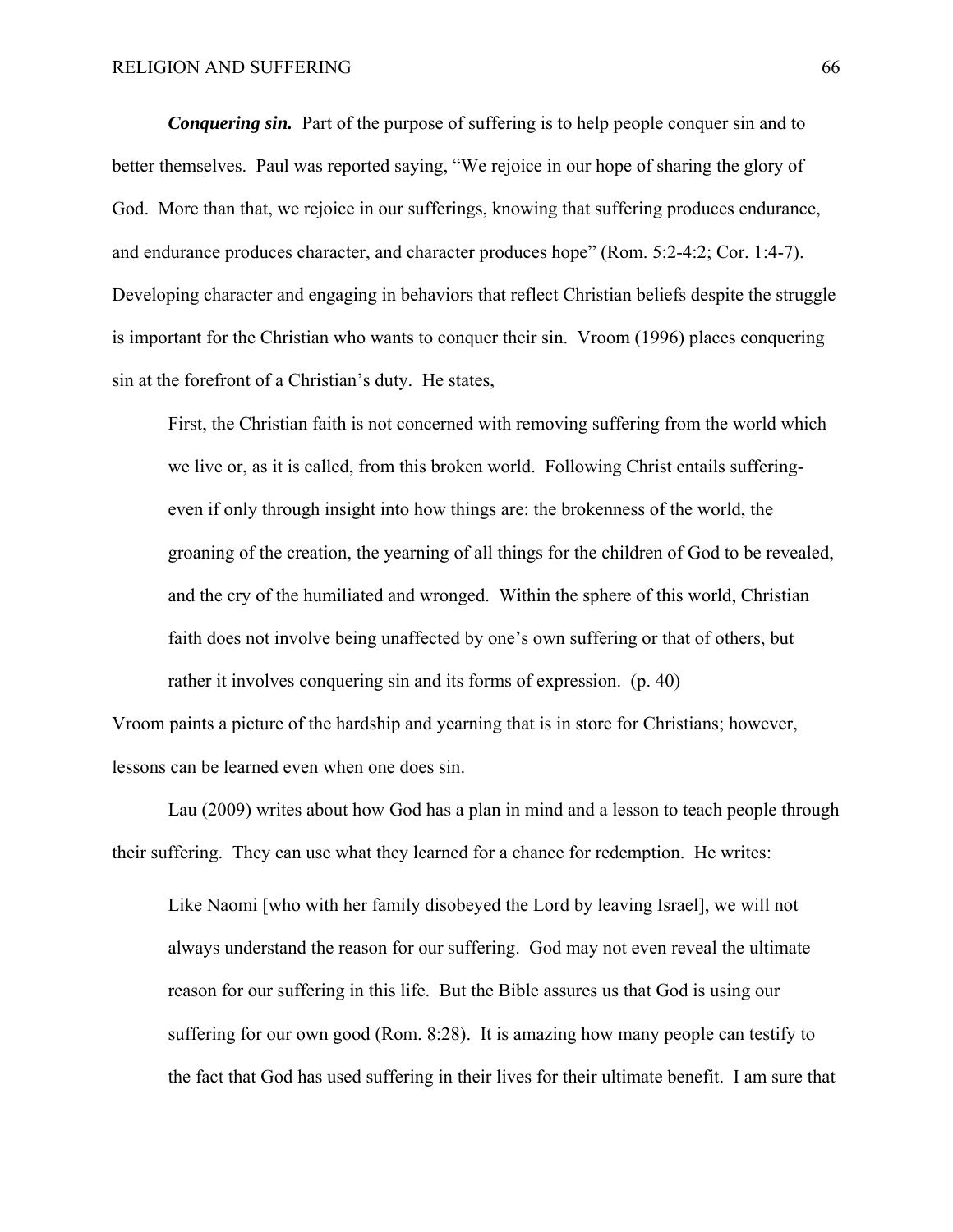many of us can look in our lives, and see God working in them to test and refine us.

(p. 28)

In this way, suffering seems to be used to whittle out the parts of people that are considered undesirable leaving a product that is more aligned with God. With a similar description, Beck (2009) writes about how St. John's metaphor of fire elucidates how eliminating sin can be painful, but that it ultimately leads to the ecstatic experience of uniting with God:

The soul is like the log that is saturated with moisture, which represents our sinful qualities that are contrary and repugnant to God. As the Flame acts upon the log, the moisture slowly evaporates. This signifies the purgation of evil from the soul. Then the log heats up and becomes enkindled, which is like the stage of illumination. Finally, as the soul enjoys union with God, it ignites and becomes one with the Flame. (p. 213)

As one might imagine, the process by which the sins evaporate from the log can be painful, but it is necessary to purge the soul from sin in order to achieve an end to suffering through union with God.

*The eternal reward of heaven and the kingdom of God.* The ultimate end to suffering for humans comes when a person has led a moral life and then enters the Kingdom of Heaven. One can enter the Kingdom in two different ways. In the first way, the person dies, is judged, and is deemed worthy to enter the kingdom. The second way is during the Day of Judgment when God will create his Kingdom on earth. Peters (1990) provides Jesus' parable of the weeds in the field which details the apocalypse (second coming of Christ, judgment day, or Day of the Lord) when all mankind will be judged and people will be sorted into the kingdom or hell based on their deeds: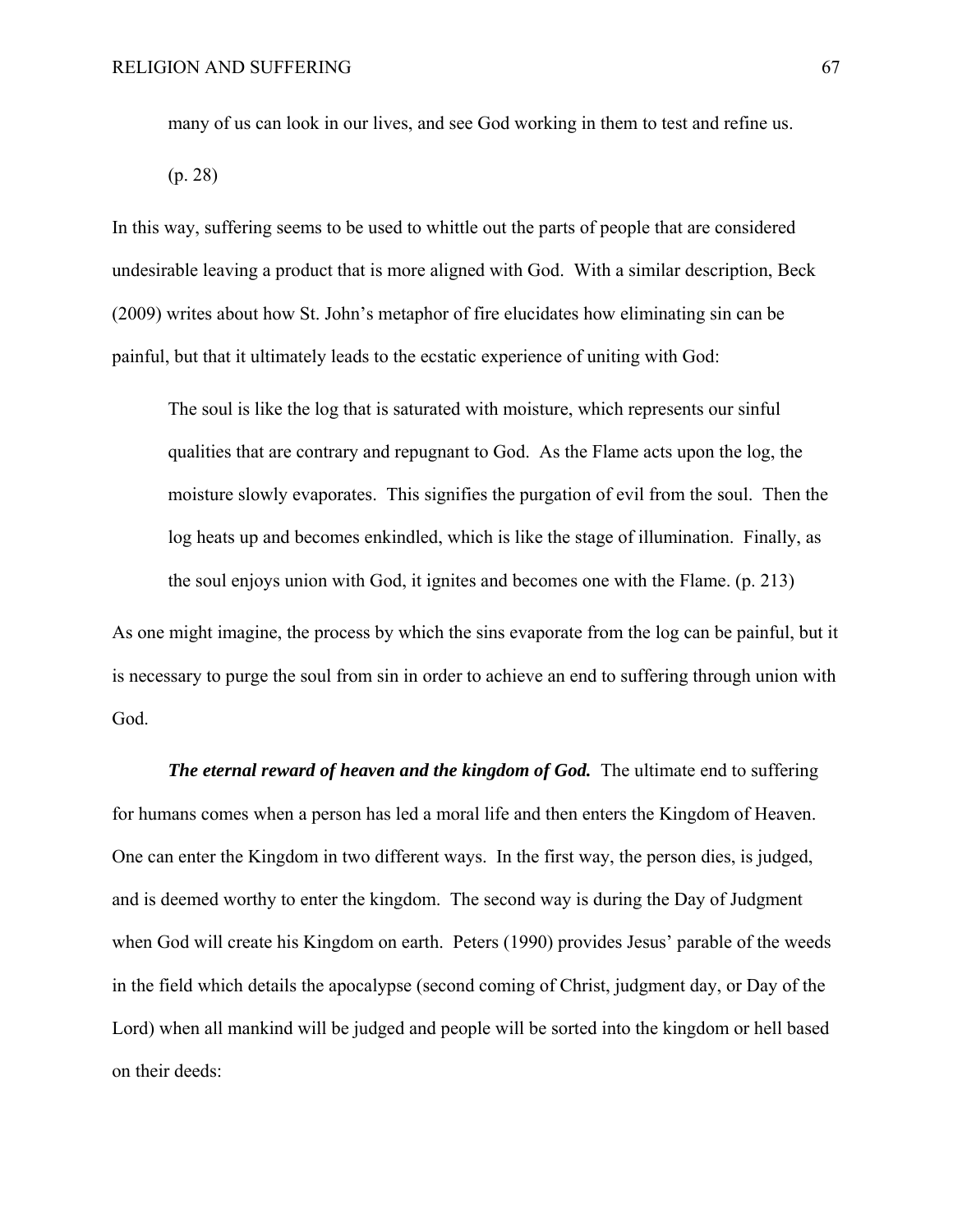The sower of the good seed is the Son of Man. The field is the world; the good seed stands for the children of the Kingdom, the weeds for the children of the evil one. The enemy who sowed the weeds is the devil. The harvest is the end of time. The reapers are the angels. As the weeds, then, are gathered up and burnt, so at the end of time the Son of Man will send out his angels, who will gather out of his kingdom whatever makes man stumble and all those whose deeds are evil, and these will be thrown into the blazing furnace, the place of wailing and grinding teeth. And then the righteous will shine brightly as the sun in the kingdom of their Father. (p. 1135; Mt. 13:36-43)

The prospect of heaven might be of comfort to people and help motivate them if they feel like their actions are meaningful and are helping them attain their goal of entering heaven to reunite with God. The concept of heaven might also help ease the suffering of someone who just lost a loved one if they can believe that their loved one is happy in heaven.

 These are just some of the ways that Christians are encouraged to deal with suffering. The ideas might vary depending on the sect of Christianity the person belongs to. A clinician can always ask a client to provide more information specific to their beliefs.

**Summary.**Christianity is the most prevalent religion in the United States (The National Opinion Research Center, 2008). Jesus is the main human figure in Christianity and is seen as the Son of God. The main beliefs in Christianity are: (a) the belief in one God; (b) that humans are made in the image of God, but they rebelled and will be judged; (c) that God is gracious and merciful; (d) that God will someday establish rule in the world through the Messiah; (e) that people should live a moral life under the guidance of the Old Testament (except they do not observe the Jewish holy days); (f) rites like baptism and the Eucharist are practiced; and (g) the Spirit is given to everyone and it fosters qualities of love and freedom from sin (Marshal, 2005,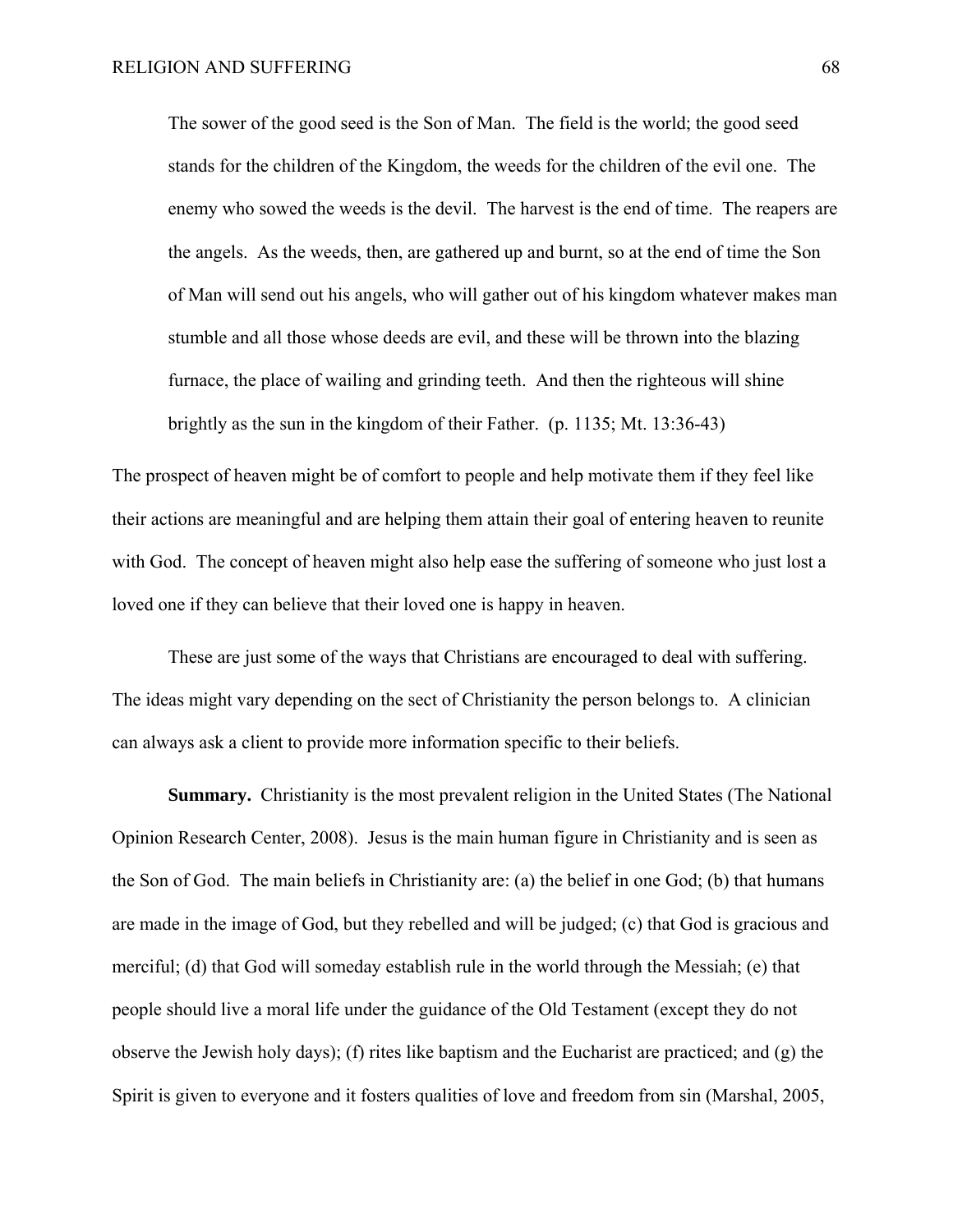p. 328). The teachings of Christianity are recorded in the Bible, which is a collection of books that were written over a 1,000-year period (France, 2005). The Old Testament of the Bible contains the scriptures of Judaism. The New Testament contains writings of Christians of the first century C.E, which contain: (a) the four Gospels that contain information about Jesus' life, (b) the Acts of the Apostles which detail the first 30 years of the church, (c) 13 letters by Paul, (d) eight letters by other leaders, and (e) the Revelation of John. There are many different sects of Christianity including the Eastern (Orthodox) Church, Roman Catholic Church, Anglican Church, Lutheran Church, Reformed Church, Baptist Church, Methodists, Society of Friends (Quakers), and the Pentecostal Church.

In Christianity, people are seen to suffer: (a) because of free will (they have the capacity to do both good and evil), (b) because following God's path often involves sacrifice, (c) because of punishment for wrongdoing, (d) for the purpose of growth, and (e) as a test. Many Christians deal with suffering by having faith in God's love, seeing suffering as bringing them closer to God, taking comfort in the religious community, conquering sin, using suffering in order to grow, and thinking about the eternal reward of heaven.

#### **Islam**

This section will cover Islam, specifically: the prevalence of Islam, an overview of the religious beliefs, and how suffering is viewed in Islam. Islam and Christianity share some similarities in their ideology and a therapist might use some similar strategies with Muslim clients as are used with Christian clients.

# **Prevalence of Islam**

About 1.5 billion people in the world identify as Muslim (Hamid, 2008) and Islam is the second largest religion in the world (Ali, Liu, & Hunedian, 2004). Seven to eight million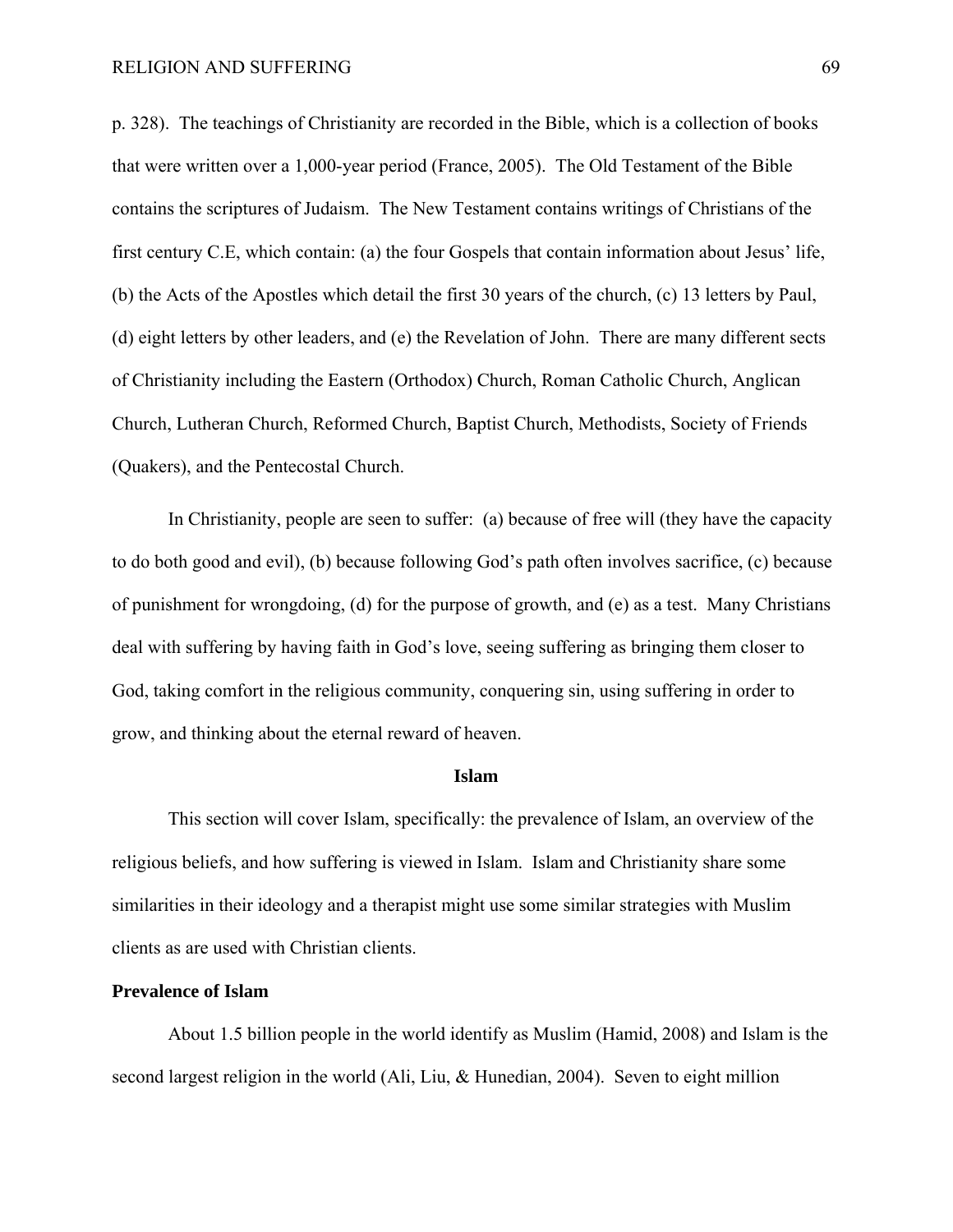Muslims live in the U.S. (Bagby, Perl, & Froehle, 2001). Of the Muslims in America, 33% are South Asian (Pakistani, Indian, Bangladeshi, Afghani), 30% are African American, and 25% are Arabian (Bagby et al., 2001). These statistics are important because, while Muslim clients share a faith, they may be from very different cultures and locations. Therefore, as with any other cultural group, clinicians should be careful not to assume that every Muslim believes the same thing. The information this chapter provides about Islam is not intended to be exhaustive, rather the aim is to provide a general, but thorough idea about Islamic principles so that practitioners can be more knowledgeable. Research has indicated that Muslim clients may worry that therapists are ignorant about their values or that therapists will not respect them (Hodge & Nadir, 2008), so it would be beneficial if practitioners knew some of the basic values inherent in Islam and about how suffering is dealt with in Islam in order to allay some of these fears.

**Brief overview of the central ideas in Islam***.* In order to provide some context, this section will provide information about the origin of Islam and the beliefs that are articulated in the Qur'an and by religious leaders. Information about Muhammad, the founder of Islam, will also be provided, as many Muslims may seek to emulate him.

*Muhammad.* Islam acknowledges events that happened in the Christian Bible, but material not included in the Bible is also important in Islam. Muslims believe that there are sometimes distortions in how the prophets report Allah's (God's) message, so each new prophet is called upon to correct the distortions (Hamid, 2008). Since Muhammad is the last prophet, according to Islam, his revision of God's word is considered the most correct by Muslims. It is said that the Prophet was secluded in the mountains of Mecca contemplating his life when the angel Gabriel appeared to him and had him recite the first verses of the Qur'an (Hamid, 2008). Muhammad amassed a group of followers in Mecca and, to escape persecution, he and his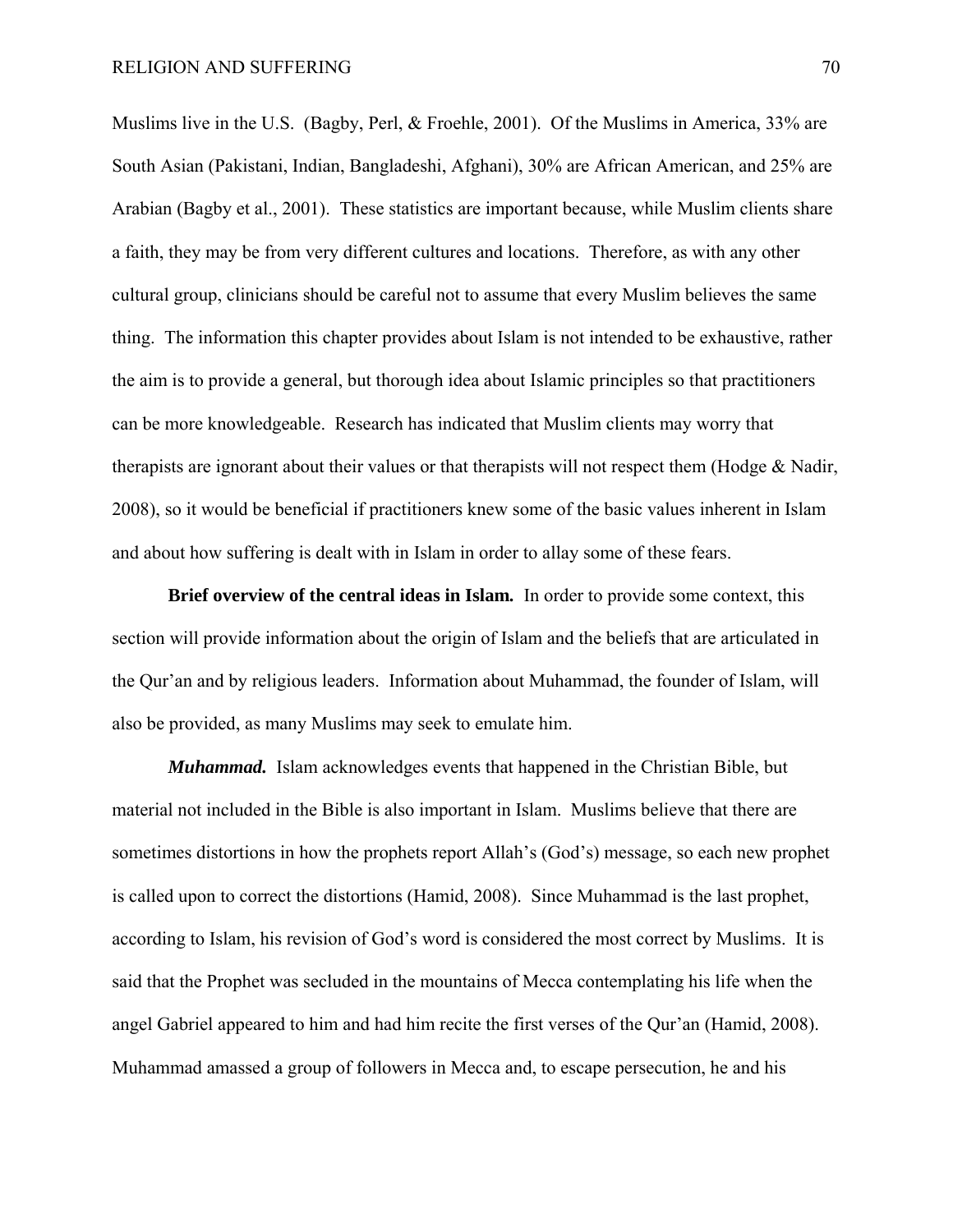### RELIGION AND SUFFERING 71

followers migrated to Medina (the Islamic calendar begins with this migration). While in Medina, Muhammad and his followers took over the trade routes between Mecca and Medina and then were able to take over Mecca in a bloodless coup (Hamid, 2008). There were a series of Imams, or Caliphs, after Muhammad, some met with more acceptance than others.

*Overview of beliefs.* Islam is derived from the Arabic word salama, which means "to submit" (Hamid, 2008, p. 4). Part of this submission is expressed in the idea of *tawakkul*, which indicates that Allah alone determines a person's fate and people should rely on Allah (Hamid, 2008). Submission is also expressed by following the edicts of Islam. The five pillars of Islam (which guide action) are: profession of faith (I believe that there is no god other than Allah and that Muhammad is his prophet), prayer (*salat*- five times per day facing Mecca), *zakat* (giving of alms), fasting during the month of Ramadan, and a pilgrimage to Mecca (Vroom, 1996, p. 85). Reciting the first pillar is the only requirement to perform if someone wishes to convert to Islam (Ali et al., 2004). Muslims also follow dietary restrictions, which prevent them from consuming pork or alcohol (Ali et al., 2004). The main religious texts that help to guide people's actions are the Qur'an (which is said to be the words of Allah) and the Hadith (four volumes written about the prophet's actions and deeds; Geaves, 2005).

*Branches of Islam.* Islam split into two branches in 661 (the Sunni and the Shi'ites [Shia]). The Shi'ites believe in all the basic tenants of Islam, but they believe that only descendants of the Prophet can become Imams and that the descendants inherit secret knowledge because of their bloodlines (Hamid, 2008). The Sufi Muslims appeared in the 9<sup>th</sup> century (Cook. 2007). The Sunnis comprise the majority of Muslims and the Shi'ites and Sufis make up a smaller percentage. Though the sects share many beliefs, they also diverge on certain beliefs and each of them view suffering a little differently. The information provided in this section will be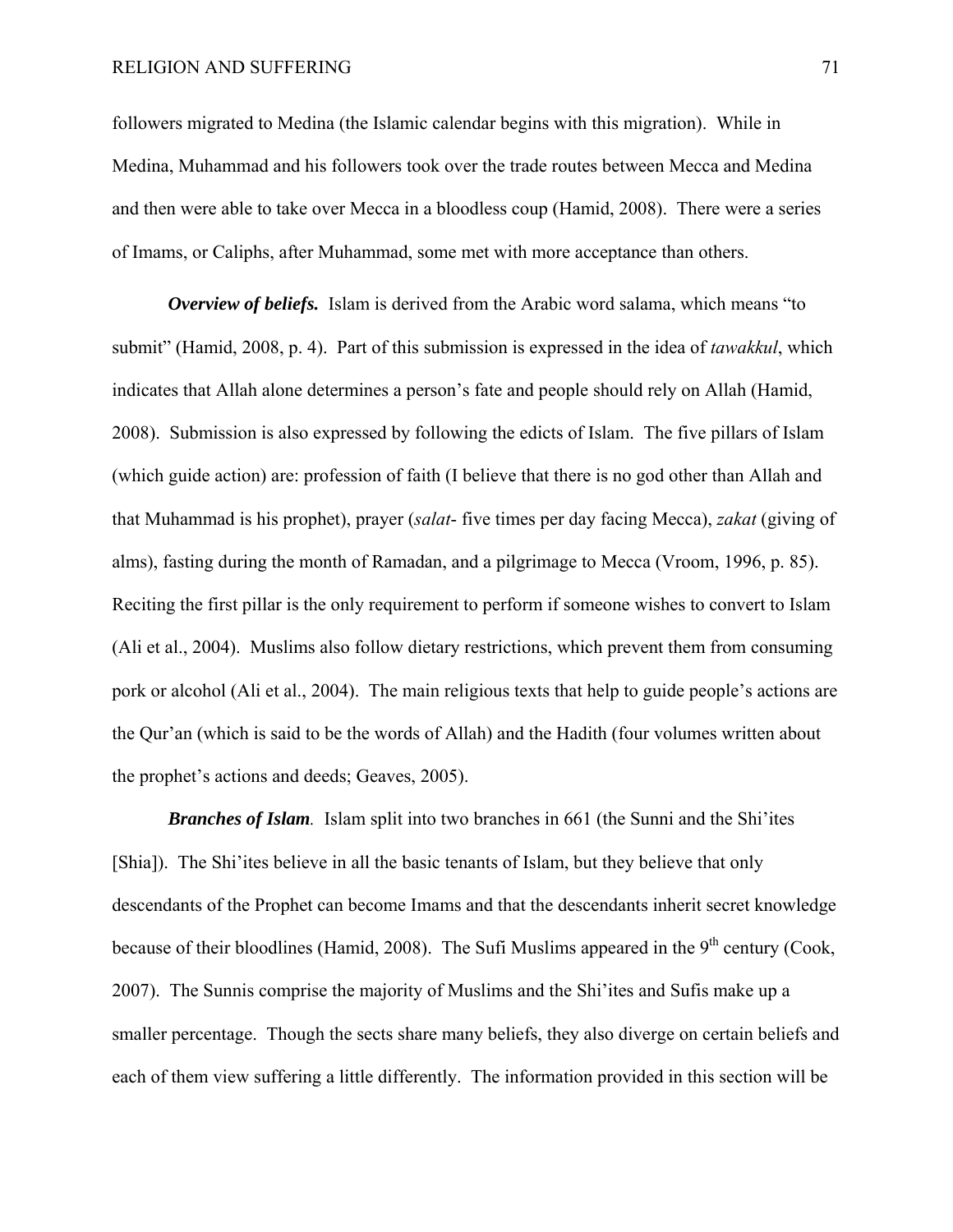information that would be accepted by all the branches, unless otherwise indicated.

**Suffering in Islam.** The Prophet Muhammad is a figure that Muslims look to as an example of how to manage suffering. The Prophet was said to endure three tests of suffering: hunger and giving up all his possessions to the poor, persecution and physical pain, and knowledge about the persecution his family and descendants were fated to face (Ayoub, 1978). He also endured *A'mr Hush* (the year of sadness) when his beloved first wife died as well as his guardian uncle (who died trying to protect Muhammad and his followers from persecution; Hamid, 2008). Throughout these sorrows, Muhammad was still able to retain his faith in Allah and was very invested in following Allah's path. One way to accomplish this aim is through jihad.

*Jihad.* The concept of *jihad* needs to be explored to understand the Muslim view of suffering. Vroom (1996) writes that the word jihad can be translated as "holy war, but means literally 'exerting oneself' (i.e., on the pathway to Allah)" (p. 88). Jihad is conceptualized in two ways, the "greater jihad" and the "lesser jihad." The lesser jihad refers to a physical war utilizing weapons and the greater jihad refers to the struggle within the individual against his or her own weaknesses and evil (Vroom, 1996). This is not to say that individuals are viewed as naturally sinful or predisposed to evil acts, rather "Islam does not posit the idea of a corrupted being fallen from grace through original sin but rather a person prone to forgetfulness and weakness, but whose innermost being is altruistic and drawn towards godliness, epitomized by the possibility of submission and obedience" (Geaves, 2005, p. 36). Due to their forgetfulness, humans need to be reminded of their debt to Allah through rituals (Hamid, 2008). Therefore, Muslims believe that people suffer because of their own weaknesses and through the inward process of addressing those weaknesses. The earlier historical concepts of jihad mostly involved the lesser jihad and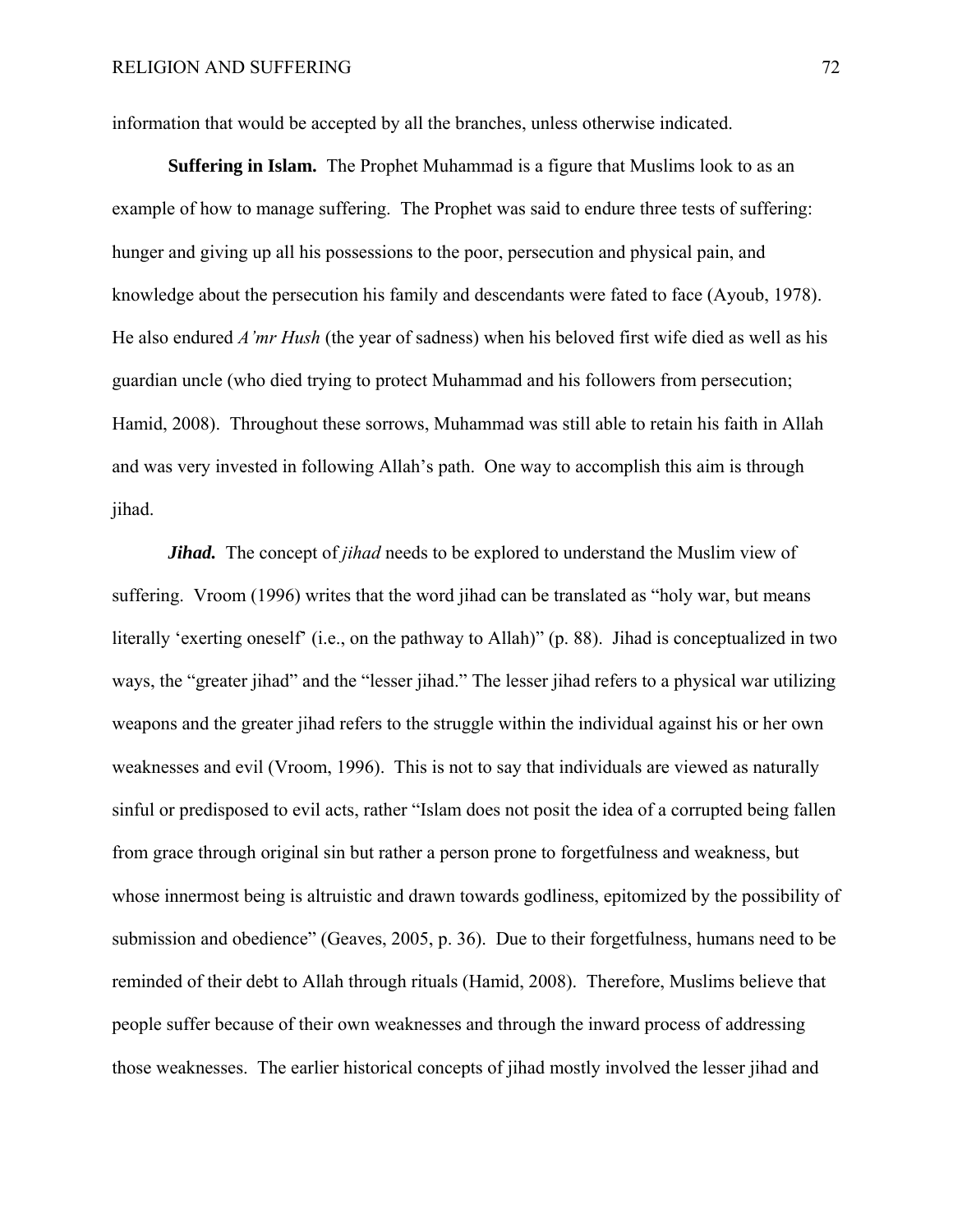the greater jihad was emphasized later in the  $18<sup>th</sup>$  and  $19<sup>th</sup>$  centuries as the religion was criticized and accused of being inherently violent (Cook, 2007). Certain contemporary authors like Sam Harris (2004) view Islam as a religion that fosters violence, and he would likely assert that the lesser jihad is the one that is emphasized today. Conversely, other authors (Cook, 2007) indicate that contemporary Muslims may be more focused on the greater jihad and inner improvement, so therapists should be aware of both of these different perspectives when seeing Muslim clients.

 In order to improve oneself, a person must deal with his/her desires. Human desires can cause suffering. For example, Shia Muslims believe that Adam and Eve transgressed because they envied the Imams (who are considered as beings somewhere between human and divine and who were present in the Garden of Eden) and desired to be like them, which led to their downfall. Shia Muslims also believe that one should not desire the material possessions of this world because "whatever one desired of this world, of that much will he be deprived of in the next" (Ayoub, 1978, p. 50).

Similarly to Christians, Muslims believe that humans have free will and the potential to do both good and evil (Hamdan, 2007). Free will can cause suffering when people choose the wrong path or follow their own desires instead of Allah's desires. People may feel guilt for their actions and Allah might punish them. A person is often torn between doing good or evil depending on the state of his/her soul.

 Muslims might express their distress as taking place in their heart or their soul (Khalid, 2006). There are three different states of the soul, or *nafs*. The *nafs amarra* is considered the lower self and this part pursues its wants regardless of consequences. The *nafs law wa ma* is the self-reproaching aspect that is aware of wrongdoing. The *nafs mutmainnah* is the peaceful self, which is content. Suffering may occur when there is an imbalance between the various states of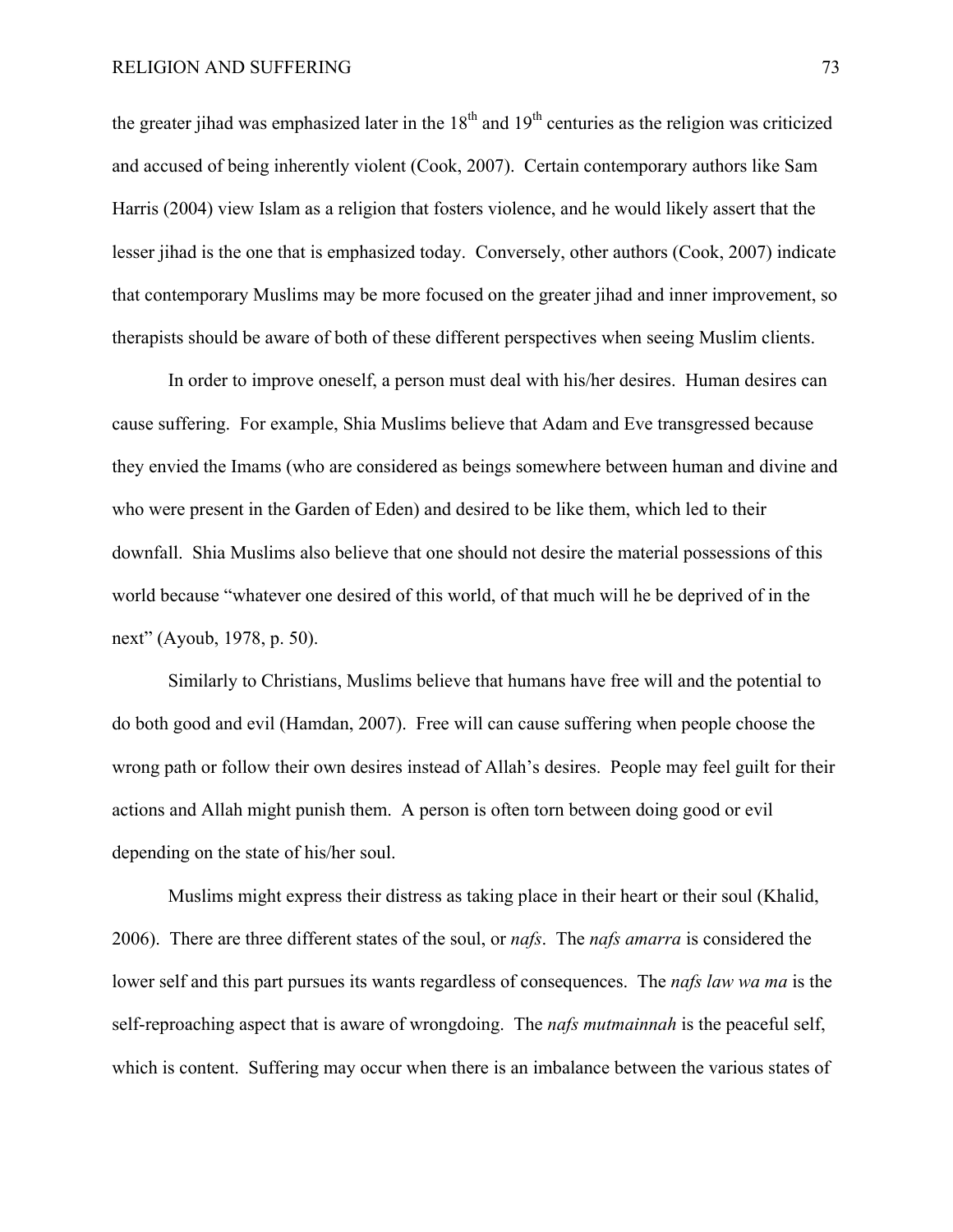the soul. As Khalid (2006) put it, "… distress and mental unrest are manifestations of an incongruent heart or an unstable soul that is lost and has become distant from itself and the creator" (p. 5). One way to feel close to the divine is through martyrdom.

*Martyrdom stories accepted in all branches of Islam.* Suffering in Islam can be expressed through stories of martyrdom. Early martyrs who lived before the split between Sunnis and the Shi'ites are accepted by the entire Muslim community (Cook, 2007). The word used, for martyrdom, Shahid (plural shuhada), encompasses both the concepts of "witness" and martyr (Cook, 2007). The very first martyr recorded was an Ethiopian slave named Bilal who lived in Mecca with his master (Cook, 2007). His master reportedly put a heavy stone on his chest and refused to move it unless he renounced Islam, which he refused to do. He was eventually bought and protected by Abu Bakr (a future Imam), so he is not a classic martyr because he did not die for his faith. The first martyr who actually died for the faith was a woman named Sumayya Bint Khayyat. She was stabbed by Abu Jahl, a leader working against the Muslims.

 There were also the fighting martyrs, who existed mostly during the time of Muhammad and who were encouraged by Muhammad. Muhammad reportedly said before the Battle of Badr, "By the one who holds the soul of Muhammad in His hand, every man who fights today and is killed, demonstrating patience, seeking a reward from [Allah], going forward without going backward, [Allah] will take him into paradise" (Cook, 2007, p. 23). Many times these fighters would venture into seemingly hopeless looking situations. Cook noted that suicide is forbidden in Islam, but bravery in battle that leads to certain death is condoned. The "leader of the martyrs," Hamza Sayyid al-Shuhada (Muhammad's youngest uncle) was killed after killing a Meccan leader, Abu Sufan. Abu Sufan's wife, Hind, reportedly mutilated Hamza's body and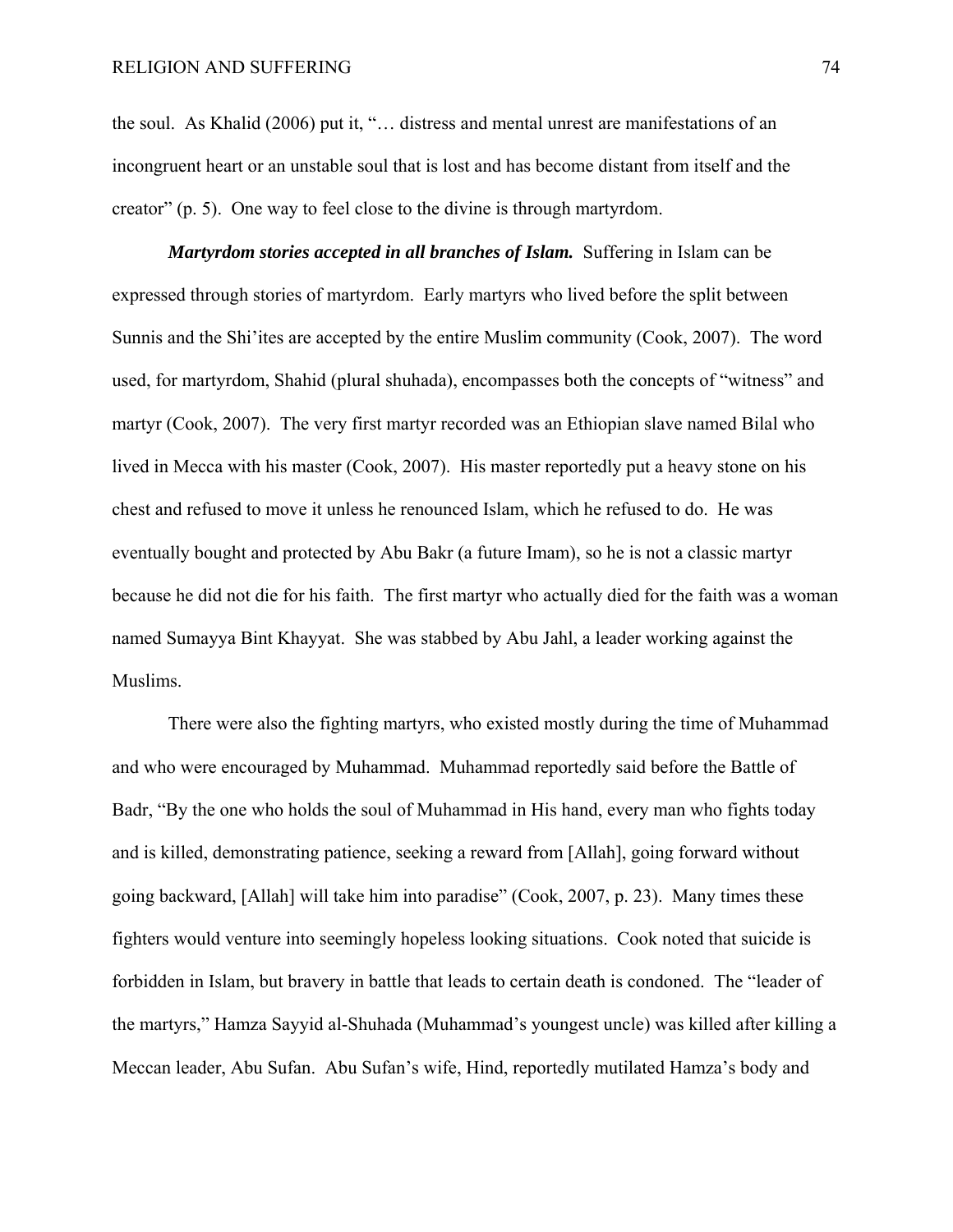chewed on his liver (p. 25). Brutal detail like this is often included in Muslim stories about martyrs to show the extreme suffering of the martyr. Some other fighting martyrs were Ja'far al-Tayyar (died fighting the Byzantines) and Abu Ayyub al-Ansari (died single-handedly fighting the enemy. Cook described the Muslim ideal for a fighting martyr, "… that person—usually a man—who through his active choice, sought out a violent situation (battle, siege, guarding an unstable frontier, etc.) with pure intentions and was killed as a result of that choice" (p. 30). These martyrs were distinguished by their pure intentions and many would speak out against their enemy or about the glory of Allah before their deaths so that their words could contribute to furthering Islam.

*Martyrdom for Sunnis.* Martyrdom was less common in the Sunni community. Sunnis comprise 85% of the Muslims in the world, so, as a group, they have not engaged in as much martyrdom as other Islamic groups and the Sunnis focus on the martyrs during the time of the prophet (Cook, 2007; Hamid, 2008). One martyr who is considered important by the Sunnis is the caliph 'Uthman, a companion of the prophet. He died at 80 years old and was reportedly stabbed nine times while he was reading the Qur'an.

*Martyrdom in Shiism*. The ideas of suffering and martyrdom are considered central to the Shia branch of Islam. Due to the importance that Shi'ites place on Muhammad and his bloodline, much of the focus is on the Prophet's family and the injustices that they suffered (Ayoub, 1978). Shia Muslims also believe that all the Imams have suffered (Ayoub, 1978). In fact, the "house of sorrows" is the eternal community of suffering, and the 12 imams and the prophet's family are said to reside there. Suffering is seen as the mark of a good person because "… the man of faith will be visited with suffering and calamity in accordance with the strength and durability of his faith" (Ayoub, 1978, p. 25). This reasoning explains why the prophets and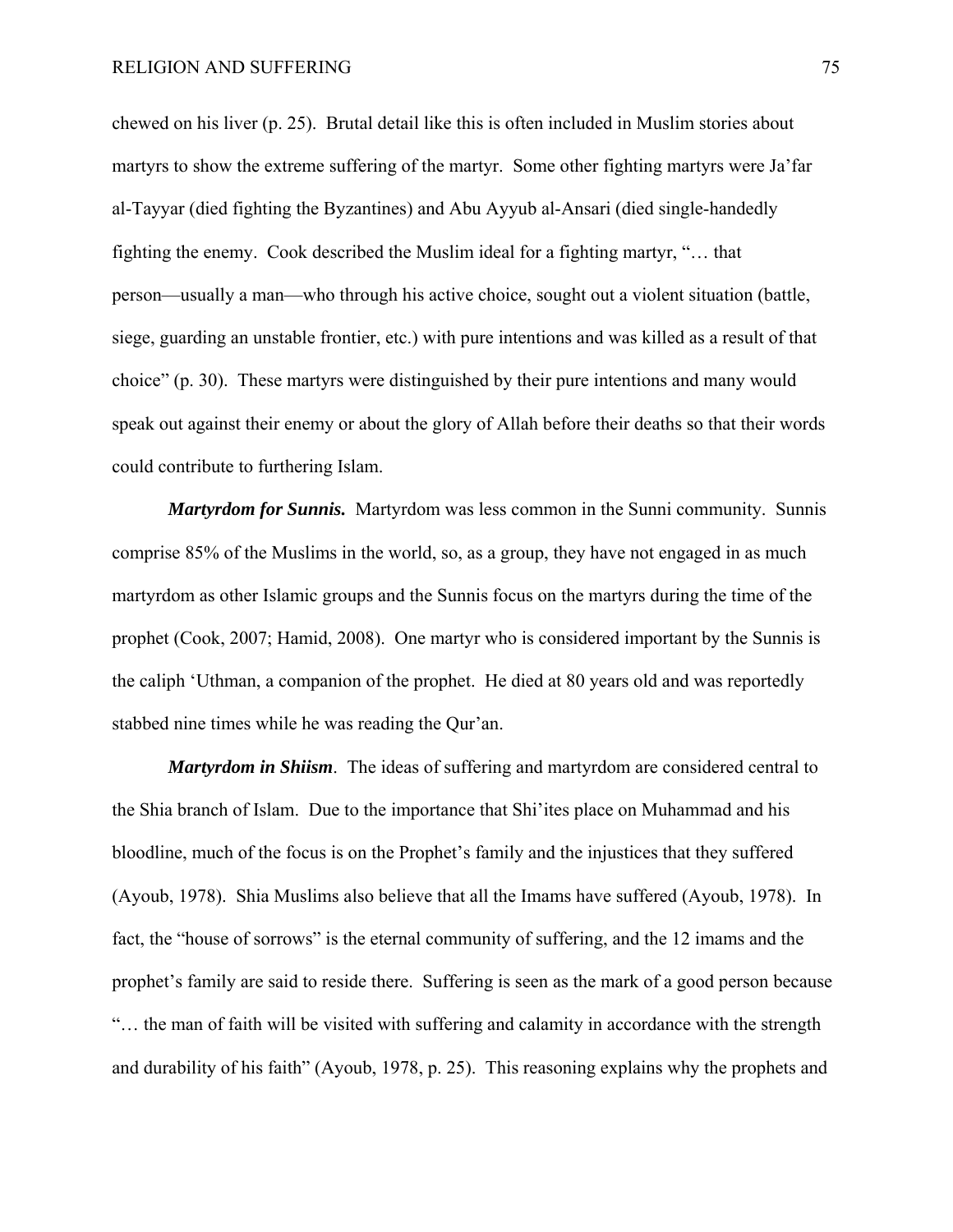### RELIGION AND SUFFERING 76

Imams suffered so much (they were extremely faithful and pious). If a person's faith is weak, his/her suffering will be decreased. Suffering can also remove sin. The Prophet reportedly said "afflictions continue to oppress the worshipful servant ('abd) until they leave him walking on the face of the earth without any sin clinging to him" (p. 25). This is similar to the Christian idea expressed earlier where suffering was seen as a way to "evaporate" sin. In this way, Shia Muslims may welcome suffering as an opportunity to cleanse sins and to strengthen their faith.

The most beloved and worshiped martyr was Husayn (known as the prince of the martyrs, *sayyid al-shuhadā*), the grandson of the Prophet Muhammad. Husayn is a central figure and Shia Muslims also believe that different figures in Biblical history, such as Noah, Abraham, Moses, and Jesus encountered signs that foretold Husayn's future death, such as feeling pain or sadness when they walked over the place where Husayn would be killed (Ayoub, 1978).

Husayn was considered a pious man and he objected to Yazid, who became the Caliph even though it was considered Husayn's birthright. Husayn traveled to resist Yazid's rule and was trapped in a place known as Karbala (sorrow, *karb,* and calamity, balā) and he and his party were kept in the desert and denied access to water (Ayoub, 1978). Husayn himself was also said to have known about his fate (similarly to Jesus in Christianity), but he continued with his mission despite this knowledge and warnings given by his friends and family. He was also given a choice when in Karbala to refuse this suffering, but he chose to die to show his obedience and to preserve divine law. Husayn was also tempted by Satan to abandon his path:

Satan came to Karbala with his armies, challenging [Allah] that if Husayn were to be tried by the intense heat of the desert sun, he would surely break down under the stress. [Allah] increased the heat of the sun seventy times; only Satan and Husayn could feel it. Of course Husayn stood unmoved, and Satan and his hosts ran away distraught and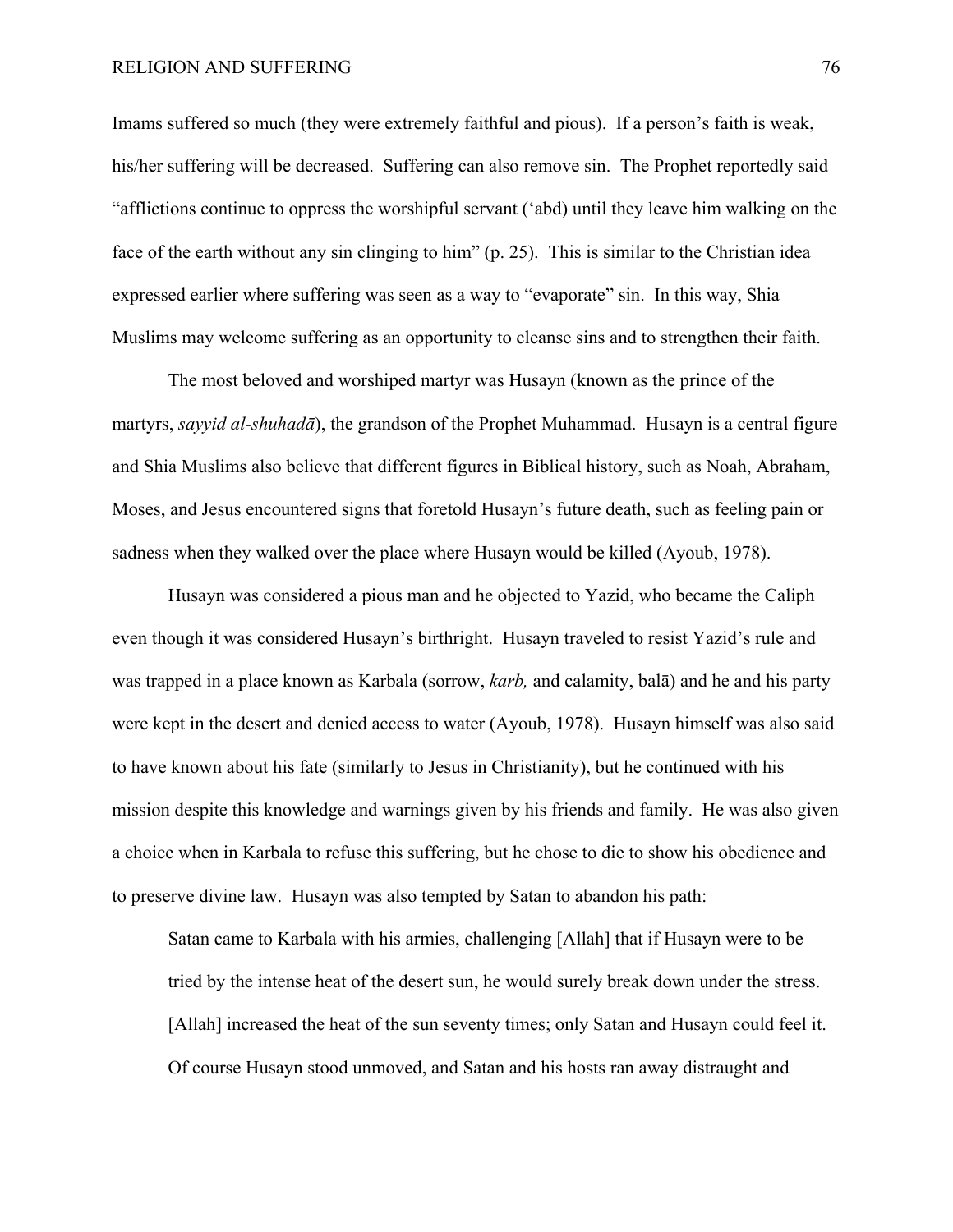# defeated. (Ayoub, 1978, p. 126)

As illustrated in this story, it is important for Shia Muslims to willingly withstand suffering and refrain from buckling under pressure. Ayoub (1978) asserted that Husayn was making a willing sacrifice and wrote "our sources insist that he felt it to be a duty laid upon him by [Allah], to show his opponents their manifest error in shedding the innocent blood of other Muslims and especially in violating the explicit injunction of the Prophet to love and honor his family after him" (p. 114). It is reported that Husayn delivered sermons in his last moments in order to show his piety and to leave behind useful information for Muslims.

Husayn suffered greatly. He witnessed his family members and companions being slaughtered in front of him. It is also said that Husayn himself was stabbed 36 times with spears, struck with swords 34 times, riddled with arrows, he was decapitated, and his naked body was left on the sand (Ayoub, 1978). This suffering was deemed necessary in order to make an impact on the Muslim community. Ayoub stated that "…Husayn had to achieve his victory through suffering, the greater the trials, the greater the victory" (p. 126).

The Shi'ites mourn Husayn's death by engaging in a ceremony called Taziyah in which his death is reenacted (Ayoub, 1978). Ayoub describes the festival well. This day is the only day in the Islamic calendar that it stipulated as a day of total rest. Sometimes participants in the festival injure themselves physically by beating themselves with chains or wounding themselves on their heads with knives in order to share in the physical pains of the Holy family. Rituals honoring martyrs are often symbolic. For example, one martyr named Ali al Akbar was cut to pieces by swords, so people eat stew with large chunks of meat to symbolize how he died (Ayoub, 1978). The centrality of the martyrs in Shia Islam illustrates the importance of enduring suffering to show one's faith.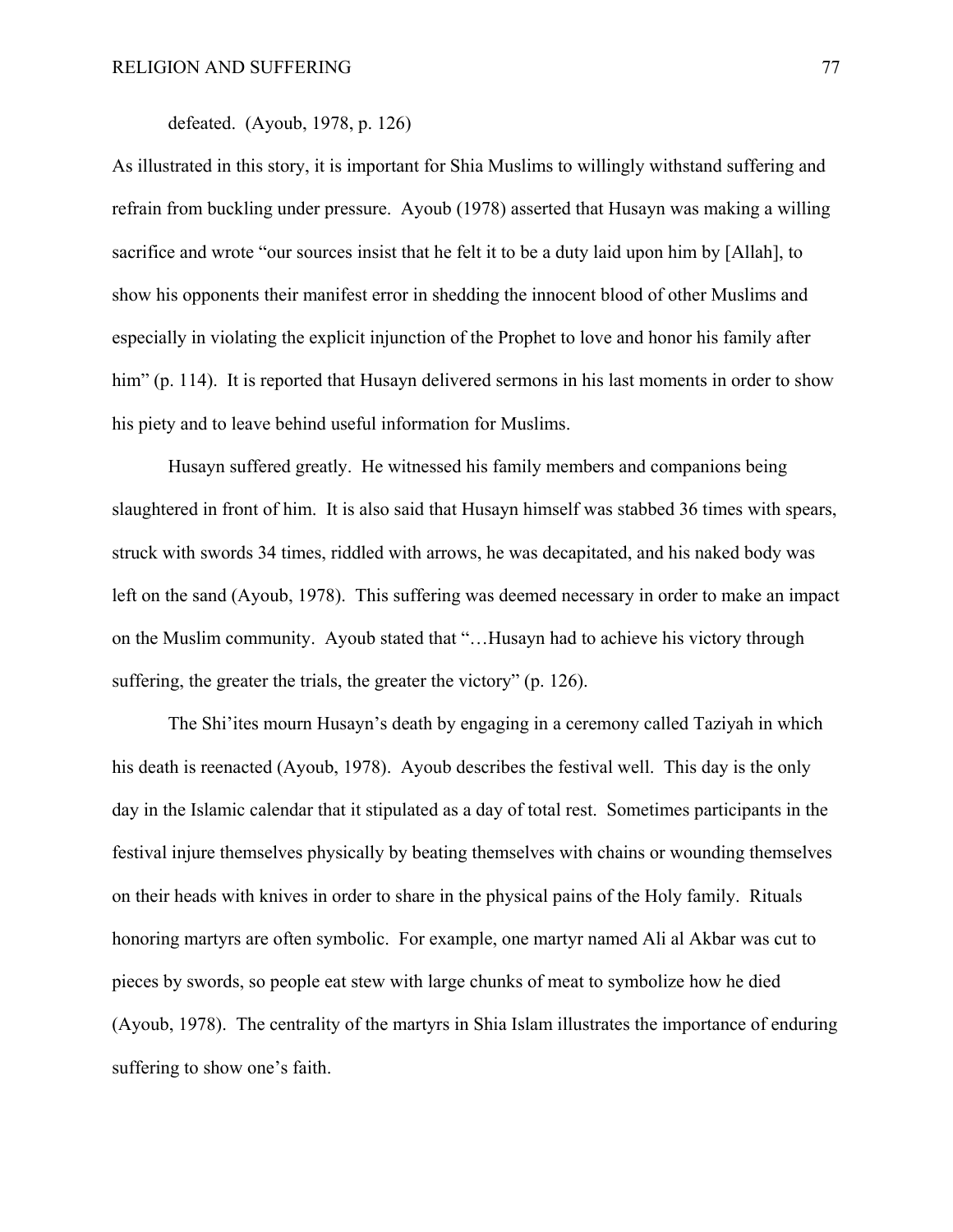**Sufi martyrs.** The Sufi martyrs tended to embrace the ascetic traditions (such as withholding food and sleep), or the warrior ascetic (e.g., Ibrahim b. Adham [d. 778] and Shaqiq al-Balkhi [d. 810]), where the person focused mostly on fighting in order to defend Islam. These martyrs also tended to disregard the shari'a (Islamic law), which often led to their demise. One such martyr was Husayn bial-Mansur al-Hallaj. He claimed that he was united with the divine, which some Muslims interpreted as a threat to the monotheistic ideals of Islam. He reportedly recited his last poem while being whipped and was then executed by dismemberment. As illustrated, Sufis often expressed beliefs that diverged from mainstream Islam. More information about these beliefs will be provided.

*Suffering in Sufism beyond martyrdom.* Though Sufism is not the largest branch of Islam, Sufis are responsible for most of the large scale converts to Islam (Cook, 2007), so it would be beneficial to know more about their beliefs, especially concerning suffering. Sufis adhere to the central teachings of Islam, the Five Pillars, but they also add another dimension to spiritual practice (Loufty & Berguno, 2005). Many Sufis also believe that some knowledge cannot be harnessed with words, so Sufis engage in art forms like dancing and poetry (these elements are less popular in other branches in Islam and are sometimes forbidden in these branches; Loufty & Berguno, 2005). This information might be helpful for therapists to consider when counseling Sufi clients. Words may not be the primary outlet for Sufis and the therapist may be able to use other acceptable cultural means of expression, such as art and poetry with clients.

In Sufism, humans are seen as vulnerable, they have few resources, and they experience a narrow view of reality (Etezady, 2008). Shafii (2008) indicates that suffering is caused because of separation from the creator, reality, and truth (*haqq*). This separation causes emotional pain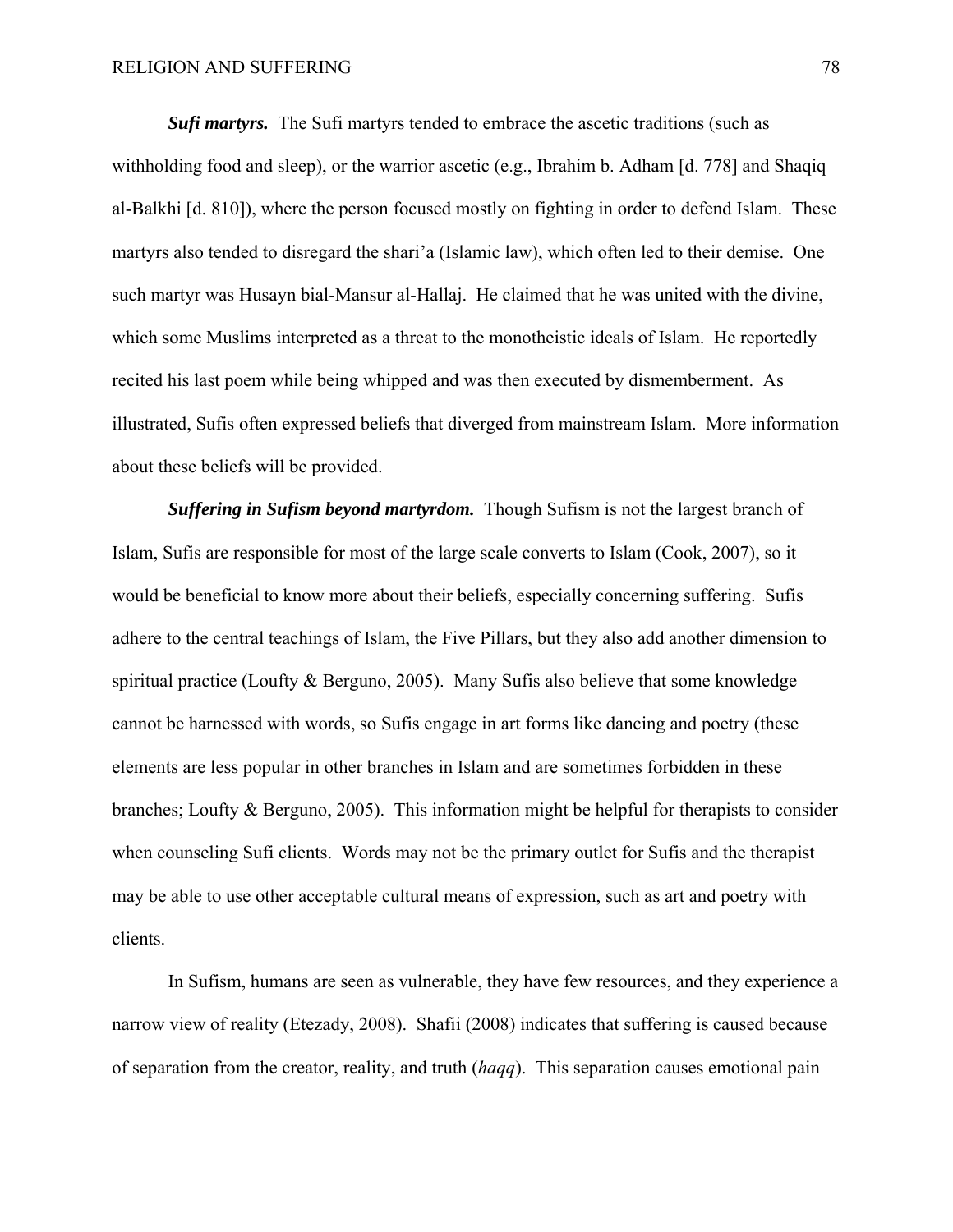(*firaq*). Jalal-uddin Mohammad Rumi (1207-1273), the founder of the Mevlevi Order (known as the Whirling Dervishes in the West), composed many written works concerning this idea (Loufty & Berguno, 2005). For example, Etezady (2008b) wrote: "In Rumi's view, our birth into the physical world was an act of separation from the original source of life and creation. Our soul leads our life in a course of seeking and reaching, longing for re-fusion. Death is the final return of the eternal soul to its origin" (p. 46). Humanity's ignorance and inability to see the other dimensions in this world also results in suffering because "our awareness of existence is woefully limited as is that of a worm living inside an apple" (p. 47). Ali (2007) describes the Sufi philosopher Abu Hamid al-Gazālï's views, which are similar to Rumi's. Al-Gazālï writes that humans suffer because of ignorance and humans desire "the essence" of knowledge (p. 410). For al-Gazālï, the soul is veiled in darkness that consists of sense pleasures, negative feelings (i.e., anger, etc.), and faulty beliefs, all which prevent people from accessing the essence of knowledge.

Sufis embark on a spiritual journey where the seeker is dedicated to union with the divine (Loufty & Berguno, 2005). Suffering is inherent in the spiritual journey:

Spiritual awakening depends upon a passionate and consuming love that fuels such a search. This love sustains the traveler on this treacherous journey that is overtaxing beyond human tolerance and requires endurance past all physical possibility. As with the moth circling the candle with abandon, drawn ever closer to the fiery center of the source of light, wings can burn, lives may be sacrificed, and the self annihilated at the worshipful altar of the beloved. The heart is so attached to the beloved that separation creates an insatiable desire to grope for the moment of reunion, fearless of the fire and heedless of doubt, certainty, good, or evil, and regardless of any consequences. (Etezady,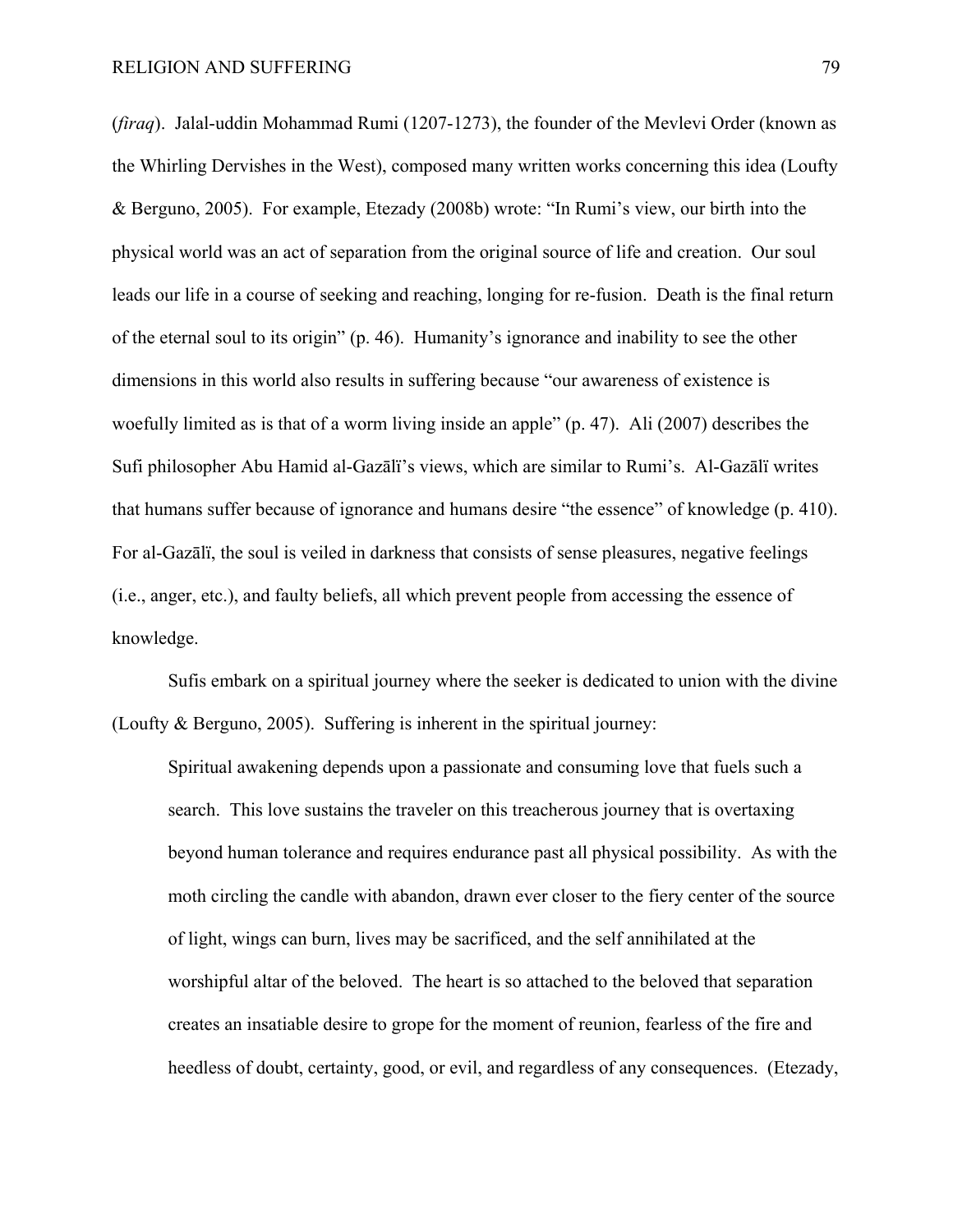## 2008b, p. 49)

Not all people are ready for this difficult journey. The most likely response to being separated from Allah is for humans to forget their origin in an attempt to avoid the sadness that the awareness of separation from the divine brings (*ghaflat*; Shafii, 2008). One may be unaware of one's deeper self and what one is forgetting. This lack of awareness is exacerbated and maintained by the seven veils: worship of the self, passion of consumption, indulgence in sexual desires, preoccupation with offspring, preoccupation with appearance, preoccupation with possessions, and love of position (Shafii, 2008, p. 166). As Shafii notes, unfortunately, this forgetfulness only serves to intensify anxiety:

 In the state of forgetfulness, the individual behaves like a wounded beast imprisoned in a cage. The beast does not know the source of his pain, the remedy for it, or the way to freedom. The beast hits itself against the cage, attacks doctor and jailer alike, and eventually exhausts itself. (p. 162).

The person must learn how to become aware of the divine in order to alleviate forgetfulness.

One way to access the divine is through self-knowledge because "since all is [Allah], one gets to know the divine presence through self-knowledge (Loufty & Berguno, 2005, p. 145). This mindset may cultivate clients who function well in therapy because therapy is structured in a way that promotes self-knowledge. Sufis believe that the self consists of two entities, the social side of the self that is mostly concerned with the external world and social roles, and the true self, which is the person's essential being. The aim is to make a shift and access the second level of the self, which makes the person closer to the divine (Loufty & Berguno, 2005) and will help alleviate suffering. Ibn Arabi, a Sufi writer, describes four different stages in the processes of understanding the self and Allah: *al sharia*, where the focus is on separation of both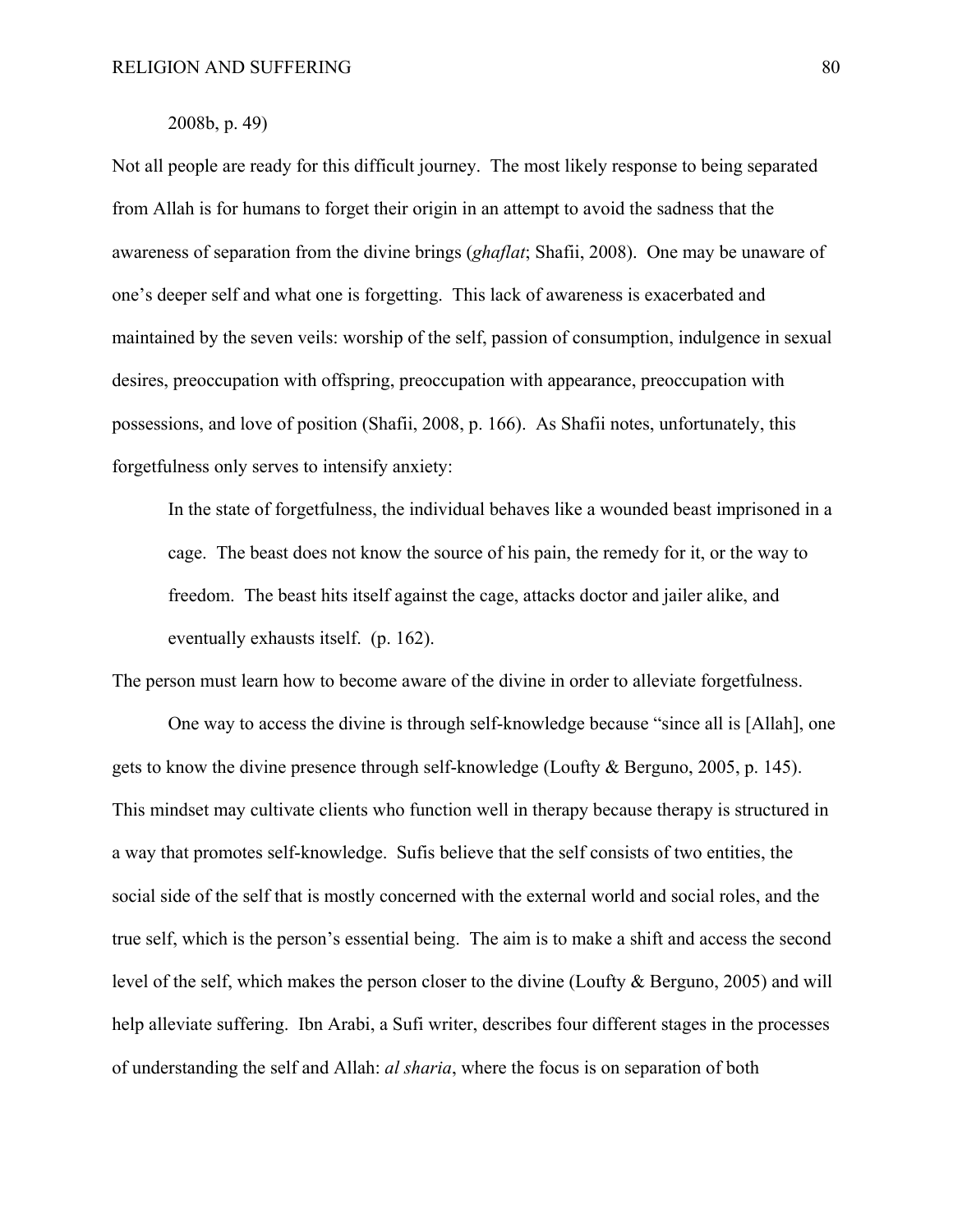possessions and the self from others; *al tariqa,* where there is still separation, but also sharing because people in the community are seen as family; *al haqiqu,* where there is no separation between people dealing with material wealth because everything comes from Allah; and *al marifa*, where one realizes that there was no separation between individuals in the first place because people are inseparable from Allah (Loufty & Berguno, 2005). In this state of being melded with Allah, there is no suffering. As a therapist, it may be helpful to assess with the client which stage he/she falls into, what the tasks are for the stage, and how they believe they might move to a different stage. It also may be helpful to understand that the ultimate goal for the Sufi is union with the divine, as this goal likely also shapes their way of living.

Al-Gazālï also outlines stages for personal development which most Islamic scholars agree on (Loufty & Berguno, 2005). The first stage is the Initial Awakening, which translates to "turning of the heart" or "repentance" (Loufty & Berguno, 2005, p. 150). In this stage the person becomes dissatisfied with the external world and remembers his/her primordial unity with Allah. Loufty and Berguno describe the suffering that a person in this stage experiences:

For many seekers this Initial Awakening is experienced with dissatisfaction, for the 'heart' speaks a language very different from the 'mind.' A feeling of emptiness seizes the person and precipitates a psychological crisis: What one has achieved may prove to be insignificant and what one has previously discarded may gain importance. (p. 150) A therapist may see clients for therapy who are in this stage and are experiencing distress. An idea of the progress of the stages may help a practitioner assist someone coming in with spiritual concerns.

The next stage is Patience and Gratitude. In this stage, the seeker realizes that the journey is long and that efforts are not immediately rewarded. A person likely will seek the help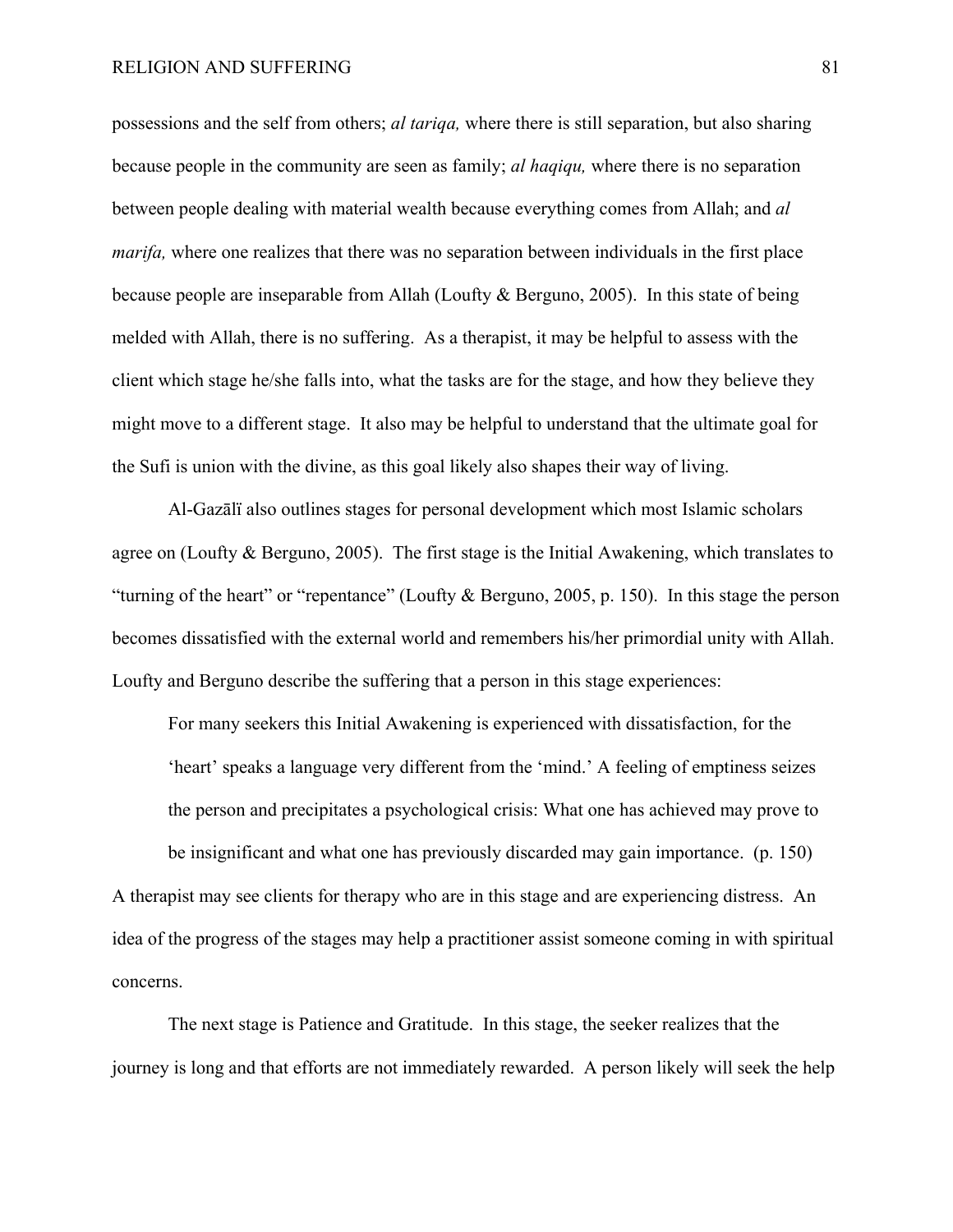of a spiritual leader (or perhaps a counselor) to aid them in navigating this stage.

The third stage is called Fear and Hope. In this stage, the seeker does not fear punishment from Allah, rather he/she fears losing Allah's love. Hope is activated when the person considers that each step he/she takes in this process will bring him/her closer to Allah. Framing their suffering as a means to become closet to Allah likely helps a person deal with his/her suffering. A therapist may be able to use this information to frame a client's suffering in a more helpful way; the client is becoming closer to Allah though his/her suffering.

The final stage is Trust in Allah. In this stage, the person feels one with the universe and places all trust in Allah. All love is directed to Allah and the seeker discovers that "love of [Allah] is and has been the only desire that ever existed" (Loufty & Berguno, 2005, p. 151). This description of the stages gives the therapist an idea about what the client might be hearing about suffering from their religious leaders. It also might help the client feel that there is a purpose to his/her suffering and that it is helping him/her work toward a worthwhile goal. A therapist needs to be mindful about how suffering is dealt with in their client's belief system.

**Solutions to Suffering.** The edicts of Islam propose different ways that a Muslim can deal with his/her suffering. This section will discuss the ameliorative effects of following the guidelines of Islam with respect to suffering: sharing in the suffering of the prophet, viewing suffering as willed by Allah, and taking comfort in the community and religious leaders.

*Follow the guidelines of Islam.* Islam means "surrender in faith" (Vroom, 1996, p. 83) and this surrender can help people act in a morally correct manner. It is important for a person not only to believe in the tenets of Islam but also to practice them (Hamdan, 2007). The tenets were created to help people overcome forgetfulness and to live in accordance with Allah. In Islam, knowledge and insight are highly prized and they help people to act in the proper way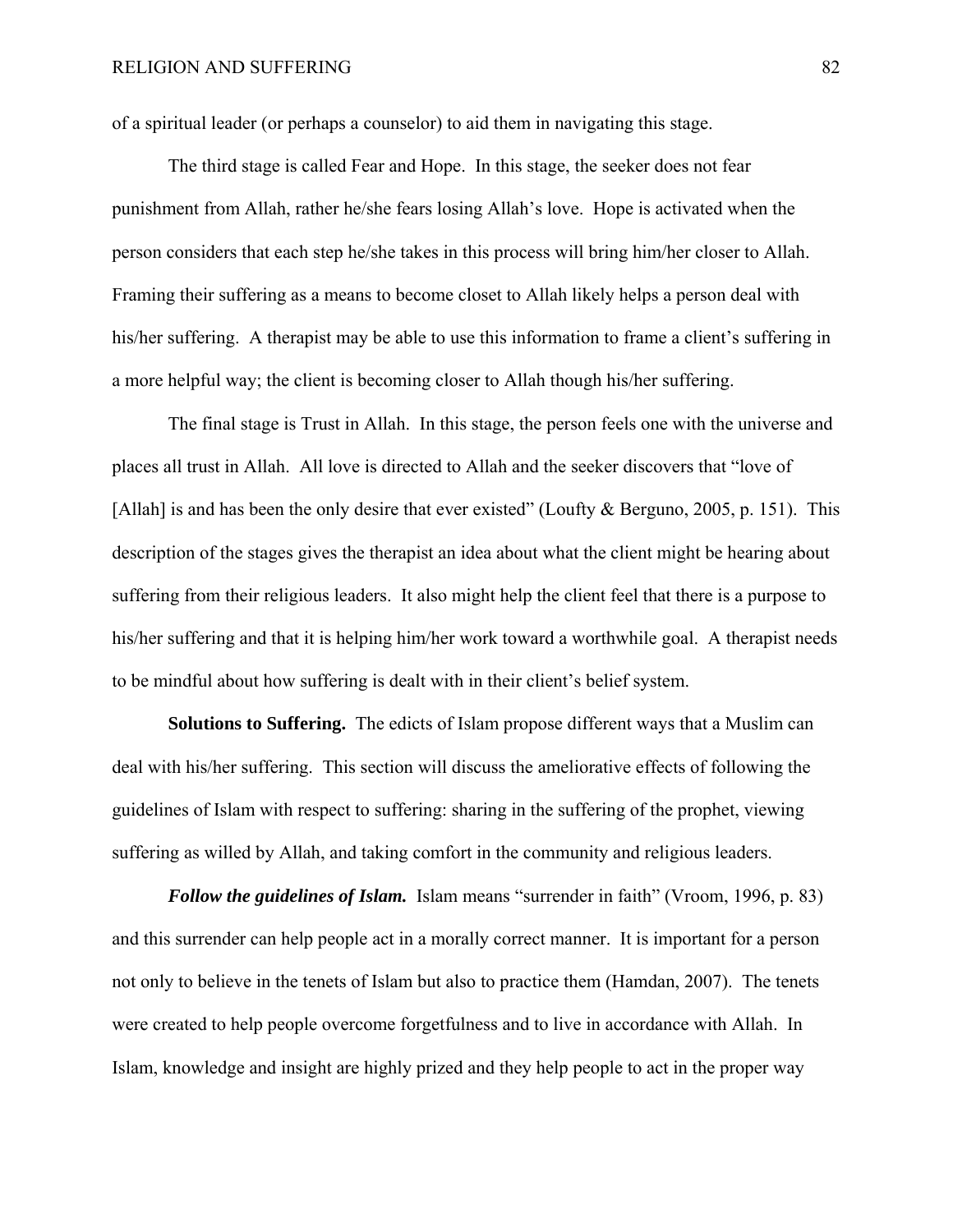(Vroom, 1996). One can then use this information in order to improve oneself in the eyes of Allah. For example, through self-awareness one might discern that certain situations might tempt him/her to act in ways that are not in accordance with Muslim values. A person might find that they are tempted by sexual pleasures, for example. Certain sects of Islam, like Sufism, might take a more extreme stance. They assert that people should deny any temptations of the flesh, which hamper people by making them forget their separation from Allah, in order to increase their spirituality and "polish" their souls (Etezady, 2008b, p. 49). For example, Rumi believed that a polished soul would enable a person to see reality more clearly and act correctly (Etezady, 2008b). A person needs to overcome their "forgetfulness" in order to see reality clearly. In Sufism, a practitioner accomplishes this by going through training that helps him/her engage in longing and pursuit, love and abandon, needlessness of material possessions, experience the oneness of all things, wonderment and acknowledging ignorance, and selflessness (Etezady, 2008b). Following the tenets of Islam can aid the person on his/her spiritual path. Muslims might also turn to the Qur'an for comfort. For example, Raiya and Pargament (2000) reported that one of their research participants said, "When I face a problem in life, I read the Holy Qur'an to find consolation" (p. 184). The spiritual path is not easy and Muslims may also look to the experiences of the prophet for guidance.

*View suffering as sharing the suffering of the Prophet.* Suffering was an important part of Muhammad's experience. Many of the other prophets suffered as well and "…the Qur'an suggests to the fledgling Muslim community, struggling with doubt, that the abuse and ridicule aimed at the Prophet and his message was normative for the messengers of God and that their suffering could be taken as proof of the authenticity of the new revelation" (Geaves, 2005, p. 98). The Shia Muslims believe that, by suffering, one can share in the sufferings of the holy family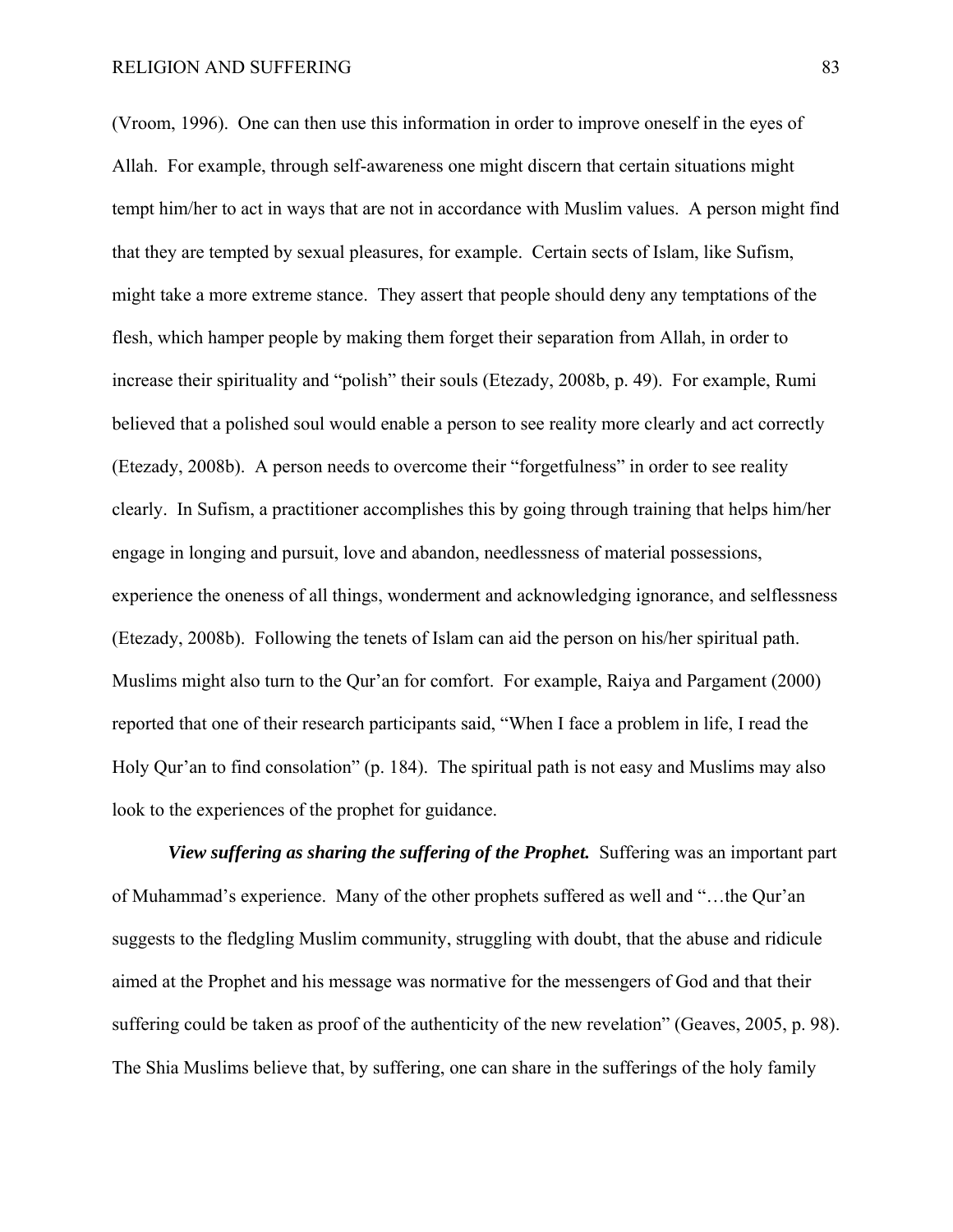(the prophet's family; Ayoub, 1978). Sharing in this suffering can help people feel closer to the Prophet and his family and closer to Allah. Allah is an important force when it comes to suffering and people must trust that Allah has a reason for the person's suffering.

*View suffering as willed by Allah.* As mentioned previously, a way to deal with suffering is to understand that Allah is purposeful in his actions and he forges people's destinies (*tawakkul*). Hamid (2008) describes how *tawakkul* provides comfort to people who are suffering: "*Tawakkul* is invoked as a coping strategy to endure hardships, premised by the idea that [Allah] provides relief after hardships. Hardships are understood either as divine tests or worldly punishments, which are preferable to punishments in the afterlife" (p. 6). Muslims are expected to patiently endure hardships, knowing that they are Allah's will. If suffering is a test, it provides them with the potential to become closer to Allah. If it is a punishment, they have the chance to endure it, repent, and perhaps avoid punishment in the afterlife. When verbally expressing *tawakkul,* Muslims may use different phrases to remind themselves of Allah's power. Muslims might vocalize "Alhamdulliah," meaning, "All praises are due to [Allah]" (Hamid, 2008, p. 15). Other phrases that might be used are, "Insha' Allah," which means "Allah willing," and "Masha' Allah," which means "with the will of Allah" (Hamdan, 2007). These phrases are provided so that a therapist can understand their significance, as the client might use them in session or speak about how a family member reacted to their suffering in this way. Suffering can also serve other functions besides testing or punishing.

In relation to seeing suffering as being willed by Allah, some Muslims, like the Sufi poet Rumi, see suffering as an opportunity for growth. Etezady (2008b) expresses this idea well: "It is not whether life contains loss, separation, anguish, regret, and despondency, but how one endures adversity, accommodates the pain and gains from each loss, in order to sustain cohesion,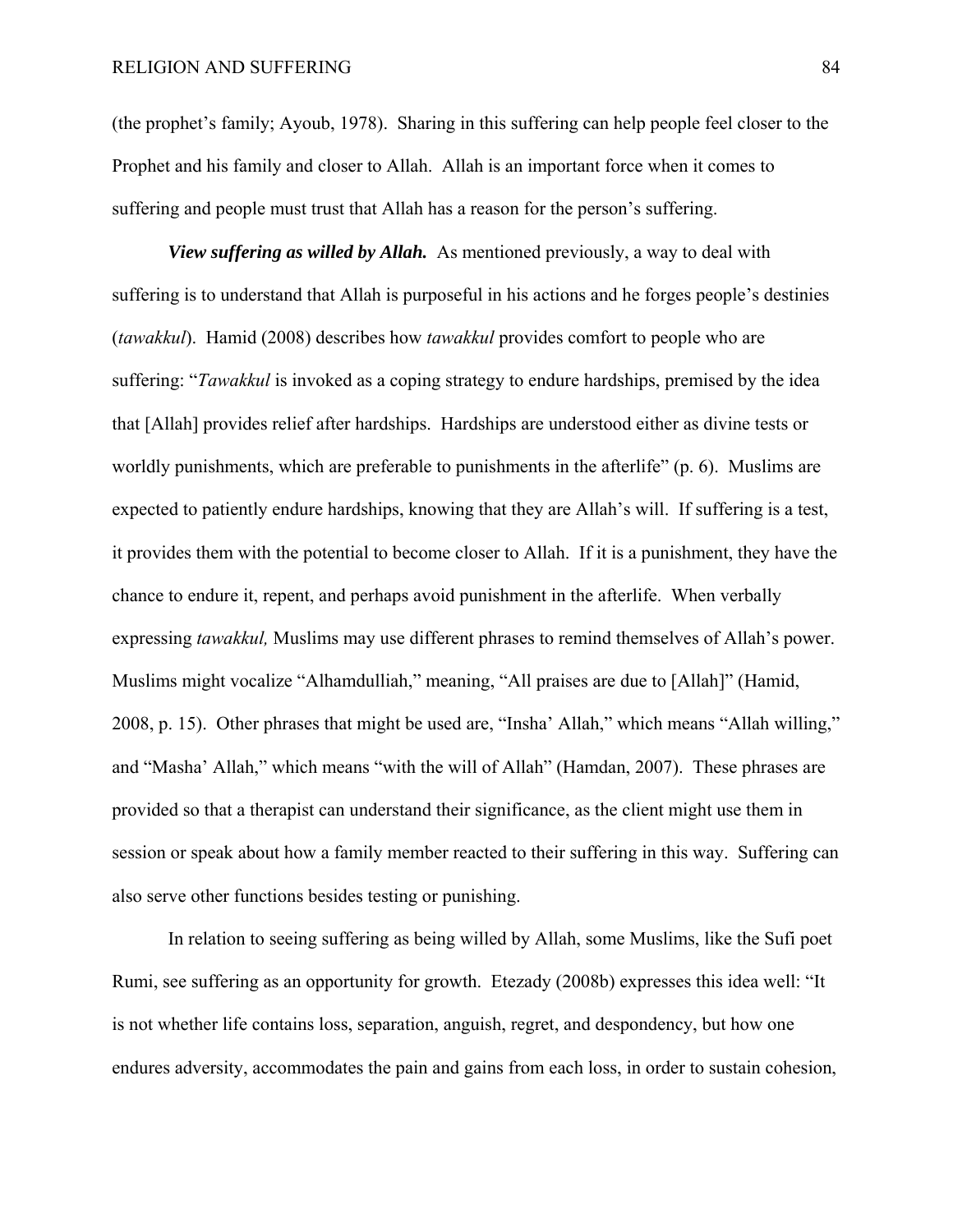integrity, and resilience in the face of the unrelenting demands of reality" (p. 60). Suffering can also help a person grow in a type of cleansing process. In Sufism, intense feelings (which can often contribute to suffering) are crucial in this growth process. Shafii (2008) writes, "Affective and emotional experiences are like intense fires that melt away impurities and help in polishing the mirror of the heart" (p. 172). A person must trust that this pain will benefit him/her in the end.

Part of the viewpoint of viewing suffering as the will of Allah concerns submission to Allah. Etezady (2008b) writes about Rumi's ideas on how submission can be seen as a remedy to suffering:

He [Rumi] resorts to total submission to the ultimate and solitary source of power, intelligence, enlightenment, creativity, and absolute beauty. He advises yielding to the supreme will that governs the entirety of all that now exists, ever has, or ever will. Submitting to this will and surrendering to the empowering servitude of this power is the only viable course to salvation and the sole straight path to the destination of fulfillment, enlightenment, transcendent consciousness, and sustaining peace. (p. 52)

So far, the information provided illustrates how *tawakkul* can be used to motivate people and to provide them with a purpose for their suffering. In some cases though, Hamid (2008) also indicated that *tawakkul* can be used to justify inaction, or refusing treatment, like medication. The therapist should be aware of the different ways that this value might manifest in the client and how it might effect treatment. It would likely be more difficult to use the concept in therapy if the client were using it to justify inaction.

*Repent for sins.* Muslims believe that leading a selfish life leads to punishment (Hamdan, 2007). In order to ease or avoid punishment, one must exhibit repentance (*tawbah*),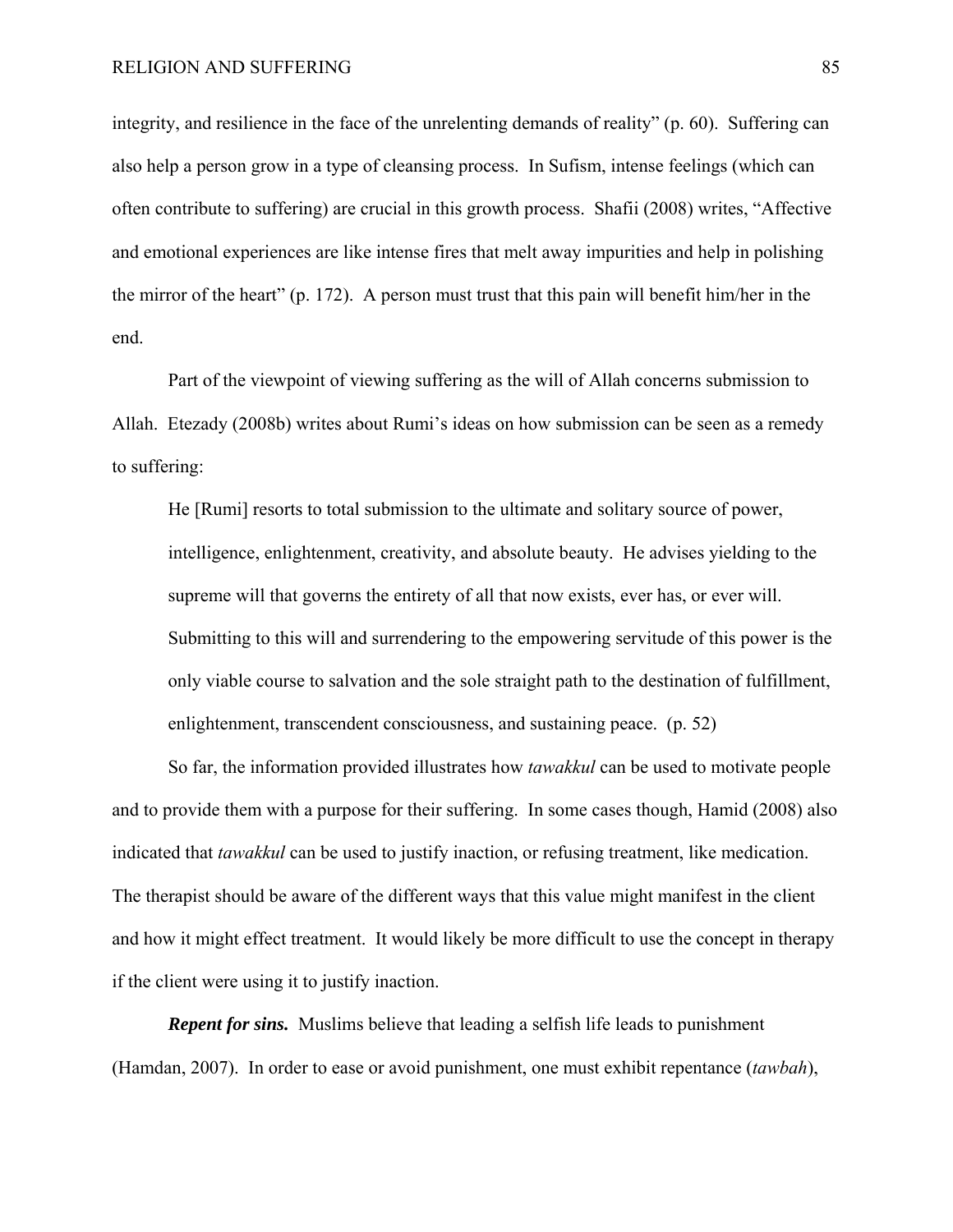which involves: immediate cessation of the sin, seeking forgiveness, feeling regret for having sinned, making a determination not to return to sin, and restitution for other people's rights (if applicable; Hamdan, 2007). If one lives in accordance to Islamic values and avoids engaging in sinful actions, one may be able to avoid suffering.

For Sufis, the process of repentance is slightly different and involves abandoning worldly life and committing oneself to Allah through 43 stages of development designed to purify the soul and which culminate in a constant yearning for Allah (*shawq*; Abdullah, 2007). One might turn to religious leaders or members of the religious community to aid them in their repentance.

*Take comfort in one's community and religious leaders.* Part of the way to eliminate suffering is through unity. People pray together at the same times of day and facing the same direction in order to foster a sense of unity (Geaves, 2005). The collective Muslim community is called the *ummah*, and its aim is to dissolve ethnic differences and to make everyone brothers and sisters (Hamid, 2008). Muslims are also called upon to take care of members of the community who are struggling. Muhammad reportedly said:

Your Lord has neither left you, nor despises you.

What is to come is better for you than what has gone before; For your Lord will certainly give you, and you will be content. Did He not find you an orphan, and take care of you? Did He not find you perplexed and show you the way? Did He not find you poor and enrich you? So do not oppress the orphan, And do not drive the beggar away,

And keep recounting the favors of your Lord. (Peters, 1990, p. 205; Qu'ran 93)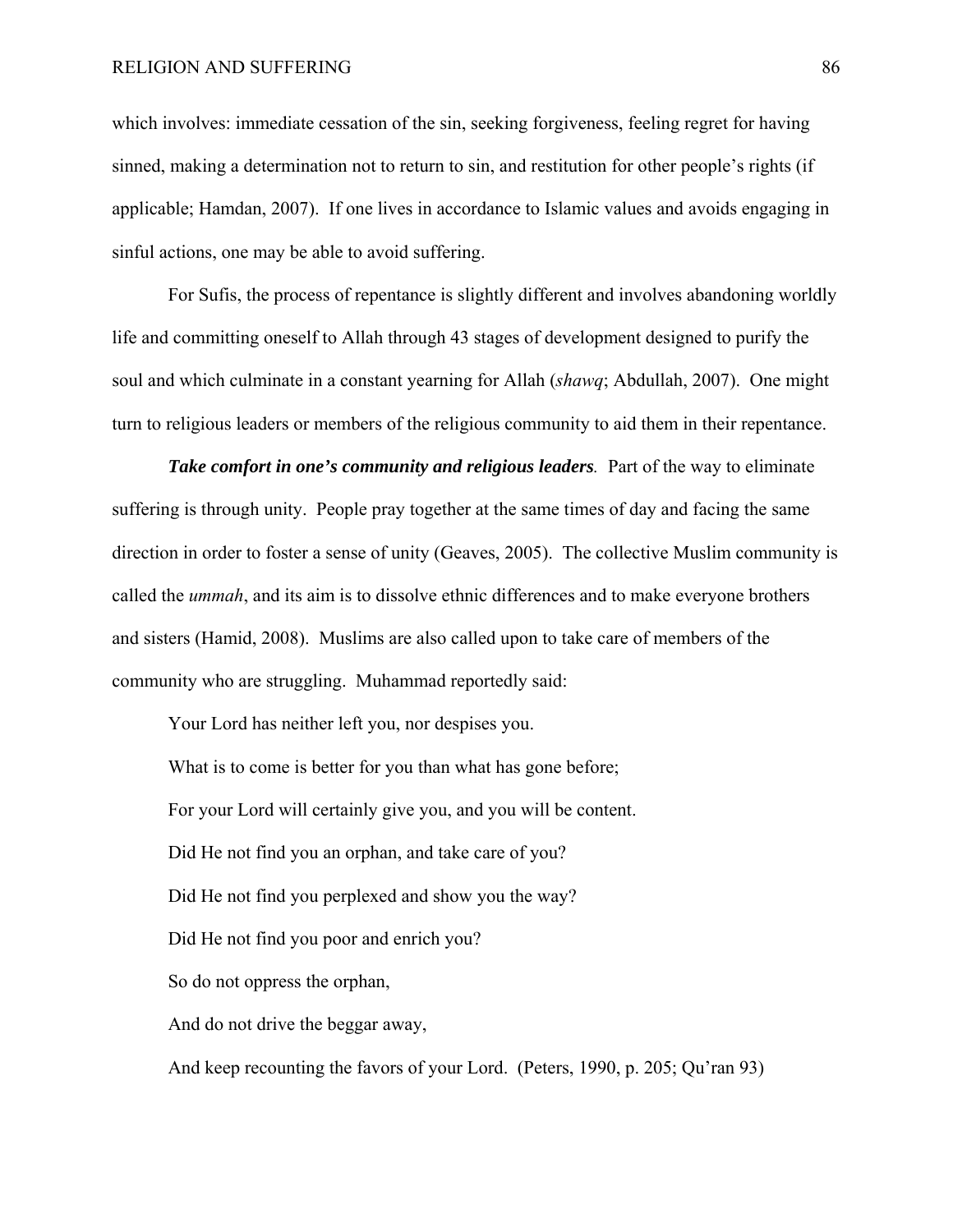While many matters are not meant to be discussed outside the family, in Islam, there is the idea of *nasihah*, or the responsibility of Muslims to offer sincere advice to one another, so it is not completely foreign to ask for help (Abdullah, 2007). Abdullah writes that, in Muslim Personal Law, it is common for Muslims to go to religious leaders for advice, especially if the problem deals with marriage or the family. The advice given by the leader is usually direct and instructive. Following the advice can help the person alleviate suffering.

In Sufism, a Sufi Muslim might be taken on by a *pir*, an authority who seems to embody aspects of a mentor, teacher, and physician. The pir is someone who has gained freedom from the self and who is mature and patient. The pir helps a person along their journey and helps them to awaken the seed (*ishq*) of intense love that exists in everyone (Shafii, 2008). In this way, the person is not alone on their journey.

**Summary.**Islam is a growing religion in the U.S. It is a monotheistic religion that holds belief in and submission to Allah as paramount. The Five Pillars of Islam (which guide action) are: profession of faith (I believe that there is no god other than Allah and that Muhammad is his prophet), prayer (*salat;* five times per day facing Mecca), *zakat* (giving of alms), fasting during the month of Ramadan, and a pilgrimage to Mecca (Vroom, 1996, p. 85). The main religious texts that help to guide people's actions are the Qur'an (which is said to be the words of Allah) and the Hadith (4 volumes written about the prophet's actions and deeds; Geaves, 2005). There are three main groups of Islam including the Sunnis, the Shi'ites, and the Sufis. Muhammad is the central Prophet in Islam and his teachings are considered the authority. Muhammad and his successors, like Husayn, suffered for the sake of Islam and they are revered. Suffering is seen as willed by Allah, a test, punishment for wrongdoing, and an opportunity for growth. Muslims deal with suffering by viewing it in these ways and seeing it as an opportunity to become closer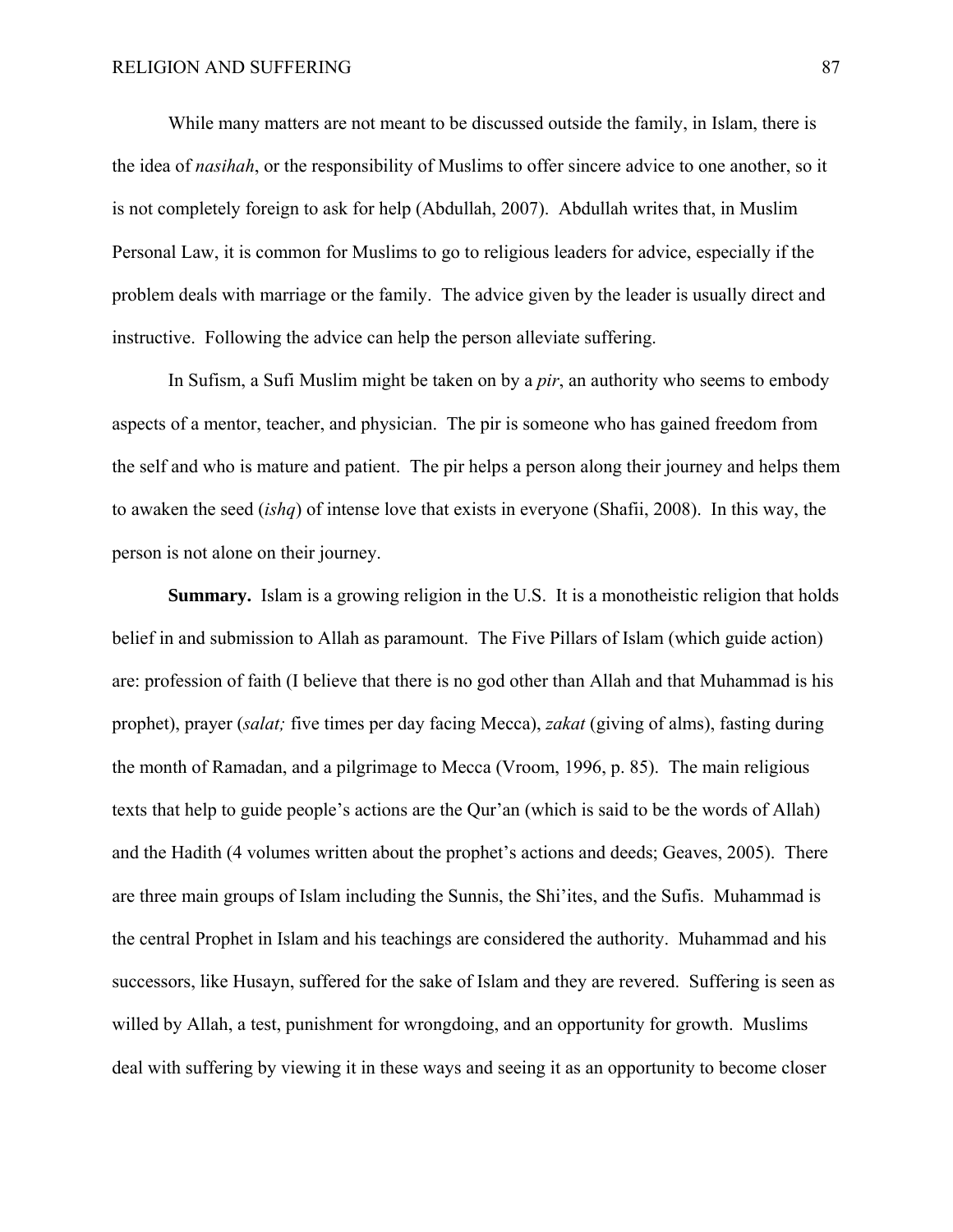to Allah. Muslims may also turn to their community and religious leaders to support them in their suffering.

## **Buddhism**

This section covers Buddhism, specifically: the prevalence of Buddhism, an overview of Buddhist beliefs, and how suffering is viewed in Buddhism.

### **Prevalence of Buddhism**

 The *World Almanac* (2004) estimated that there are 2-3 million Buddhists living in the United States. Wuthnow and Cadge (2004) also state that there are a growing number of immigrants from predominantly Buddhist countries in the U.S., which has contributed to the increased prevalence of Buddhist temples and meditation centers. Elements of Buddhism, like meditation, are also attractive to people of other religions because the teachings are flexible and nonexclusive (no conversion necessary). For example, Wuthnow and Cage also noticed an increase in "nightstand Buddhists," people who adopt small elements of Buddhism into their lifestyles (p. 364). They also mention that the New Age movement has helped to spread Buddhist ideas. So, the chance of encountering a Buddhist client or at least someone who has adopted some Buddhist principles appears to have increased.

**Brief overview of Buddhism.** In order to provide context for how suffering is perceived in Buddhism, an overview of Buddhist beliefs will be given. Information about the main religious figure, the Buddha, will also be provided, as many Buddhists may seek to emulate him.

*The Buddha.* Buddhism was founded by Siddhārtha Gautama, a Hindu born man in  $6<sup>th</sup>$ century India (Rahula, 1959). Scholars are divided on the time of his birth and indicate that he was born in either 566 or 448 B.C.E (Robinson & Johnson, 1997). Siddhārtha's father was part of a council of rulers in the Śākyan agrarian republic (Robinson & Johnson, 1997). The family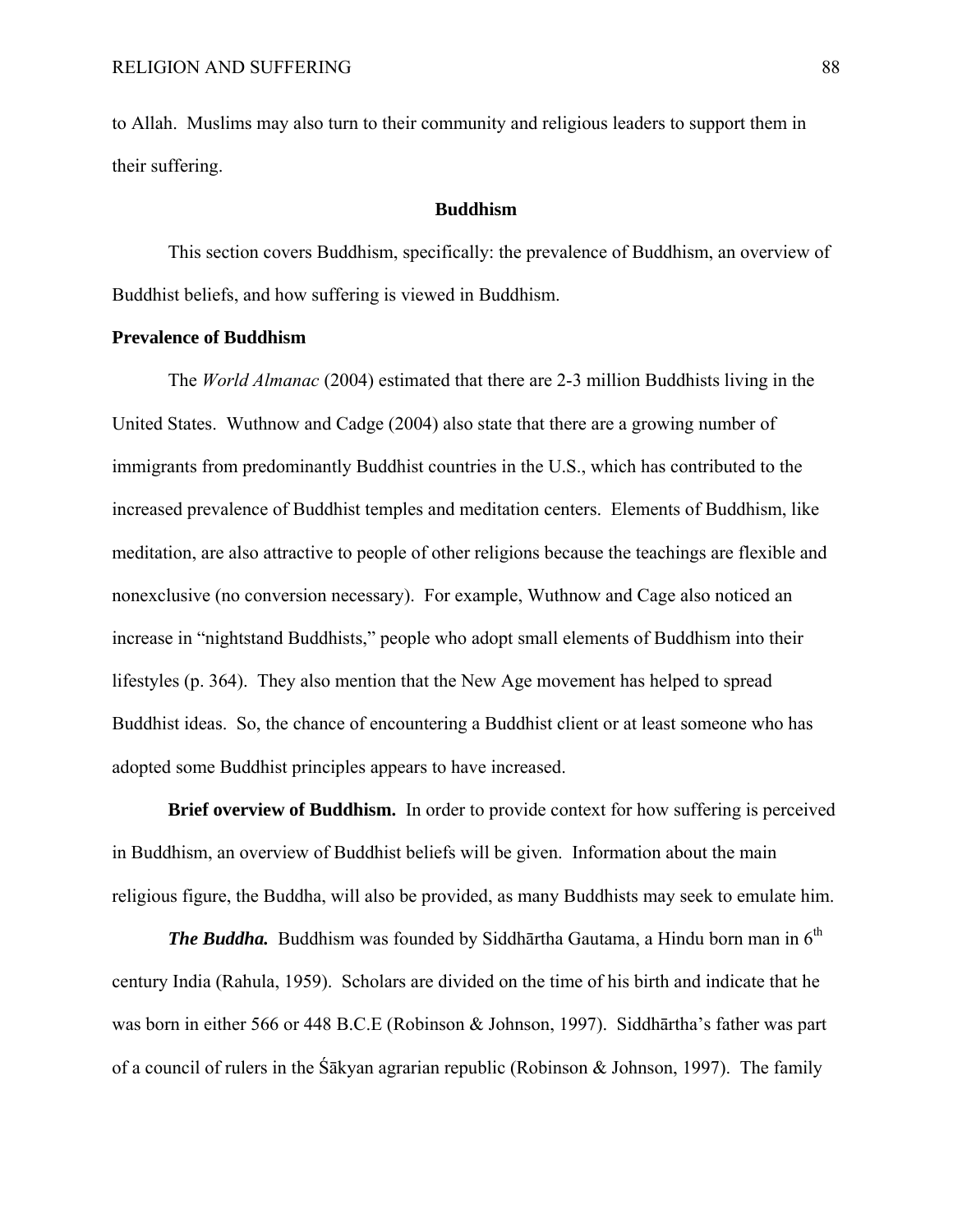was very wealthy and owned several palaces, where Siddhārtha lived in luxury. Legends indicate that it was preordained that Siddhārtha would become the Buddha. One legend dictated that, directly after his birth, Siddhārtha stood and walked seven steps, saying that this was his last rebirth (Robinson & Johnson, 1997). There was a prophecy that Siddhārtha would either become the Buddha if he left the palace and became an ascetic, or he would rule all of India if he stayed. Reportedly his father sheltered him so that he would not be drawn to the ascetic's path. So, Siddhārtha got married, his wife bore him a son, and he lived a life full of sensual pleasures designed by his parents to distract him until, at age 29, he began his ascetic journey. Before he decided to leave his life of wealth, Siddhārtha saw three sights that shook his worldview (Robinson & Johnson, 1997). On three separate occasions when riding through the capital city, he saw an old man, a diseased man, and a corpse. These sights illustrate impermanence, which is an important part of Buddhist belief. Siddhārtha then saw a wandering religious man and decided that he might find some answers if he undertook that kind of life. In the Great Renunciation, Siddhārtha left his wife, child, and life of luxury to follow his path.

While attempting different practices he learned from other holy men, Siddhārtha learned that neither extreme asceticism (fasting) nor extreme indulgence in sense pleasures would lead him toward enlightenment, so he founded the Middle Way where a person lives in moderation instead of in either extreme (Robinson & Johnson, 1997). He became enlightened while meditating under the Bodhi tree at the age of 35 (Rahula, 1957). While meditating, Māra, the personification of illusion, tried to tempt and threaten Siddhārtha away from his path, but he would not be swayed. He was able to understand the impermanence of the world and he witnessed all his past lives and understood the inner workings of Karma. Siddhārtha then took on the title "Buddha" which means "Awakened one" (Robinson & Johnson, 1997, p. 7). For 45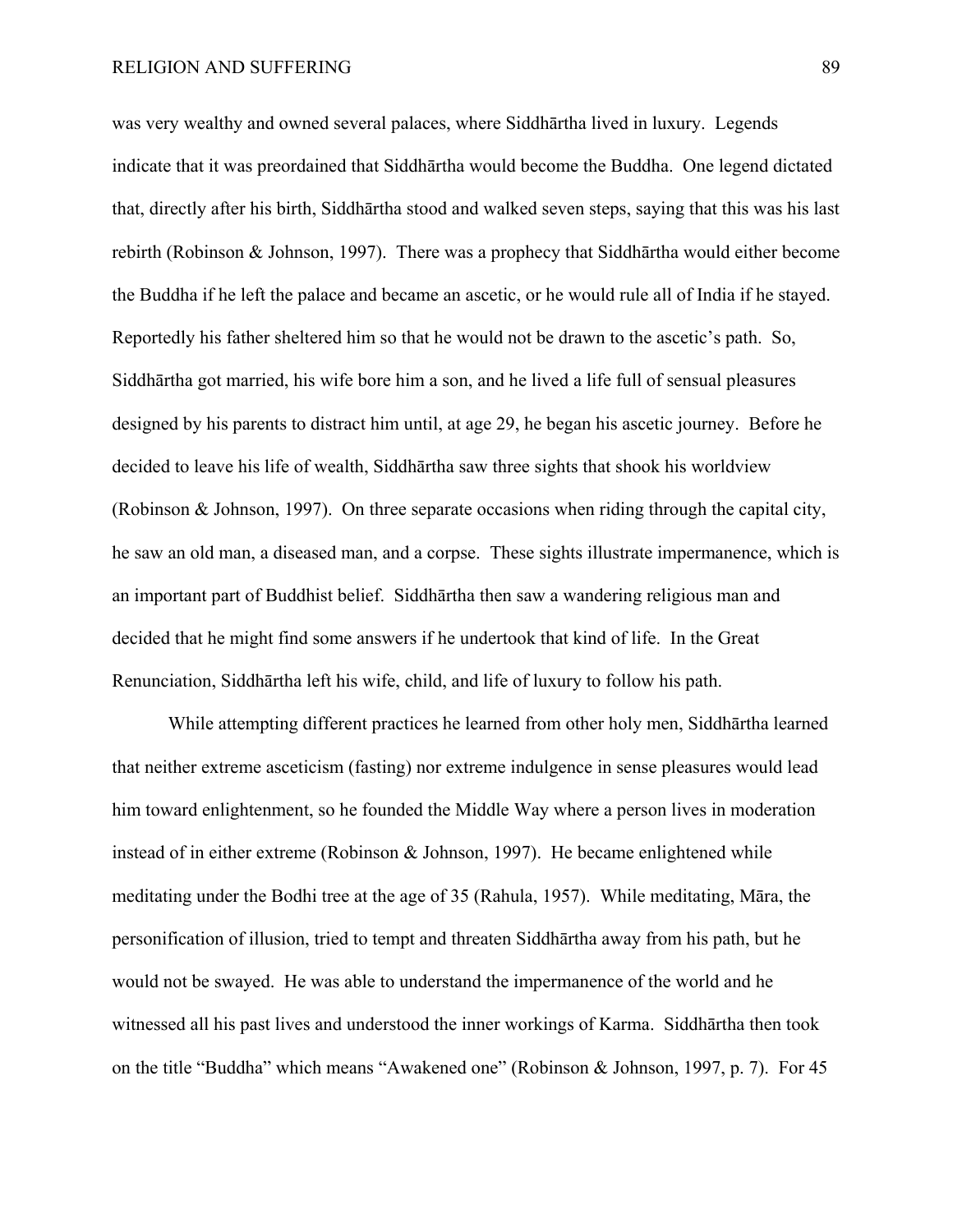years, he imparted his teachings to anyone indiscriminately, regardless of gender or social status (Rahula, 1957).

*Buddhist teachings.* The Buddha articulated the Four Noble Truths and the Noble Eightfold Path (which will be discussed in more detail in the section on suffering in Buddhism) to help guide followers. Buddhism is not a complete philosophical system dictating how the world began and how it will end, rather it only contains the elements about life that the Buddha felt were important. Robinson and Johnson (1997) wrote that the Buddha told his listeners that "in effect, they were in a burning house. Rather than drawing up full plans for the house, he simply marked out the escape routes" (p. 55). The Buddha also used another parable to illustrate the futility of trying to find out the answers to cosmic questions about the universe (Rahula, 1958). He told a story about a man who had been shot with an arrow and was bleeding to death. The man would not let the doctor take the arrow out until he knew who shot him, all the details that made up the man, the kind of wood the bow was made from etc… The Buddha asserted that the man would die before these questions were answered. Thus, the information he provided dealt with how to remove suffering, which he considered paramount.

 Buddhism began as an oral tradition and the teachings were gathered and recorded after the Buddha's death (Robinson & Johnson, 1997). The First Council put together the Sūtras, which are prose discourses of the Buddha's teachings. Most of the Sūtras are common to all sects of Buddhism. The First Council also composed the Vinaya, which includes the rules and regulations for governing the sangas (monastic orders). Different sects of Buddhism adhere to these rules in varying degrees. The Abhidharma, "higher Dharma," was created around the time of the Third council (approx. 250 B.C.E) and it details an analysis of the factors of existence based on information provided in the Sūtras. Buddhist clients might refer to stories or quotes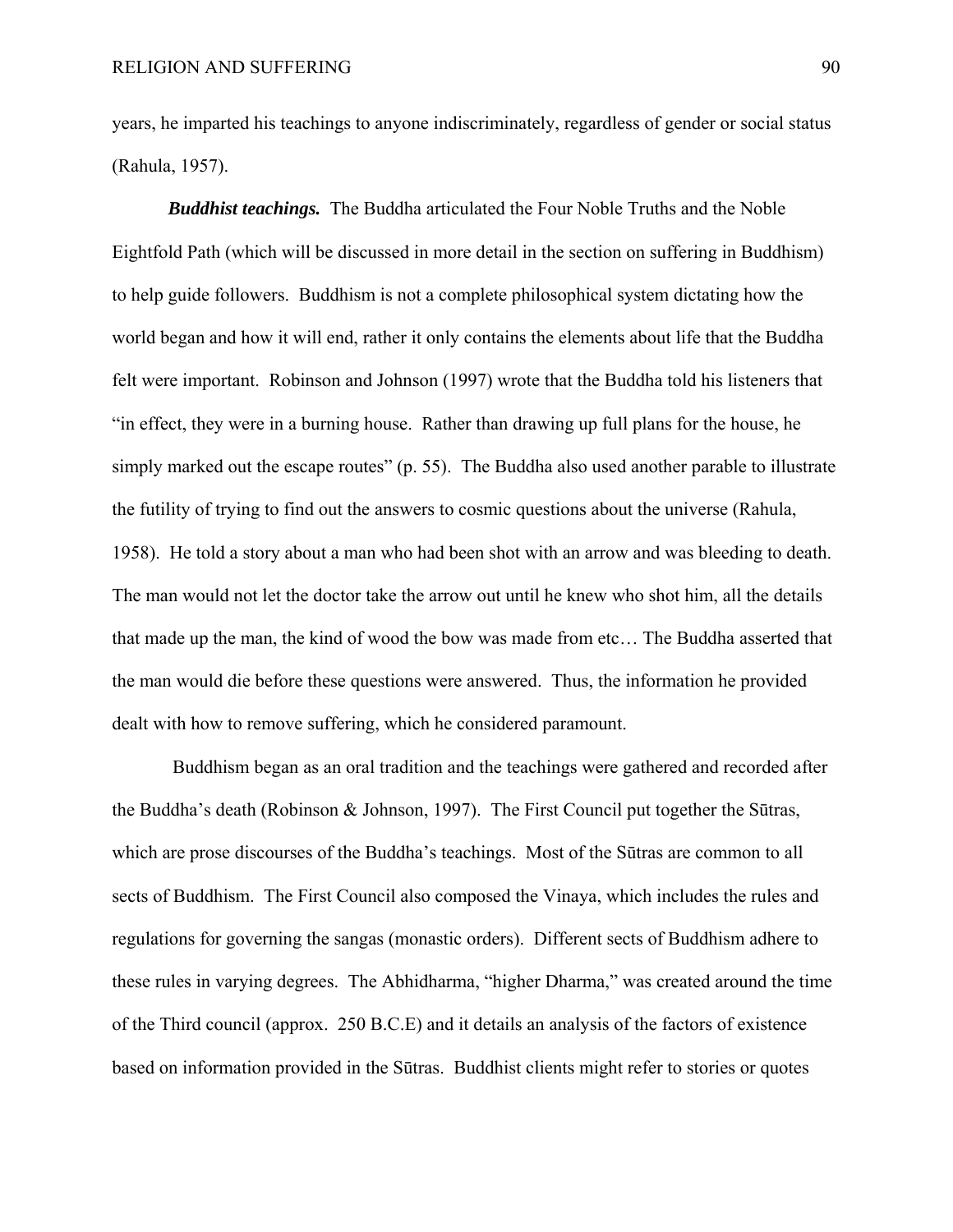from any of these texts.

*Schools of Buddhism.* The oldest Buddhist school, which helped compile the Vinaya, is the Theravāda (the Tradition of the Elders) school (Strong, 2002). About 100 years later, a schism occurred when certain groups disagreed with some of the rules of the sangha. This action prompted the assembly of the Second Council where the "heretics" were expelled. The monks who were expelled (the Vajjiputtakas and the Mahāsamgitikas) formed their own school and held a council as well (deemed the Great Council) and reordered and reworked the Sūtras. Eventually there were 17 different schismatic sects and one orthodox sect (the Theravāda). The Mahāyāna (Great Vehicle) is another school that developed around the first century B.C.E in India, but is currently predominantly practiced in China, Korea, Japan, Vietnam, and Tibet (Strong, 2002). Its name can be seen as insulting to the Theravāda school, which was then dubbed by the Mahāyāna as the Hinayāna (Lesser Vehicle) school (Robinson & Johnson, 1997). The Mahāyāna stressed the idea of emptiness (of self and the Dharmas) and becoming a bodhisattva (an awakened being who has agreed to continue being reborn so he/she can teach others) as opposed to an arhat (an awakened being who has attained nirvāna and will no longer be reborn; Robinson & Johnson, 1997). The different schools have slightly different focuses in terms of which elements of existence cause suffering.

There are too many sects to explore individually for the purpose of this dissertation, so the concepts regarding suffering will be covered are ones that most sects agree on.

**Suffering in Buddhism.** The concept of suffering is well integrated into Buddhism. The essence of Buddhist teachings is illustrated with the Four Noble Truths. The First Noble Truth is that life involves suffering (dukkha; Rahula, 1959). Suffering is pervasive and uncomfortable; "Dukkha sticks on the skin and goes into the flesh, from the flesh it goes into the bones. It's like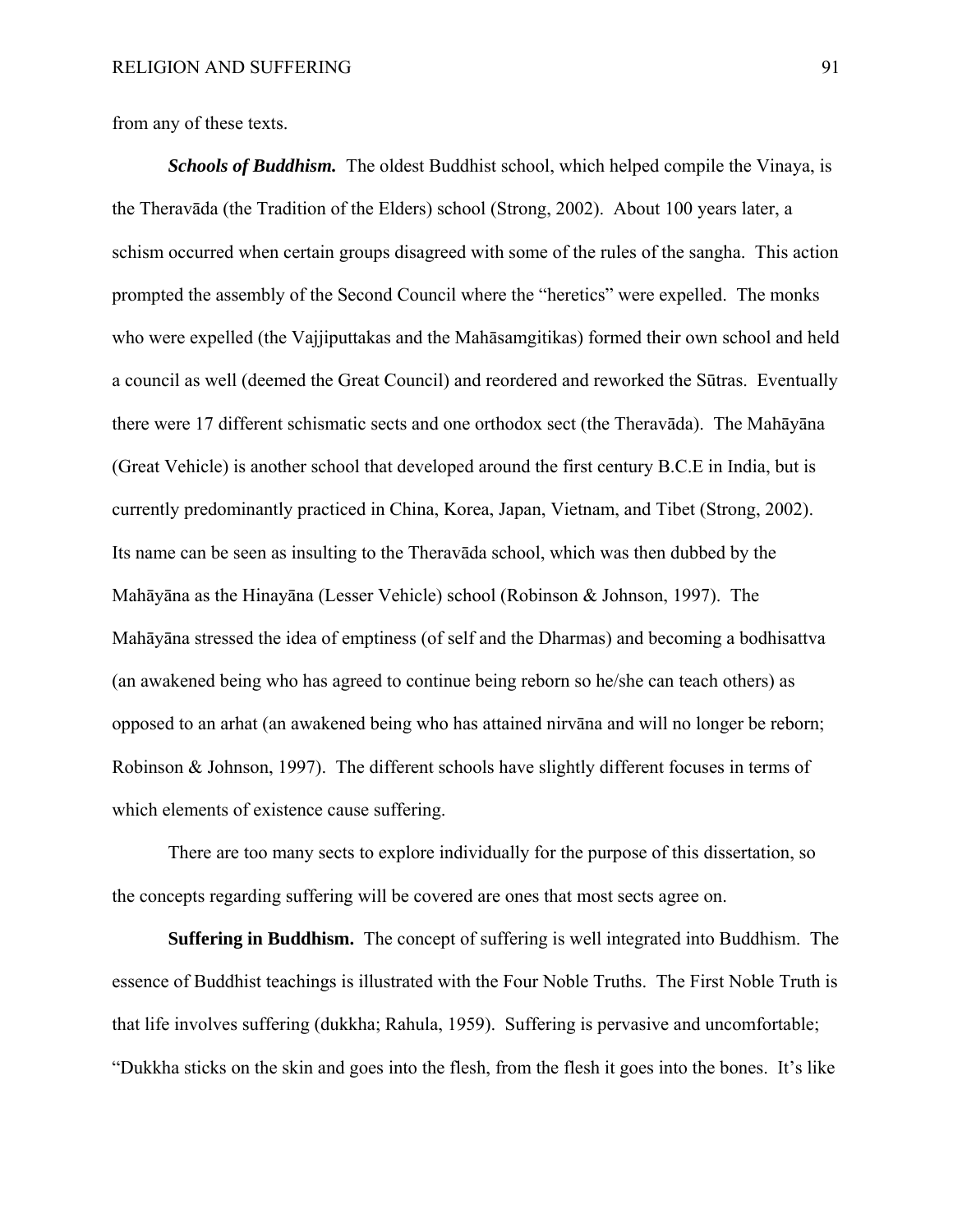an insect on a tree that eats through the bark, into the wood, and then into the core, until finally the tree dies" (Chan, 2005, p. 55). Dukkha has also been described as a "bone out of socket and a wheel off its axle" (Rubin, p. 6). Rahula described many other ideas integrated in the concept of dukkha, like imperfection or even happiness, but that dukkha can simply mean whatever is not permanent (which, of course, is everything). As illustrated by the idea of the two darts discussed earlier (when describing how suffering would be viewed in this dissertation), suffering is not dependent on the person's experience, but rather on how the person deals with the experience internally.

Burton (2004) writes that ignoring the true nature of the world causes suffering; if people understood reality, suffering would be reduced (p. 1). The nature of reality is exhibited in the three characters of existence: impermanence, suffering, and devoid of self (which will be discussed in more detail). There are different classifications of suffering: uncertainty, instability, casting off our bodies repeatedly (death), repeated rebirth, descending into the different hells, and having no companions ("…one's suffering must be experienced by oneself single-handedly. No one else can really share that burden with us" [p. 16]). Because people do not understand the nature of reality that has just been outlined, they desire and crave, which causes suffering. These characteristics of existence will be explored further.

*Suffering and craving***.** The Second Noble Truth is that suffering is caused by craving, or *tanha,* thirst (Rahula, 1958). One might crave sense pleasure (kāmatanhā), existence (bhavatanhā), and non-existence (vibhavatanhā). Craving deals with the individual's desire for things to be different than how they are (Christensen, 1999). Many times, though, these cravings are impossible to satiate. Burton (2004) wrote that craving is partly caused because people do not understand the nature of the object they are craving, which is that it is really impermanent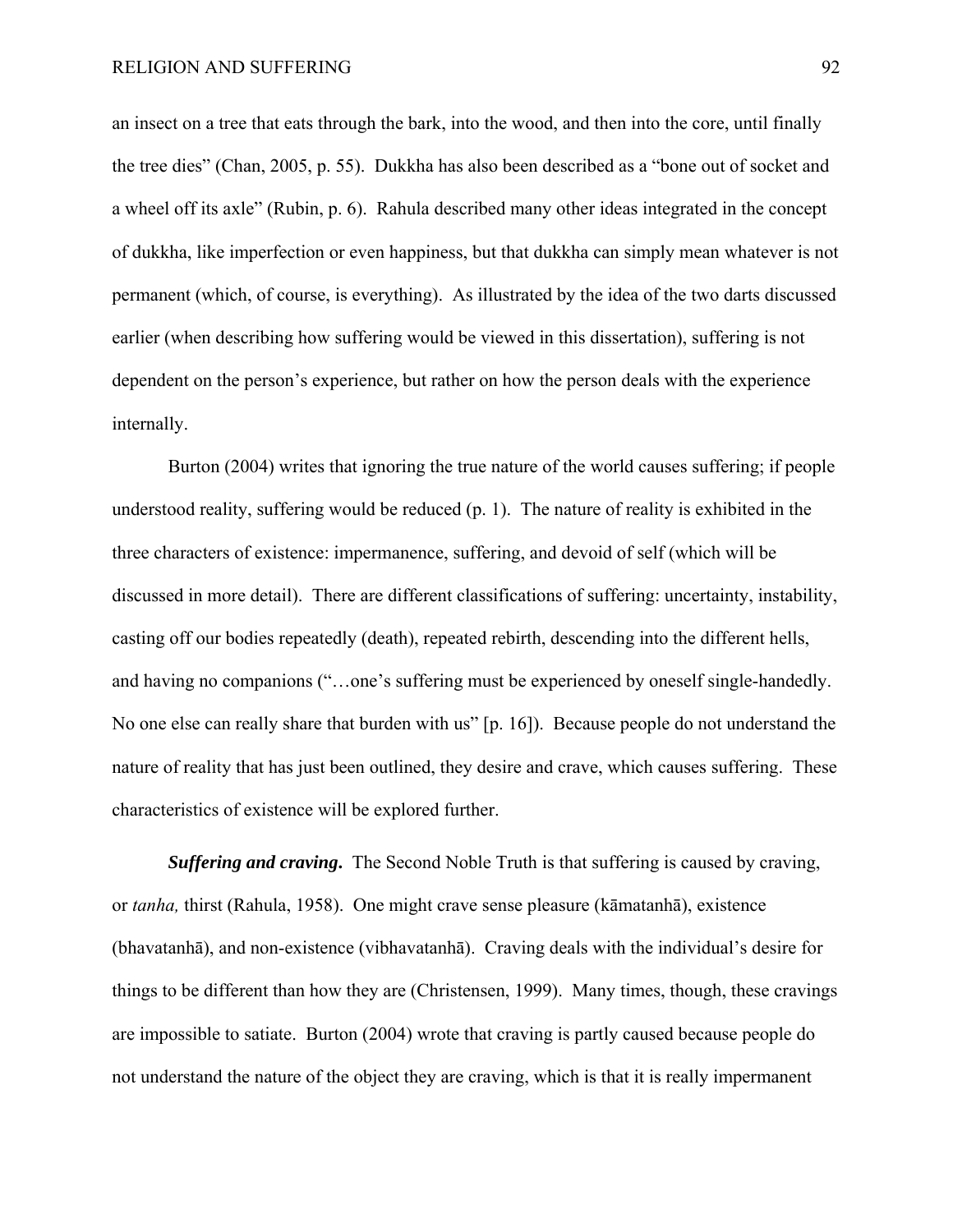and not worth craving. People may try to justify their craving, but doing so does not diminish their suffering. Chan (2005) illustrated this point well by using the metaphor of the red-hot iron ball to discuss craving and desire:

It's like a blazing red-hot iron ball that has been heated by a furnace. What part of it will be cool? Try to touch it if you will. Touch the top and it will be hot. Touch the bottom and it will be hot. Touch the sides and they will be hot. Why is it hot? It is a blazing iron ball that is red-hot throughout. When we understand this, we won't touch it. When you are feeling, "This is really good! I like it! Let me have it!" don't give such thoughts credence; don't take them too seriously. It is a red-hot iron ball. If you touch any part of it, if you try to pick it up, you will be burned, you will experience a lot of pain, your skin will break open and bleed. (p. 17).

Chan writes about how people should view happiness and suffering as equal experiences and should not treat them differently. Both experiences are impermanent and it is useless to attach to them. Realizing the impermanence of objects can decrease their desirability. Realizing that something is impermanent, however, is not the complete solution. One difference between awakened and unawakened people is that unawakened people can understand that something is impermanent, but still crave it (Burton, 2004). Enlightenment is not just based on knowledge, but it is also a felt experience free from craving.

**Suffering and rebirth.** One of the ways that people suffer is through the constant cycle of birth, death, and rebirth (*samsara*), which is driven by craving. Rahula (1959) described that death is just the non-functioning of the physical body, the energies of thirst and desire still continue. The forces of thirst and desire prevent the person from being enlightened and they induce rebirth because the person craves existence. People are reborn in situations that are more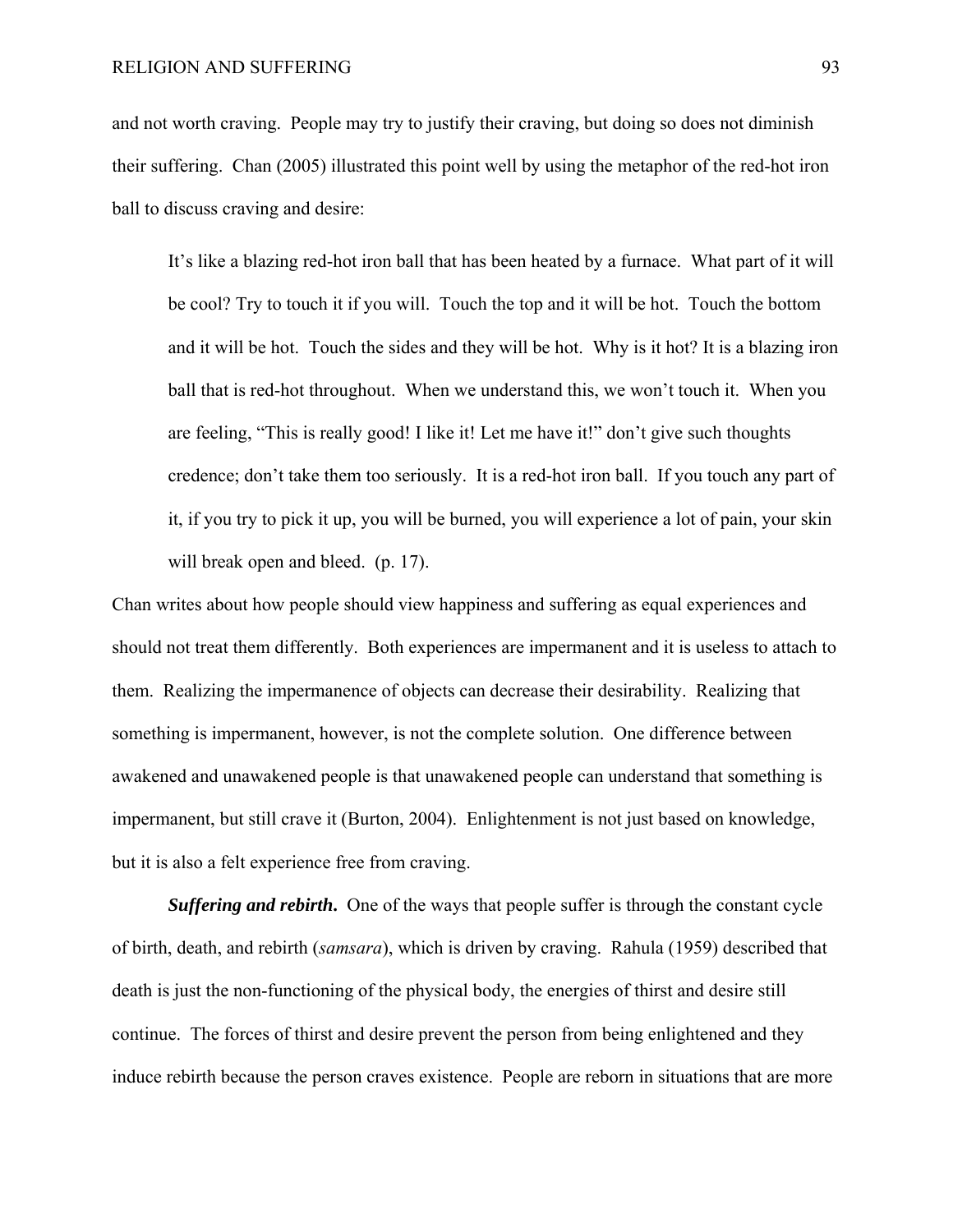or less advantageous to being enlightened depending on their *karma.* Karma literally means 'action' or 'doing,' and it refers to the way a person lived his/her life (Rahula, 1959, p. 32). If a person has lived according the *dharma* (teachings of the Buddha, Truth), then their resulting karma would allow them to be reborn in an advantageous position. The cycle of rebirth can only be stopped when the thirst that drives it is cut off through wisdom (Nirvana—the extinction of thirst).

As mentioned, people are born into more or less advantageous positions to escape suffering based on their karma. Strong (2003) describes the six realms of rebirth. People who kill or harm others will likely be reborn in one of the hell realms where they can expect pain from burning or being cut up. People who have passionate attachment to sensual pleasures are born in the Animal Realm as animals and do not have the mental capacity for enlightenment. In the Hungry Ghost realm, people are forever starving, never satiated. Most people are born into the Human Realm, but they are born into places with more opportunities if they led a virtuous previous life. Someone who practices guile and deception, but who does not harm anyone and who is generous will be reborn in the Asura Realm. Those who do not long for pleasure and do not rejoice in possessions become one of the four great kings in the Deity Realm. In some of these realms, suffering is so extreme that there is no hope for enlightenment because one cannot attain the presence of mind to make spiritual progress without some comfort and happiness (Ohnuma, 2007). This is why the Buddha advocated the Middle Path (one cannot find enlightenment in the extremes).

*Suffering and the self***.** As mentioned, Buddhists do not believe in a permanent self. Rahula (1959) relates that the Buddha said to his followers, "There is no unmoving mover behind the movement. It is only movement. It is not correct to say that life is moving, but life is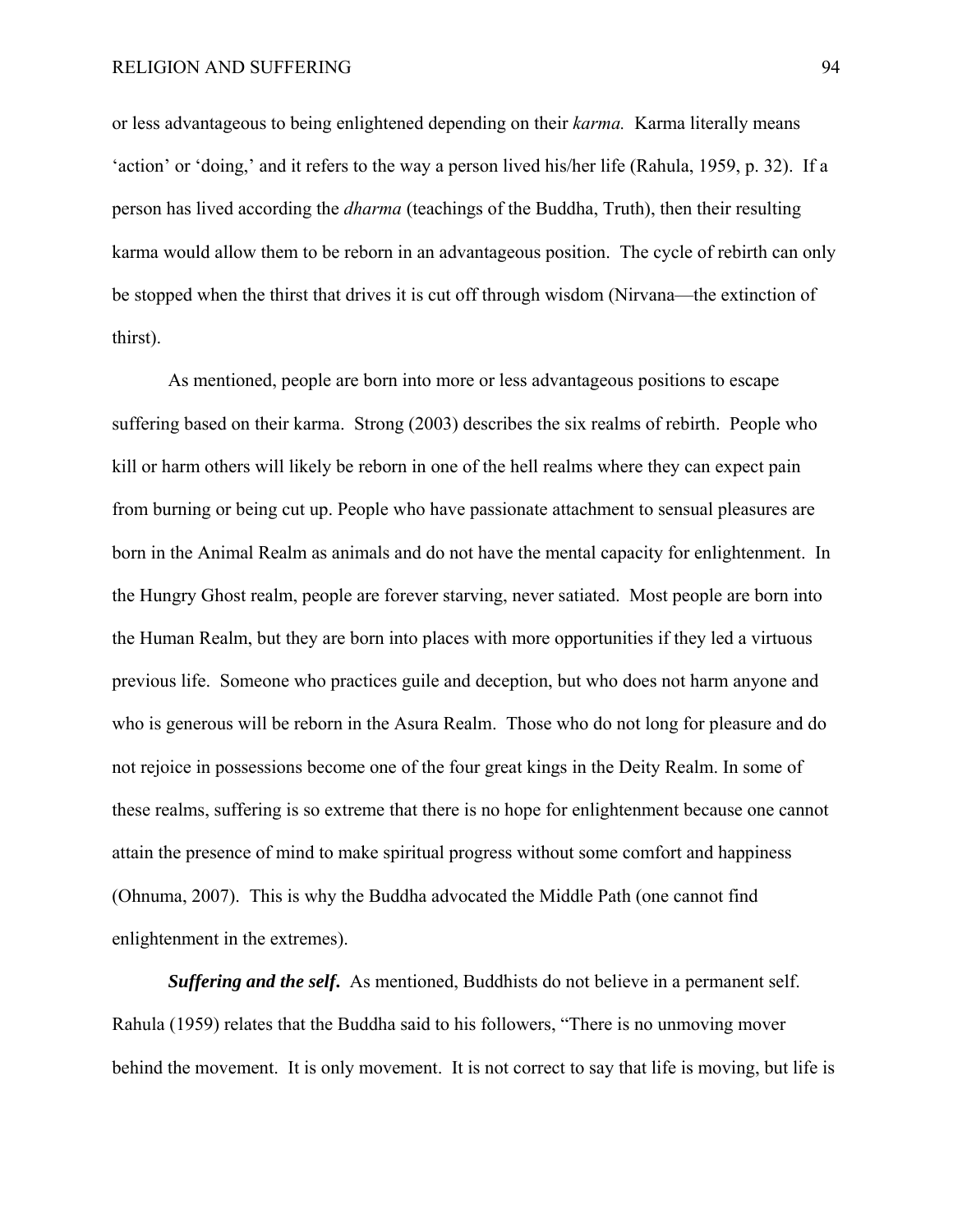movement itself. In other words, there is no thinker behind the thought. Thought itself is the thinker. If you remove the thought, there is no thinker to be found" (p. 26). These teachings indicate that erroneously clinging to a sense of self is part of the reason why people suffer. Christensen (1999) stated, "regardless of whether suffering is identified as anxiety or depression, desire and suffering always relate to the self in that desire is for (1) a pleasurable experience that the self will acquire, (2) being (existence), and/or (3) non-being (nonexistence)" (p. 42). These desires also highlight the difference between how things are and how the person would like them to be.

The five aggregates (*skandhas*), form (*rūpa*), sensations/feelings (*vedanā*), perceptions (*samjña*), volitions (*samskāra*), and states of consciousness (*vijñāna*) mislead people into believing in permanence and a sense of self (Burton, 2004; Daya, 2000). It is easy to believe that there is a self because people get feedback from their senses that seems to confirm this idea. People believe that their ability to think and feel and describe who they are means that they have a self. Daya (2000) writes that we are misled because we think that just because we can describe something, like the self, it means that it exists; "…qualities and characteristics of self cannot be simultaneously used as evidence for the existence of the self" (p. 259). Our perceptions cannot be used as evidence because "the world as it really exists is not available via perception, because perception is already an interpretation (Burton, 2004, p. 35). This is part of the illusion of samsara.

Daya (2000) indicated the illusion of having a unique self makes people feel separated from the world, which contributes to a feeling of dis-ease. Part of this sense of separation is created and enforced by the individual because he/she determines elements that are "me" and "not me" and the "not me" elements are seen as threatening to the self (p. 262). The person then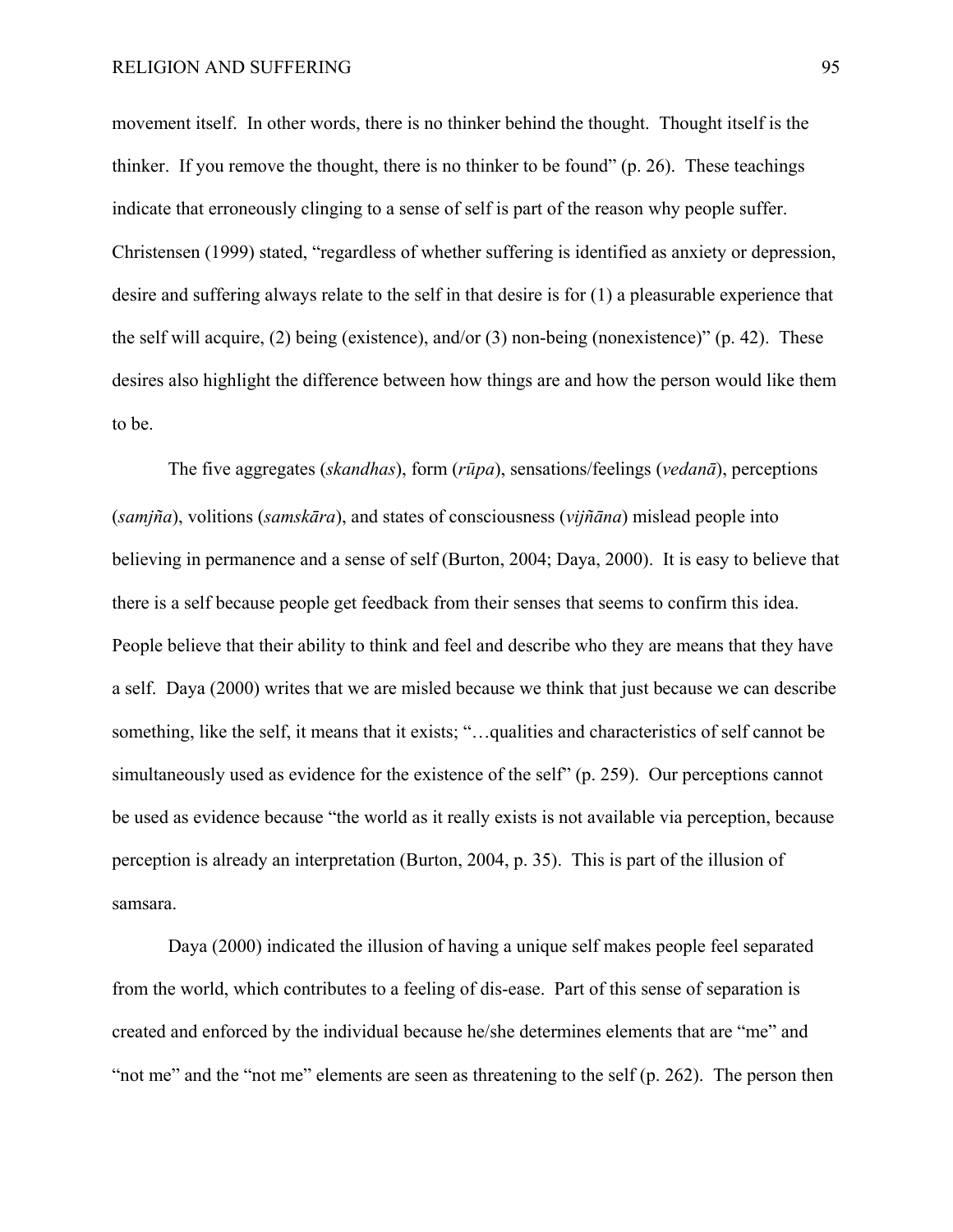must live up to the image that he/she has created. Daya states, "whatever a person has written into his/her definition of self, he/she is thereby required to search for, cling to, or defend" (p. 260). Our emotions can also contribute to the illusion of the self. This concept is illustrated by the five hindrances.

The five hindrances are also born out of our sense of self and prevent us from seeing reality. The five hindrances are: (a) overexuberance and remorse, because they cause the individual to further attach to the object; (b) vindictiveness, because it reinforces the idea of the self because it stems from a transgression against the self; (c) gloominess, because it dulls perception; (d) attachment, because it is based on an illusion; and (e) indecision, which stems from an inability to see reality (Daya, 2000, p. 262). Goldstein (1976) illustrates how the five hindrances cloud reality with a pond metaphor:

Imagine a pond of clear water. Sense desire [attachments] is like the water becoming colored with pretty dyes. We become entranced with the beauty and intricacy of the color and so do not penetrate to the depths. Anger, ill will, aversion [vindictiveness] is like boiling water. Water that is boiling is turbulent. You can't see to the bottom… Sloth and torpor [gloominess and drowsiness] is the pond of water covered with algae, very dense. One cannot possibly penetrate to the bottom because you can't see through the algae… Restlessness and worry [overexuberance and remorse] are like a pond when wind-swept. The surface is agitated by strong winds… Doubt [indecision] is like the water when muddied; wisdom is obscured by murkiness and cloudiness. (p. 53)

So, certain mental states can be more or less conducive to fostering enlightenment (escaping suffering).

**Solutions to suffering.** The ultimate solution to suffering is enlightenment where one is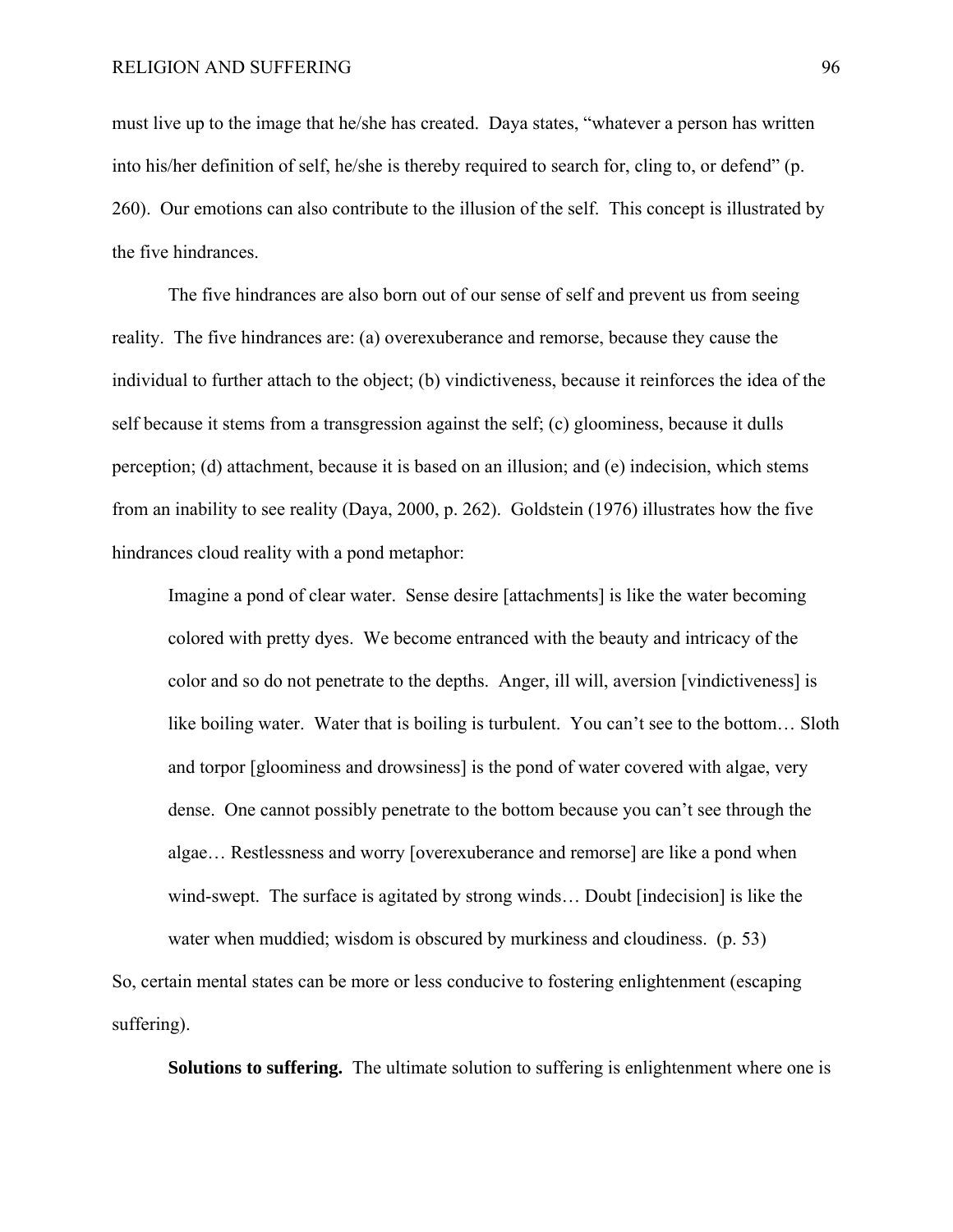no longer bound by the cycle of birth, death, and rebirth. A person cannot simply choose to be enlightened, but can engage in actions that are more or less conducive to enlightenment. A Buddhist might engage in following the teachings of the Buddha, compassion, meditation, and using thought exercises, parables, and planned action.

*Following the teachings of the Buddha.* As mentioned, the Buddha articulated the Four Noble Truths and advocated following the Eightfold Path as a means of transcending suffering. The third Noble Truth is that one might eliminate suffering by eliminating craving (Rahula, 1958). In order to eliminate craving, one must see reality for what it really is (impermanent). The fourth Noble Truth is that the way to eliminate suffering and craving is to follow the Noble Eightfold Path which involves: "(1) Right Understanding (*Sammā ditthi*); (2) Right Thought (*Sammā sankappa*); (3) Right Speech (*Sammā vācā*); (4) Right Action (*Sammā kammanta*); (5) Right Livelihood (*Sammā ājīva*); (6) Right Effort (*Sammā vāyāma*); (7) Right Mindfulness (*Samma sati*); and (8) Right Concentration (*Samma samādhi*)" (Rahula, 1958, p. 45). The Noble Eightfold Path is not merely conceptual, rather it must be lived. In support of this idea, Burton (2004) delineates that "knowledge by description" is different than "knowledge by acquaintance" (p. 32) and true practitioners of Buddhism must learn by knowledge of acquaintance, which involves action. Rahula contributed this idea by writing of Buddhism, "It is always a question of knowing and seeing, and not that of believing. The teaching of the Buddha is qualified as *ehi-passika,* inviting you to 'come and see,' but not to come and believe" (p. 9). Practitioners are able to "see" and develop wisdom in three ways: from listening to Buddhist teachings, reflecting on the teachings, and from meditation. It is the practitioners' responsibility to engage in these activities.

Though Buddhist practitioners are invited to follow the Buddhist path, it is the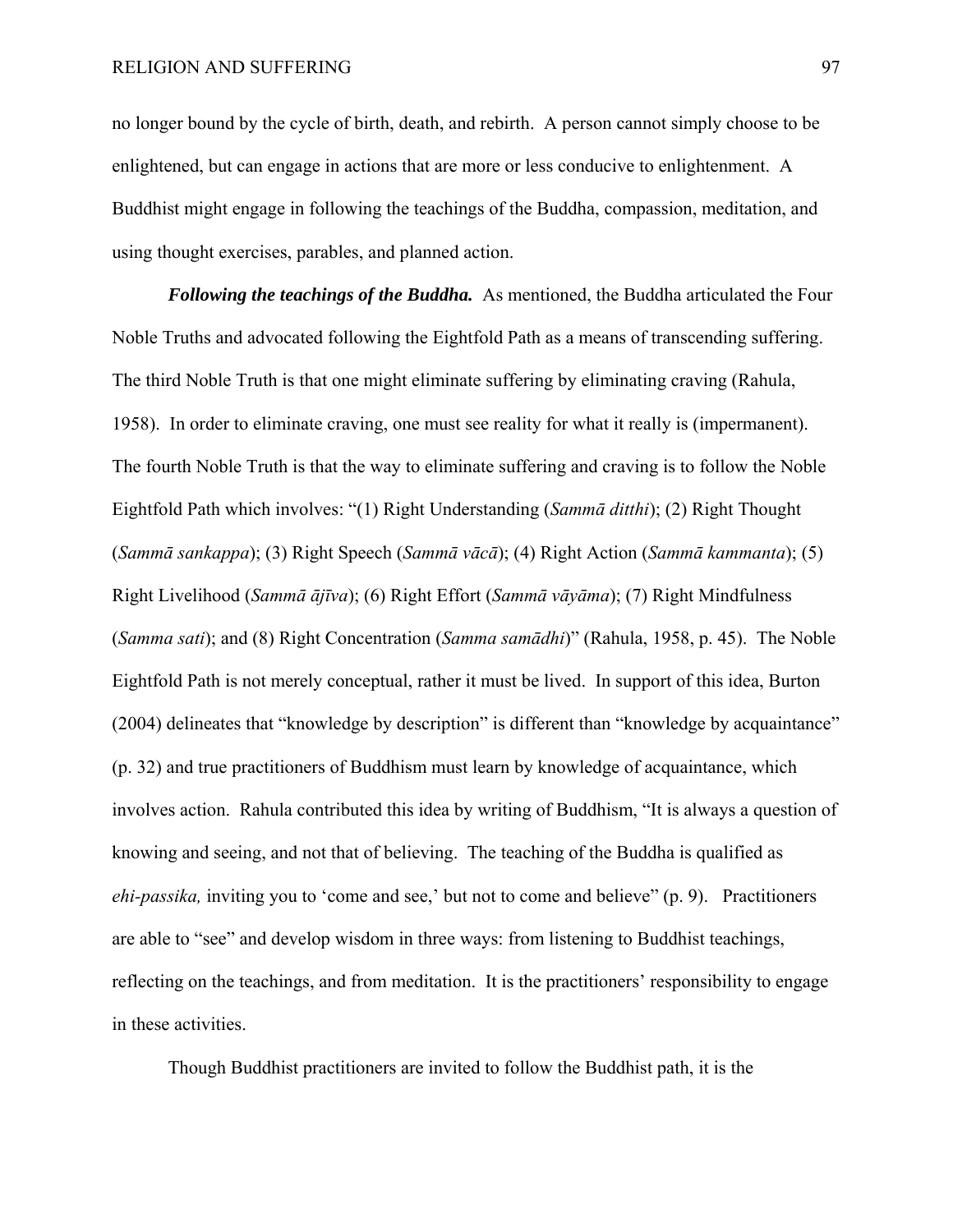individual's responsibility to become enlightened on their own instead of looking to others to be a refuge. The Buddha was recorded as saying, "One is one's own refuge, who else could be the refuge?" (Rahula, 1958, p. 1). On his deathbed, when his most loyal attendant, Ananda, asked him if he would leave instructions on how the *sangha* (order of monks) would be run, the Buddha left no instructions other than that Ananda should consider himself and the Dharma as his refuge and not look to anyone else, even the Buddha. So, unlike other religions which advocate placing faith in a supreme being, Buddhists believe that individuals are responsible for ending their own suffering.

*Compassion.* While compassion cannot eliminate suffering, it can make it more bearable and help people understand the nature of reality. Buddhism encourages love, but only in a more global form; individual and specific attachment to people is not encouraged (Ohnuma, 2007). There are different ways that a person can care for others. Ohnuma writes about the different elements of caring, "*Loving kindness* is the desire to do good for others, *compassion* is the desire to remove misfortune from others, *sympathetic joy* is the desire to rejoice in others' happiness, and *equanimity* is the desire to treat all beings equally" (p. 101). Compassion is even more central in the Mahayana sect because bodhisattvas choose to remain part of the cycle of birth and death in order to help others out of compassion. Compassion is also important because hateful feelings, as seen in the five hindrances, prevent a person from seeing the nature of reality and also reinforce the idea of the self, which causes suffering. One can cultivate compassion and combat the five hindrances with meditation.

*Meditation***.** Meditation is an important tool in understanding craving and impermanence. The defilements that are barriers to enlightenment never disappear, but they can be rendered harmless by calm, "It's like water with sediment in it: when it is still, it's clear, but when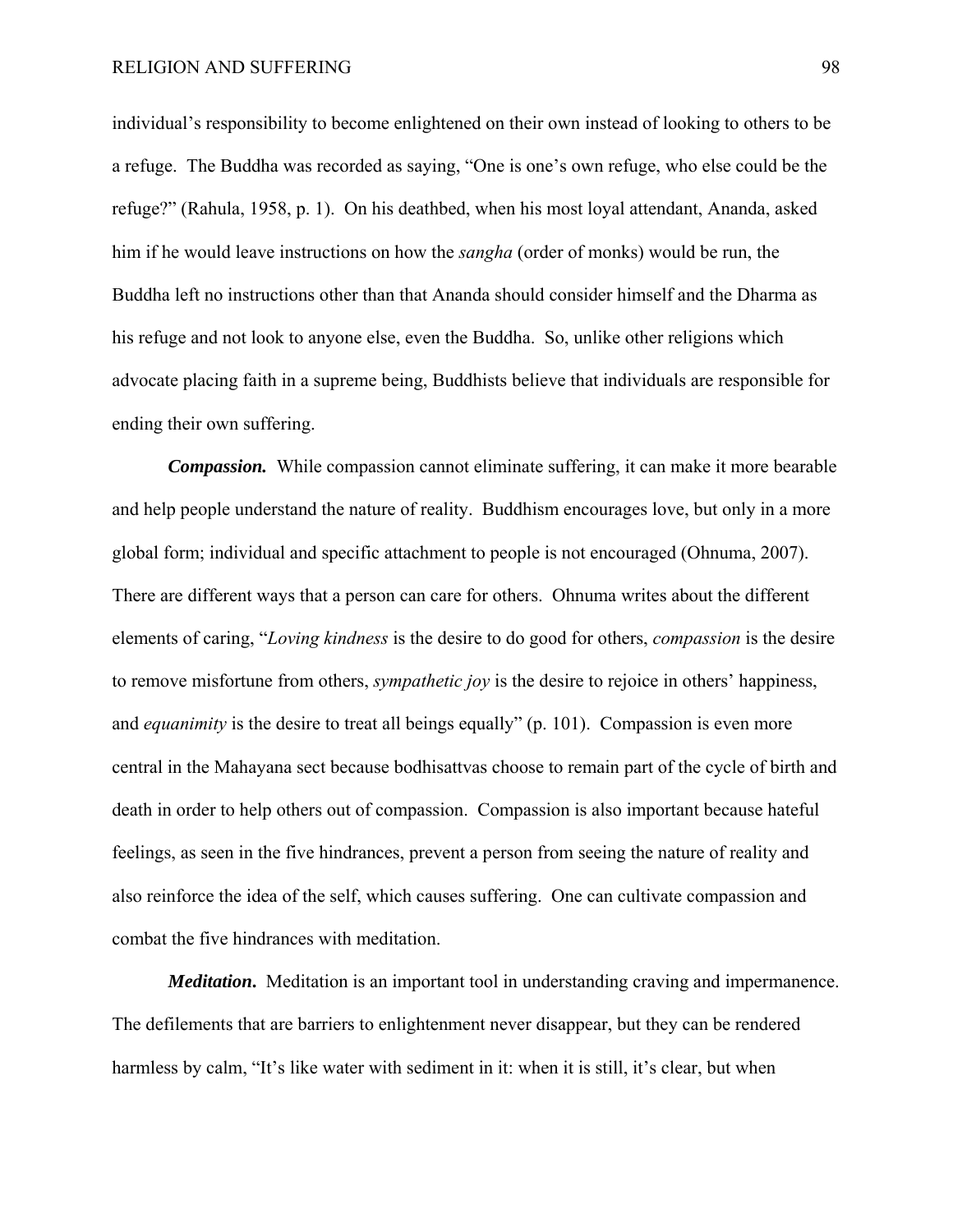something stirs it, the dirt rises up and clouds it" (Chan, 2005, p. 40). Attention can be trained by observing the way that thoughts arise and pass in the mind (Twemlow, 2001b). Burton (2004) writes that one can become conscious of unconscious beliefs and desires (like permanence) through meditation. He states that, "One must have knowledge of the contents of one's mind before effort can be made to transform them, yet maintaining this awareness itself requires effort" (p. 71). Mindfulness is not an easy task. Practitioners must practice daily and become dedicated in order to experience the benefits.

There are different steps to achieving mindfulness. Twemlow (2001b) writes about the seven basic thought patterns/levels of consciousness: (a) logical thought (*shiryo*), which is governed by logic and seeks to integrate the past and future with present knowledge; (b) scanning (*fushiryo*), in which attention moves from thought to thought without favoring any particular thought; (c) automatic thinking (*hishiryo*), where action is thoughtless but not impulsive; (d) selfless concentration (*mushin*), selfless absorption in the external world that is necessary for empathic listening; (e) mindfulness, which involves noticing without processing; (f) one-pointed concentration (*samadhi*), where single object concentration can be maintained without distractibility of the mind; and (g) enlightened awareness, where one is constantly aware of the world and duality and unity (p. 28). With continued practice, one can move up through the levels of consciousness. There are different meditation practices that facilitate this process.

Rubin (1999) writes about two different types of meditation, concentrative meditation (which seems similar to Twemlow's one-pointed concentration) and insight meditation. Concentrative meditation involves focusing on a single object (perhaps the breath) to the point that every other stimulus is excluded. Insight meditation is usually performed after a practitioner has been successful practicing concentrative meditation. Insight meditation involves attending to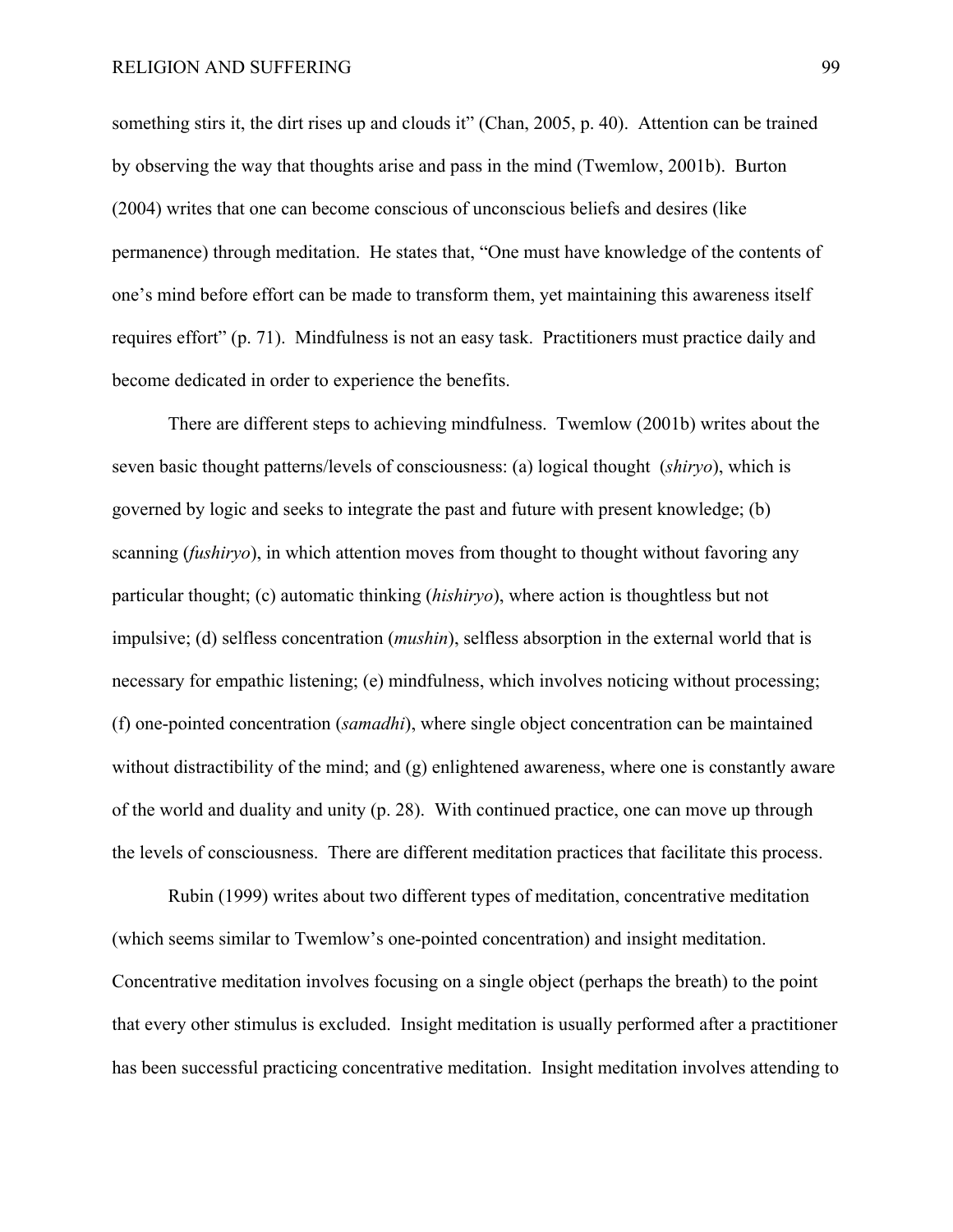### RELIGION AND SUFFERING 100

thoughts and feelings without attachment. The goal is to be able to relate to experiences in a different way. A true practitioner relates to the world in this way not only when meditating, but it is how he/she lives his/her life. This idea is articulated by Ikkyu, a Buddhist poet:

I am like a leaf in the wind, and who knows where the wind goes? I see where I am going; I live every moment consciously, yet without attachment or desire. I will not be disappointed, because my desires are extinguished. I cannot be lost, for I have no goal. I am a leaf in the wind, taken up into the large whole, determined by a web of factors. If I am truly empty, there is no 'self' no personal, independent identity, but only consciousness from moment to moment. I therefore no longer feel the need to fear the danger of becoming lost or death itself. (Frank, 1982, p. 80)

Ikkyu lives moment to moment instead of being fixated on the past or future, or the idea of the self. One can facilitate this mindset in different ways.

While sitting meditation is a common way to cultivate mindfulness, another way that a person can be mindful is to attend to simple daily events, like washing dishes; "It is the proposition of Zen practitioners that attention to mundane daily matters will assist in the efficient and effective living of one's life, rather than preoccupying oneself with things that have happened (the past) or might happen (the future)" (Twemlow, 2001, p. 7). In this way, Buddhists can integrate mindfulness concepts into their whole lifestyle. It may be helpful for a therapist to encourage a client to be mindful about some daily task such as homework in order to build his/her ability to be mindful.

*Thought exercises, parables, and planned action.* Buddhist practitioners, especially Zen practitioners, can also use more guided ways to induce Satori (brief flashes of enlightenment). These methods involve parables, thought exercises, and planned action.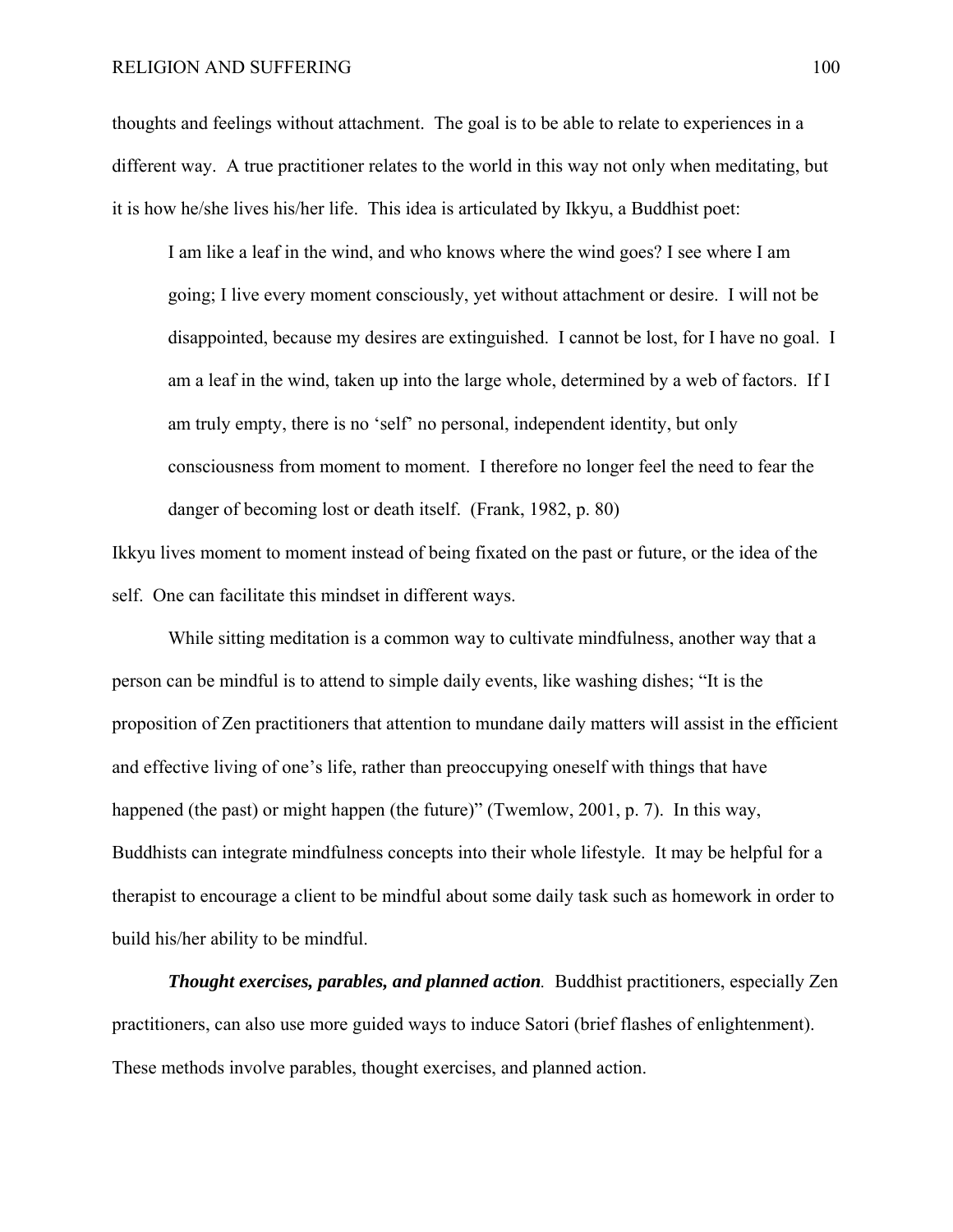The parables are used to illustrate different messages. One parable about Hakuin, a Zen Master, illustrates the impact of certain emotions:

Hakuin, a Zen Master, was approached by a soldier who asked: 'Tell me, is there really a heaven and a hell?' Hakuin asked the soldier's identity and he was told that he was a Captain of the Emperor's Temple Guards, a very high, important rank. 'Nonsense,' Hakuin said, 'no Emperor would have *you* around him. You look like an ignorant beggar to me.' No one spoke to a samurai in that manner and the soldier instinctively grasped his sword firmly by the handle. Once the sword was drawn, according to the ancient rite, it had to be used. Hakuin knew that, but he continued: 'Oh, you have a sword I see. Not only is it too dull even to cut a melon, and the blade rusty and neglected, I doubt you even know how to use it.' The soldier erupted into rage, drew the sword and raised it over Hakuin's head, his hands and arms trembling with the force of his strong emotion. 'And now my son,' Hakuin said calmly, looking deeply into the soldier's eyes, 'you know half the answer. You are opening the gates of hell.' The soldier stood transfixed, drew back as if struck in battle, sheathed his sword, bowed, and began to weep. 'And now my son,' Hakuin continues, 'you know the other half. You are opening the gates of heaven. (MacHover, 1984, p. 91)

As discussed with the five hindrances, feelings like anger and vindictiveness are not conducive to attaining enlightenment. The soldier was very tied to his self and his status as an elite Captain was integral to his identity. So, when Hakuin belittled his rank, he threatened his very self, which is an illusion anyway. With Hakuin's words, the soldier learned both compassion and humility, both of which will aid him on the path toward enlightenment.

Another parable involving a grieving mother elucidates the universal nature of suffering.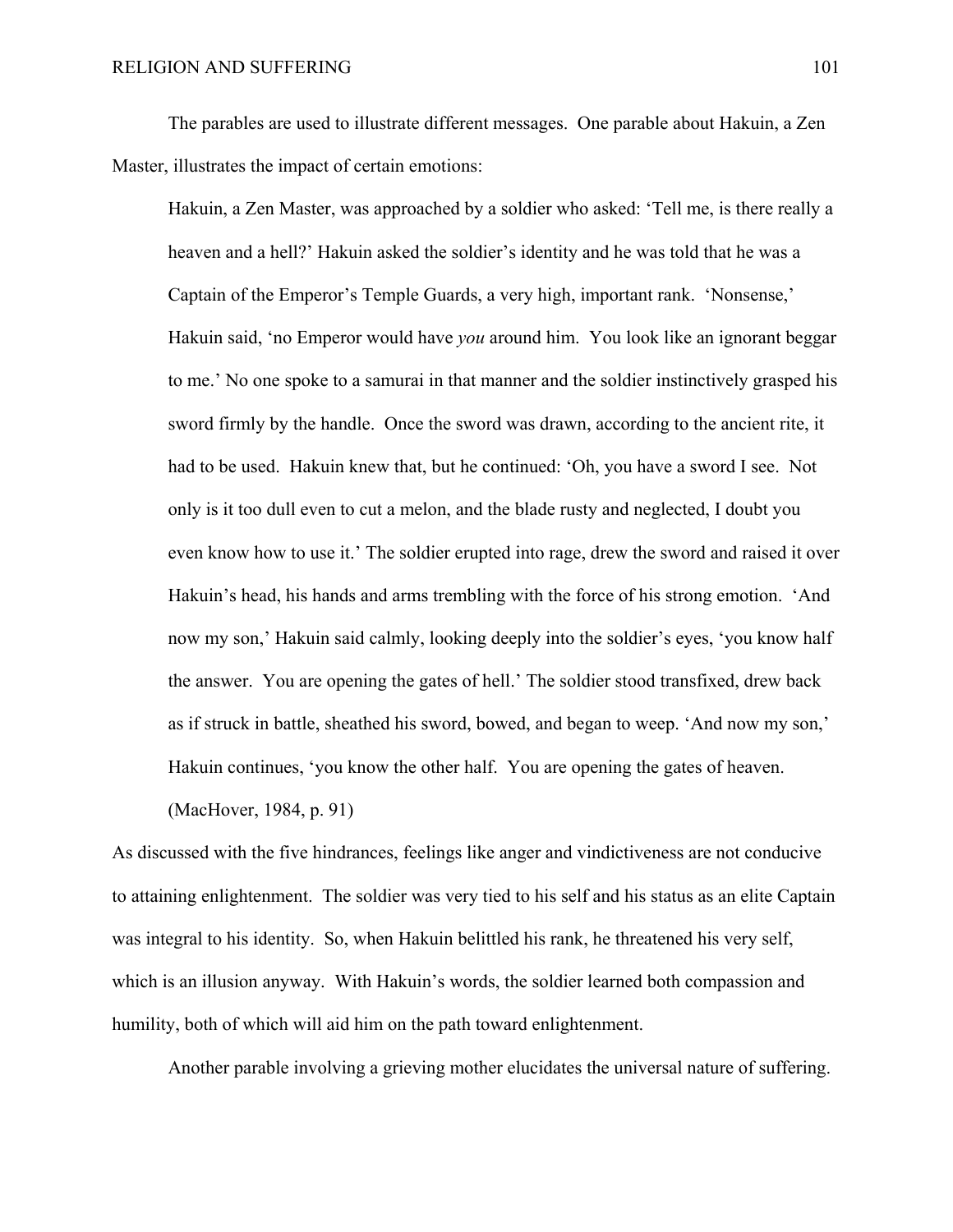Ohnuma (2007) describes the parable:

… the young mother Kisā Gotami goes mad after the death of her infant son, carrying the corpse from door to door, asking for medicine to cure him. A wise old man, recognizing that only the Buddha 'knows the medicine for her' tells Kisā Gotami to ask the Buddha for help. When she does, the Buddha says he will give her such medicine, but only if she brings him some white mustard seed from a house-hold that has never experienced death [in other translations they use the word suffering instead of death]. Predictably, Kisā Gotami can find no such place. We see her wandering from house to house—first desperately and then resignedly—as a physical representation of the process by which her grief gradually universalizes into an analytical understanding of the omnipresence of death and suffering. (p. 107)

Kisā was able to understand that suffering is universal and to understand how her attachment to her child contributed to her suffering. Understanding that others share her plight can also contribute to compassion.

Another way Buddhists challenge their minds and experience satori is through koans, which are riddles that defy rationality (MacHover, 1984). Koans are designed to elicit more intuitive and transcendent responses. The success (or not) of koans is absolute; the person either understands it and experiences satori, or they do not. MacHover gives some examples of koans:

 There are simple koans: how old are you? What time is it? Who is your mother? There is no single correct answer for these. Insight responses might be: I am not yet born; I am just born; I am still too young to know; time has stopped; there is no time; time is forever beyond me; my mother is Nature or my nature; I am my mother; she is my daughter; there are no mothers, only sisters. (p. 90)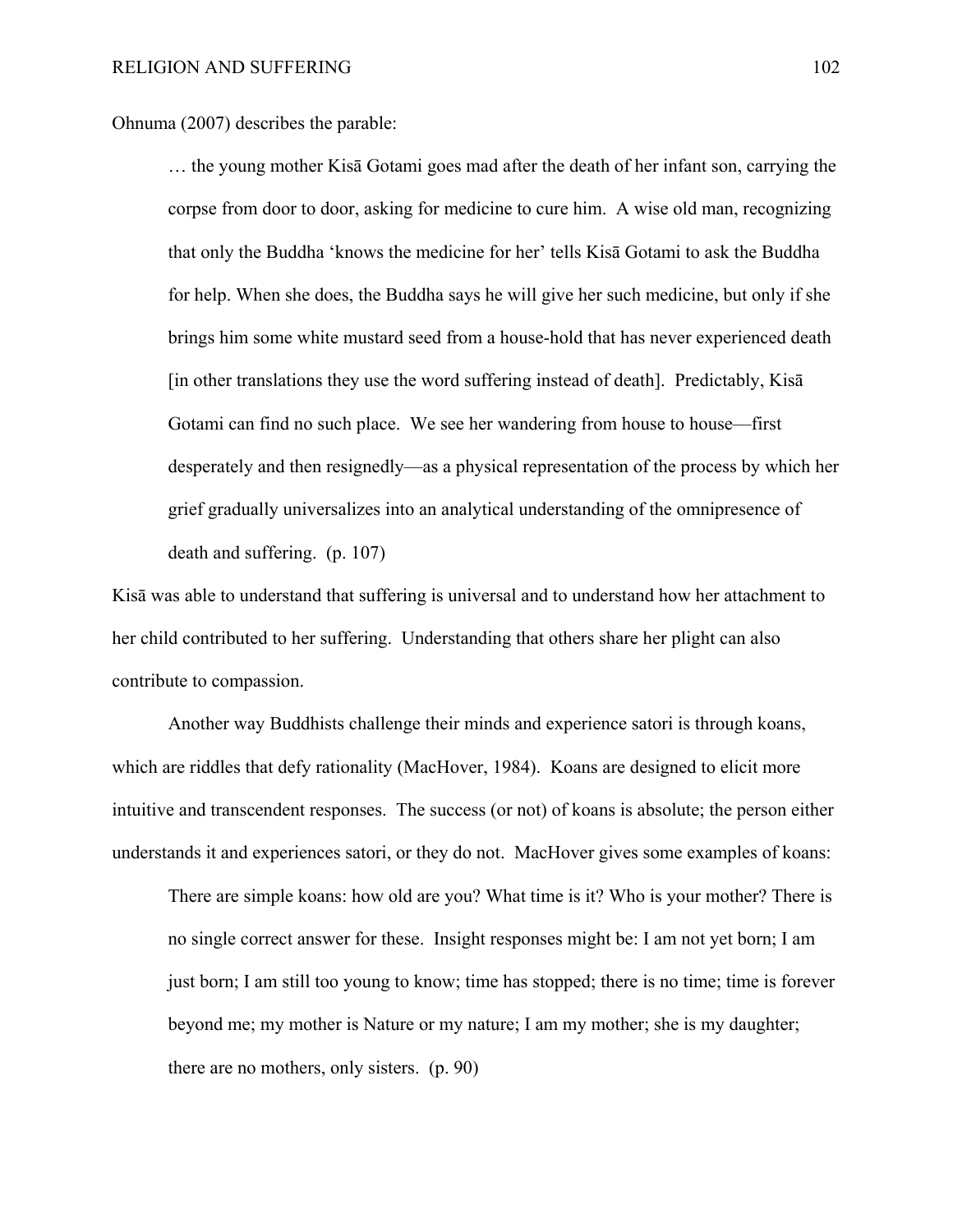and "Shuzan's staff is a famous old koan: If you call this a sentence you are caught by its name. If you do not call it a sentence you contradict reality. What do you call it?" (p. 90). These koans illustrate that one cannot become enlightened through rationality. Practitioners must test the boundaries of their perceived realities.

Another way to deal with suffering is to engage in yanas, which are "purposeful or planned physical actions to facilitate satori" (MacHover, 1984, p. 91). MacHover discusses an activity that might be assigned:

…select a stone or pebble to remind you of yourself, its rough edges symbolizing parts of you that you would like to change. Only you can learn how best to strike off the rough edges, to smooth them off, to become the best possible you. As you experiment with new behaviors the stone can be a constant reminder of the 'old you.' As you improve your self-concept and behaviors, select another stone. (p. 92)

This activity may be helpful to use with clients. Another type of planned action is ritual, which is a structured activity that is regularly repeated (MacHover, 1984). One ritual that is popular in Zen Buddhism is the tea ceremony where the practitioner attends to every aspect of making and drinking the tea. These structured activities provide a space where a person can be mindful and experience the world in a different way. It prompts the person to engage with his/her senses and to immerse him/herself in the present instead of just drinking tea mindlessly, his/her mind consumed with other thoughts.

**Summary.** Buddhism is a growing religion in the United States and elements of Buddhism are increasingly being integrated into therapeutic practice. Buddhism began when Siddhartha Gautama was enlightened under the Bodhi tree and became the Buddha. He advocated the Middle Way (between asceticism and indulgence) and created the Four Noble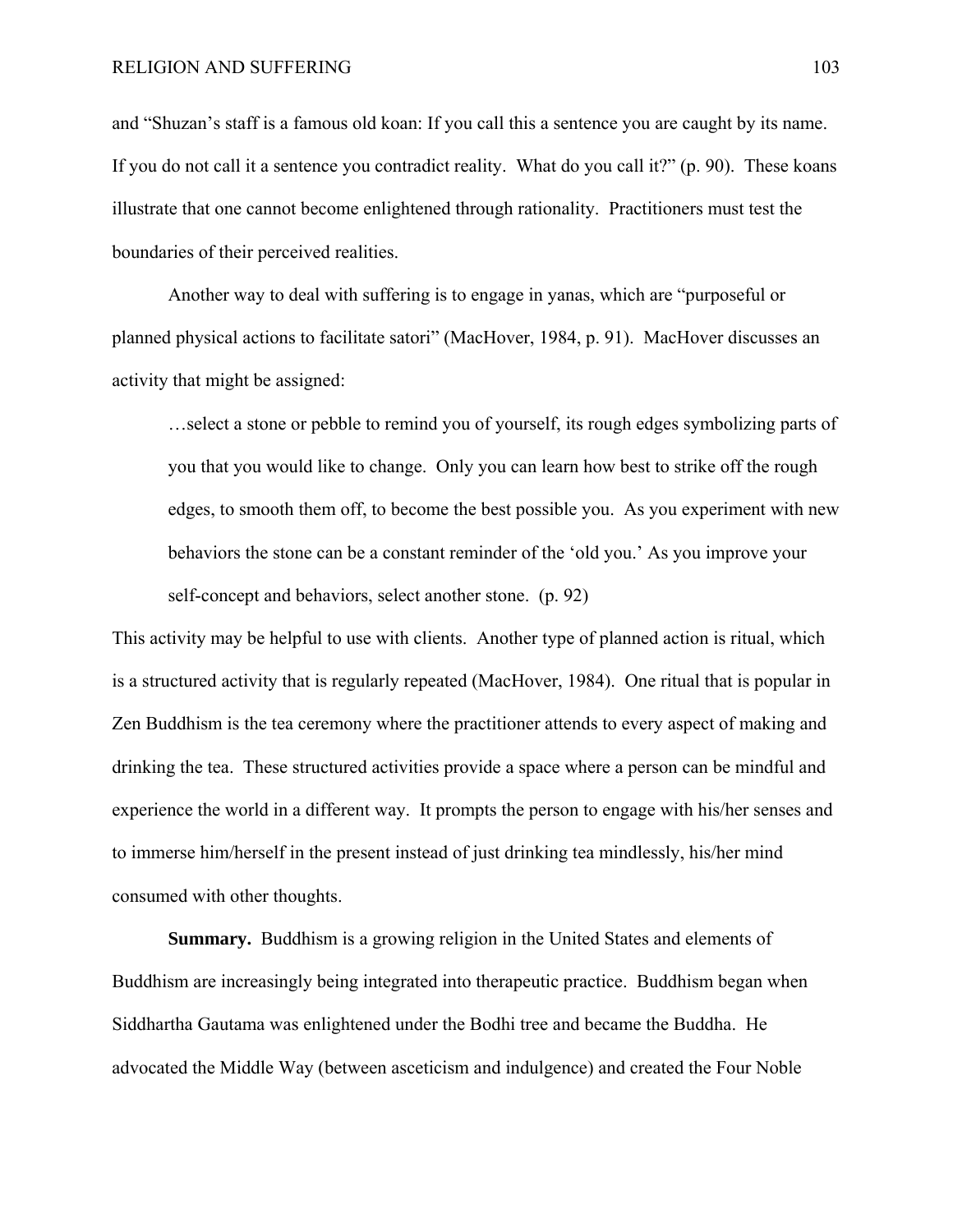Truths and the Noble Eightfold path to help guide followers. The Buddha's followers also recorded the Buddha's teaching in the Sūtras, the Vinaya, and the Abhidharmas. There are different schools of Buddhism, but most appear to use the Sūtras to guide practice.

 The concept of suffering is well integrated into Buddhism and the first Noble truth is that life involves suffering (dukkha). Suffering is caused by craving and desire (the second Noble Truth) and attachment. People can crave many things, but mostly they desire reality to be different than it is. Craving is possible because people do not understand the true nature of existence, which is that nothing is permanent, and there is no stable and enduring self. Due to people's craving and clinging, they are stuck in the cycle of birth, death, and rebirth and are fated to suffer. Enlightenment involves understanding the nature of reality and becoming free of the cycle of birth.

 Buddhists aim to end craving and to treat all experiences equally without attachment or aversion. One fosters this mindset by following the Buddhist path, engaging in meditation, cultivating compassion, absorbing the lessons taught in parables, engaging in thought exercises, and engaging in planned action. It is important to note that one cannot simply choose to be enlightened and enlightenment cannot be obtained through logic and rationality because both these modes of thinking are part of the illusion that shrouds reality. Enlightenment would be more of a felt experience that transcends our perceptions of reality.

### **Themes of Suffering**

This dissertation has outlined different ways that suffering is dealt with in Christianity, Islam, and Buddhism. These religions provide different meaning-making structures to help followers manage their suffering. Both religion and psychology have this function in common. In the field of psychology, Yalom (1980) writes about meaninglessness as one of the ultimate life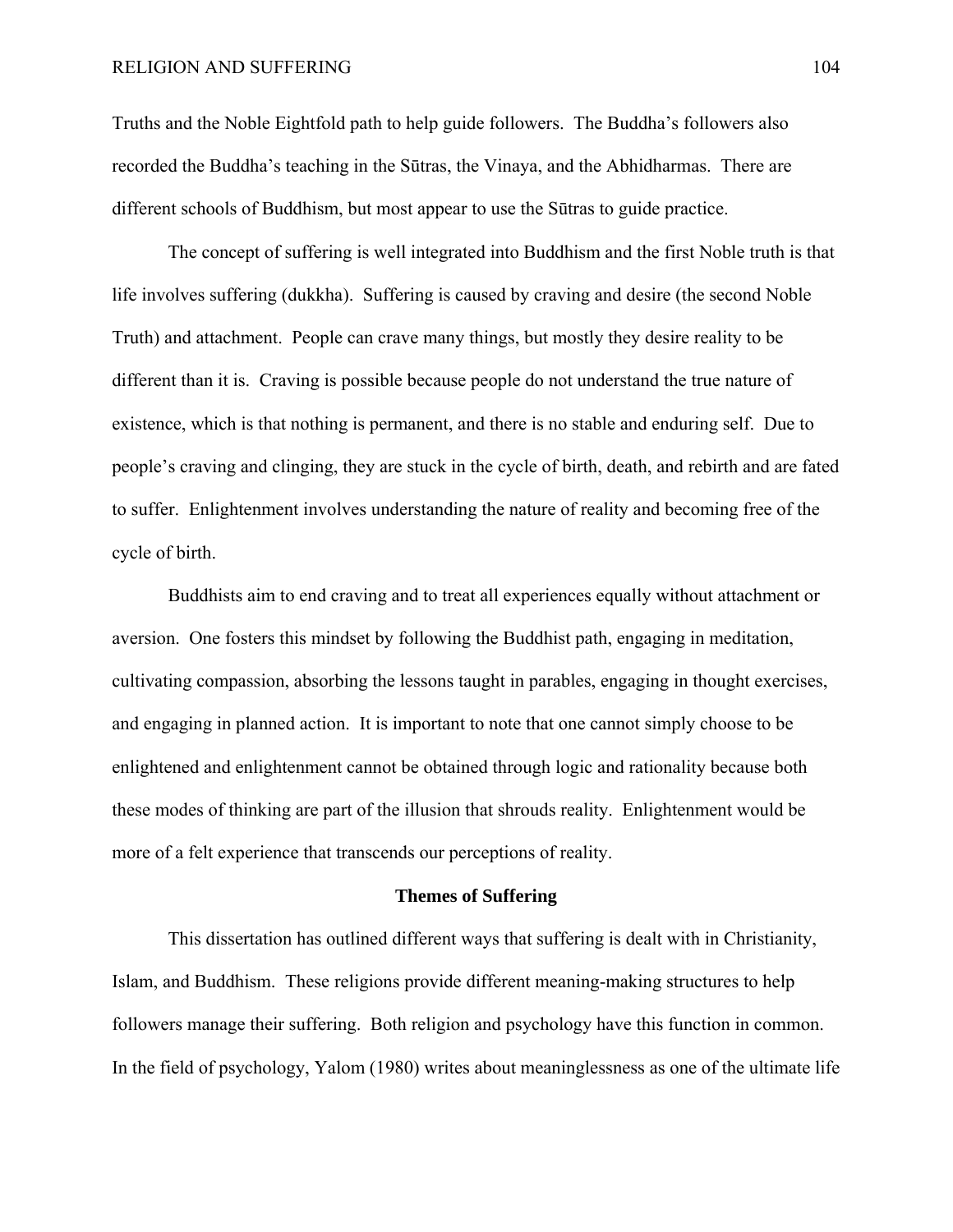concerns. The existentialist Nietzsche also summed up the need for meaning and how it relates to suffering, "He who has a why to live for can bear with almost any how" (as cited in Frankl, 1992, p. 84). Psychological theories make meaning of suffering in both similar and different ways from religion. This section discusses some of the common themes about suffering that were gleaned from the explorations of the religions specifically: suffering because of free will/human weakness; suffering as a test, sacrifice, or impetus to growth; suffering as punishment; suffering because of the self and/or soul; suffering due to separation/attachment; and suffering due to errors in understanding reality. This section also addresses how these different themes are dealt with in the field of psychology. To be clear, the exploration of the themes in psychology literature is not intended to be exhaustive, rather it is just a taste to give the reader a select sampling of how different theorists handled the material.

#### **Suffering Because of Free Will/ Human Weakness**

**Religion.** Christianity and Islam posit that people suffer because the free will bestowed on them by God/Allah allows them to choose the sinful path (Fides, 1988; Hamdan, 2007). They also suffer because engaging in sinful behaviors prevents them from living up to religious and personal expectations (Vroom, 1996). Muslims (Ayoub, 1978) and Buddhists indicate that suffering is partly due to desires. Desires may tempt a person to walk a sinful path, according to Christianity and Islam, which can lead to eternal suffering. In Christianity and Islam specifically, humans may also suffer as they try to address their weaknesses (Cook, 2007; Geaves, 2005). However, this suffering can be seen as worthwhile if it is a sacrifice or if it leads to growth, which is discussed in a later section.

In Buddhism, desires are the root of all suffering and if one can eliminate desires, one can become enlightened and eliminate suffering (Chan, 2005; Christensen, 1999; Rahula, 1958). In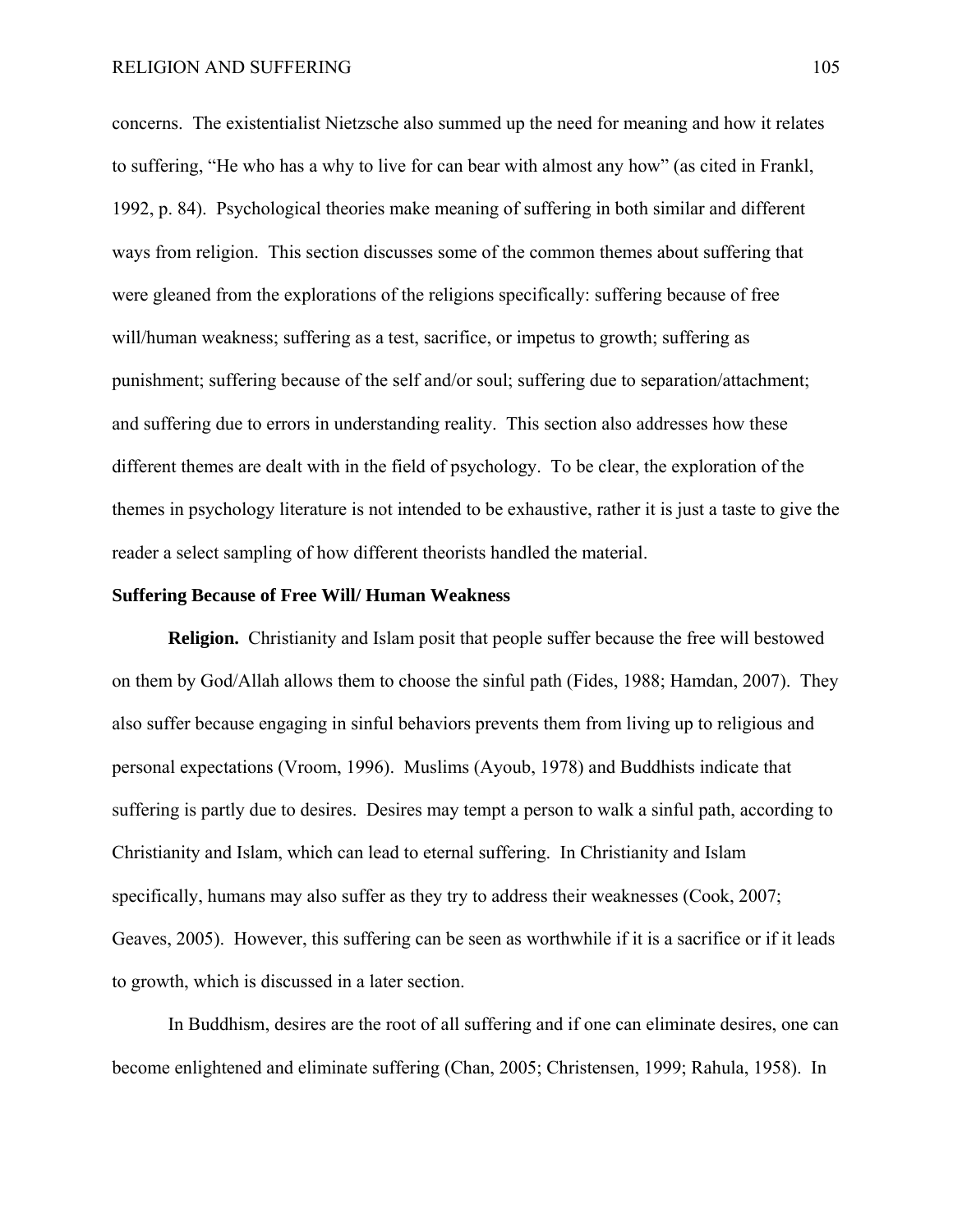Buddhism, desires are not necessarily sinful or bad as they are portrayed in Christianity and Islam, rather they are simply erroneous because they are not based in reality.

# **Psychology.**

*Free will.* The idea of free will is also addressed in psychology with mixed opinions. There has long been a debate about whether humans have indeterminate free will (will being independent of any other conditions) or if action is dictated by determinism, which indicates that will is dependent upon a number of physical and psychical conditions (Wilks & Ratheal, 2009). Probabilistic theories of causation used to address free will provide a middle ground and dictate that free will is not a simple matter of cause and effect, rather a "cause" simply increases the *probability* of certain events (Wilks & Ratheal, 2009). Some theorists believe that different types of behavior, like immoral behavior, are caused by indeterminate free will (the person needs to choose to go against the grain of society to do something immoral), while neutral and automatic kinds of behavior are not subject to free will but are deterministic (Wilks & Ratheal, 2009). The conscious mind is a necessary part of a person's ability to make these choices of how to behave.

Wegner (2004) writes that an important element when considering will is the conscious feeling of causing an action, "…will is experienced as a result of an interpretation of the apparent link between the conscious thoughts that appear in association with action and the nature of the observed action. Will is experienced as the result of self-perceived apparent mental causation" (p. 654). Wegner himself, however, is not convinced that we can truly know the mechanism that causes the action. He described thoughts as a preview to the action rather than the cause of the action; he does not see the presence of conscious thought as enough evidence to prove that an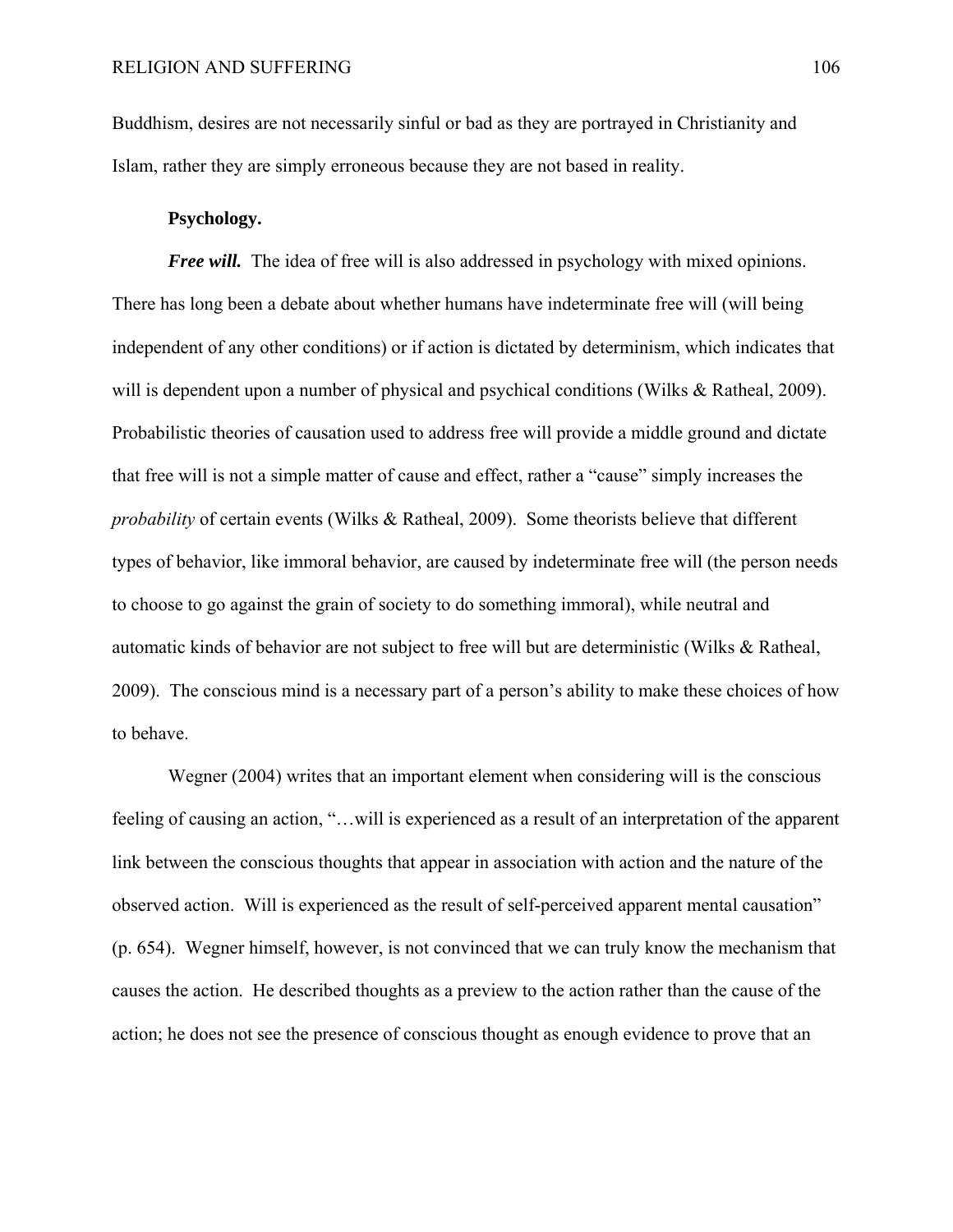action was willed. There might also be other causal factors involved in action besides that of the conscious mind.

Psychodynamic theorists (which tend to be more deterministic) have long written about the power of the unconscious in driving human behavior. The unconscious drives and desires can manifest as behaviors that may puzzle the person who is engaging in the behavior, such as Freud's (1895/1989) client Anna O. refusing to drink water because she was unconsciously disgusted because she had once witnessed a dog drinking out of her cup. People use psychological defenses in order to protect themselves from material that is threatening or unpalatable by removing it from their conscious mind in some way (A. Freud, 1946). Using the defenses is an unconscious process, so people do not necessarily choose to use certain defenses. More about defenses will be discussed in a subsequent section.

Human relationships are also subject to influence from the unconscious. Interpersonal theorists write about how people unconsciously build a template for relatedness based on experiences with primary caregivers and then use that template unconsciously when interacting with others, replicating patterns (Safran & Segal, 1990) even if the template is no longer adaptive for the current situation. These examples of the role of the unconscious seem to imply that a person's free will is hampered; he/she is acting in a certain way due to unconscious forces rather than because of conscious intention. There is also biological research that illustrates ways that forces other than the conscious mind can dictate action.

Neural and memory researchers have written about nonintentional conscious experiences, like mind popping ("instances in which prior experiences have an effect on responses that are not intentional in the usual sense of the term; there is no deliberate attempt to recover the material" [Mandler, 2005, p. 332]), déjà vu (a specific type of mind popping), and people being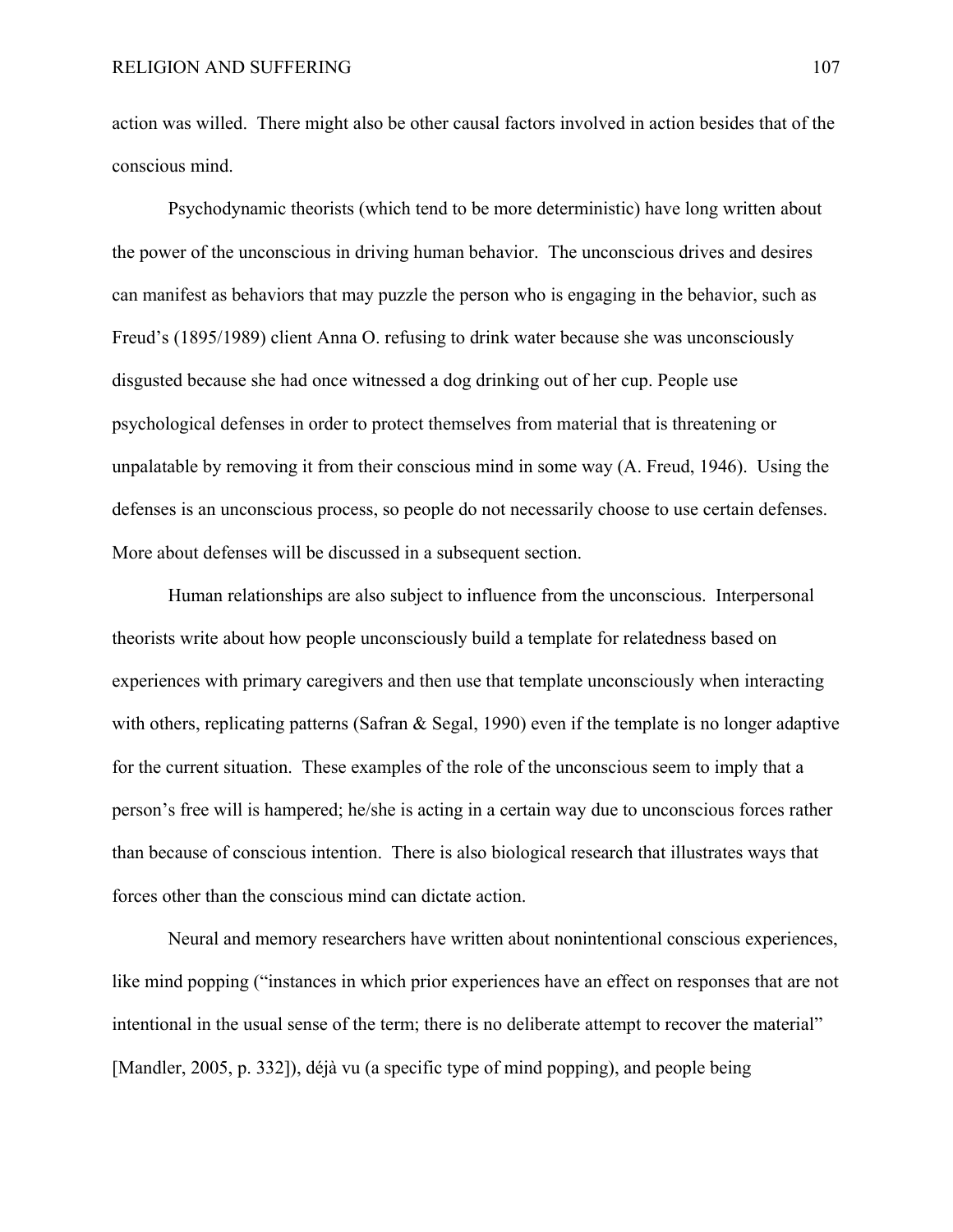involuntarily triggered to remember events by identifiable cues. Other researchers have explored interesting neurological conditions, like alien hand syndrome, in which a person experiences one of his/her hands as acting on its own without the person willing it (Wegner, 2004). These examples suggest that people have less control over their minds then they would like to believe.

In contrast, other theorists consider free will to be a crucial part of human existence and experience. Existential theorists, for example, challenge the idea of determinism and they write about how humans actually suffer because of the overwhelming extent of their free will; it is frightening when they are confronted with the true power of their freedom and capacity for choice (Yalom, 1980). The human's power (to make choices and forge his/her own destiny) is emphasized and existential therapists assert that humans have the freedom to "choose [their] way of being" (Dreyfus, 1962, p. 131). Siew and Khong (2003) write about the impact of freedom and choice and describe that "dis-ease is related to the individual's existential anxiety about being continually confronted with possibilities, having to choose, speculating whether he or she made the right choice, and learning to feel at ease with the decision" (p. 40). Accepting freedom, though frightening, must be done in order for people to fulfill their potentialities. Other writers consider people's perception of the power they have to control their lives as important when considering free will. Walker (2004) points out that philosophers often neglect the person's locus of control (whether they perceive events as within their control or if they perceive themselves at the mercy of external factors [as outlined by Rotter, 1966]) and the person's perceived level of self-efficacy (belief in their ability to succeed) when discussing free will. He indicates that it is difficult to exercise free will if the person has an external locus of control and/or a low sense of self-efficacy.

People certainly make choices every day and, as mentioned, the existentialists focus on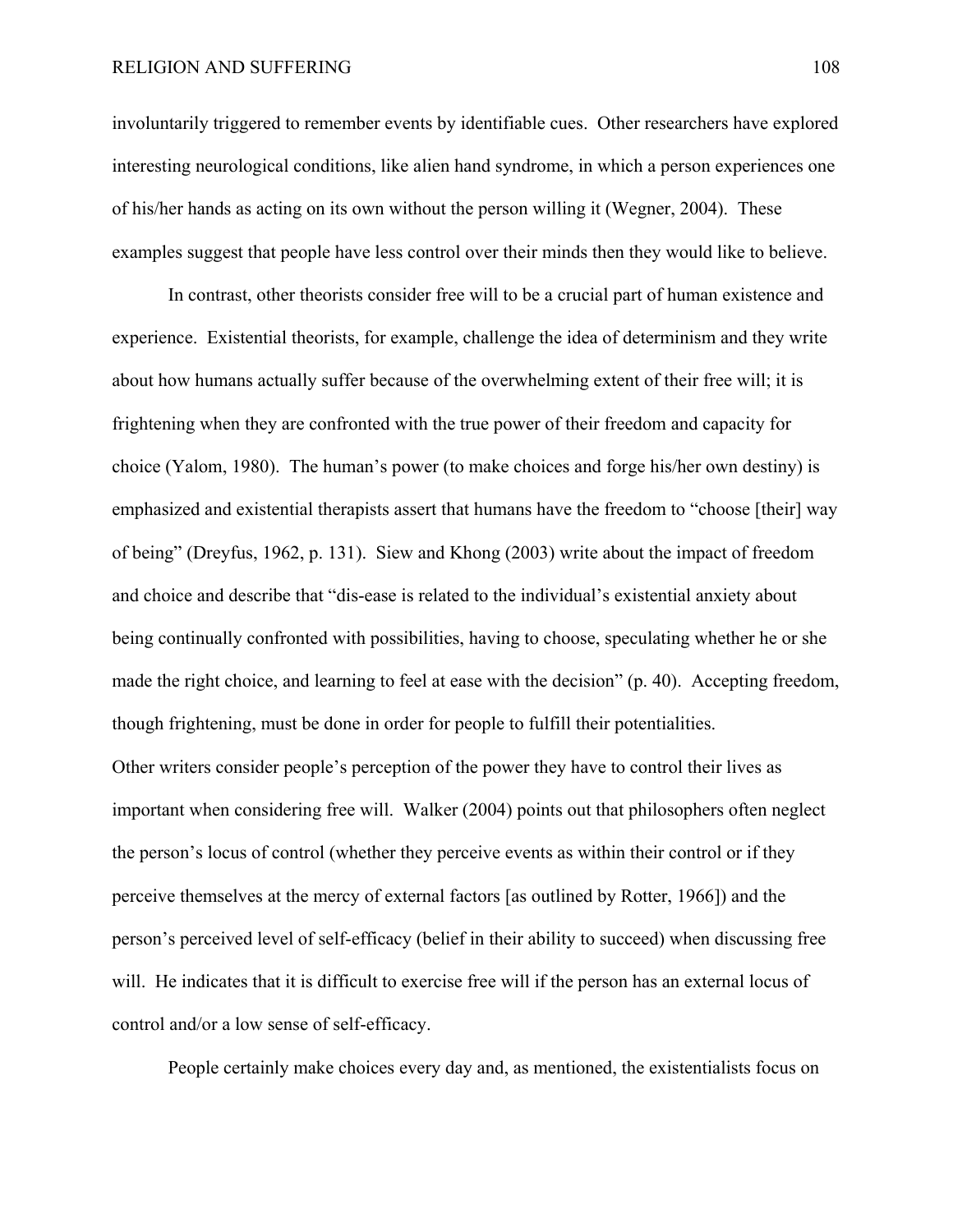that power of choice. The question though is, if people often behave due to unconscious forces, thereby preventing the person from truly using the power of choice, then does the person have free will? If people believe that it is impossible for them to succeed do they have free will? The assumption seems to be that therapy can help a person become more aware of the unconscious material that is driving him/her, so maybe in that way the person can move closer to having free will. Cognitive behavioral theorists seem to have a similar idea in that as a person becomes more aware of how their core beliefs and negative automatic thoughts affect their emotions, they can work to change their thoughts, thereby also changing their emotions (Beck, 1995).

CBT theory highlights the power of the individual in both creating and ameliorating their suffering (Dobson & Dozois, 2001). It is in the client's power to control their thoughts and behaviors and to, as a result, reduce their suffering. Therapists also often help clients to build a sense of self-efficacy so that they can make choices and feel confident in them. So, it appears that psychologists may also agree that suffering may be caused by free will, for the existentialists because the person is too intimidated by the extent of their free will to use it, and for other branches of psychology, because a person's free will is stymied by unconscious forces and mechanisms which get into the way of making truly free decisions.

*Desires.* Different psychological theories, like psychodynamic theory, also acknowledge that suffering can be caused by desires. The Freudian psychic structure of the id, ego, and superego illustrates this idea. The id embodies the primitive drives with no regard for consequence, while the superego is concerned with morality, and the ego struggles for balance between the two (MacHover, 1984). Vella (2007) writes about how individuals create suffering by having natural desires that lead to unconscious guilt and then punishment by the Superego. One cannot live in harmony with society if he/she simply acts upon desires with no regard for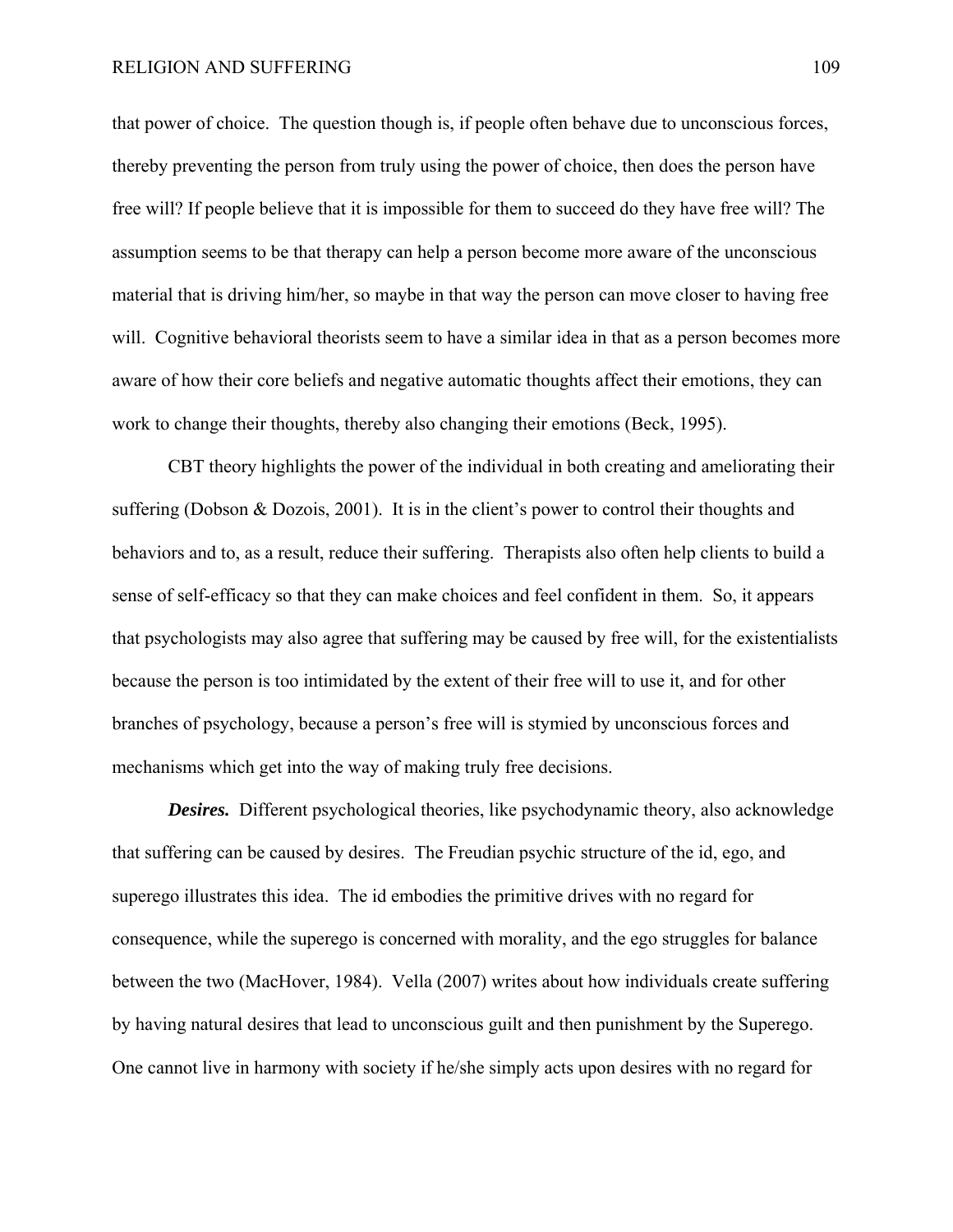consequence, so the psyche has different ways of dealing with desires. As mentioned earlier, one way that people deal with unpalatable desires is by using psychological defenses to protect their psyches. Repression is a common defense that relegates the dangerous impulse or desires a person has to the unconscious (Gay, 1989). Some of the other well-known defenses are: denial, displacement, projection, reaction formation, and sublimation (as indicated in the *DSM-IV-TR;*  APA, 2000).

Psychology theorists also acknowledge that people suffer because they desire their current situation to be different. A person who has social anxiety and is friendless may desire to be more socially connected and also desire to be relieved of anxiety. A person who has just experienced a significant loss may desire to still have that person in his/her life. Another person may look upon others with envy and desire to have what they have and their lack causes suffering. So, desires are seen as playing a substantial role in suffering.

#### **Suffering as a Sacrifice, Test, or Impetus to Growth**

**Religion.** Especially in Christianity and Islam, suffering can be seen as a sacrifice or a test. In Christianity, for example, Christ suffered and was sacrificed to save the whole of humanity (Fides, 1988; Keating & White, 2009; Marshall, 2009). Similarly, the suffering servant suffered for the sins of the multitude (Isa, 53:1-12). Job also suffered as a test of faith and then later was rewarded for his faith (McCord-Adams, 2009). In Islam, Muhammad and his family's suffering was also seen as proof of their faith (Ayoub, 1978; Hamid, 2008). It could also be said that the Christian saints' (Cunningham, 1980) or Muslim martyrs' (Ayoub, 1978) resoluteness in the face of death and torture could be seen as a test of faith which often led to a sacrifice of their lives.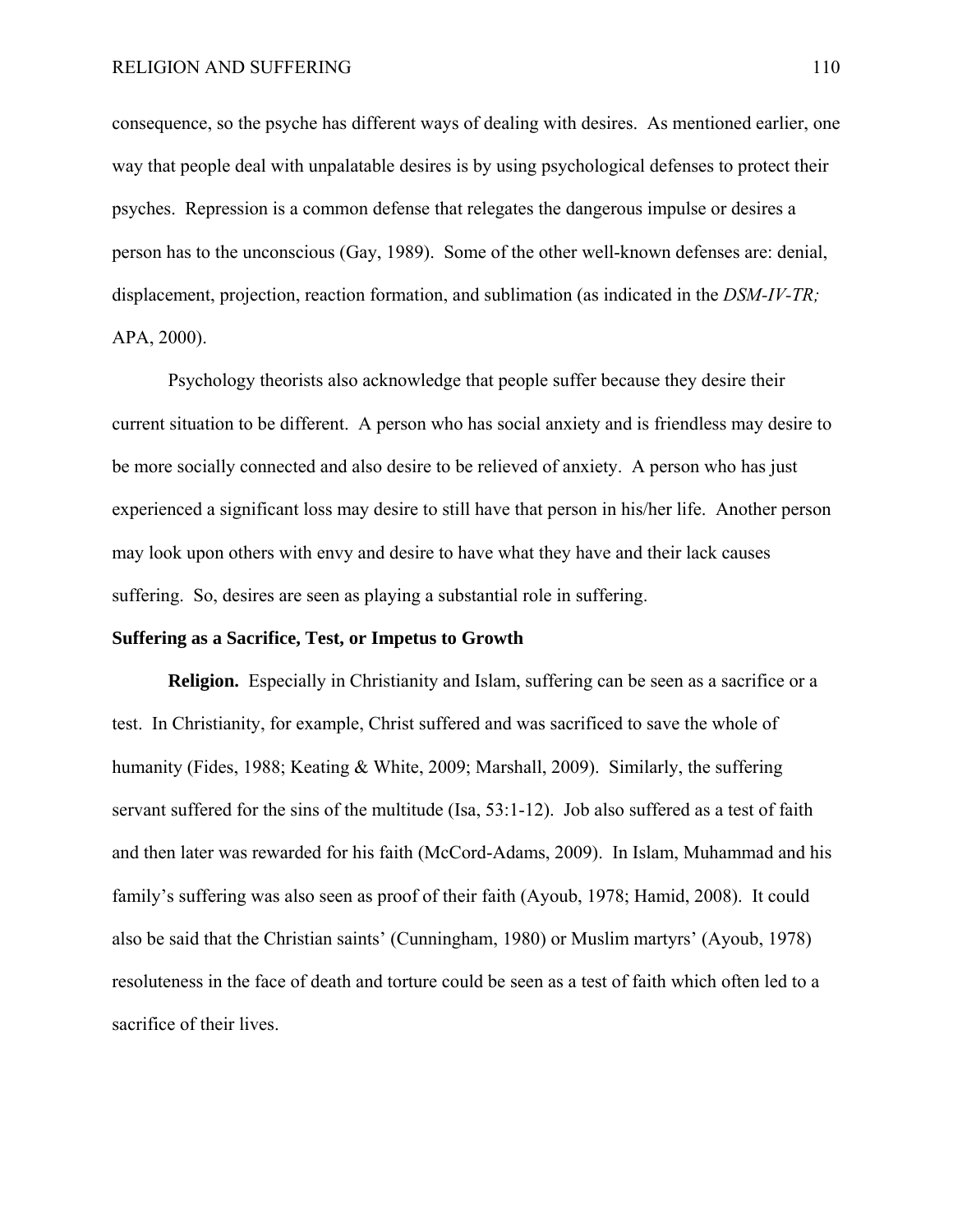Suffering can also lead to growth (Lau, 2000). Some religious followers believe that suffering is inherent in the religious journey and people can better themselves and grow through the journey (Etezady, 2008; Jones & Butman, 1991; Loufty & Berguno, 2005). Tests of faith imposed by divine beings might also be seen as vehicles for growth in Christianity and Islam (Hamdan, 2007; Hamid, 2008). From a different perspective, Buddhists would not necessarily see suffering as an opportunity for growth; rather they would see a lack of growth as contributing to suffering. For example, Buddhist teachings caution against sedimentation (becoming fixed in one's ideas; Christensen, 1999; Daya, 2000), which can illustrate a lack of growth. This sedimentation may be seen as a form of attachment to ideas or a certain lifestyle, which prevents enlightenment. Part of the growth process involves self-knowledge so that a person is aware of his/her weaknesses (Etezady, 2008). In Buddhism, self-awareness can be cultivated by using meditation practices to become more aware of the contents of one's mind (Burton, 2004; Chan, 2005; Twemlow, 2001b).

**Psychology.** The idea of suffering as a test or sacrifice is less common in the field of psychology, but different theorists do write about how ultimate concerns, like suffering, are inescapable and suffering is part of being human. Nietzsche also wrote about despair, will, guilt, anxiety, and loneliness as states of being rather than emotions indicating, "It is not something that we 'have,' but something we 'are'" (as cited in May, p. 77). Kierkegaard described despair as a state that is fundamental to existence, not an emotion, so, for him, a person does not necessarily have to feel despairing in order to be in despair (Jones & Butman, 1991). Suffering is unavoidable, but it can also be seen as necessary for motivation (Dreyfus, 1962), and inner growth is often preceded by suffering (Mayers & Svartberg, 2001).

Suffering is necessary, in part, to help a person develop a self. Winnicott (1965), an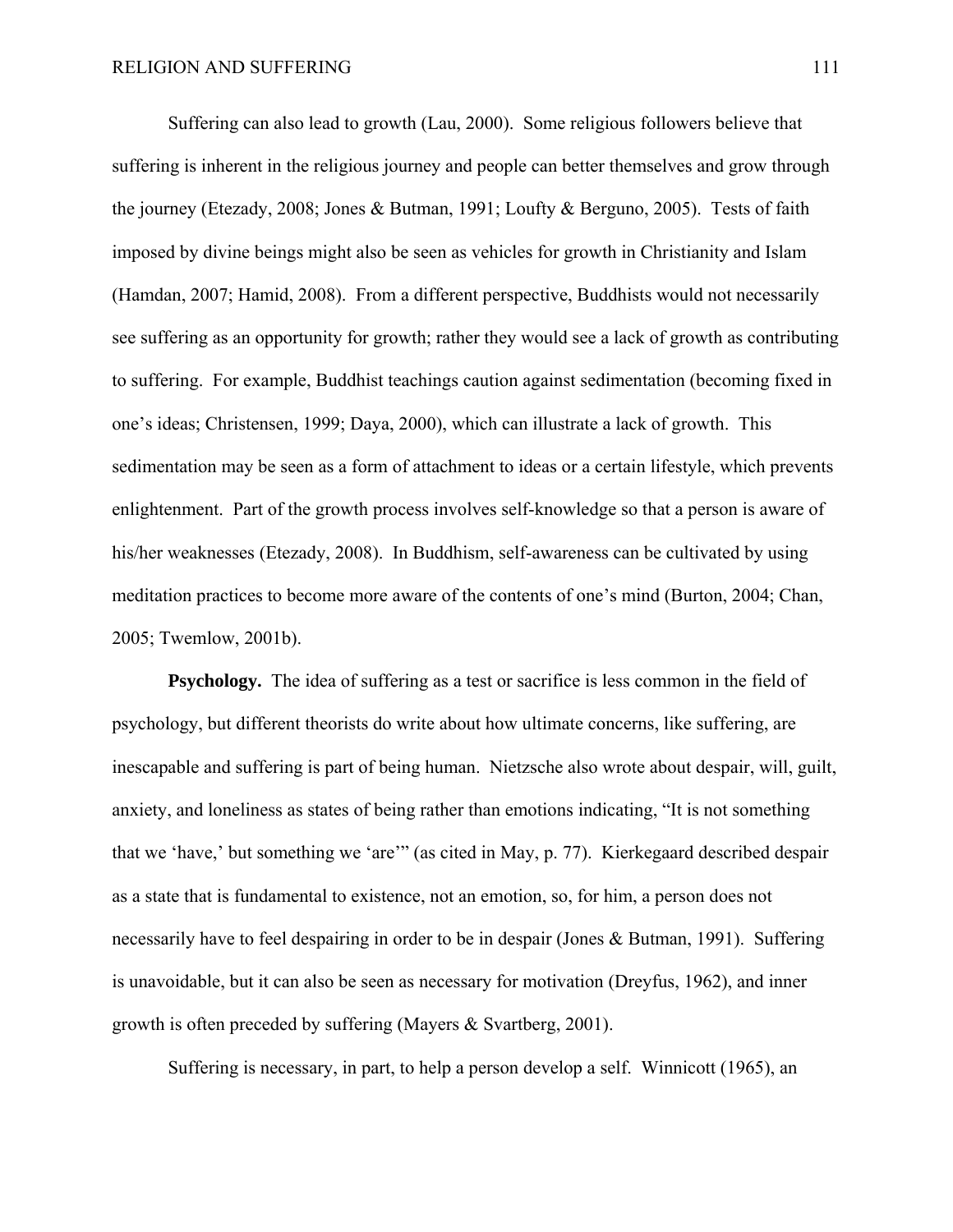object relations theorist, wrote about how a baby begins life with little sense of the boundary between the external world and the baby. The baby believes that he/she wishes things into being (subjective omnipotence; Winnicott, 1965); the baby feels hungry and all of a sudden the mother is there feeding him/her. In order for the baby to begin to develop a separate identity, he/she must endure times when the mother is not perfectly attentive, or there is some delay in getting what the baby wants. Through this process of disappointment, the baby begins to understand that the world is also made up of other people, each with their own separate desires.

There is certainly a limit when considering suffering that leads to growth and suffering that is simply harmful. The child needs to relate to primary caregivers in order to grow, and suffering can result when the mind has not developed as it should. Some frustration is necessary in order for the child to understand that he/she is separate from the parent (Gurney & Rogers, 2007; Winnicott, 1965), but when the mismatch between the child's needs and the parent's actions or the frustration the child experiences is too great, then suffering can develop (Ferro, 2005). One potential mismatch could be the availability or the non-availability of certain emotions in the parent. It seems that what Ferro is describing is a lack of mirroring on the part of the parent, though he does not use that word. The child needs the parent to mirror him/her because, "through these exchanges, the infant gets its initial sense of what it looks like (at least to the mother) and is able to use these experiences as building blocks for future experiences of self and others" (Parker, 1983, p. 287). Unsatisfactory relational experiences leave psychic residue, perhaps as bad objects, etc… which the therapist helps the client metabolize in a different way than they had when they first had the experience.

Existential psychologists in particular often focus on growing through suffering. Drawing from his experience of being confined in a concentration camp, Frankl (1992) wrote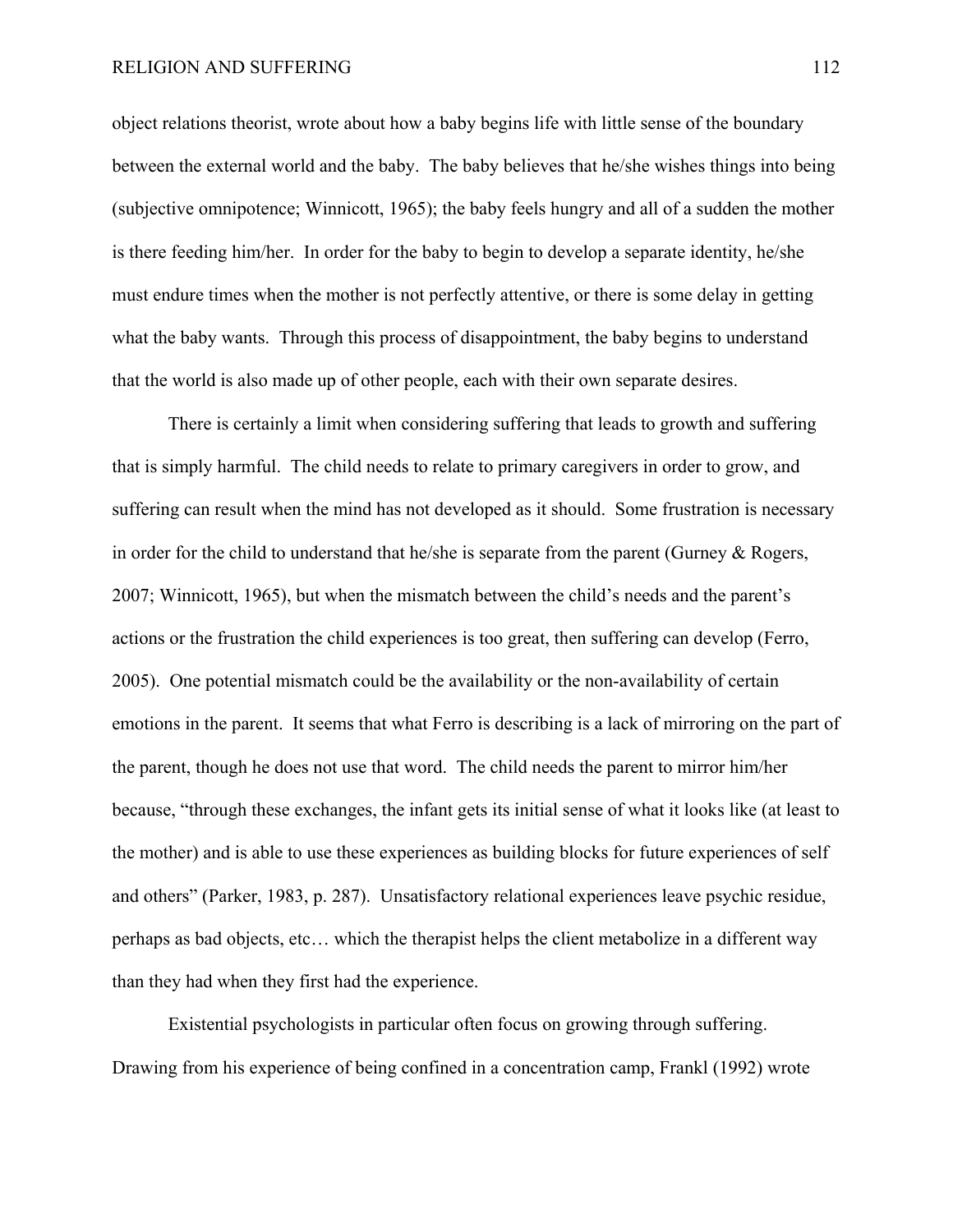about how experiencing suffering gives people the opportunity to find deeper meaning in their lives and to achieve something with their suffering. He created logotherapy, which deals with the client's meaning making and values and how they can be fulfilled. He wrote about the need for tension for growth and described how architects deal with strengthening an old and weak archway by increasing the weight on the arch so that the stones are pressed together more firmly, making the structure stronger. So too can clients become stronger under pressure and existential theorists posit that challenges should be welcomed instead of dreaded. Van Deurzen-Smith (1997) explored some of Kierkegaard's writings that expand on this idea. She articulated that Kierkegaard believed that people try too hard to make their lives easier when they should be challenging themselves. Van Deurzen-Smith indicated that "rather than smoothing our path and becoming shadows of what we really are, we should take the rugged hard road and discover our true capabilities" (p. 15).

Certain theorists have written about the process of growing through suffering and what kind of growth is typically achieved. Joseph and Linley (2006) found in their review of the literature that people who grow through suffering find that their relationships are enhanced in that they value people more and are more compassionate, have a sense of their own personal resiliency and wisdom, tend to reevaluate their priorities, often discover an increased appreciation for the little things in life, and often undergo changes in their spiritual beliefs. In order to experience this change, the person first experiences a psychological disequilibrium (often due to some kind of trauma), which shatters their prior schemata (Joseph & Linley, 2006; Mahoney, 1982; Tedeschi & Calhoun, 2004). The person then needs to rebuild his/her schema in order to incorporate the trauma.

There are ways of rebuilding schema that do not result in growth. Joseph and Linley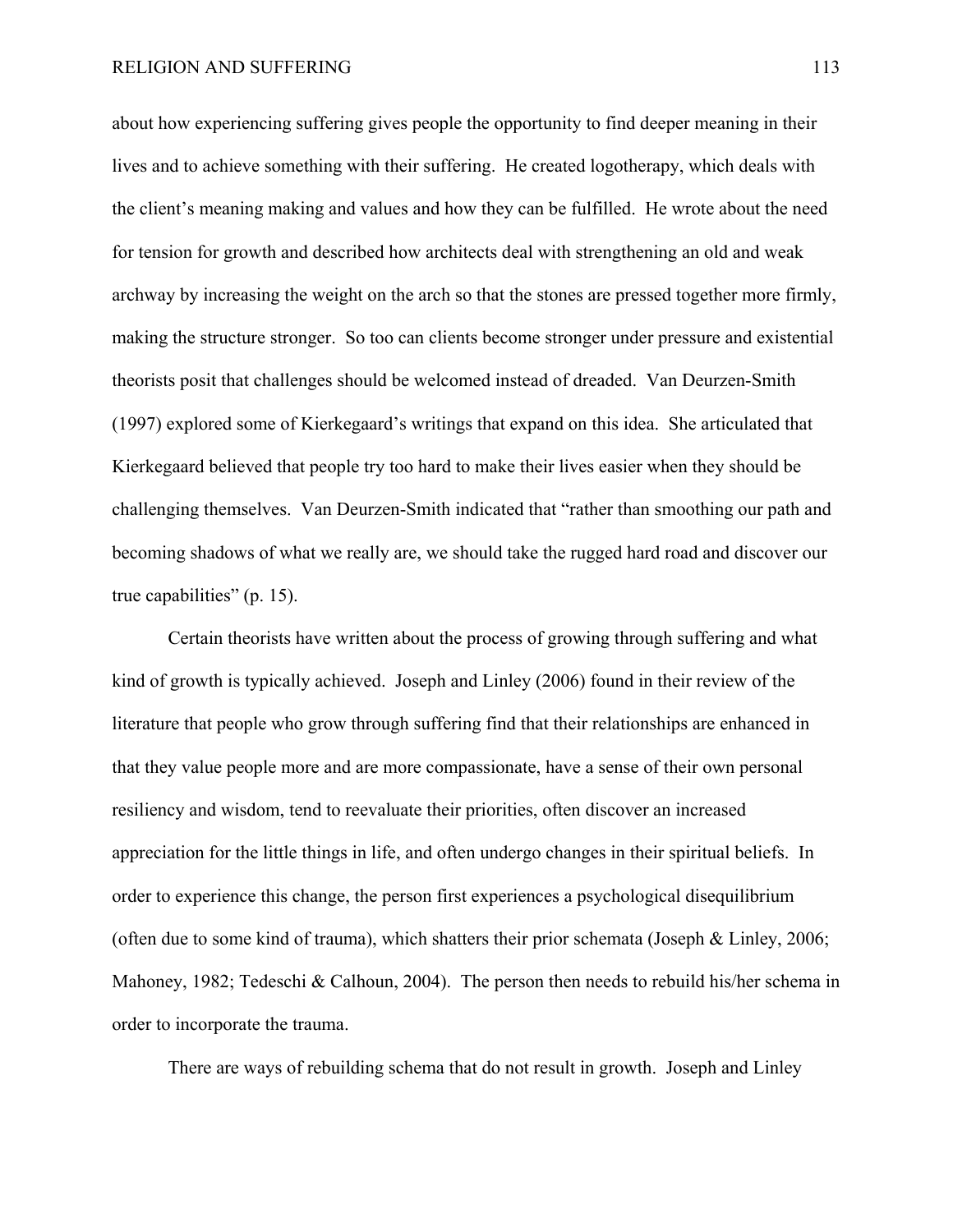(2006) indicate that a person can process traumatic information by assimilating it to fit into the existing schema that the person has, which would not result in growth because the information is being changed to fit the schema instead of the schema being changed to fit the new information. Or, the person can deal with the traumatic information by changing his/her schemas and worldviews to accommodate the new information (accommodation), which can result in growth. Joseph and Linley write about how the Rogerian idea of the fully functioning person, a person who accepts and values all aspects of him/herself, contributes to theories of growth. Without accommodating the new information in a way that is genuine and consistent, the person cannot accept and value all aspects of him/herself, so he/she would not be a fully functioning person. Other people in the person's life also contribute to how the person handles the traumatic material. Joseph and Linley (2006) indicate that being in a nurturing social environment is essential for providing the support a person needs to accommodate the new information in a helpful way. On the other hand, people in the client's life may also hamper the growth process. For example, these authors caution therapists from encouraging clients to simply assimilate their experiences (with no change in the schema) because then they cannot grow from them. The client's self must be reintegrated with their experience so that they can be a fully functioning person.

### **Suffering as Punishment**

**Religion.** All the religions discussed can depict suffering as a punishment. In Christianity, original sin is based in punishment; Adam and Eve disobeyed God and they were punished by being forced to face disease and mortality (Peters, 1990). Muslims also believe in the Adam and Eve story and are mindful about how people can be punished for their disobedience (Ayoub, 1978). In both religions, people can also face eternal damnation as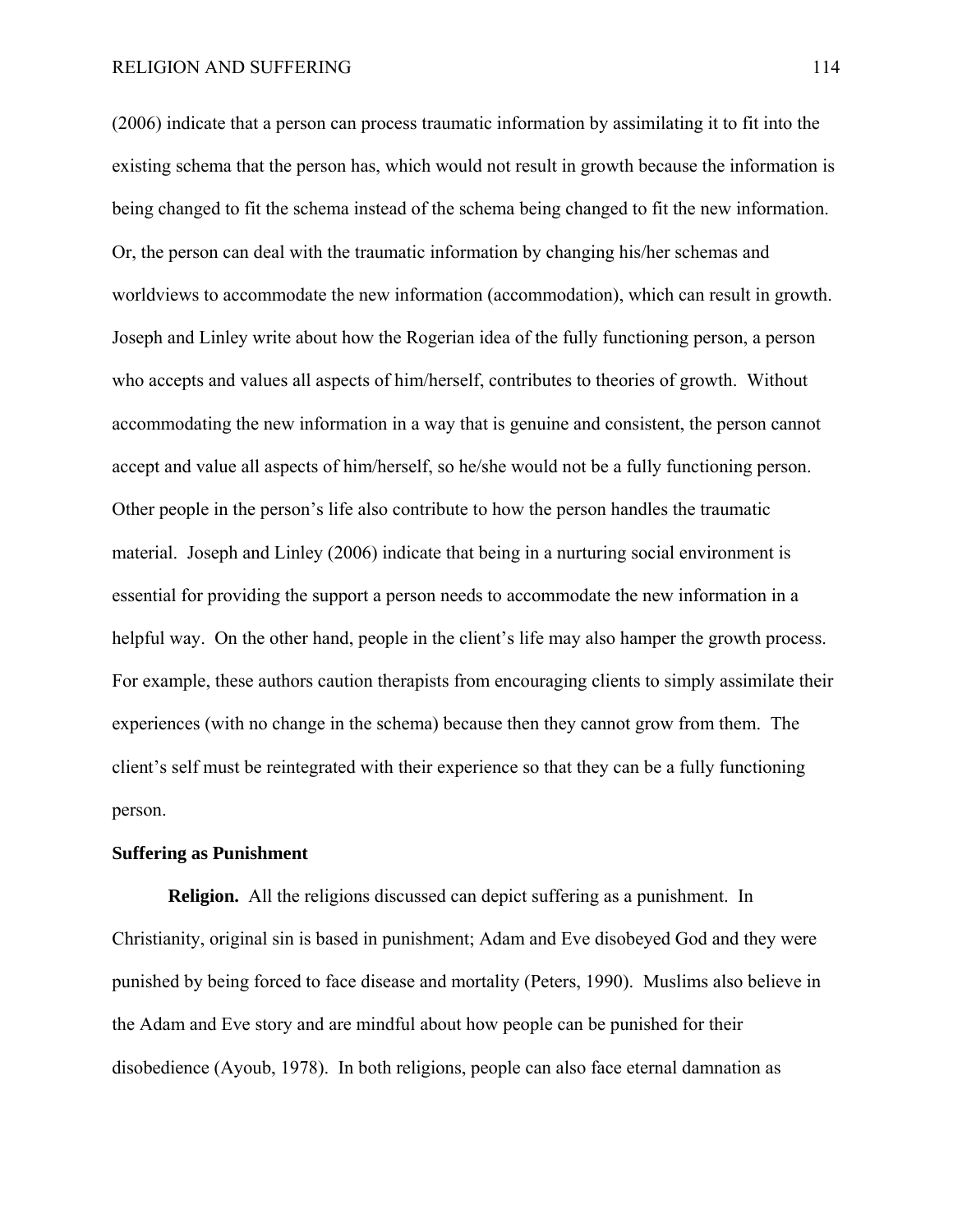punishment for their sins. So, Christians (Rom. 5:2-4:2; Cor. 1:4-7) and Muslims are concerned with conquering sin (Vroom, 1996). As such, someone from a Muslim or Christian background might deal with the suffering inflicted on them as punishment by repenting (Hamdan, 2007). Buddhist tradition too contains allusions to punishment when considering reincarnation. People are born into more advantageous environments based on their karma (Rahula, 1959). If they are greedy and cruel, they risk being reborn into one of the hells, which may involve suffering such as starvation and being cut by knives (Strong, 2003).

In all the mentioned religions, people can avoid punishment by following the rules of their religious leaders and community (Burton, 2004; Hamdan, 2007; Rahula, 1958; Raiya & Pargament, 2000; Vroom, 1996). For example, Vroom writes about how people suffer when they deny God's plan and try to be their own gods, so one way to deal with suffering is to have faith in God's plan. If people follow the rules, then they will not be punished and they will also receive a heavenly reward (in Christianity and Islam). In Buddhism, there is not necessarily a demand or reward for following the guidelines that the Buddha outlined (a person can only depend on him/herself to become enlightened), but enlightenment might be more easily facilitated by following the Buddhist path.

**Psychology.** Classic Freudian theory deals with punishment when considering the Oedipus complex, as the male child desires his mother and fears castration by his father as punishment (Freud, 1925/1989). Behavioral theory also deals with the ideas of rewards and punishments. Early theorists like Skinner (1950) explored how people and animals can be conditioned to produce certain responses depending on if the behavior was reinforced or discouraged. Punishments, or rather approval and disapproval, can also shape how someone relates to others. Children learn from their parents about what traits are admired or reviled and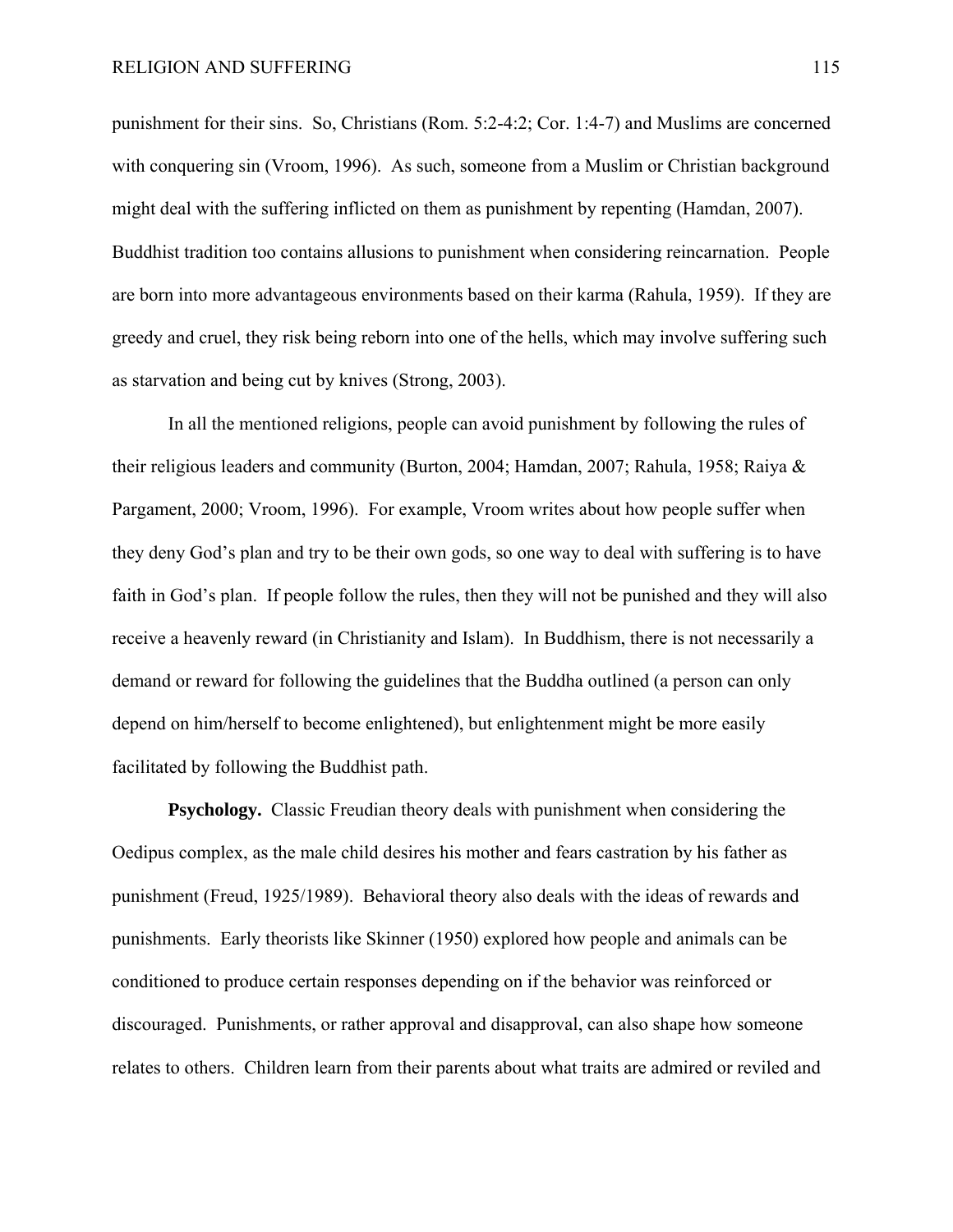they learn to behave in ways that will get the most positive feedback (Saffran & Segal, 1990). Behavioral and cognitive behavioral therapists encourage people to track their behaviors in order to understand the consequences of their behavior and how to change it (Beck, 1995). The ABC model (articulated by Albert Ellis, 1962) used by cognitive behavioral therapists illustrates how the idea of consequences is built into the theory. The model illustrates that activating events initiate beliefs about the event, which then lead to consequences or symptoms. In contrast to religious leaders, these theorists are not particularly interested in adhering to certain moral guidelines, rather they are interested in promoting effective behavior that enables clients to fulfill their goals (Jones & Butman, 1990).

### **Suffering Because of the Self and/or Soul**

**Religion.** In Christianity and Islam, a person has an enduring, core element called the soul, which is the essence of the person. The soul embodies the totality of the person and is also called "the breath of life" in the Old Testament of the Bible (J. R. Beck, 2003, p. 26). J. R. Beck (2003) also indicated that "the soul can be linked with the heart (Deut. 6: 4-5), and it is considered the seat of mental activity (Deut. 4:9)" (p. 28). In Islam, suffering can be caused by an imbalance in the soul (*nafs*; Khalid, 2006). The imbalance can occur when there is tension between the part of the soul that desires and the part of the soul that has moral awareness. The soul is affected by a person's actions on earth, which will determine the soul's eternal fate. In Christianity and Islam, the soul will suffer if the person is sinful and is sent to hell after their death as punishment.

In Buddhism, suffering is caused by the self/soul (*atman*), but in a different way than in Islam and Christianity. Islam and Christianity assume that the soul is something real and enduring, but Buddhist teachings indicate that there is no enduring quality of a human (*anatman*)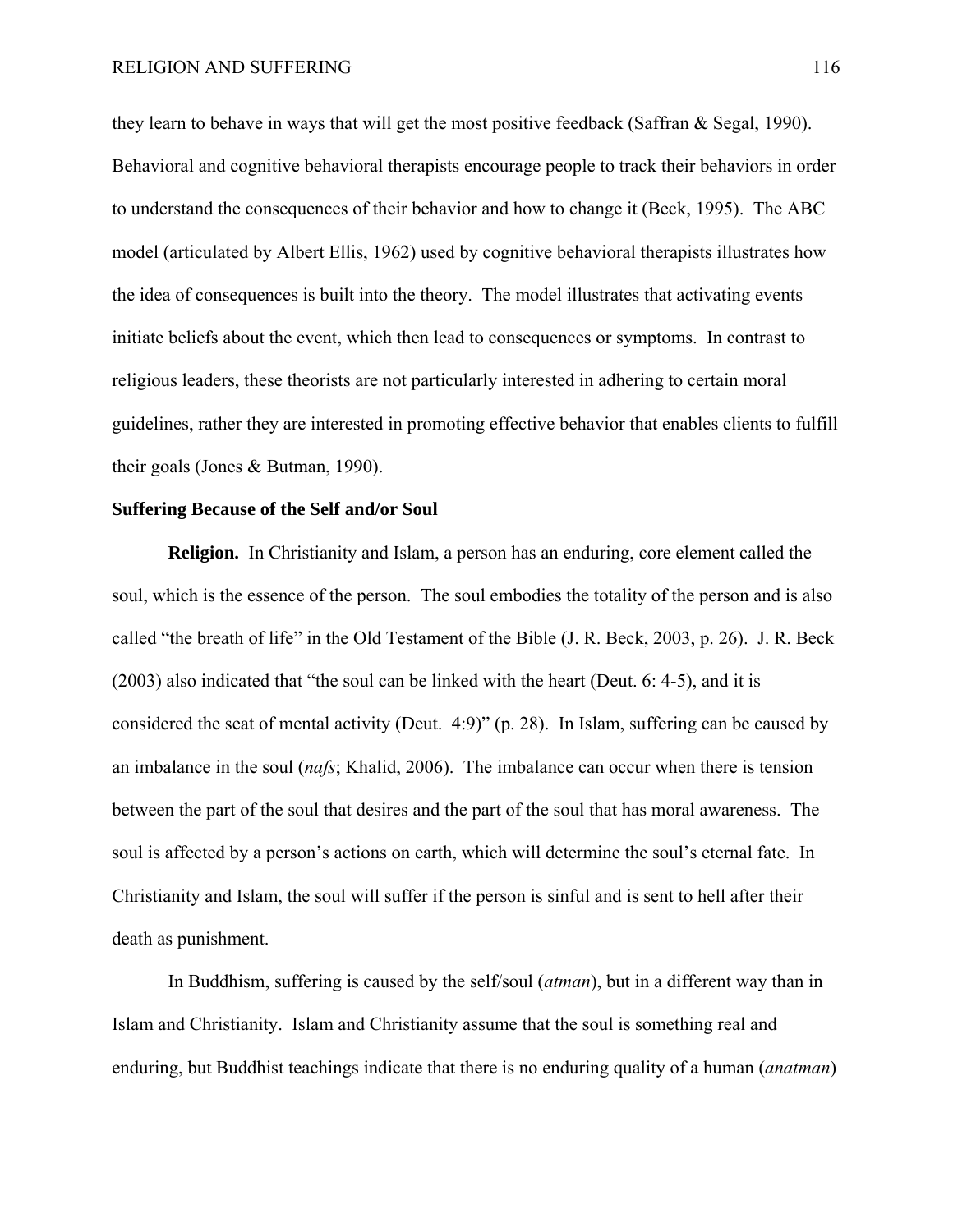and the belief in a soul or self is illusory and perpetuates rebirth and suffering because the person is attached to his/her identity and they do not want it to disappear. Certain emotional states (the five hindrances) also cause suffering because they fool the senses and perpetuate the idea of the self as something real (Daya, 2000). So, in this way it is people's belief that they have a soul or self that causes suffering.

**Psychology.** Psychology theorists write about a less transcendent construct than the soul called the self, which is similar to the soul in that it is the essence of a person, their core (J. R. Beck, 2003). Not all theorists agree on what elements make up a self and some do not believe that there is a self at all. Some conceptions of the self may imbue the same flavor as the soul, such as Freud's, as he uses words to describe the psyche that are reminiscent of the soul (Berke & Schneider, 2006) and Jung's version of the self also has a transcendent flavor that seems similar to conceptions of the soul. Freud and Jung both see the self as the core of the person and they both delineated different self-structures that can contribute to the person's suffering.

In Freudian theory, as discussed earlier, the psychic structures the id, ego, and superego, are in a constant battle for dominance as the id desires, the superego restricts, and the ego tries to mediate. Jones and Butman (1991) describe the process:

"… conflict is intrinsic to human nature and forms the core of our being. The key psychic drives inevitably conflict because the aggressive and erotic desires do not naturally complement each other. The structures conflict also: id and superego battle, like two powerful horses, with the relatively impotent ego astride them both.

Consequently, conflict is as much a part of normalcy as it is of pathology. (p. 72) People can deal with the tension of the self-structures better, if they become aware of their unconscious material and how it affects them.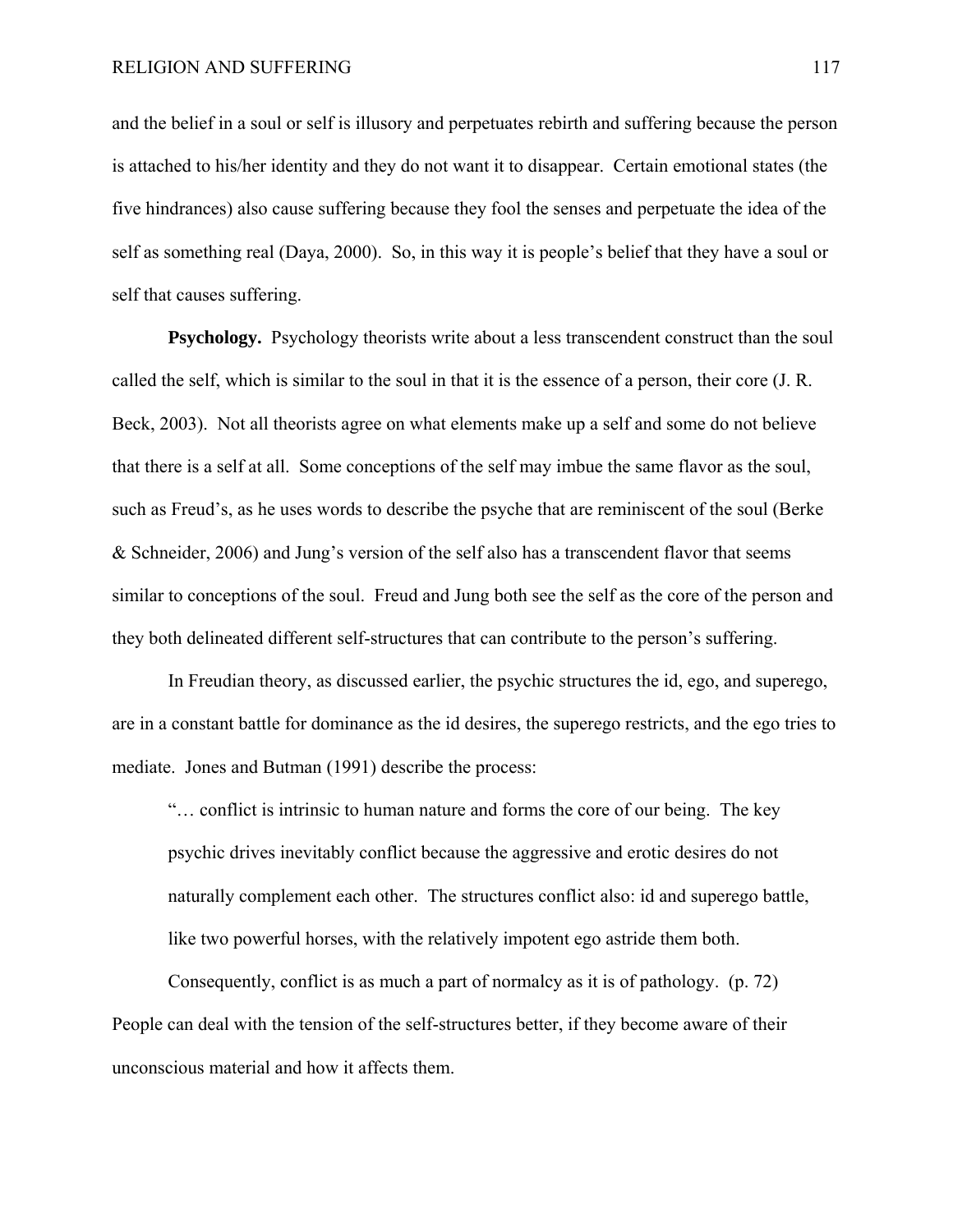A person can also suffer when they have desires or impulses that are incompatible with their image of themselves, or when they fail to live up to their ideal self. Very early in life children learn what is "me" and "not me" in their development of themselves. Parents contribute to this development and their reactions inform the child of what characteristics are desirable and undesirable. This sense of expectation of how the person needs to act in order to maintain relatedness may lead the person to act in a way that is disingenuous with his/her self in order to maintain relationships. Existential and person-centered therapists are particularly concerned about the suffering that occurs when clients are not being authentic and when they feel the need to hide parts of themselves. These therapists seek to help clients live more authentically, which can open up more choices and potentialities (Dreyfus, 1962). The client and therapist may examine what aspects of self are held back and explore how they might give these aspects voice. This intent is similar to how a Jungian therapist might work with a client.

Jung's model of the psyche also assumes that suffering is inherent in the design of the self; the fragmentary nature of the psyche causes suffering and the goal of therapy is integration of the different archetypes. His model contains three parts: the conscious, the personal unconscious, and the collective unconscious (Jung, 1981). The conscious is self-explanatory and involves the elements of the person and the environment that the person is aware of. The personal unconscious includes elements that the person is not aware of, but that are unique to the person and born from experience, like memories. The collective unconscious is perhaps the most controversial aspect of Jung's model. The collective unconscious is the portion of the psyche where all of the wisdom of humans since the beginning of time (expressed as archetypes) is contained. A person may suffer depending on the expression of different archetypes. Also, there is naturally tension between the different archetypes that can be difficult to manage.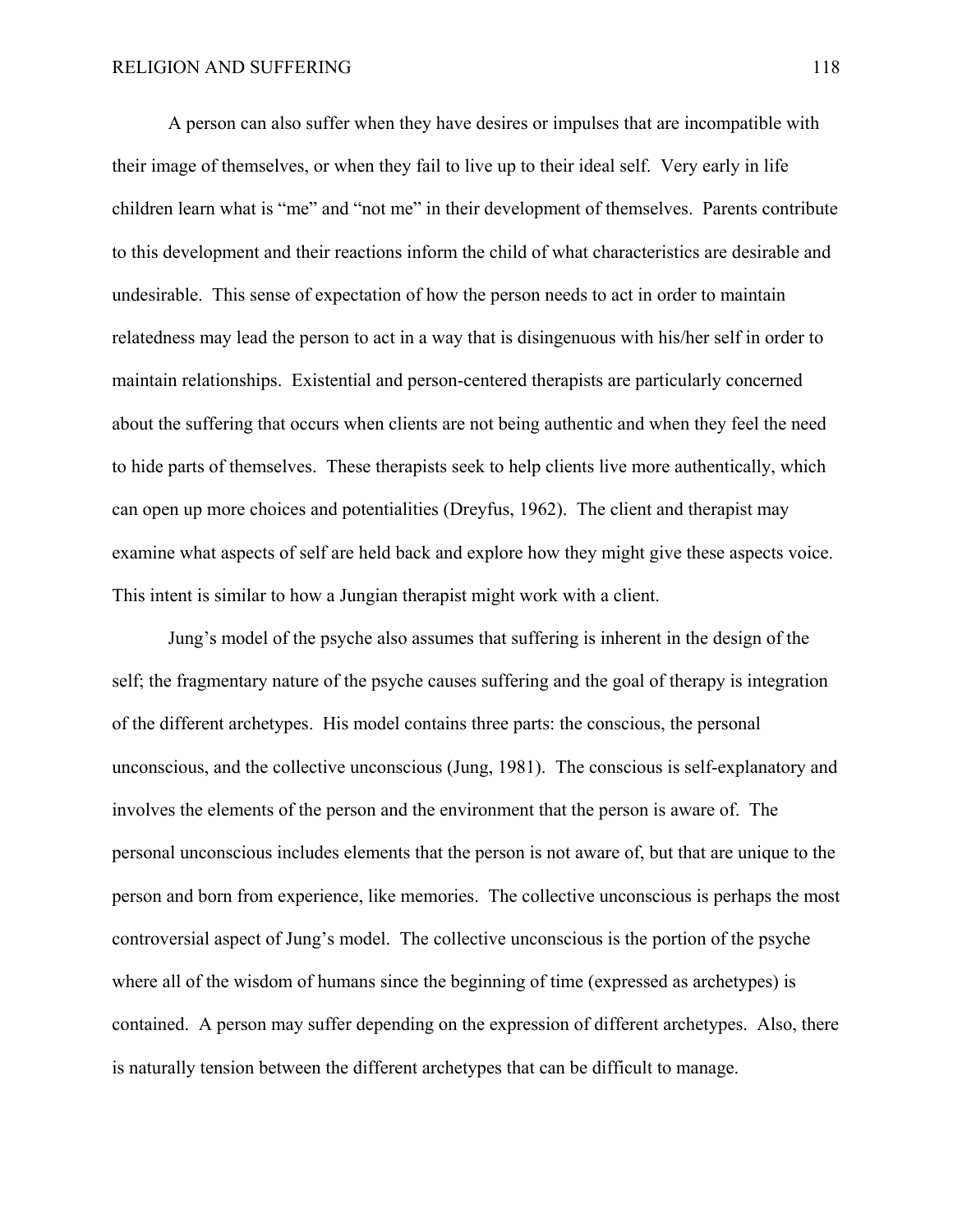One archetype that may conflict with other archetypes is the Persona. Singer (1994) describes the Persona as the face that people show to the world. It can be seen as a mask for the collective unconscious. The Persona is meant to show something of what the person is like, but it does not represent the person as a whole and, therefore, is the opposite of the Self (which integrates all aspects of a person). In dreams and imagery, the Persona appears as cover-ups, like hats and capes, because that is the function of the Persona; it covers up some of the more undesirable aspects of a person. It is common for people to identify with the Persona and believe that it represents the self. For example, if someone's Persona is tied up with his/her profession, then he/she will tend to define him/herself by his/her profession. This is risky because then an attack on the person's professional skills becomes an attack on the self and, therefore, much more damaging emotionally for the person. Also, when dependent on the Persona, the person is not able to integrate other elements of self, like the Shadow.

The Shadow is another archetype that often contributes to suffering. The Shadow is perhaps one of the most intriguing archetypes because it embodies all the dark and undesirable aspects of the person. As such, it is a challenging archetype to deal with because people generally have a difficult time admitting to these darker aspects of themselves. However, Jung believed that it was important to acknowledge the darker side of mankind in order to have a human "spark." He said, "What would the rainbow be were it not limned against the lowering clouds?" (Jung 1981, p. 225). People deal with their Shadow aspects in different ways. One way of dealing with the Shadow is by projecting it onto others; the undesirable aspects we see in others are the aspect we despise in ourselves (Singer, 1994). It is harmful to completely repress the Shadow; "When one attempts to live out only one side of his personality, the conscious, adapted attitude, the opposite side remains in the unconscious, waiting for some situation which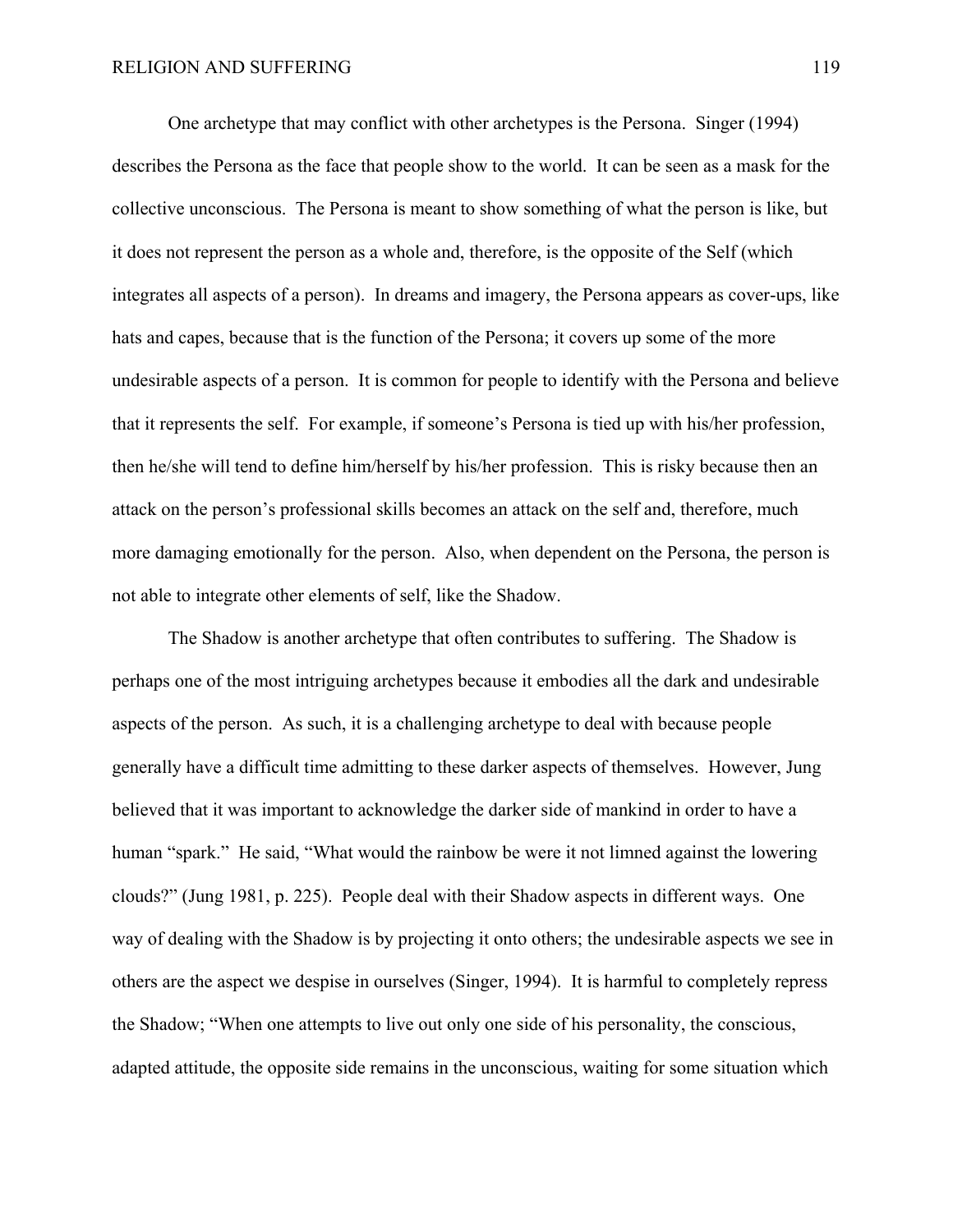allows it to break through" (Singer, 1994, p. 169). In this situation where the Shadow is ruthlessly repressed, the darker aspects will come out when the person's inhibitions are lowered, such as when they are intoxicated or dreaming.

Cognitive behavioral theorists' conception of the self is that the self consists of schemata and core beliefs that are built in childhood and which shape how the person thinks and behaves (Beck, 1995). These structures, however, are not always stable and enduring because they can be learned and unlearned. Cognitive behavioral theorists do consider that the self can cause suffering if the schemata that make it up are primarily negative. Self-focusing (as in Social Anxiety Disorder where the person is focused on their every move and is negatively evaluating him/herself) has also been identified to increase anxiety and negative affect (Woody, Chambless, & Glass, 1997). In Social Anxiety Disorder, the person worries constantly about how he/she is perceived and often misinterprets others' behavior as having to do with that person when in reality it may be unrelated. The cognitive distortion of personalization illustrates this concept (Beck, 1995).

While the mentioned theorists (Beck, 1995; Dreyfus, 1962; Freud, 1907/1989; Jung, 1981; Singer, 1994) appear to agree that environment can contribute to the development of the self, they also seem to believe that there is some core element to the person. There are others, however, who disagree. For example, Bruner (2002) boldly advocated that the self as a stable, essential entity does not exist, rather people construct the self through narratives to fit different situations. He asserts that our narratives are our realities and self-making is a narrative art. Bruner theorizes that the way we differentiate ourselves from others is to compare our stories of ourselves to the stories that others have constructed for themselves. Also, the esteem of others is essential in self-making; we may restructure our stories to make ourselves look better to others.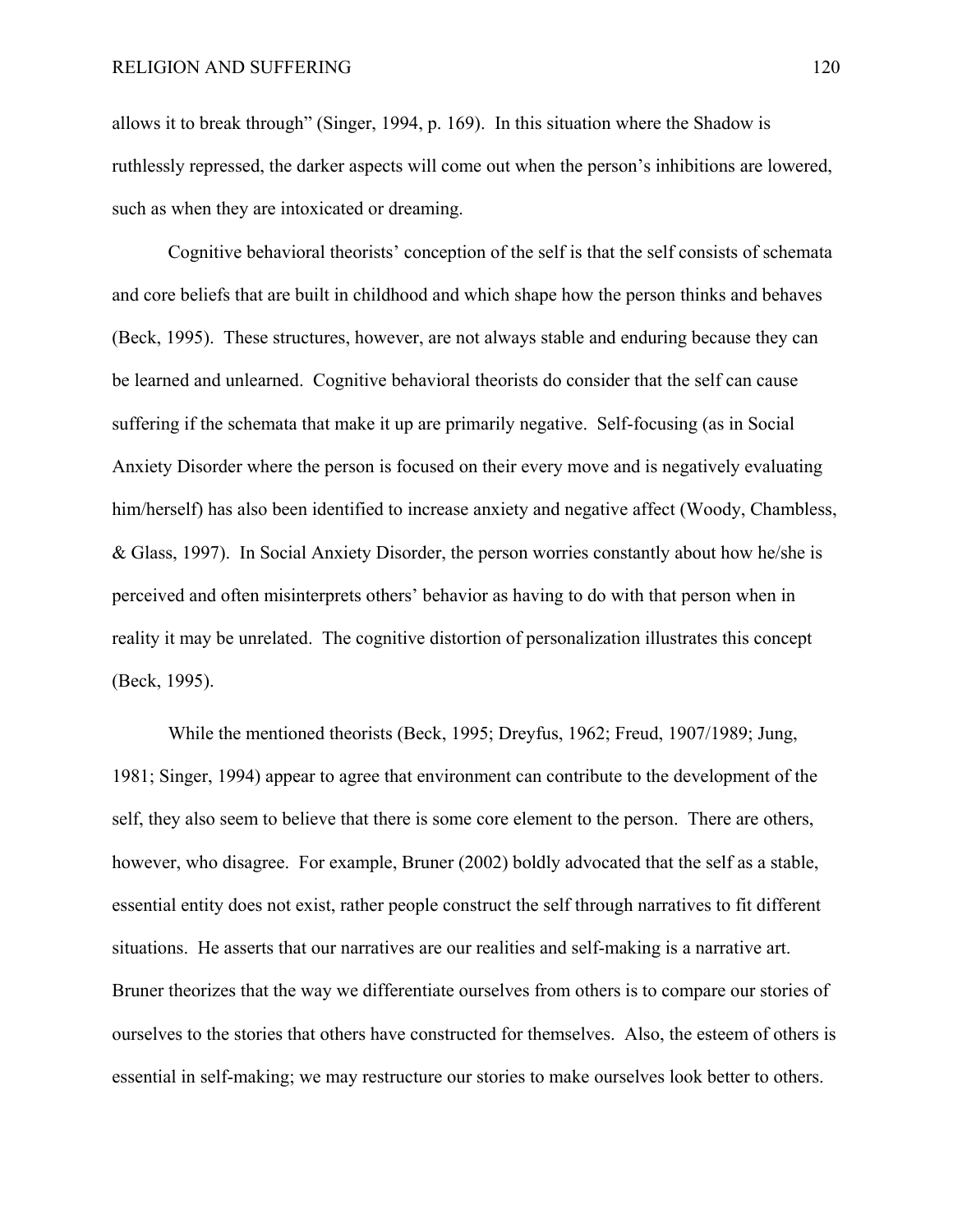In this way of viewing the self, it seems that suffering could occur when a person compares themselves to another person and finds himself/herself lacking, or if their stories are incompatible with cultural stories. So, many different psychological theories have explored how the self contributes to suffering.

### **Suffering Due to Attachment and Separation**

**Religion.** In both Christianity and Islam, suffering is caused by separation from the creator (Etezady, 2008b; Loufty & Berguno, 2005; Peters, 1990; Shafii, 2008). People may try to deal with this fear by forgetting their separation (Shafii, 2008), or they may seek re-fusion with the creator (Etezady, 2008b). Religious communities can be helpful because they can help people feel closer to the creator (Abdullah, 2007; Geaves, 2005; Hamid, 2008; Jones & Butman, 1990; Martindale, 1968; Shafii, 2008). In Buddhism, suffering is caused by attachment, whether to a person, an idea, or the self, largely because of the true impermanent nature of these things (Christensen, 1999; Rahula, 1959).

 In both Christianity and Islam, the solution to suffering is merging with the creator, in heaven (Etezady, 2008b). Followers might also manage suffering by seeing it as a way to feel closer to religious figures who have also experienced suffering in Christianity (Cunningham, 1980; Fides, 1988) and Islam (Ayoub, 1978). However, in Buddhism, the solution is to relinquish attachments because they contribute to the person being stuck in the cycle of death and rebirth (Christensen, 1999; Rahula, 1959). This does not mean that Buddhists do not care for people, rather compassion is considered important in Buddhism. The difference is that Buddhists are encouraged to cultivate the same level of compassion for all people instead of having attachments to specific people (Ohnuma, 2007).

**Psychology.** All psychology theories in some way acknowledge the importance of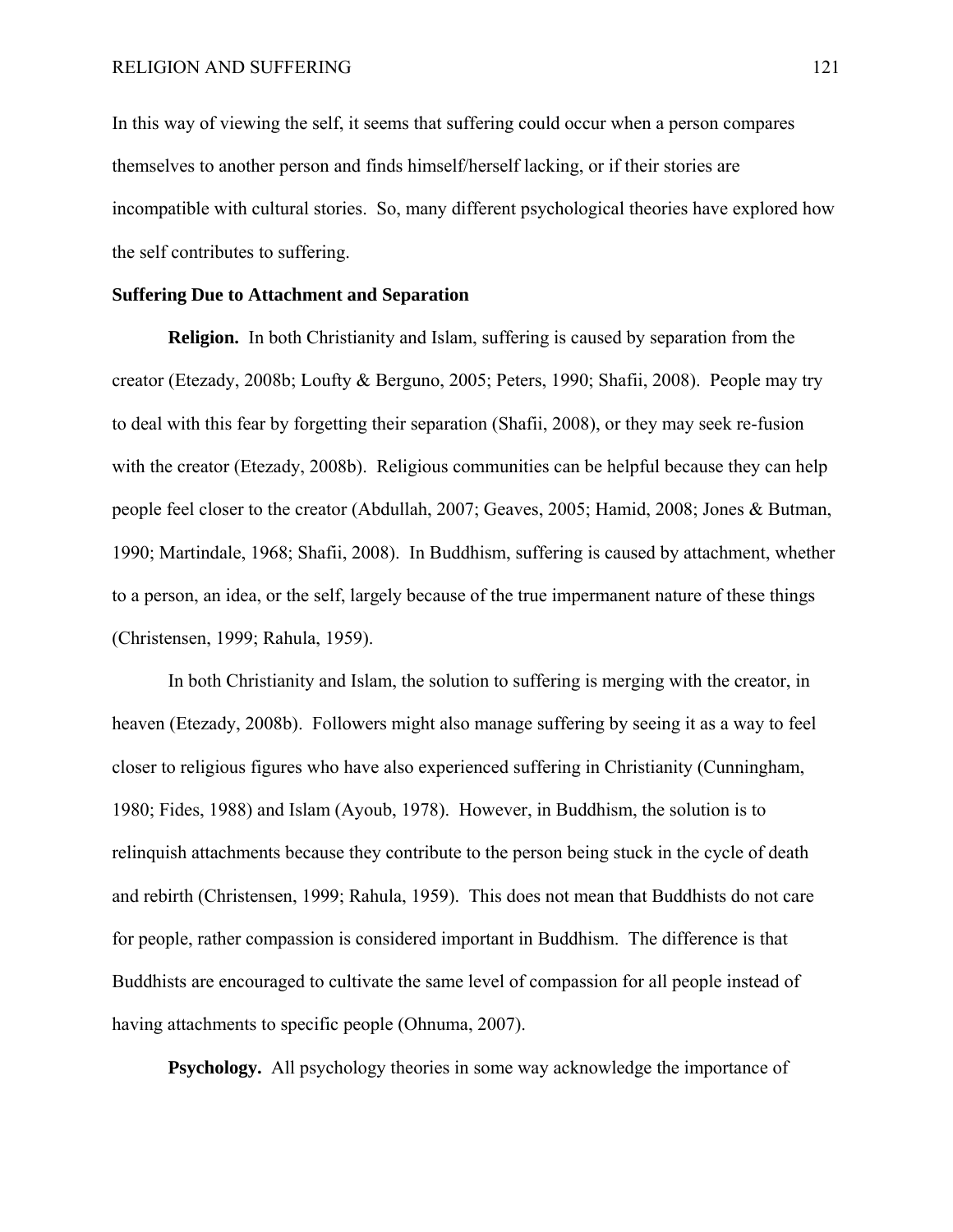human connection and indicate that suffering results when people feel isolated. Yalom (1980) writes about three kinds of isolation, interpersonal isolation: intrapersonal isolation, and existential isolation. In the first type, the person experiences loneliness and is isolated from people. In the second, the person splits off parts of him/herself (perhaps their anger or other qualities the person finds undesirable) and is isolated from them. In the third the person feels separate from the world and feels the "...unbridgeable gulf between oneself and any other being" (p. 355). "Perfect communication" with another human being is impossible, so loneliness is a permanent human condition (Mayers & Svartberg, 2001, p. 542). Engaging with people can help the person feel existential isolation less keenly, but it cannot eliminate it. Yalom writes a poignant passage about this idea:

We are all lonely ships on a dark sea. We see the lights of other ships-ships we cannot reach but whose presence and similar situation affords us much solace. We are aware of out utter loneliness and helplessness. But if we can break out of our windowless monad, we become aware of the others who face the same lonely dread. Our sense of isolation gives way to a compassion for the others and we are no longer quite so frightened. (p. 398)

Though people cannot experience perfect communication, they seem to seek it by immersing themselves in others and looking for "soul mates," or people who will understand them at a deeper level. Being unable to find that perfect person results in suffering.

In psychodynamic theories, like in attachment theory and object relations theory, attachments are crucial. Attachment is seen as a hardwired drive in humans and many theorists believe that people are driven to maintain attachments and relatedness (Safran & Segal, 1990). When children are insecurely attached, it becomes problematic and they are said to have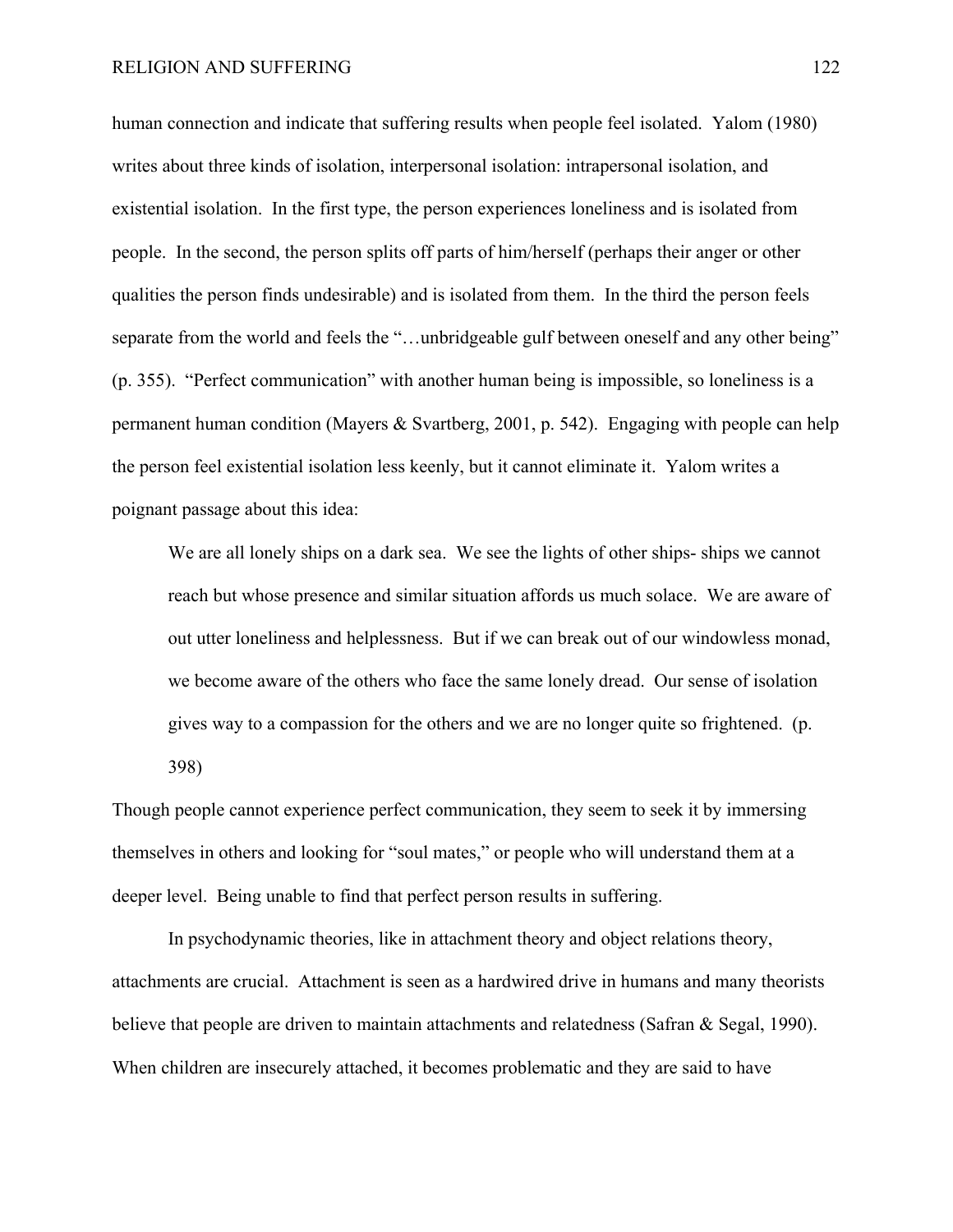attachment disorders like ambivalent or avoidant attachment. They also may have difficulty with interpersonal relationships later in life. Object relations schools also theorize that attachments to our primary caregivers are so important that we create internal representations of them that stay with us through life (Parker, 1983).

Loss (separation), which is only possible if the person was first attached, also contributes to suffering (Christensen, 1999). As Christensen noted, "suffering is a desire or wish for one's experience to not include loss" (p. 41). Freud also indicated that some of the main events that cause suffering are related to loss: object loss, loss of love, and physical loss (castration; Christensen, 1999). Loss is a factor in both depression and anxiety, "in depression the desire relates to a wish that the loss of self/other would not have occurred. In anxiety the desire is that the anticipated loss will not occur or that the current loss will not continue" (p. 40).

In psychodynamic theory, the client's attachment to the therapist is also important. Suffering is alleviated when the client is able to experience painful events and feelings that he/she experienced in the past (usually with primary caregivers) in a different way with the therapist. For example, a client can express anger or vulnerability with the therapist without being punished, as he/she may have been if that emotion was expressed with primary caregivers. This process is called a corrective emotional experience (Hartman & Zimberoff, 2004). The client is then able to integrate this new experience and heal. The individual may also feel empowered and able to relate to people in a different way (Hartman & Zimberoff, 2004). The therapist provides the client with what they had originally needed when he/she was a child, namely attunement and empathic support (Hartman & Zimberoff, 2004). In this way the therapist can strengthen the client's ego and help them integrate parts of themselves that had been split off because the client saw them as threatening relatedness with parental figures. This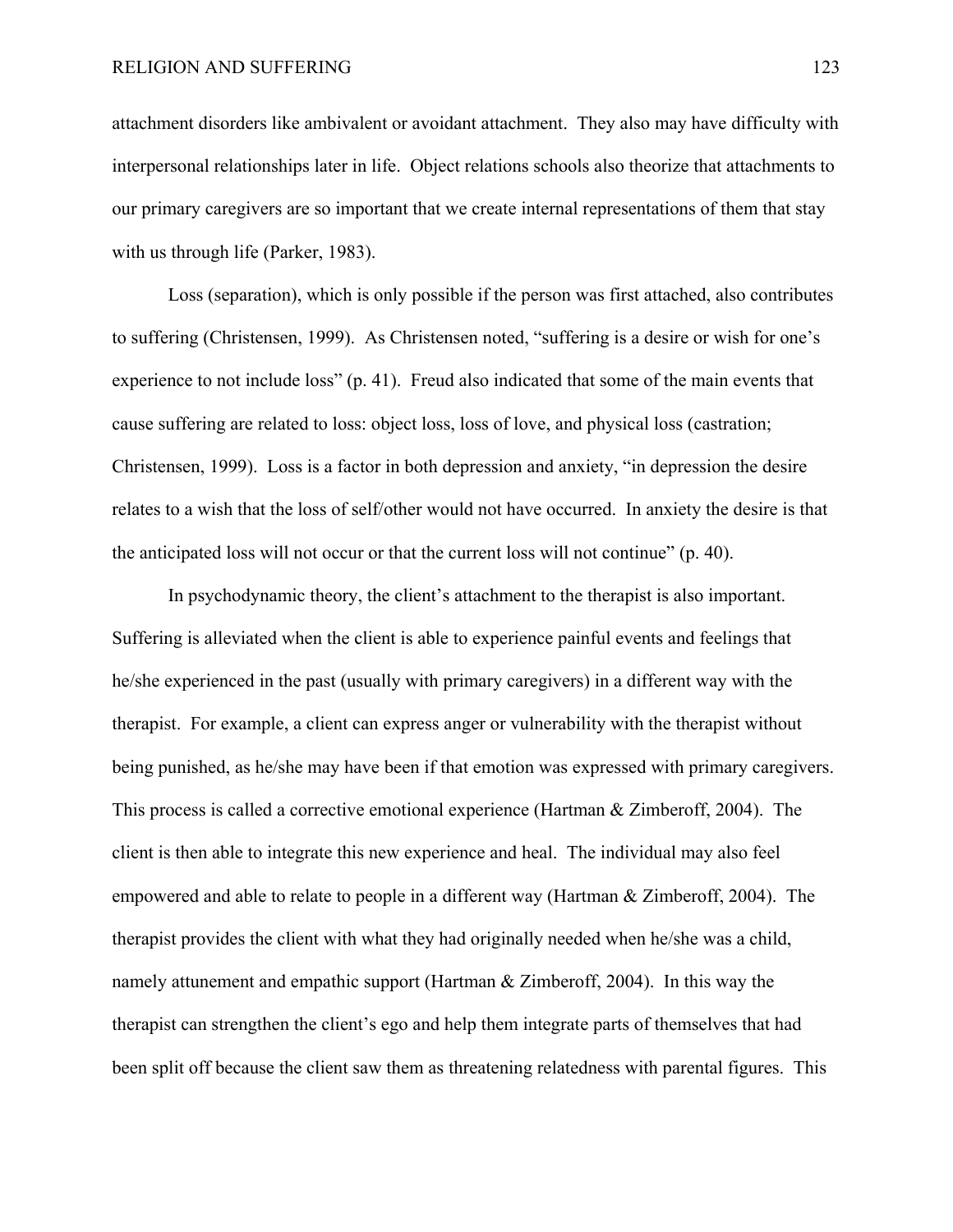process becomes possible because of transference between the client and the therapist. Transference occurs when a client projects feelings, drives, attitudes, fantasies, and defenses that are actually related to childhood impulses toward a parent onto people in the present, namely the therapist (Wolitzky, 2003). In this way the therapist is able to give the client a new experience and to rework the past in the present.

So, as illustrated, attachment and separation are also considered important in psychological theories.

### **Suffering Due To Errors in Understanding Reality**

**Religion.** In both Islam (Ali, 2007) and Buddhism (Burton, 2004; Daya, 2000), people can suffer because they are unable to see reality clearly. Reality is conceptualized differently for the different religions. In Islam, reality is that people are separated from their creator and they are in debt to him (Shafii, 2008). There is also a more abstract element called the "essence of knowledge" that people seek (Ali, 2007). In Christianity, people also might not see reality clearly if they are blinded by desires and sin. The reality in Christianity and Islam is that the teachings of the religion are correct and the creator is a real and powerful force that people need to submit to. People can suffer when they try to take a path that is in direct conflict with the religious teachings that are regarded as truth. In Buddhism, reality is that everything is impermanent and devoid of self (Daya, 2000).

**Psychology.** Essentially, many of the psychiatric disorders that people suffer involve some break with reality. In schizophrenia, people show a marked break with reality and may have hallucinations or paranoid beliefs that do not reflect reality (*DSM-IV-TR*; APA, 2000). Mood disorders, like depression, can also interfere with the person's perception of reality in that the person is biased to only pay attention to information that fits his/her negative schema.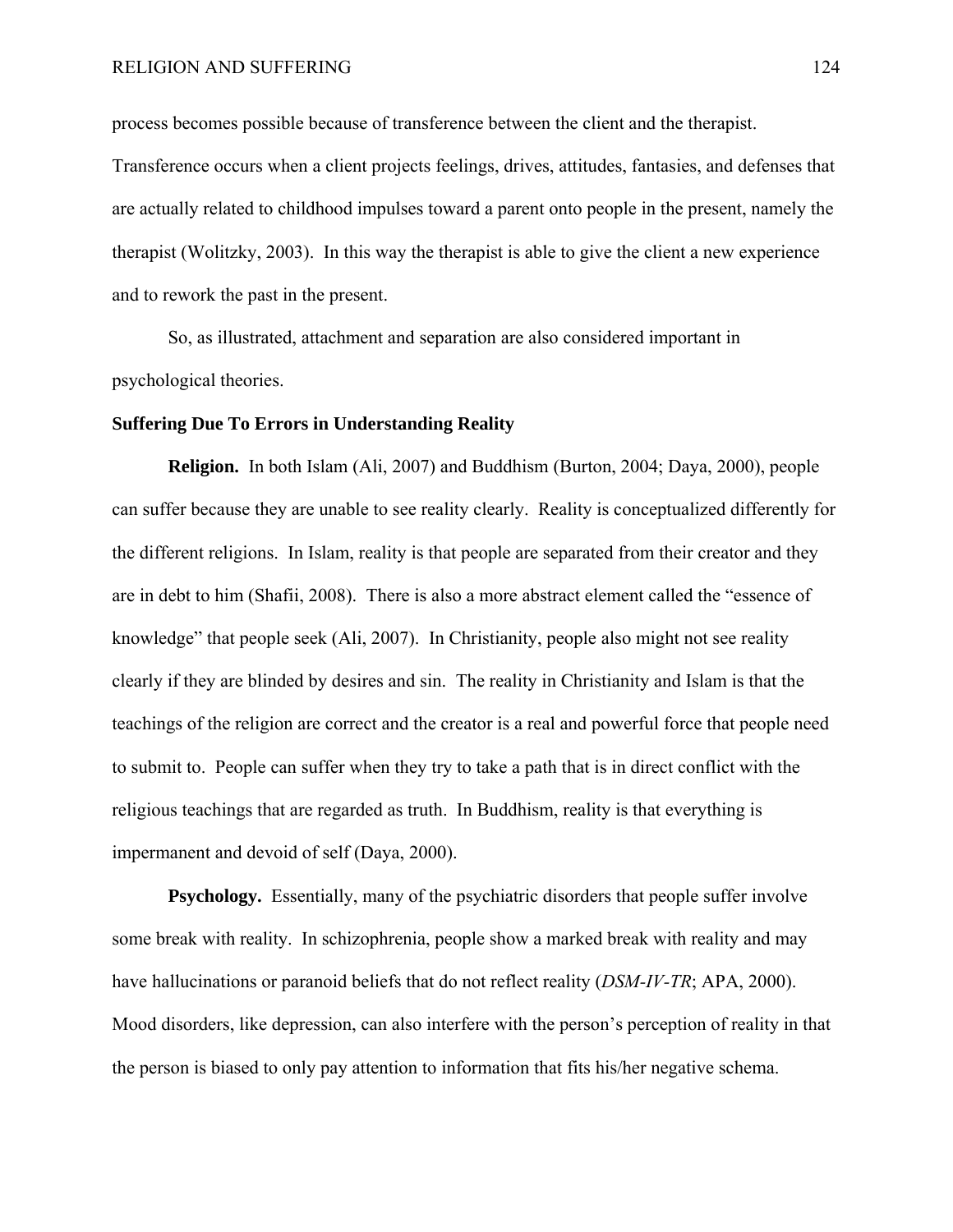Information that does not fit this frame is either discarded or distorted (Beck, 1995). As a result, the depressed person has a skewed view of reality. In eating disorders, the person also has a skewed perception of reality and often has a distorted body image (*DSM-IV-TR*; APA, 2000). The different psychological theories outline ways to help clients become more aligned with reality, but, as seen with the religions, the reality attended to in each of the theories is a little different.

In psychodynamic theories, the reality is that unconscious forces drive people. In order to deal with suffering, the therapist must access the client's unconscious. Clients can experience positive change through self-awareness and understanding the role of the unconscious (Eliason et al., 2001). Unconscious processes can be accessed through free associations, slips, dream analysis, and through exploring resistance and transference. The therapist gives interpretations that are unearthed through these methods, which leads to the client gaining more insight into what drives them and how they are presently affected by past experiences (Wolitzky, 2003).

From the existential standpoint, reality is that humans struggle with four ultimate concerns: death, freedom, isolation, and meaninglessness (Mayers & Svartberg, 2001; Yalom, 1980). When a human confronts one of these concerns, he/she feels anxiety (suffering) and then utilizes a defense to protect himself/herself from that anxiety, so then the person is not able to see reality clearly when using a defense. Also unfortunately, the defenses are sometimes ineffective in allaying the anxiety, or they might consist of other problematic behavior (i.e., alcoholism, obsessive behavior, etc.), which the person comes to therapy to address.

The realities of freedom, meaninglessness and isolation have already been discussed in earlier sections, but death is another important reality discussed in existential theory that many people fear and try to avoid thinking about. Van Deurzen-Smith (1997) explores Heidegger's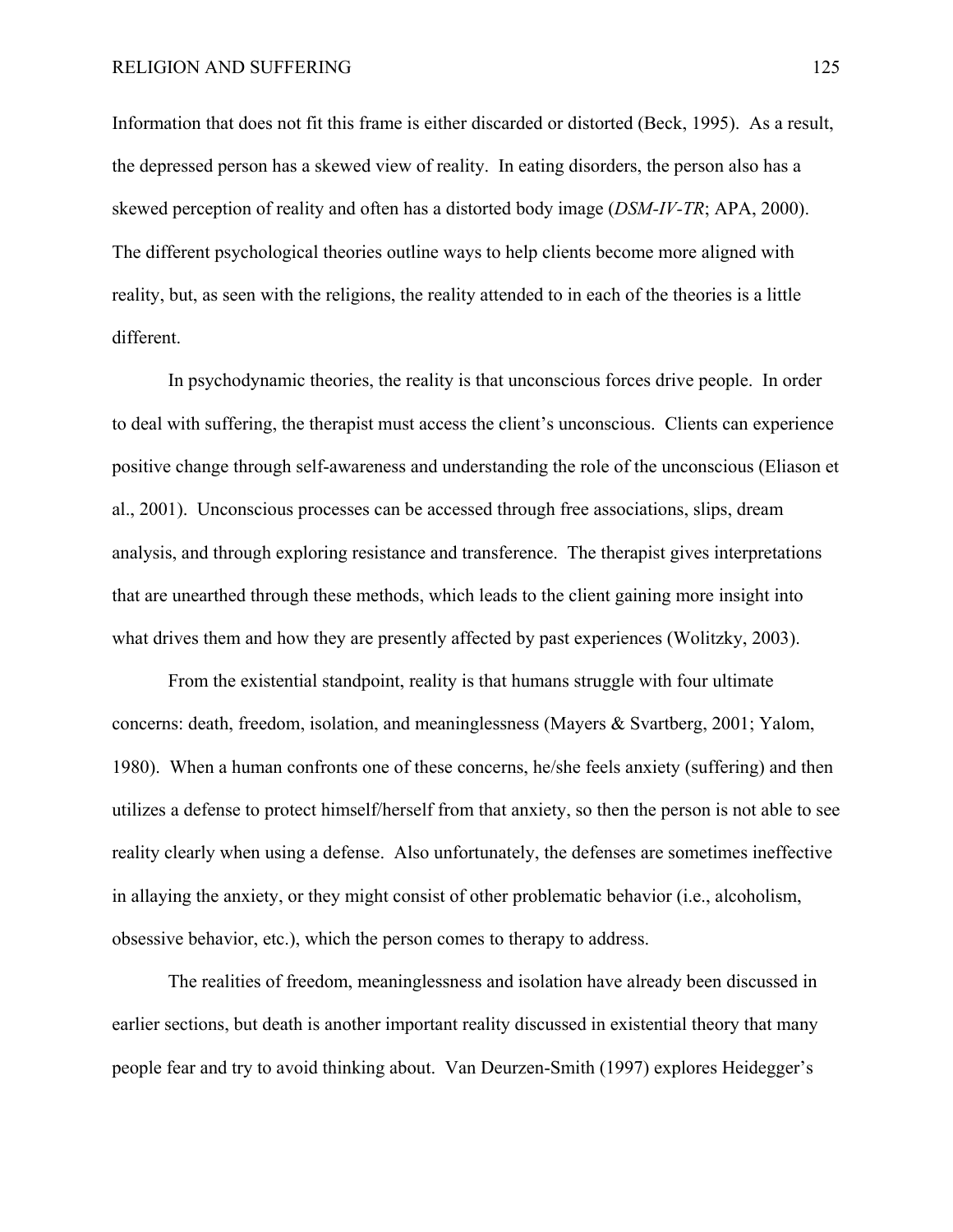views on death; he viewed death as the ultimate truth of being. He wrote that humans have to face the reality of death in order to fully become themselves. This is not an easy task and fear of death produces anxiety and suffering. Rollo May (1983) indicated "Anxiety is the subjective state of the individual's becoming aware that his existence can become destroyed, that he can lose himself and his world, that he can become 'nothing'" (p. 110). A person can deal with death anxiety by finding ways to become symbolically immortal through: propagating the species, engaging in theological pursuits which teach that the person can live on in a higher plane of existence after death, living through creative works that one has left behind, becoming in touch with nature, and having transcendent experiences in which one loses him/herself in an intense state where time and death disappear (Yalom, 1980). Yalom, however, indicates that these ways of dealing with death anxiety are fragile, illusory, and subject to breakdown, so it would be more beneficial to accept the givens of reality rather than to try to hide from them. The existential viewpoint is that the ultimate concerns are inescapable and suffering is part of who we are as humans and we need to deal with and accept reality in order to grow and fulfill our potentialities.

Cognitive behavioral therapists posit that a person's disconnect with reality contributes to suffering. As such, therapists are concerned with how a person interprets an event and how this interpretation affects mood and suffering. Many CBT theorists assume that in many cases the client's thinking is distorted and not based in reality (Beck, 1995). Therapists look at: how the client's current thinking maintains negative feelings, problematic behavior that the client engages in that is both a result of distorted thinking and reinforced by the distorted thinking, precipitating events (events which influenced perceptions), and key developmental events in the client's life that contributed to the person's pattern of interpretations (Beck 1995).

At the heart of the client's dysfunctional thoughts that cause him/her pain are core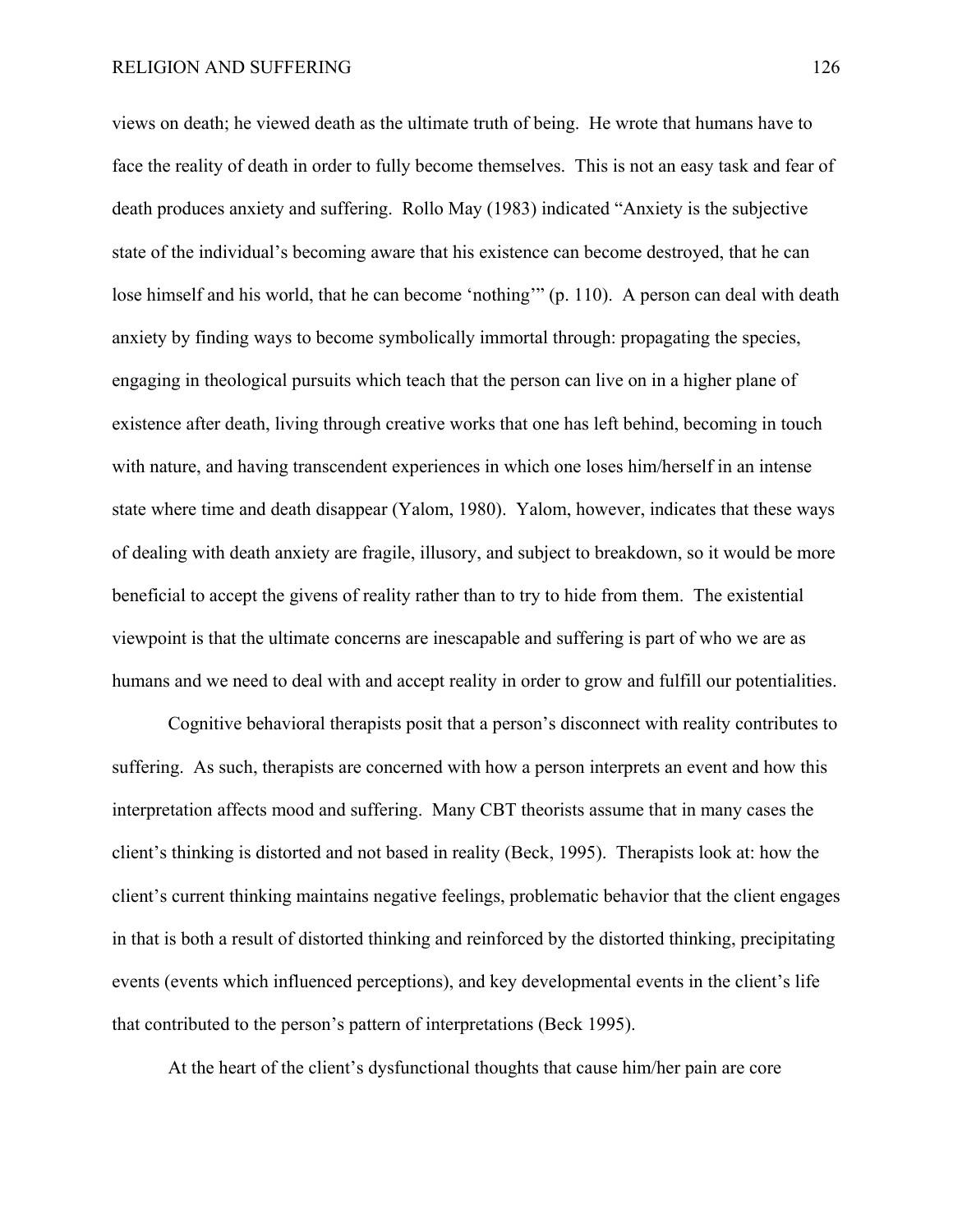beliefs. Core beliefs are: regarded as absolute truths; global, rigid, and overgeneralized; developed in early childhood; they influence automatic thoughts and intermediate beliefs (rules, attitudes, and assumptions); are activated by certain events; and when the core belief is activated, the client tends to only attend to information that corresponds to the belief (Beck, 1995). People develop these beliefs in an attempt to make sense of their environment, but the beliefs often do not change as the environment changes, so they are not in line with the current reality. As a result of negative core beliefs, people may use cognitive distortions. For example, they may engage in catastrophizing (predicting negative future events), "should" and "must" statements (fixed ideas on how the person and others should behave and overestimate the negative impact if expectations are not met), and all-or-nothing thinking (where a situation is only viewed through two categories; Beck, 1995). Beck asserts that helping the client to realistically evaluate and modify their thinking will lead to increased positive mood.

### **Illustrative Case Example**

An illustrative case example may now clarify the application of the discussed ideas. This case example is purely hypothetical and does not represent an actual person. The purpose is to help convey an idea of how to work with a common presenting problem while taking into account the client's religious beliefs and views about suffering.

 The client is a 40-year-old male who identifies as religious (in this case, either as Christian, Muslim, or Buddhist). He lost his job a few months prior to initiating treatment and is experiencing difficulty finding a new job. The client presents as depressed. He reports feelings of worthlessness and does not take pleasure in previously pleasurable activities. The client previously used his faith to find meaning in his life and also to stay connected socially. Once an active member of his religious community, he has currently not been to his place of worship in a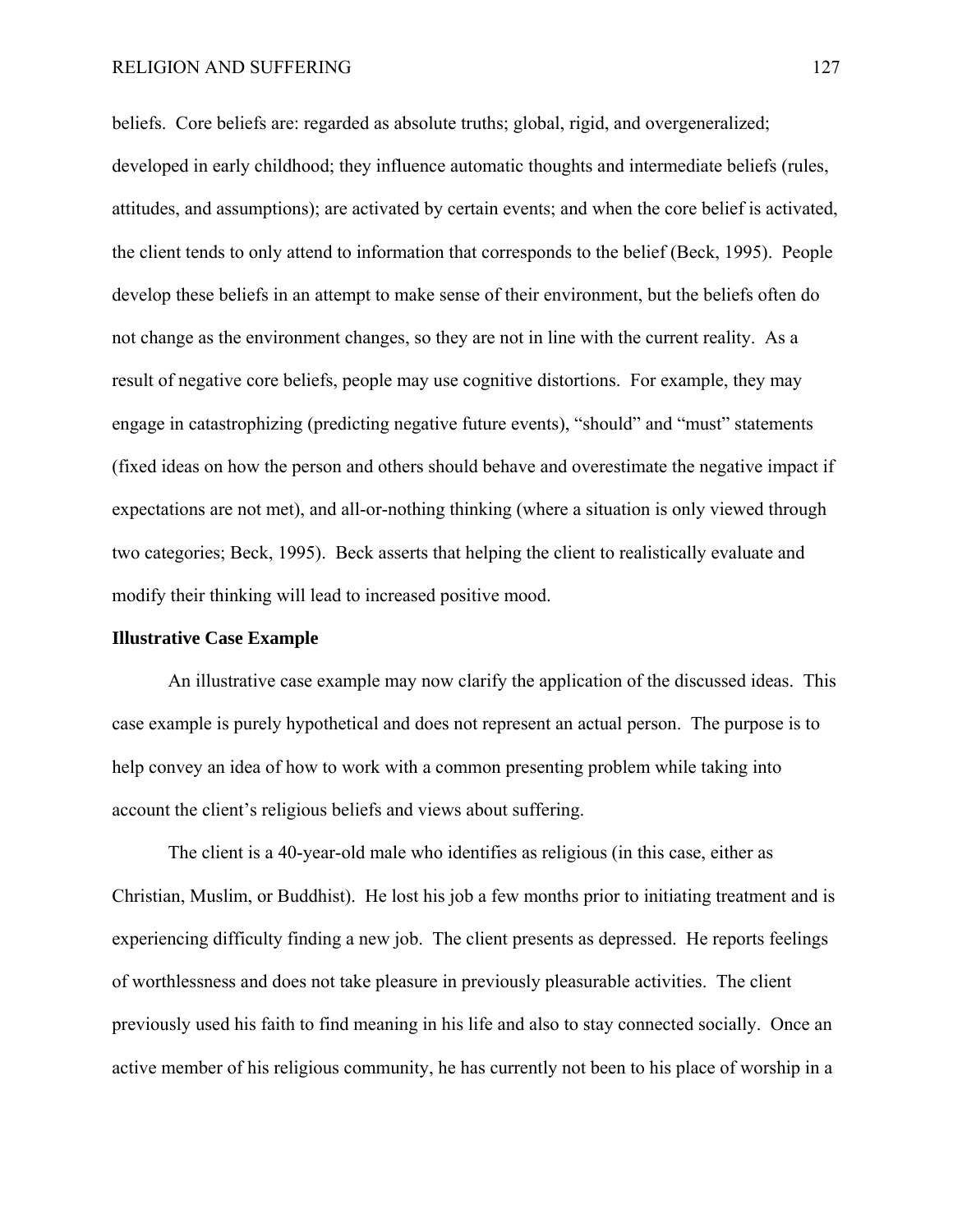month. The client indicated that his faith is still important to him and he wanted to be able to talk about his faith in session.

### **Free Will/ Human Weakness**

**Religion.** From the religious perspective, this client's suffering might be seen as due to decisions the client has made (his free will), which might be considered sinful or weak. From the religious perspective, it is up to the client to decide to use his free will to make choices that are in line with his faith. He must also manage his own weaknesses (sins, etc.), which religious leaders may see as contributing to his circumstances. Buddhists would be mindful of how the client's desires are contributing to his current distress and help him to detach and stop desiring.

**Psychological.** An existential therapist may also see free will playing into this client's distress. The therapist would be concerned about how the client is dealing with his potentialities and freedom. Perhaps the client never considered any employment option other than his previous job, which could contribute to his distress because he is now at a loss of what to do. This point in the client's life could be framed as an opportunity to take a different path and explore a different potentiality. The therapist and client may have different views on what potentialities are permissible to explore, as the client might discount any potentialities that conflict with his religious beliefs. In this journey, the therapist would be concerned about preserving the client's authenticity, so he/she would encourage the client to make choices that feel authentic (Van Deurzen-Smith, 2003).

A cognitive behavioral therapist might address free will by helping the client focus on things that he can control, like his thoughts and responses to this circumstance. The therapist may help him uncover negative core beliefs and automatic thoughts that are being activated by his job loss. The client would then be able to positively change his mood by challenging these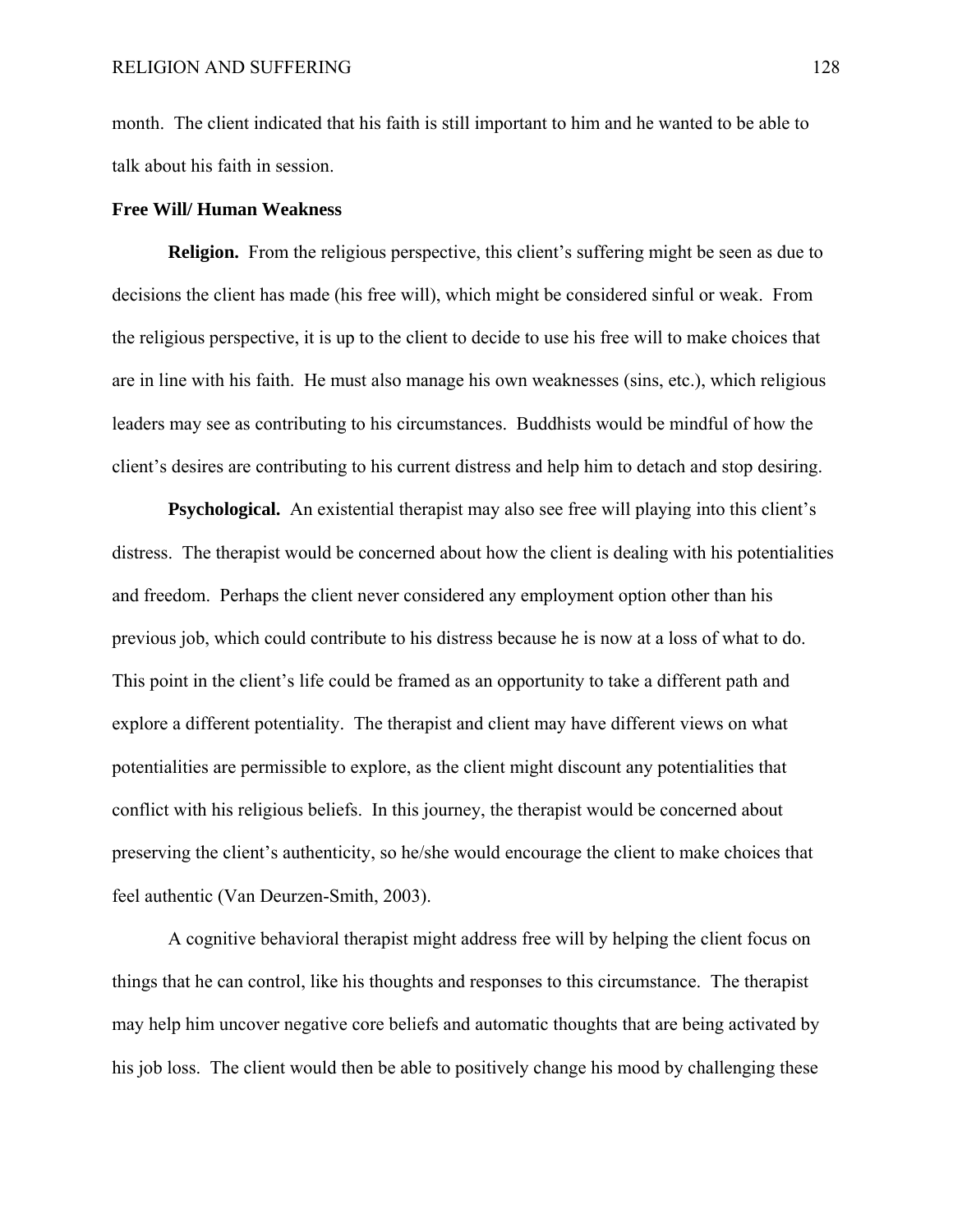beliefs and thoughts. In some ways similarly, a psychodynamic therapist may help the client uncover unconscious material contributing to his depressed state. As this material becomes unveiled, the client can have more conscious control over his actions.

## **Test, Sacrifice, or Impetus to Growth**

**Religion**.All the mentioned religions indicate that some suffering is necessary in order to follow the religious path. Christians and Muslims could see suffering as a test of faith. They might look to the examples of religious leaders who experienced similar suffering for cues on how to react. As such, this client may see his goal as learning how to effectively bear the burden of suffering rather than eliminating the suffering (Hamdan, 2007). The client may also believe that this suffering can help him grow as a person (Beck, 2009).

**Psychological.** A cognitive behavioral therapist might help the client manage his suffering by using behavioral activation and encouraging the client to utilize his social supports. Hopko et al. (2003) writes that "Behavioral activation may be defined as a therapeutic process that emphasizes structured attempts at engendering increases in overt behaviors that are likely to bring the patient into contact with reinforcing environmental contingencies and produce corresponding improvements in thoughts, mood, and overall quality of life" (p. 700). For this client, if the client is willing, the therapist might use behavioral activation to prescribe religious behaviors like prayer and attending religious events (Jones & Butman, 1991; Tang, 2007). The therapist might also help the client reframe his suffering as an opportunity for growth and help him create affirmations that he may use to address some of his negative thoughts.

Existential therapists in particular may help the client explore how he can grow from his pain. They may examine with the client different potentialities that have opened up that the client can access. It could also be that the recent negative events in the client's life have shaken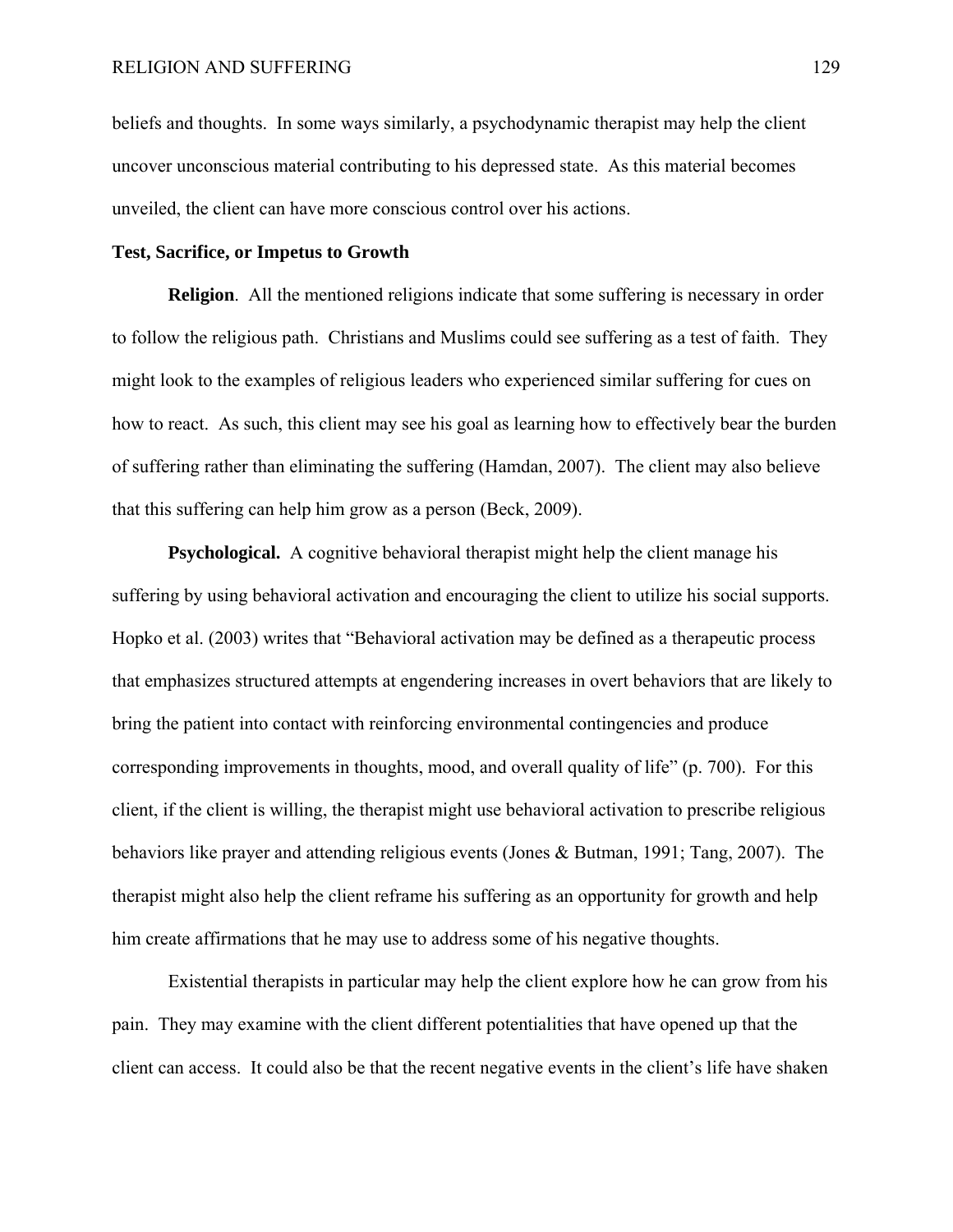the client's faith and current meaning making system (as indicated by Yalom, 1980). The client needs to modify his current meaning-making system in order to incorporate the current experience in a way that is authentic instead of simply distorting the experience in order to fit it into existing meaning-making schemata (Joseph & Linley, 2006). How this would be done would be unique to the client. The therapist would need to be careful not to impose a meaning making structure onto the client, but help the client articulate his own meaning making structure (May, 1968; Yalom, 1980).

### **Punishment**

**Religion.** The client might view his loss of job as punishment for a sin that he has committed. The client in this scenario also expressed feelings of worthlessness, which may be related to him feeling that he needs to be punished. Thinking that he is a disappointment to God/Allah and that he is not worthy of God/Allah's love may worsen his suffering. The religious solution for this kind of suffering would be to repent for sins and to change his behavior in accordance with religious rules. The Buddhist client may wonder if his current misfortune is related to offenses that he has committed in a past life (as people are reincarnated into more or less advantageous positions based on their actions). He may try to act in a way that is consistent with Buddhist values as a way of dealing with his suffering and preventing himself from being inflicted with more in the next life.

**Psychological.**Cognitive behavioral therapists often explore the consequences of actions with clients. The therapist and client would seek to ascertain how the client's behavioral choices are affecting his mood. The client and therapist may then work on a plan consisting of both cognitive and behavioral interventions that address improving the client's mood. The CBT perspective would not consider taking a self-punishing stance to be helpful, as it feeds into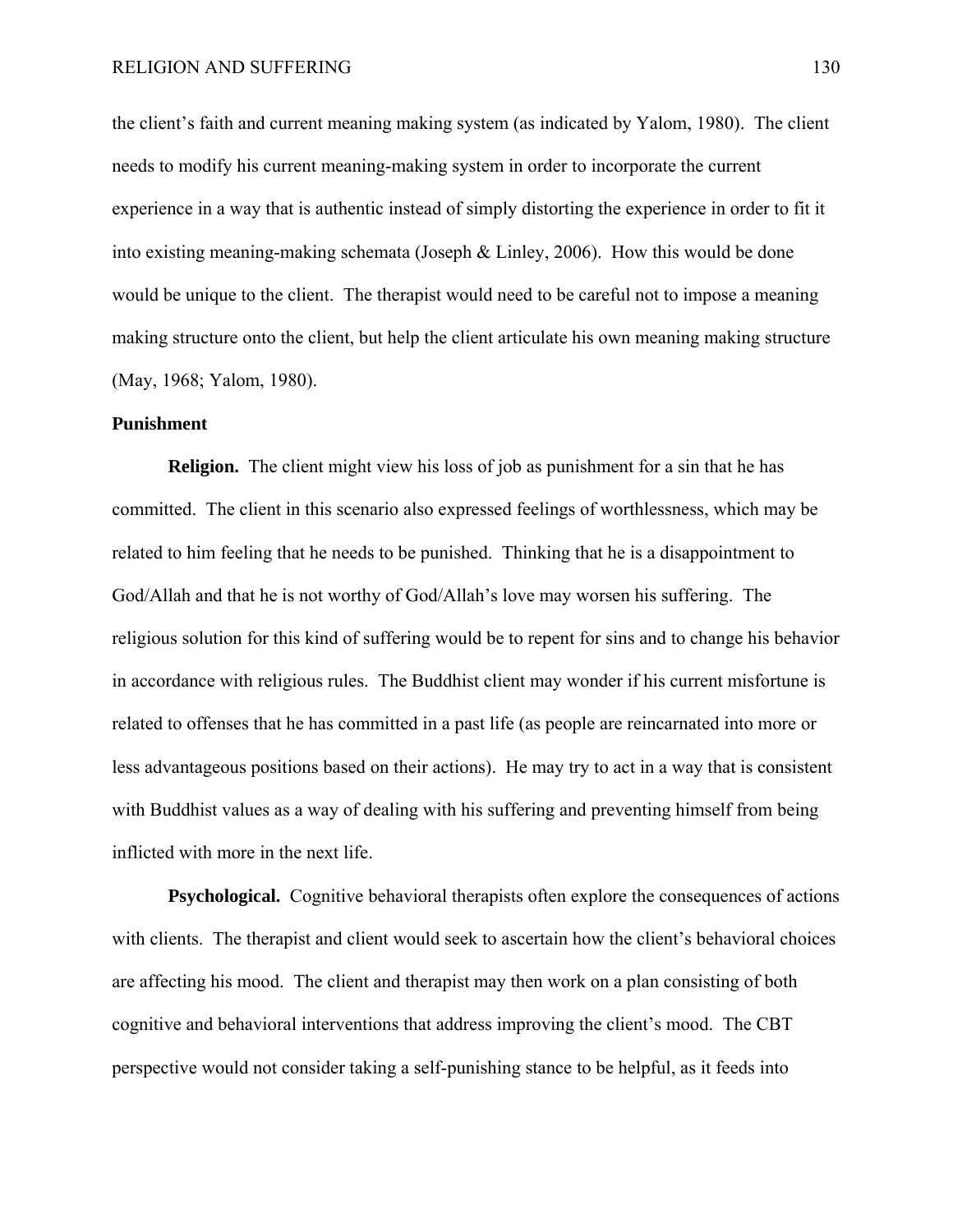negative thinking. However, the therapist might be able to include the religious ideas of redemption and forgiveness to reframe the client's suffering in a way that still addresses his religious beliefs. When talking about punishment and redemption, the therapist and client might examine stories from religious texts in which people sought redemption (Johnson, 2006). The therapist may also use religious concepts to challenge the client's own negative thinking and feelings of worthlessness. For example, the therapist might mention that humans were created in the creator's image (as indicated by Beck, 2005), so how does this idea affect how the client sees himself? Would the creator make something that is worthless (Jones & Butman, 1991)? The therapist might also ask the client to identify passages in religious texts that highlight human worth. These passages can be used on coping cards to remind the client of his worth. The client and therapist can then collaboratively track how thought restructuring and behavioral strategies impact his mood.

### **Self/Soul**

**Religious.**The client may worry about how his non-attendance of religious ceremonies will affect the state of his soul. He is not currently acting within accepted religious norms. Members of the religious community would likely advocate that he reengage in religious behavior. The client might have also felt that his identity was tied to his job and now that he has lost his job, he might be suffering because of the loss of that identity. Buddhists are aware that suffering occurs when they try to attach to a stable sense of self because it does not exist (Christensen, 1999; Rahula, 1958). This client's identification with his job would be seen as erroneous from the Buddhist perspective and the client would be encouraged to relinquish this attachment.

**Psychological.**From the psychodynamic perspective, the client might also be suffering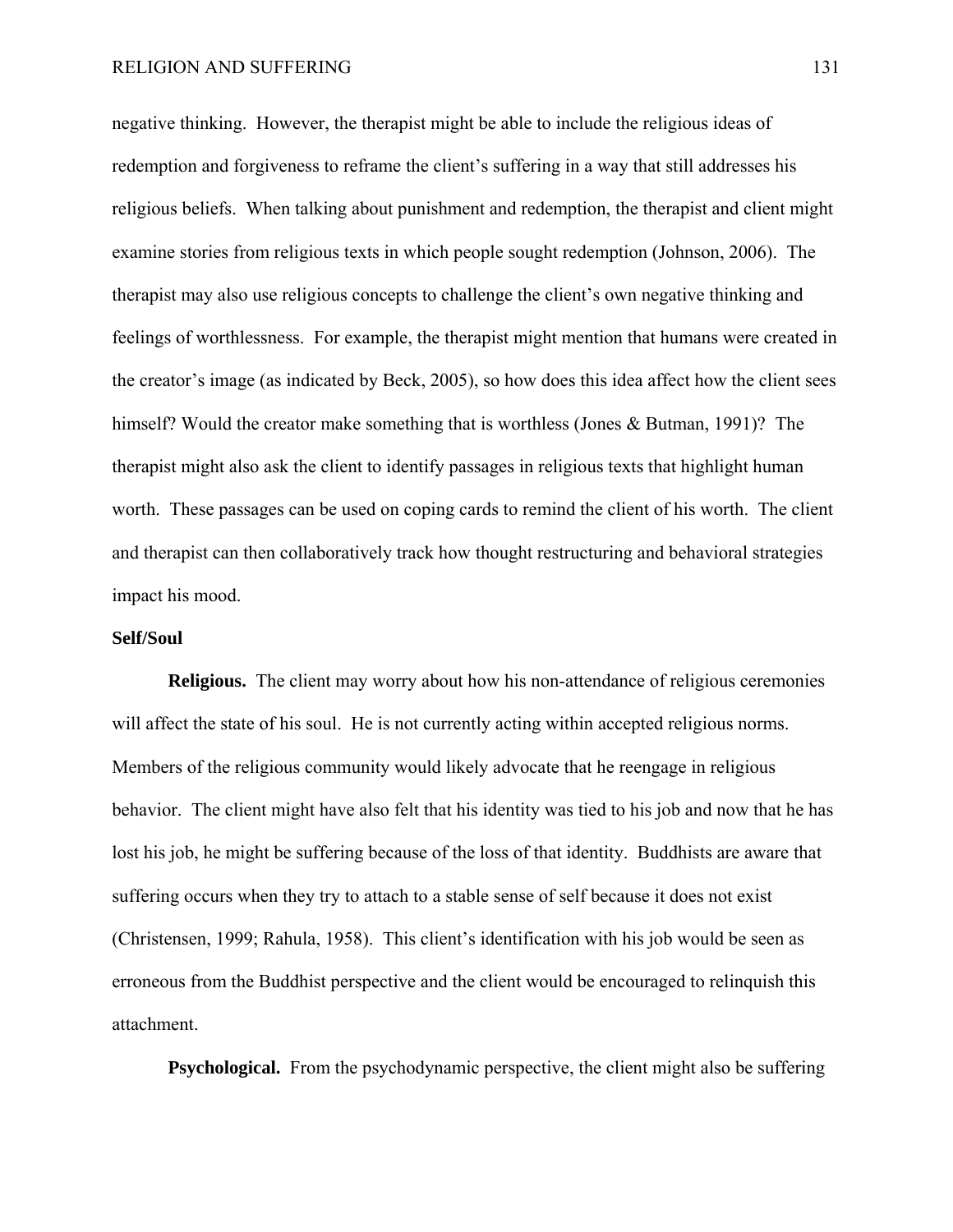because he is struggling with impulses or desires that he considers intolerable and the client's self structure may deal with these desires in different ways. Psychic defenses might have been activated in order to deal with these harmful feelings. For example, in regards to his religious beliefs, the client might be angry at God/Allah for not helping him in his time of need and that anger is too frightening to consciously acknowledge. He might have internalized his anger and turned it on himself, which could contribute to his depression. Or, the client might be angry at himself for getting fired and project that anger to create a punishing God/Allah. The therapist would help the client to access and deal with this unconscious material.

 From the Jungian perspective, one interpretation is that the client had been overidentified with the Persona, which is often tied to the client's profession, and now that he has lost that job, he can no longer depend on the Persona. This may be a good time for the client to be able to explore other aspects of himself that had been hidden by the Persona. Similarly, an existential therapist might see this loss as an opportunity to explore other potentialities. The client would be encouraged to make choices that are congruent with his self and that are authentic so that he can be a fully functioning person.

 From a cognitive behavioral perspective, the therapist would be interested in how the client interpreted the recent events. It could be that the client's recent job loss has activated a negative schema and the client may use his job loss as further evidence to confirm negative ideas about himself. The therapist would help the client challenge these negative ideas.

## **Separation and Attachment**

**Religious.**From the Christian and Muslim perspective, the client would have already been suffering before this incident because he is separated from the creator, but his suffering in this case would be exacerbated because he is also separated from his religious community and is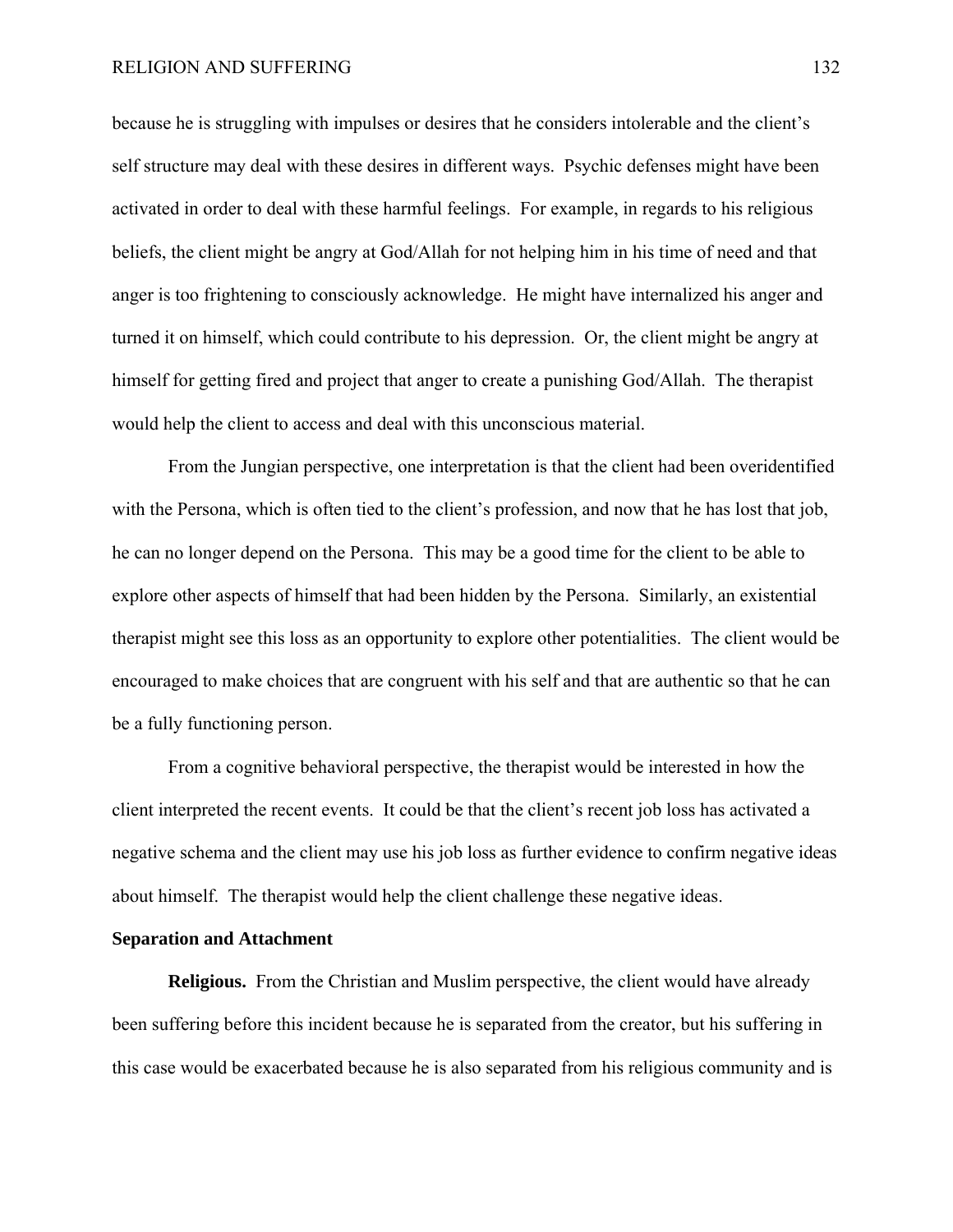not partaking in traditions that may help him feel closer to the creator, like worship. The client would be encouraged to resume these practices in order to mitigate the pain of separation. From the Buddhist perspective, the client is suffering because he was attached to his job, which he has now lost. He may have erroneously believed that his job was something permanent in his life.

**Psychological.** Any branch of psychology likely would understand the need for connection and closeness in order to be happy and healthy. Therapists using different theories would encourage the client to get involved socially and to reconnect with his family and community. From the existential standpoint, however, therapists would acknowledge that there is a chance that the level of connection that the client may wish for is impossible, as we can never truly know another human being. They would also find it unhelpful if the client were to try to become immersed in someone else (perhaps in a romantic relationship or in God) as a way of avoiding existential fears.

### **Errors in Understanding Reality**

**Religious.**From the Christian or Muslim perspective, the reality is that the client needs to submit to the will of the creator and he needs to follow religious rules. From the Buddhist perspective, the client is suffering because he doesn't understand that the nature of reality is suffering and impermanence and he is clinging and wishing for permanence.

**Psychological.** From the CBT perspective, the therapist would be helping the client to align his perceptions closer to reality, though reality may be seen a little differently from the CBT perspective than it would from the religious perspective. The therapist would help him look for evidence to discount his negative thoughts and would help him challenge distorted thinking that is not in line with reality.

From the existential standpoint, the client needs to come to terms with the ultimate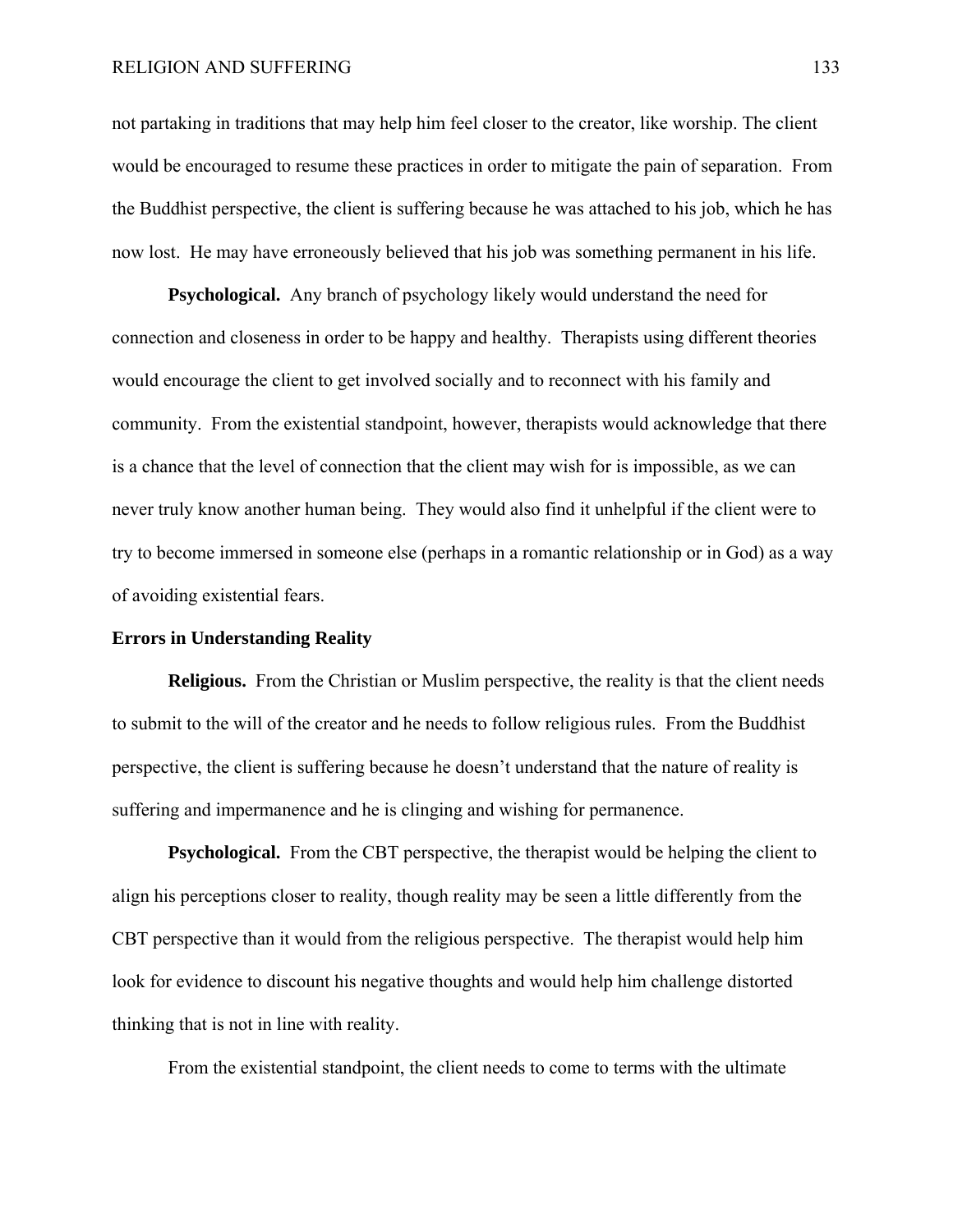existential concerns of mortality, isolation, and meaning making (which are reality). When the client does so, he can live in a more authentic way, which will help him fulfill his potentialities.

## **Discussion**

 Experts in the field have made it clear that therapists need to be culturally competent to work effectively with diverse clients (APA, 2003; Sue, 1998; Sue et al., 1992). Researchers have also found that therapists can expect better treatment outcomes in therapy when cultural modifications are made (Sue, 1998) and when there is a cognitive match between the therapist and the client on the goals for treatment (Lo & Fung, 2003; Zane et al., 2005). Researchers have also found that many clients desire therapists to respect and be knowledgeable about their religious beliefs (Belaire & Young, 2002; Kelly et al., 1996). With these findings in mind, it appears that therapists should be knowledgeable about clients' religious beliefs, as religion is an important aspect of culture and many people ascribe to a religion, (Pew Forum of Religion and Public Life, 2007) and how these religious beliefs contribute to the clients' perceptions of suffering (which is often dealt with in therapy). Therapists should also be mindful about their own beliefs and how those beliefs might affect the therapeutic process (London, 1986). This dissertation has outlined the basics beliefs of Christianity, Islam, and Buddhism and has distilled different themes of suffering that appear in these religious traditions so that therapist might be more aware of clients' beliefs. This dissertation has also explored how these themes of suffering are viewed in the field of psychology and a case example was utilized to illustrate how religious and psychological perspectives might be used with a client.

## **Challenges**

It may be the case that some of the potential incompatibilities between religious views of suffering and psychological views of suffering may never come up in therapy in a direct way, but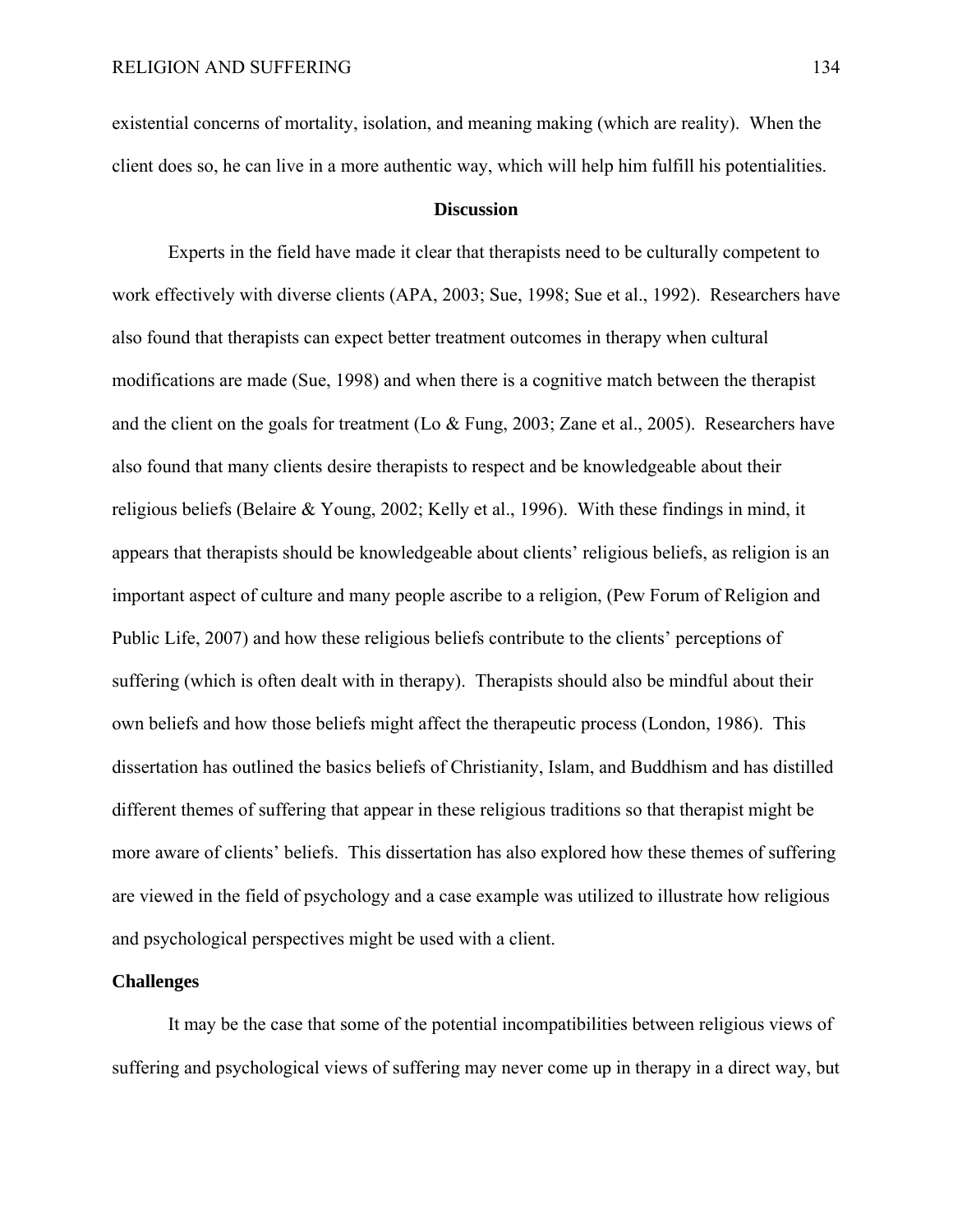they still influence how a therapist thinks about the client and about treatment, so it is beneficial for the therapist to be aware of them. For example, an existential therapist may believe that in order to live a truly authentic life, a person must accept the reality of nonexistence (death). While the therapist likely would not tell a client who believes in an afterlife that this belief might be hampering the client's ability to be authentic, this thought might still exist in the back of the therapist's mind. If the therapist is aware of the values that he/she holds, it will hopefully be less likely for these values to influence therapy.

It is important that if a therapist chooses to use religious material in session with clients, that he/she uses it in an authentic way. For example, as discussed earlier, some therapists have used prayer with clients in session. Prayer could be used in different ways depending on the belief system of the therapist. It seems that a therapist should not lead a prayer if he/she does not believe in the prayer and if it feels inauthentic for the therapist to pray. If the therapist does not feel comfortable praying with the client, he/she could have the client pray aloud or silently while the therapist sits quietly with the client.

 In some of the examples shared, different therapists were able to use religious texts in order to reframe negative thoughts or to back up points. This dissertation provided some material that therapists can use for this purpose, but it is not exhaustive. A therapist who is not a practitioner of the specific religion may have a difficult time coming up with such examples in the spur of the moment. In this case, the therapist might give the client a homework assignment where the client is asked to find examples in his/her religious books that dispute negative thoughts or that contribute to his/her sense of meaning in life. The therapist might also consult a religious leader from the client's faith or read the religious texts directly.

This dissertation has highlighted the importance of respecting a client's religious beliefs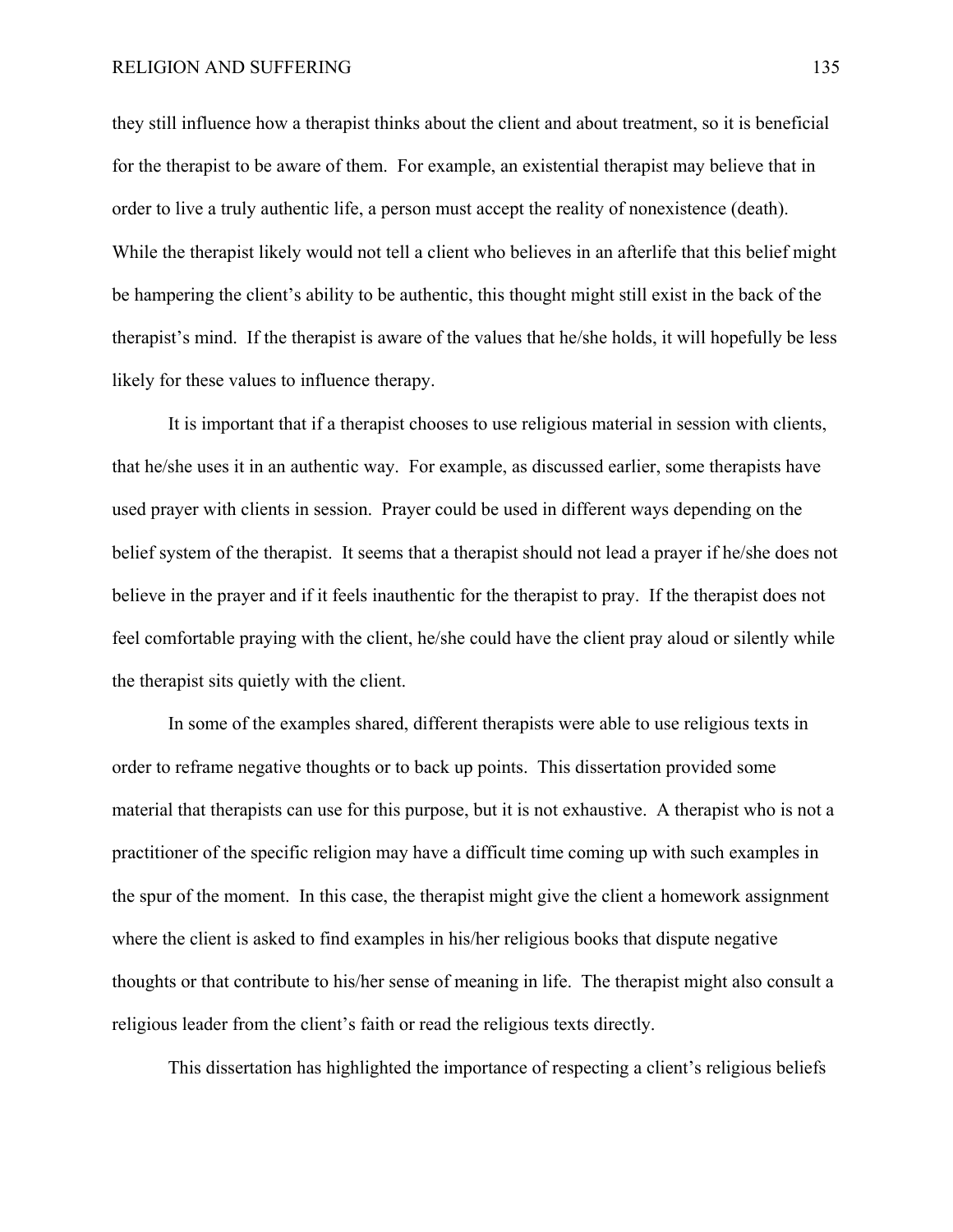in therapy, but the therapist would not be expected to respect the beliefs blindly. There may be some cases where the client's religious beliefs are causing them harm or times when the client is simply going through the motions without any heartfelt belief in their religion. In some cases, the therapist and client might come to the conclusion that the client would be better served if he/she detached from the religion. There also may be cases where the client is reporting potentially delusional religious references, which the therapist would need to assess. So, exploring a client's religious beliefs does not mean that the therapist simply takes everything the client says at face value; rather he/she seeks to gain a holistic understanding of how the client is interacting with his/her religion.

### **Limitations of this Dissertation**

This author is not an expert or follower of any of the religions covered. The information provided has been gleaned from experts in psychology, theologians, and the religious texts. It is possible that people immersed in these religious traditions may not agree with everything that has been discussed. The information provided is not meant to be exhaustive or a prescription for working with religious clients, rather it was meant to provide clinicians context so they can have a better sense of where their religious clients might be coming from. Therapists are encouraged to explore the elements of religion the client finds salient and work with the client to use his/her specific beliefs in therapy, if that is indeed what the client desires.

Also, though the author has drawn from texts and the works of experts, the way the religions are presented in this dissertation is unavoidably through the author's own lens. As indicated by social constructionist theory, no one can escape how their context shapes their perceptions (Gergen 1999), and this dissertation is no exception. That is not to say that the information presented does not have value beyond this author's scope, but it is essential that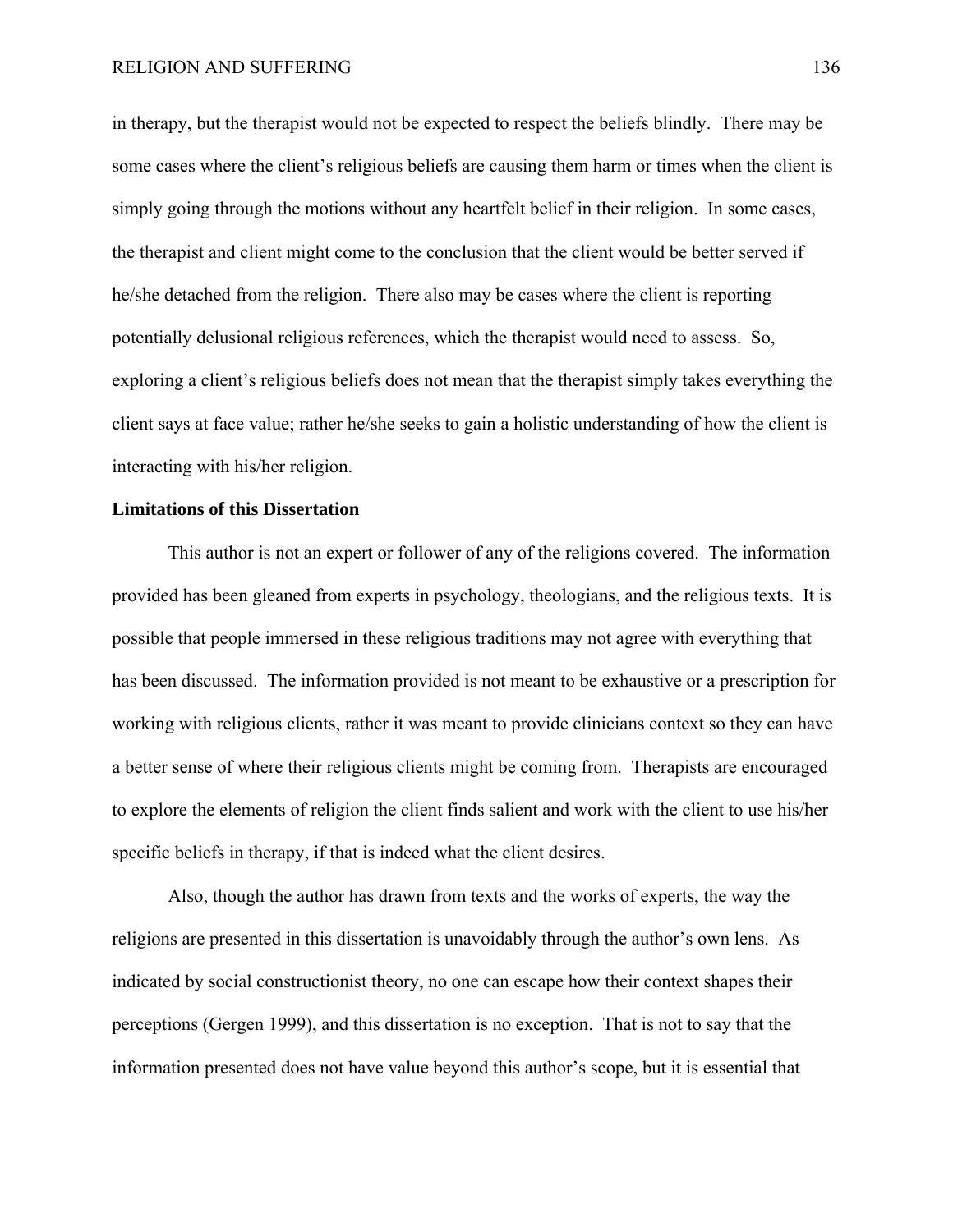readers are aware of the limits of this perspective. This dissertation was not meant to provide therapists with all the answers to working with religious clients, rather it was meant to make therapists aware of the questions that are possible to ask a client about their religious beliefs. Rather than assuming that all that has been outlined is true for a religious client, as mentioned, the therapist now can ask and get a sense from the client what information is applicable for them.

Another important element that a therapist should take into account when counseling religious clients that has not been explored in this dissertation is the ethnicity and acculturation level of the client. This may especially be relevant to Muslim and Buddhist clients who have immigrated to the U.S., or who are second-generation children of immigrants. Also, Muslims especially live in many different cultures in different parts of the world (Bagby et al., 2001), so there are likely differences in how faith is practiced depending on where the client is from. Acculturation is essentially the client's way of adapting to the host culture, which may involve clinging to or disregarding previously held beliefs in order to adapt. A full discussion of acculturation is beyond the scope of this dissertation, but interested readers might refer to Berry's (2001) description of acculturation strategies in order to get an idea of how the acculturation strategy the client is using might impact the client's religious expression.

Another important element of religion that was not covered in this dissertation is the client's level of religiosity. Clients likely vary as to the extent that they believe in and practice certain ideals, so it is important to assess what aspects of their religion are salient to them. They also may vary in the extent to which they have an external vs. an internal orientation to their religion (Allport, 1996). These elements likely influence how much religion is part of the client's internal world and decision-making process, so a therapist should attend to these elements when counseling religious clients.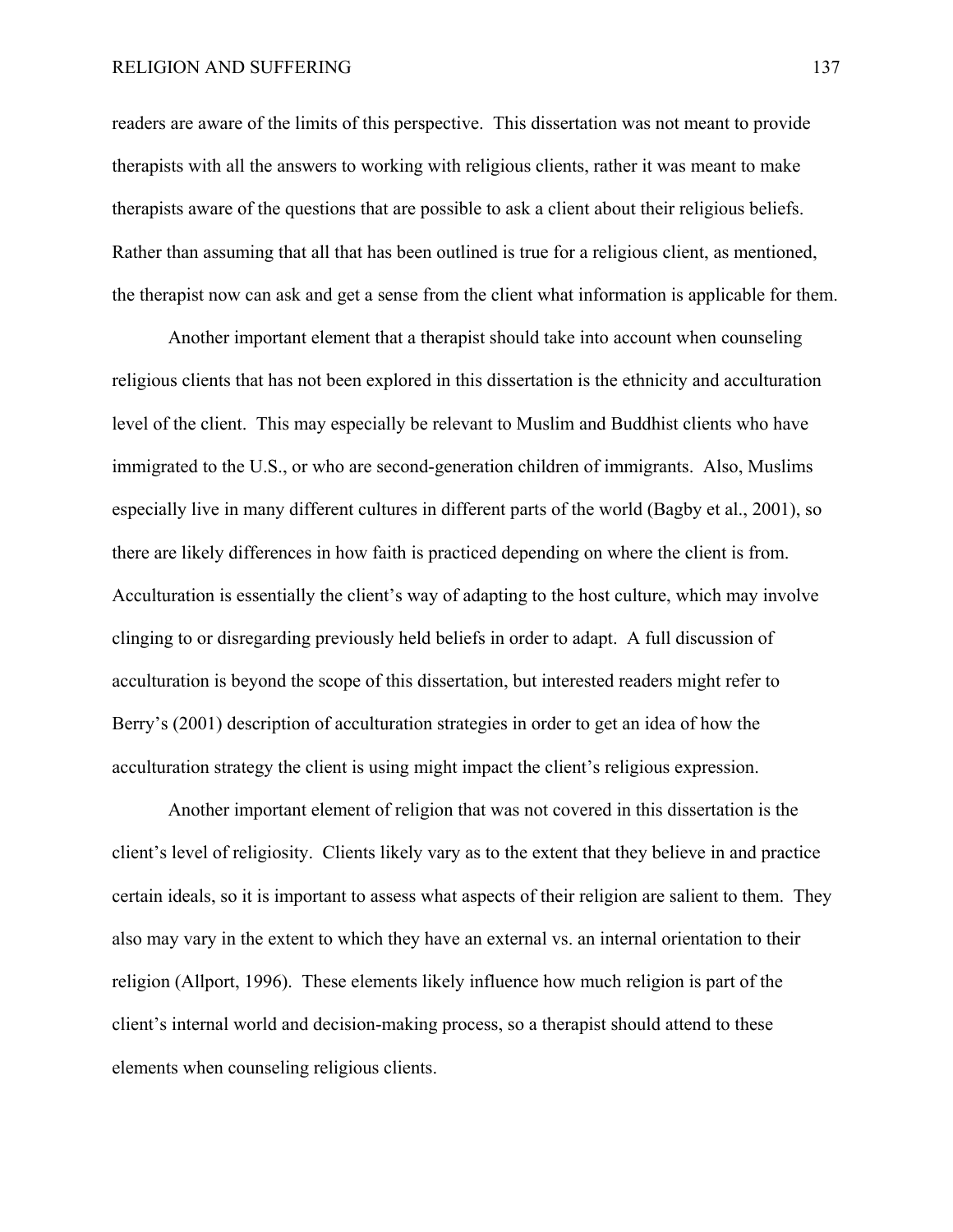# **Directions for Future Work**

 This dissertation provided information about what messages clients of different religious backgrounds might absorb in regards to suffering. In reality, people tend to pick and choose what elements or a religion they believe and religious communities enforce different rules inconsistently. It may be helpful to conduct a study in which participants are asked questions about beliefs about suffering provided in their respective religions that they gravitate toward. This way, therapist might get a better idea on how popular different elements of the religions are.

 This dissertation also only covered three of many religions that exist in the world. Therapist are also highly likely to encounter clients of other well represented religions, such as Judaism and Hinduism, so practitioners need to make efforts to learn about other religions as well. Future work may focus on some of the religions that were neglected in this dissertation.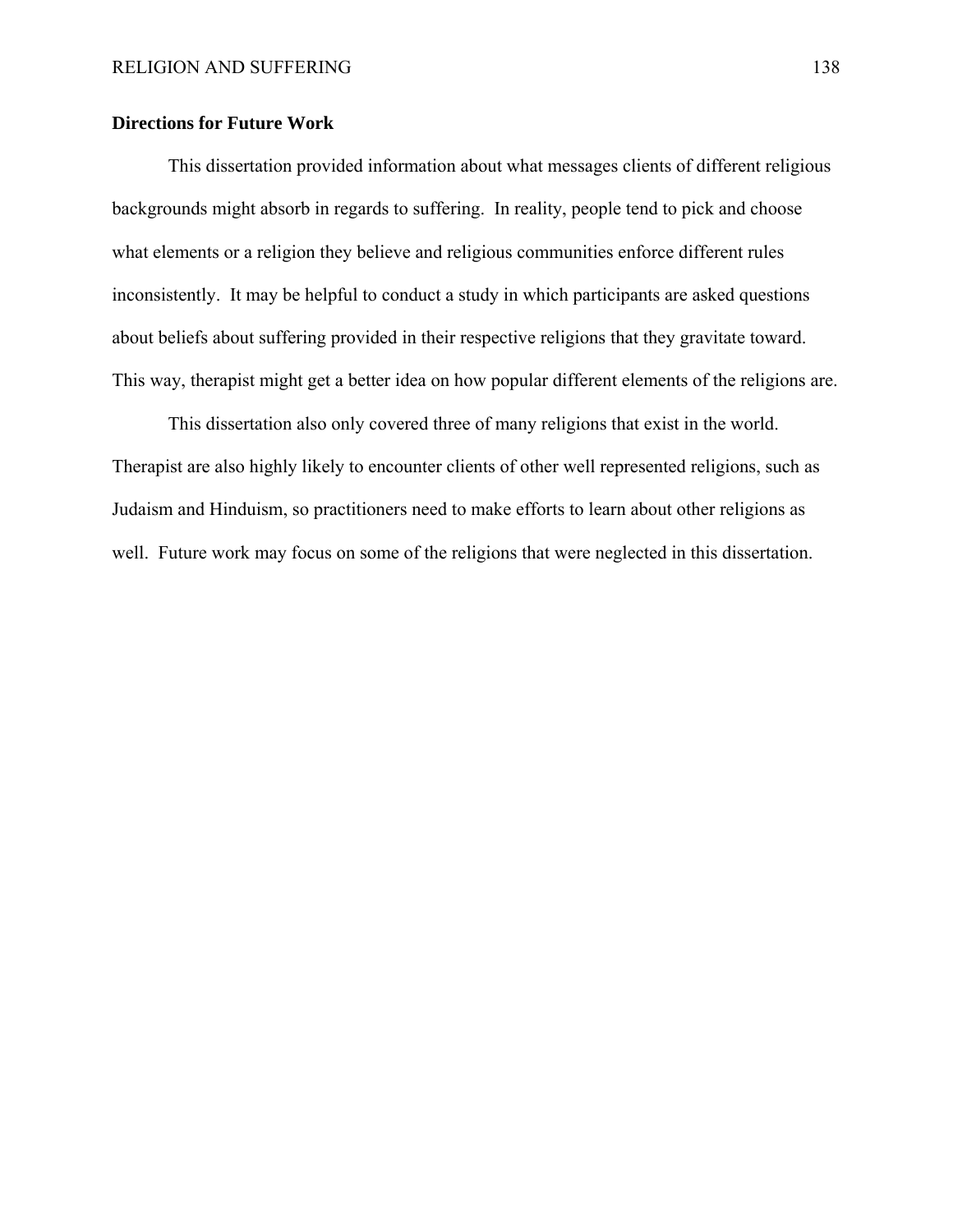## References

- A.A Services. (1939/2001). *Alcoholics anonymous–Big book, 4<sup>th</sup> edition*. USA: Alcoholics Anonymous World Service Inc.
- Abdullah, S. (2007). Islam and counseling: Models of practice in Muslim communal life. *Journal of Pastoral Counseling, 42,* 42-55.
- Adherents.com (2005). Major religions of the world ranked by number of adherents. Retrieved on December 12, 2007 from: http://www.adherents.com/Religions\_ By\_Adherents.html
- Alcoholics Anonymous. (1992). Members of the clergy ask about alcoholics anonymous. Retrieved on April 15, 2008 from: http://www.alcoholics-anonymous.org/en-informationaa.cmf?PageID=224.
- Ali, S. R., Liu, W. M., & Hunedian, M. (2004). Islam 101: Understanding the religion and therapy implications. *Professional Psychology: Research and Practice, 35,* 635-642.
- Ali, Z. I. (2007). Al-Gazālï and Schopenhauer on knowledge and suffering. *Phillosophy East & West, 57,* 409-419.
- Allison, J. (1969). Religious conversion: Regression and progression in adolescent experience. *Journal for the Scientific Study of Religion, 8*, 23-38.
- Allport, G. W. (1966). The religious context of prejudice. *Journal for the Scientific Study of Religion, 5,* 447-457.
- American Psychiatric Association. (2000). *Diagnostic and statistical manual of mental disorders*   $(4<sup>th</sup>$  ed., text revision). Arlington, VA: American Psychiatric Association.
- American Psychological Association. (2003). Guidelines on multicultural education, training, research, practice, and organizational change for psychologists. *American Psychologist,*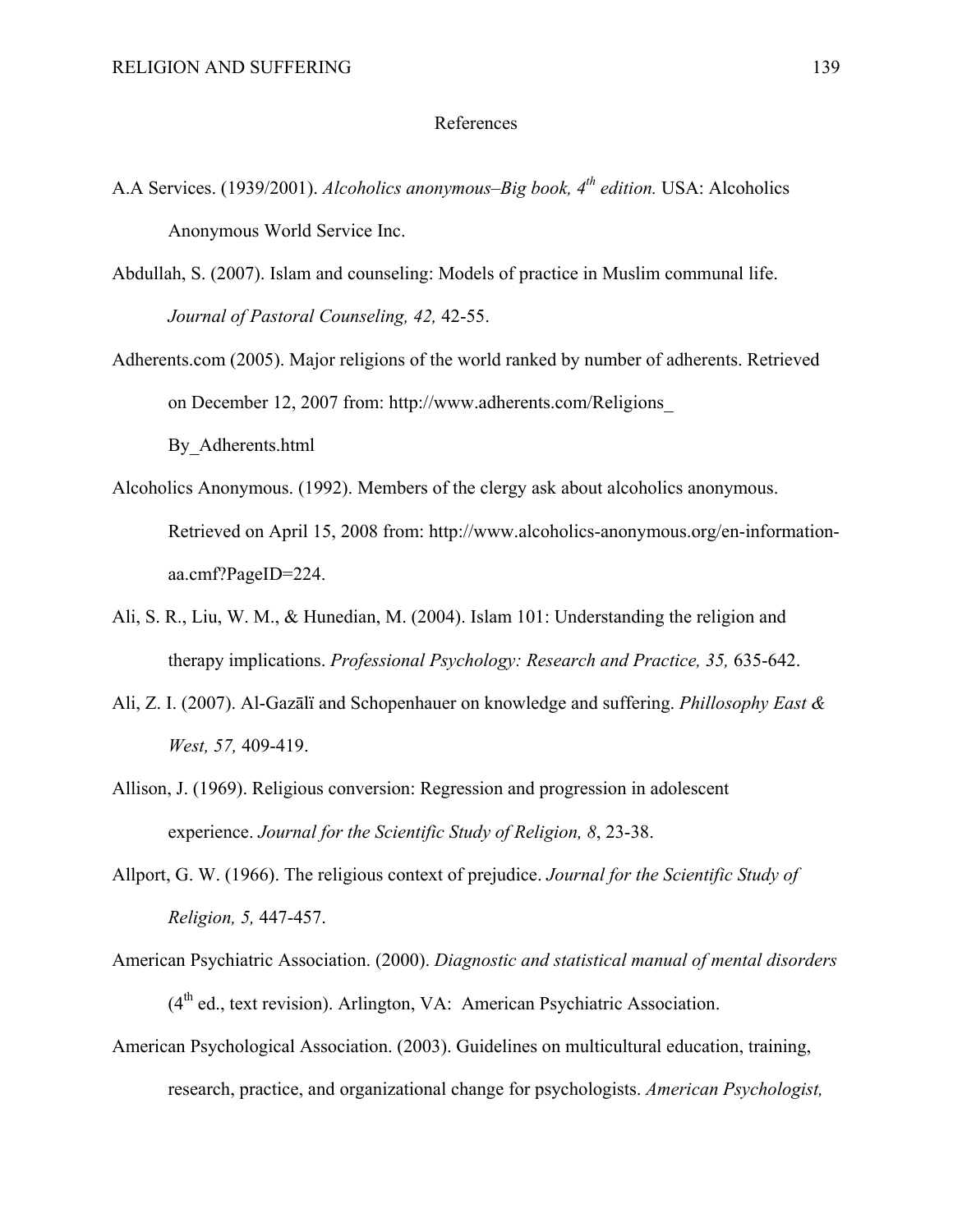*58*, 377-402.

- Andersson, G., & Asmundson, G. J. G. (2006). CBT and religion. *Cognitive Behavior Therapy, 35,* 1-2.
- Aronowitz, R. A. (1998). *Making sense of illness: Science, society, and disease.* New York: Cambridge University Press.
- Aten, J. D., & Leach, M. M. (2008). *Spirituality and therapeutic process: A comprehensive resource from intake to terminology.* Washington, D.C: American Psychological Association.
- Ayoub, M. (1978). *Redemptive suffering in Islam: A study of the devotional aspects of Ashura in Twelver Shiism.* New York: Mouton Publishers.
- Azar, B. (2010). A reason to believe. *Monitor on Psychology, 41,* 53-56.
- Bagby, I., Perl, P. M., & Froehle, B. T. (2001). *The mosque in America: A national project.*  Washington D.C: Council on American-Islamic Relations.
- Bainbridge, W. S. (1992). The sociology of conversion. In. Malony, H. N., & Southard, S. (Eds.). *Handbook of religious conversion* (6<sup>th</sup> ed.). Birmingham, AL: Religious Education Press.
- Beck, D. T. (2009). The divine dis-comforter: The holy spirit's role in transformative suffering. *Journal of Spiritual Formation and Soul Care, 2,* 199-218.
- Beck, J. R. (2003). Self and Soul: Exploring the boundary between psychotherapy and spiritual formation. *Journal of Psychology and Theology, 31,* 24-36.

Beck, J. S. (1995). *Cognitive therapy basics and beyond*. New York: The Guilford Press.

Beck, A. T., Rush, A. J., Shaw, B. F., & Emery, G. (1979). *Cognitive therapy of depression.*  New York: The Guilford Press.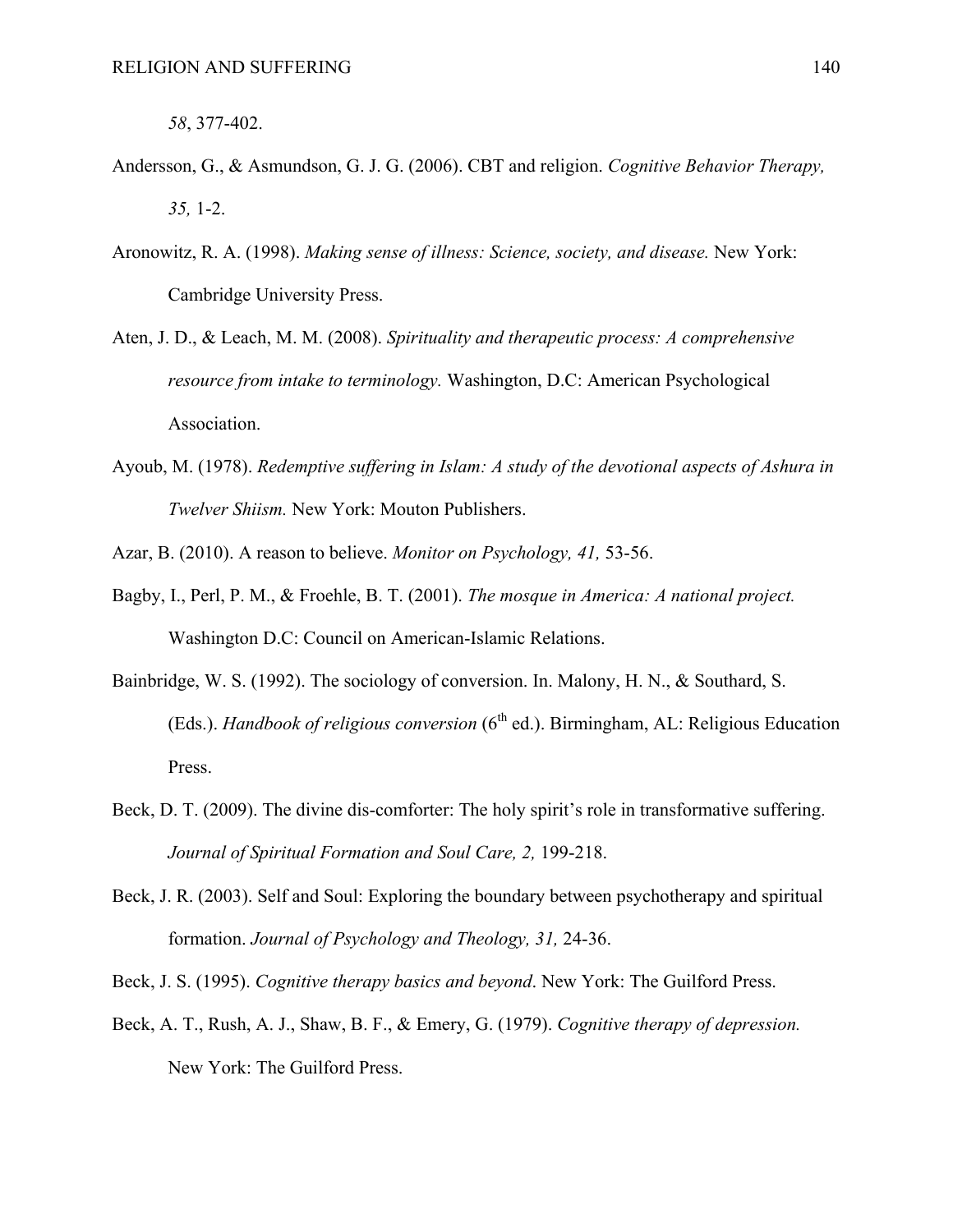- Belaire, C., & Young, J. S. (2002). Conservative Christians' expectations of non- Christian counselors. *Counseling and Values, 46,* 175- 187.
- Benjamins, M. R. (2006). Religious influences on preventative health care usage in a nationally representative sample of middle-age women. *Journal of Behavioral Medicine, 29,* 1-16.
- Bergin, A. E., & Jensen, J. P. (1990). Religiosity of psychotherapists: A national survey. *Psychotherapy, 27,* 3-7.
- Berke, J. H., & Schneider, S. (2006). The self and the soul. *Mental Health, Religion, & Culture, 9,* 333-354.
- Berry, J. (2001). A psychology of immigration. *Journal of Social Issues, 57,* 615-631.
- Bilgrave, D. P., & Deluty, R. H. (1998). Religious beliefs and therapeutic orientations or clinical and counseling psychologists. *Journal for the Scientific Study of Religion, 37,* 329-349.
- Bliss, D. L. (2007). Empirical research on spirituality and alcoholism: A review of the literature. *Journal of Social Work and Practice in the Addictions, 7,* 5-25.
- Bouquet, J. A. (1930). *A people's book of saints.* New York: Longman's, Green, and Co.
- Breslin, M. J., & Lewis, C. A. (2008). Theoretical models of the nature of prayer and health: A review. *Mental Health, Religion & Culture, 11,* 9-12.ccccc
- Brown, L. B. (1987). *The psychology of religious belief.* Orlando, FL: Academic Press INC.
- Brown, A. E., Whitney, S. N., Schneider, M. A., & Vega, C. P. (2006) Alcohol recovery and spirituality: Strangers, friends, or partners. *Southern Medical Journal, 99,* 654-657.
- Bruner, J. (2002). *Making stories: Law, literature, life.* New York: Farrar, Straus, and Giroux. Chapter 3: The narrative creation of the self. (pp. 63-87).
- Burton, D. (2004). *Buddhism, knowledge and liberation: A philosophical study.* Burlington, VT: Ashgate.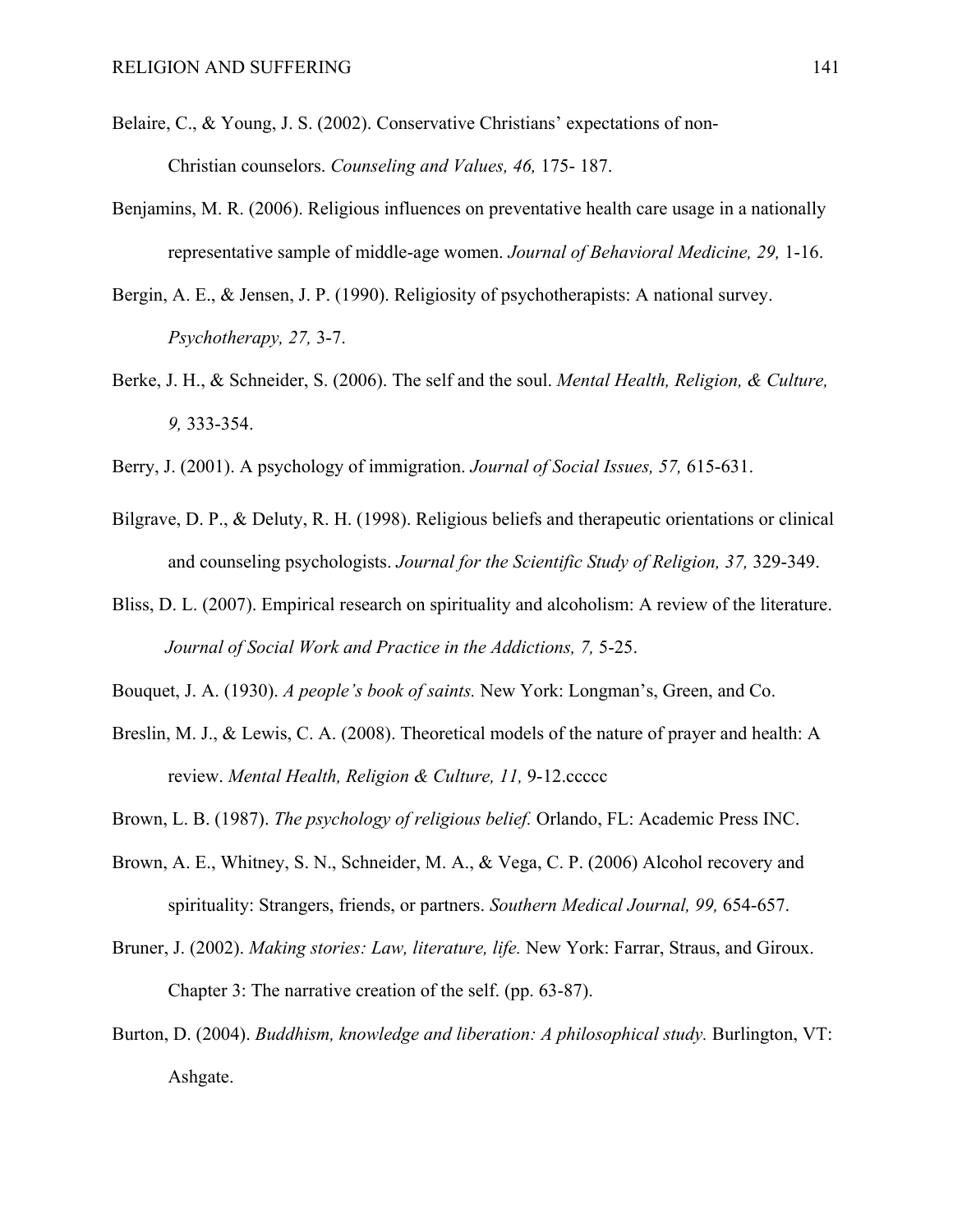- Cardemil, E. V. & Batthe, C. L. (2003). Guess who's coming to therapy? Getting comfortable with conversations about race and ethnicity in psychotherapy. *Professional Psychology: Research and Practice, 34,* 278-286.
- Chambless, D. L., & Hollon, S. D. (1998). Defining empirically supported therapies. *Journal of Consulting and Clinical Psychology*, *66*, 7-18.
- Chan, A. (2005). *Everything arises, everything falls away: Teachings on impermanence and the end of suffering.* Boston, MA: Shambhala.
- Chen, S., & Davenport, D. S. (2005). Cognitive-behavioral therapy with Chinese American clients: Cautions and modifications. *Psychotherapy: Theory, Research, Practice, Training, 42,* 101-110.
- Christensen, L. W. (1999). Suffering and the dialectical self in Buddhism and relational psychoanalysis. *The American Journal of Psychoanalysis, 59,* 37-57.
- Christensen, A., & Rudnick, S. (1999). A glimpse of Zen practice within the realm of countertransference. *American Journal of Psychoanalysis, 59,* 59-69.
- Claessens, M. (2009). Mindfulness and existential therapy. *Existential Analysis, 20,* 109-119.
- Cook, D. (2007). *Martyrdom in Islam*. New York: Cambridge University Press.
- Cooper, P. C. (1999). Buddhist meditation and countertransference: A case study. *American Journal of Psychoanalysis, 59,* 71-84.
- Coruh, B., Ayele, H., Pugh, M., & Mulligan, T. (2005). Does religious activity improve health outcomes? A critical review of the current literature. *Explore, 1,* 186-191.
- Crotty, M. (2003). *The foundations of social research; Meaning and perspective in the research process.* Thousand Oakes, CA: SAGE Publications Inc.

Culpepper, G. (2009). "One suffering, in two natures:" An analogical inquiry into divine and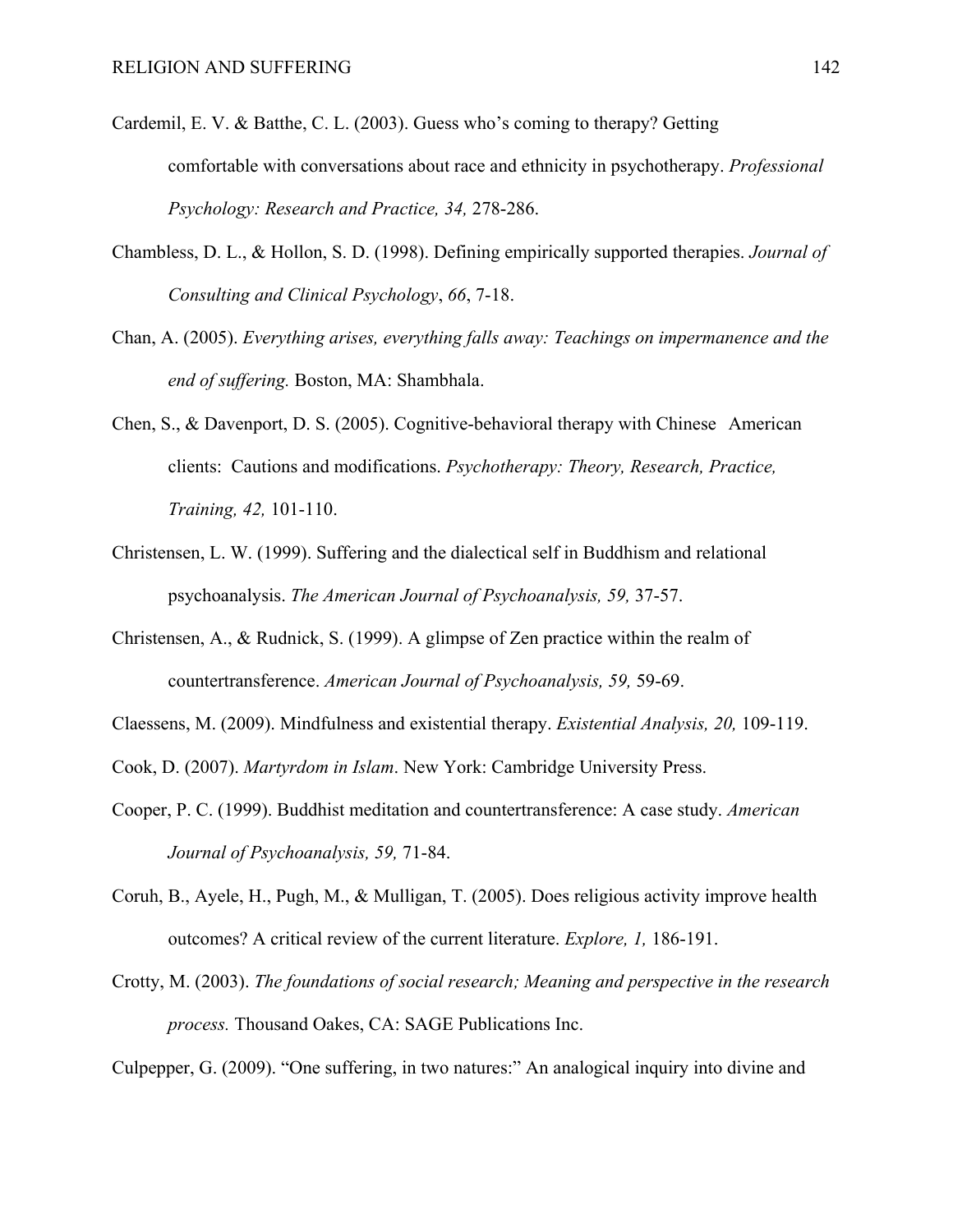human suffering. In J. F. Keating, & T. J. White (Eds.). *Divine Impassability and the Mystery of Human Suffering (pp. 77-98).* Grand Rapids, MI: Wm. B. Eerdmans Publishing Co.

Cunningham, L. S. (1980). *The meaning of saints.* San Francisco, CA: Harper & Row Publishers.

- Daya, R. (2000). Buddhist psychology, a theory of change processes: Implications for counselors. *Journal for the Advancement of Counseling, 22,* 257-271.
- Dezutter, J., Soenes, B., & Hutsebaut, D. (2006). Religiosity and mental health: A further exploration of the relative importance of religious behaviors vs. religious attitudes. *Personality and Individual Differences, 40,* 807-818.
- Dobson, K. S., & Dozois, D. J. A. (2001). Historical and philosophical bases of the cognitivebehavioral therapies. In K. Dobson (Ed.). *Handbook of Cognitive-Behavioral Therapies (Second Edition).* New York: The Guilford Press.
- Dorrell, C., & Berguno, G. (2004). A comparative analysis of Zen Buddhism and Heidegger. *Existential Analysis, 15,* 162-171.
- Dreyfus, E. A. (1962). Counseling and existentialism. *Journal of Counseling Psychology, 9,* 128- 132.
- Dulles, S. J. (2009). Divine providence and the mystery of human suffering: Keynote address, Providence College. In J. F. Keating, & T. J. White (Eds.). *Divine Impassability and the Mystery of Human Suffering (pp. 324-335).* Grand Rapids, MI: Wm. B. Eerdmans Publishing Co.
- Dura-Vila, G., & Dein, S. (2009). The dark night of the soul: Spiritual distress and its psychiatric implications. *Mental Health, Religion & Culture, 12,* 543-559.

Eliason, G. T., Hanley, C., & Leventis, M. (2001). The role of spirituality in counseling: Four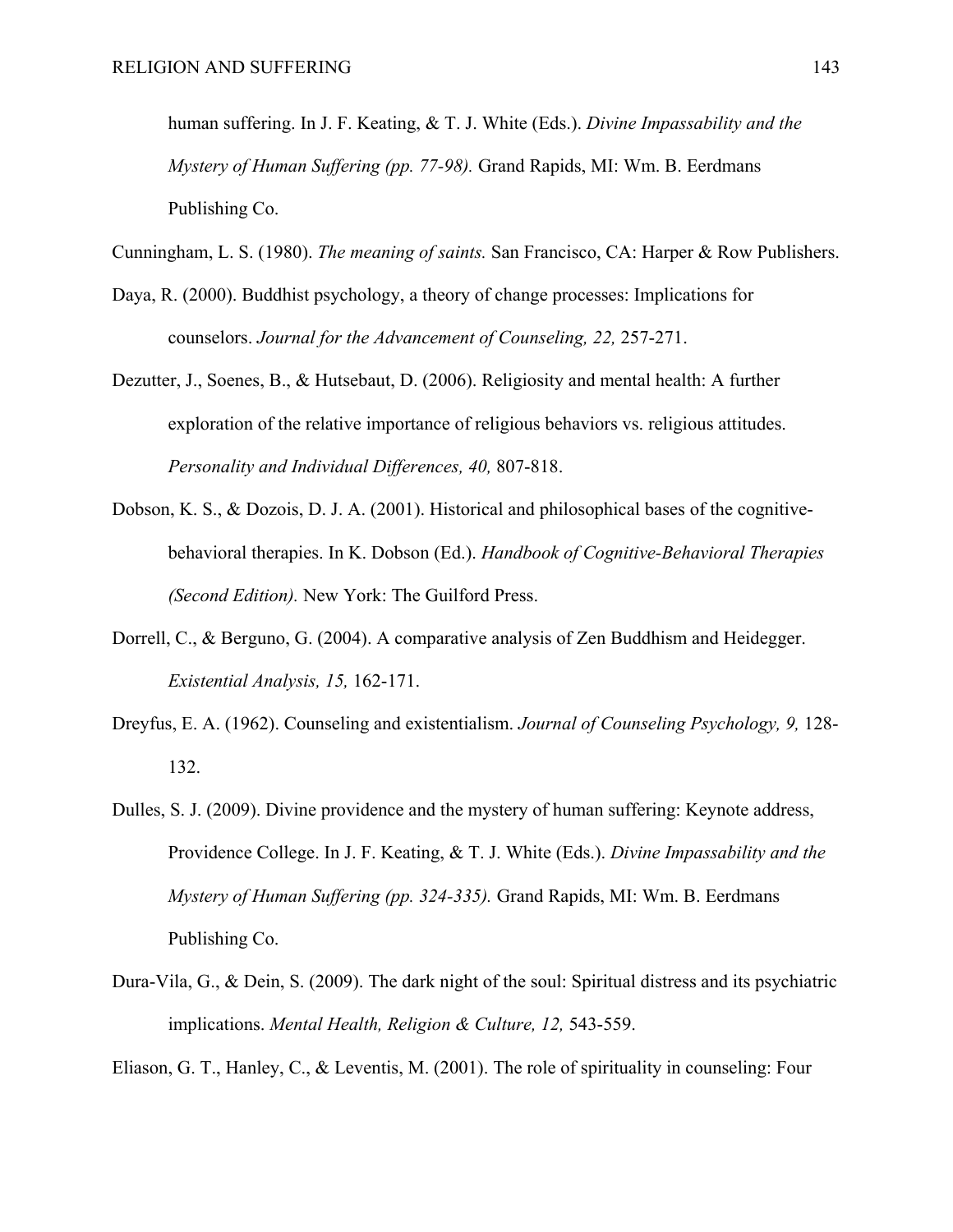theoretical orientations. *Pastoral Psychology, 50,* 77-91.

Ellis, A. (1962). *Reason and emotion in psychotherapy.* New York: Lyle Stewart.

Ellis, A. (1992). Rational recovery and the addiction to 12-step therapies. *Humanist, 52,* 33-35.

- Ellis, A. (2000). Can rational emotive behavior therapy be effectively used with people who have devout beliefs in God and religion? *Professional Psychology: Research and Practice, 31,*  29-33.
- Emery, G. (2009). The immutability of the God of love and the problem of language concerning the "suffering of God." In J. F. Keating, & T. J. White (Eds.). *Divine Impassability and the Mystery of Human Suffering (pp. 27-76).* Grand Rapids, MI: Wm. B. Eerdmans Publishing Co.
- Engler, J. (1998). *Buddhist psychology contributions to western psychological theory.* New York: North Point Press.
- Epstein, M. (1990). Beyond the oceanic feeling: Psychoanalytic study of Buddhist meditation. *International Review of Psychoanalysis, 17,* 159-165.
- Etezady, M. H. (2008a). Faith and the couch: A psychoanalytic perspective on transformation. *Psychoanalytic Inquiry, 28,* 560-569.
- Etezady, M. H. (2008b). Rapture and Poetry. In Akhtar, S. (Ed.). *The Crescent and the Couch: Cross-Currents between Islam and Psychoanalysis. (pp. 43-62).* Lanham, MD: Jason Aronson.
- Exline, J. J., Yali, A. M., & Sanderson, W. C. (2000). Guilt, discord, and alienation: The role of religious strain in depression and suicidality. *Journal of Clinical Psychology, 56,* 1481-1496.
- Ferro, A. (2005). *Seeds of illness, seeds of recovery: The genesis of suffering and the role of*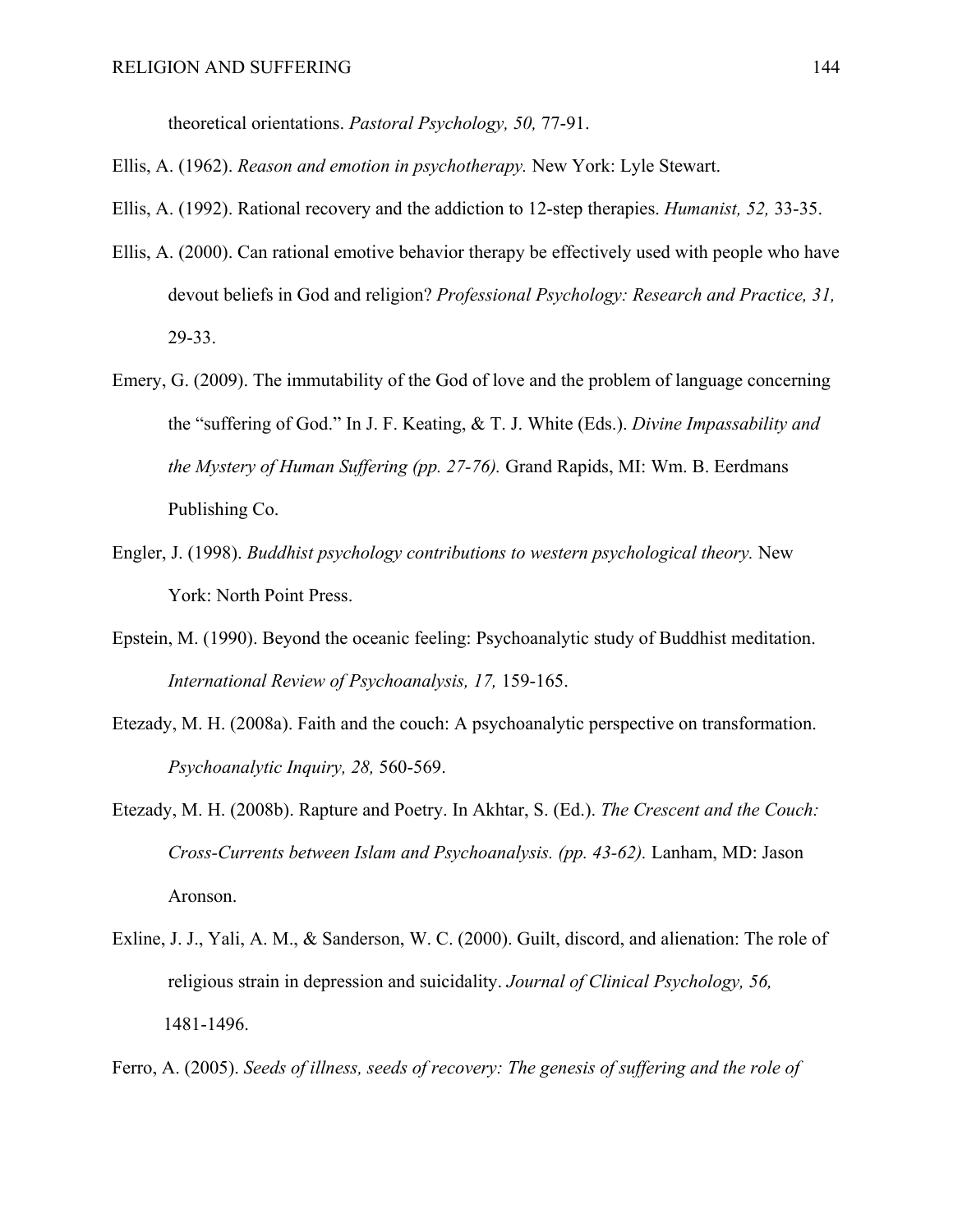*psychoanalysis.* New York: Brunner-Routledge.

Fides, P. S. (1988). *The creative suffering of God.* New York: Oxford University Press.

- Fowler, J. W. (1995). *Stages of faith: The psychology of human development and the quest for meaning.* New York: Harper San Francisco.
- France, R. (2005a). Christianity: Jesus. In C. Partridge (Ed). *Introduction to World Religions (pp. 317-323).* Minneapolis, MN: Lion Hudson.
- France, R. (2005b). Christianity: Sacred Writings. In C. Partridge (Ed). *Introduction to World Religions (pp. 326-327).* Minneapolis, MN: Lion Hudson.
- Frank, F. (ed). (1982). *In the Buddha eye: An anthology of the Kyoto school.* New York: Crossroads.
- Frankl, V. E. (1992). *Man's search for meaning: An introduction to logotherapy*. Boston, MA: Beacon Press.
- Frazier, C., Mintz, L. B., & Mobley, M. (2005). A multidimensional look at religious involvement and psychological well-being among urban elderly African Americans. *Journal of Counseling Psychology, 52,* 583-590.
- Freud, A. (1946). *The ego and the mechanisma of defense.* New York: International Universities Press, Inc.
- Freud, S. (1907/1989). Obsessive actions and religious practices. In P. Gay (Ed.), *The Freud Reader, (429-436).* New York: Norton & Company.
- Freud, S. (1927/1989). The future of an illusion. In P. Gay (Ed.), *The Freud Reader, (685-722).*  New York: Norton & Company.
- Gay, P.(Ed.). (1989). *The Freud reader.* New York: W. W. Norton & Company, Inc.
- Geaves, R. (2005). *Aspects of Islam.* Washington, D. C: Georgetown University Press.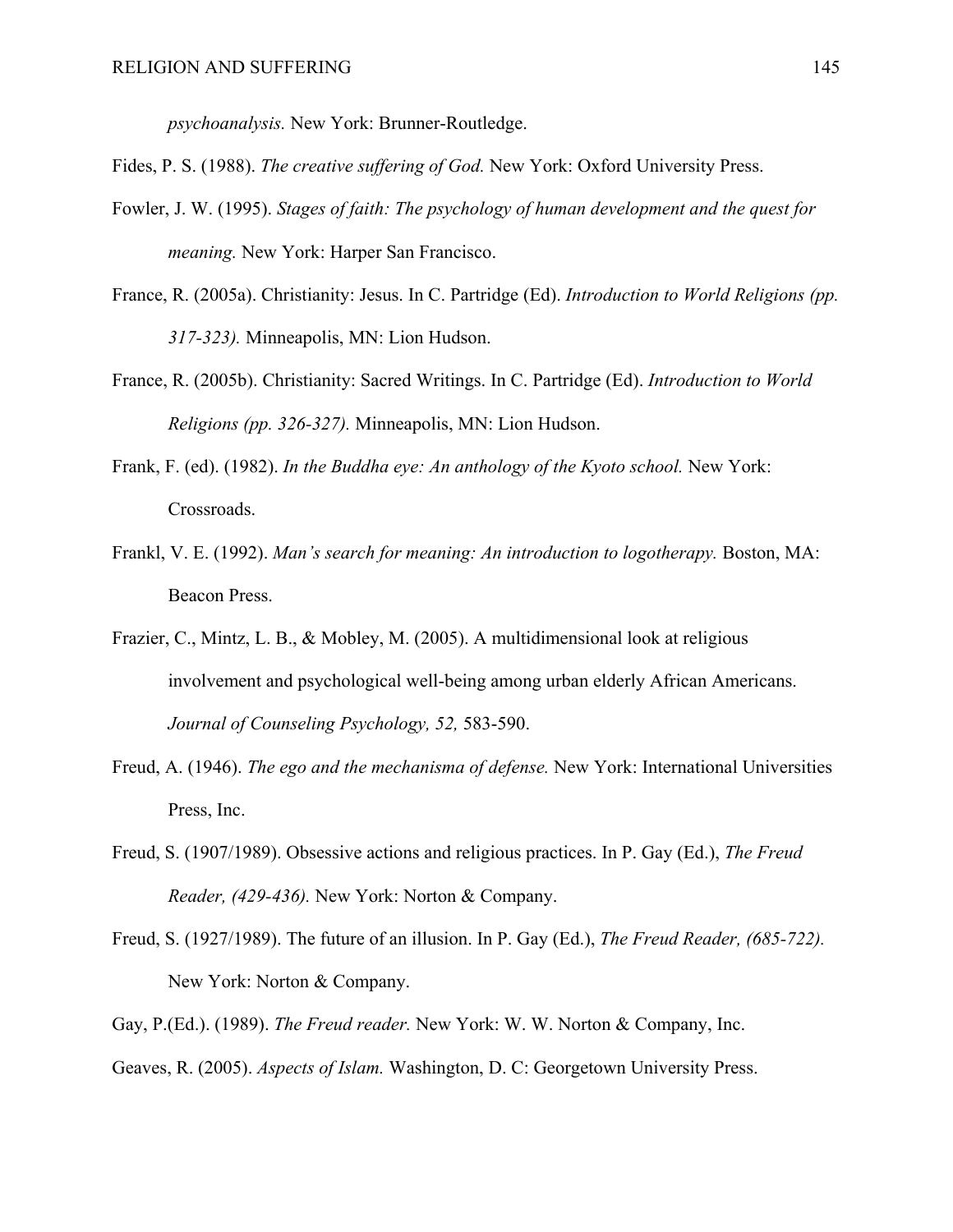Gehert, D. R., & Paré, D. (2008). Suffering and the relationship with the problem in postmodern therapies: A Buddhist Re-Visioning. *Journal of Family Psychotherapy, 19,* 299-319.

Gergen, K. J. (1999). *An invitation to social construction.* London: Sage.

- Gilpin, R. (2008). The uses of Theravāda Buddhism practices and perspectives in mindfulnessbased cognitive therapy. *Contemporary Buddhism, 9,* 227-251.
- Glenmary Research Center. (2000). *Religious congregations and membership: 2000.* Retrieved December 3, 2006 from: http://www.glenmary.org/grc/RCMS\_2000/findings.htm
- Goldstein, J. (1976). The experience of insight: A natural unfolding. Santa Cruz, CA: Unity Press.
- Goździak, E. M. (2004). Training refugee mental health providers: Ethnography as a bridge to multicultural practice. *Human Organization, 63,* 203-210.
- Gurney, A. G., & Rogers, S. A. (2007). Object-relations and spirituality: Revisiting a clinical dialogue. *Journal of Clinical Psychology, 63,* 961-977.
- Halasz, G. (2004). In conversation with Dr. Albert Ellis. *Australian Psychiatry, 12,* 325-333.
- Hamdan, A. (2007). A case study of a Muslim client: Incorporating religious beliefs and practices. *Journal of Multicultural Counseling and Development, 35,* 92-100.
- Hamid, H. (2008). Basic tenets of Islam. In Akhtar, S. (Ed.). *The Crescent and the Couch: Cross-Currents between Islam and Psychoanalysis. (pp. 3-20).* Lanham, MD: Jason Aronson.
- Harris, K. M., Edlund, M. J., & Larson, S. L. (2006). Religious involvement and the use of mental health care. *Health Research and Educational Trust, 10,* 1475-6773.
- Haque, A. (2004). Religion and mental health: The case of American Muslims. *Journal of Religion and Health, 43,* 45-58.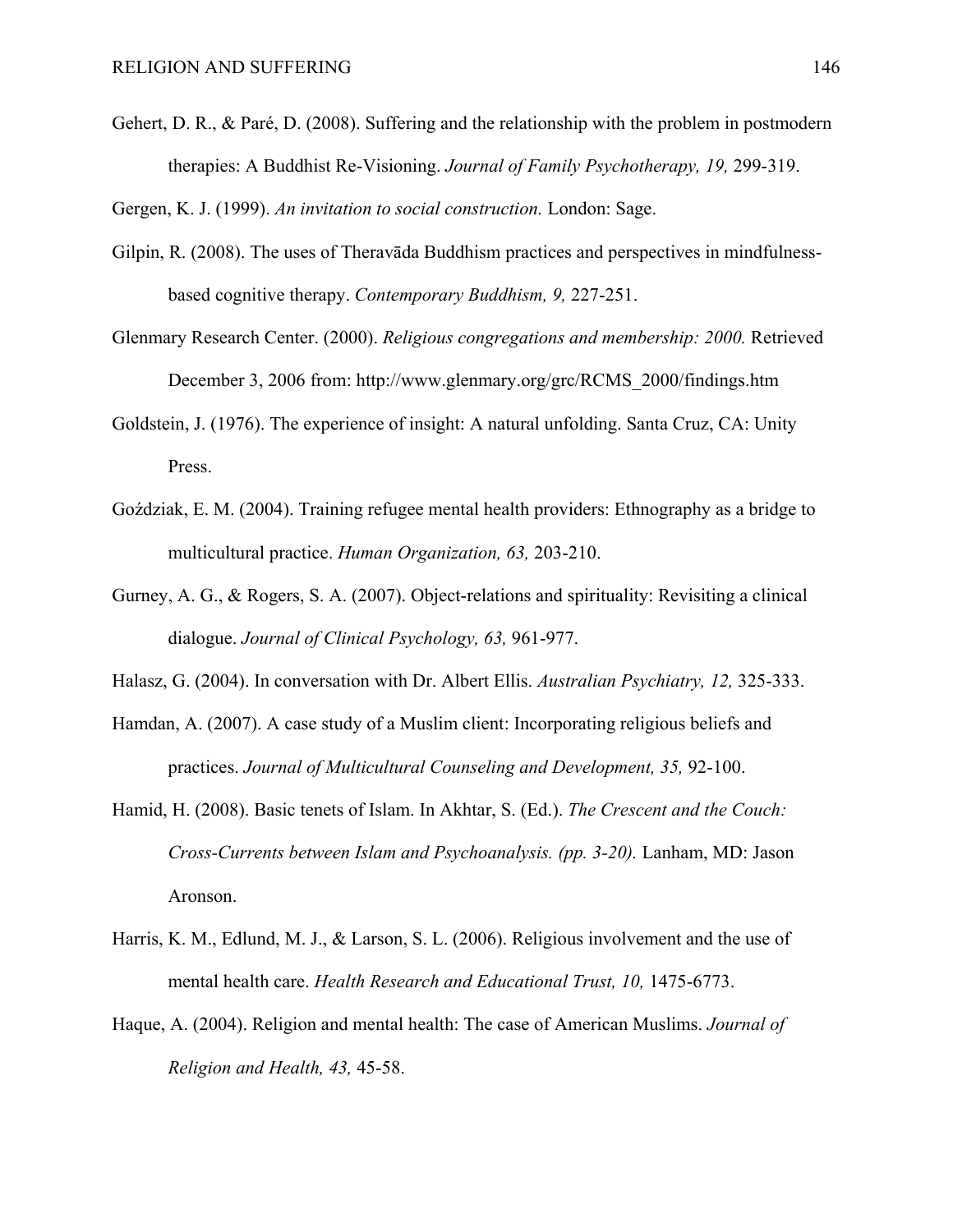- Haque, A. (2001). Interface of psychology and religion: Trends and developments. *Counseling Psychology Quarterly, 14*, 241-253.
- Hart, W. (1987) *The art of living: Vipassana meditation as taught by S. N. Goenka*. San Francisco: Harper San Francisco.
- Hartman, D. & Zimberoff, D. (2004). Corrective emotional experience in the therapeutic process. *Journal of Heart-Centered Therapies, 7,* 3-84.
- Hayes, S. C. (2002). Buddhism and acceptance and commitment therapy. *Cognitive and Behavioral Practice, 9,* 58-66.
- Hayes, S. C., & Smith, S. (2005). *Get out of your mind and into your life: The new acceptance and commitment therapy*. Oakland, CA: New Harbinger Publications, Inc.
- Heponiemi, T., Elovainio, M., Kivimaki, M., Pulkki, L., Puttonen, S., & Keltkangas-Jarvinen, L. (2006). The longitudinal effects of social support and hostility on depressive tendencies. *Social Sciences and Medicine, 63,* 1374-1382.
- Hierich, H. (1977). Change of heart: A test of some widely held theories about religious conversion. *American Journal of Sociology, 83,* 653-679.
- Hodge, D. R. (1972). A validated intrinsic religious motivation scale. *Journal for the Scientific Study of Religion, 11,* 369-376.
- Hodge, D. R., & Nadir, A. (2008). Moving toward culturally competent practice with Muslims: Modifying cognitive therapy with Islamic tenets. *Social Work, 53,* 31-41.
- Hopko, D. R., Lejuez, C. W., Ruggiero, K. J., & Eifert, G. H. (2003). Contemporary behavioral activation treatments for depression: Procedures, principles, and progress. *Clinical Psychology Review, 23,* 699-717.

James, W. (1936). *The varieties of religious experience.* New York: The Modern Library.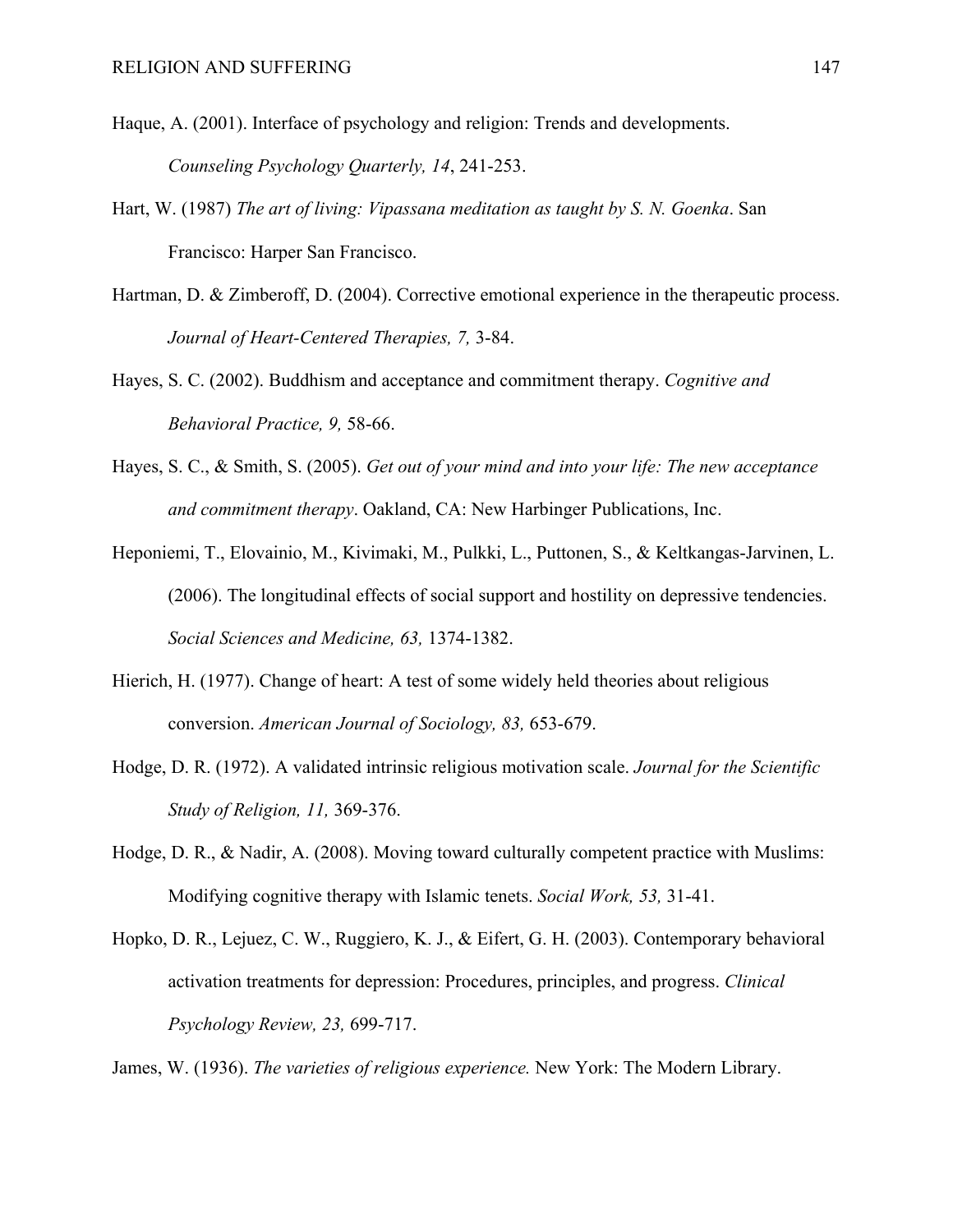- James, A., & Wells, A. (2003). Religion and mental health: Towards a cognitive-behavioral framework. *British Journal of Health and Psychology, 8,* 359-376.
- Johnson, S. (2006). The congruence of the philosophy of rational emotive therapy within the philosophy of mainstream Christianity. *Journal of Cognitive and Behavioral Psychotherapies, 6,* 45-55.
- Johnson, W. B. (1994). Albert Ellis and the "Religionists:" A history of the dialogue. *Journal of Psychology and Christianity, 13,* 301-311.
- Jones, S. L., & Butman, R.E. (1991). *Modern psychotherapies: A comprehensive Christian appraisal.* Dowers Grove, IL: Inter Varsity Press.
- Joseph, S. & Linley, P. A. (2006). Growth following adversity: Theoretical perspectives and implications for clinical practice. *Clinical Psychology Review, 26,* 1041-1053.
- Jung, C. G. (1981). *The collected works of C. G. Jung: The structure and dynamics of the Psyche.* Princeton, NJ: Princeton University Press.
- Jarusiewicz, B. (2000). Spirituality and addiction: Relationship to recovery and relapse. *Alcoholism Treatment Quarterly*, *18*, 99-109.
- Kabat-Zinn, J. (1990). Full catastrophe living: Using the wisdom of your body and your mind to face stress, pain, and illness. New York: Bantam Dell.
- Keating, J. F., & White, T. J. (2009). Introduction: Divine impassibility in contemporary theology. In J. F. Keating, & T. J. White (Eds.). *Divine Impassability and the Mystery of Human Suffering (pp. 1-26).* Grand Rapids, MI: Wm. B. Eerdmans Publishing Co.
- Kelly, E. W. J., Aridi, A., Bakhtiar, L. (1996). Muslims in the United States: An exploratory study of universal and mental health values. *Counseling and Values, 40,* 206-218.

Kirk, C. (2009). Job 23: I-9, 16, 17; Mark 10:17-31. *The Expository Times, 120,* 601-603.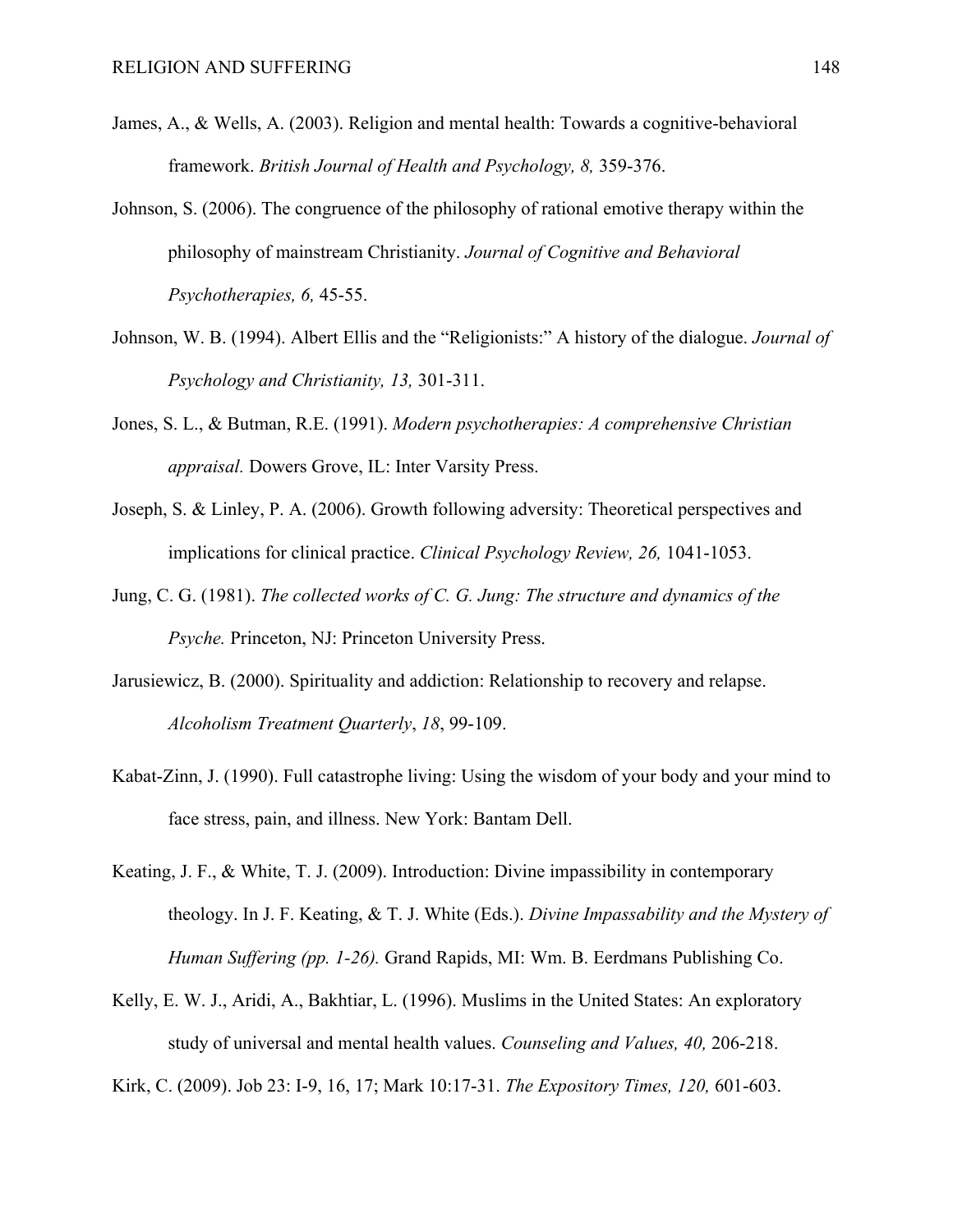Kitamori, K. (1966) *Theology of the Pain of God*. London: SCM Press.

Khalid. S. (2006). Counseling from a Islamic perspective. *Healthcare Counseling & Psychotherapy Journal, 6,* 7-10*.* 

Lau, P. (2009). Ruth I: I-18. *The Expository Times, 121,* 27-28.

- Lee, J. Y. (1974). *God suffers for us: A systematic inquiry into the concept of divine impassibility*. Netherlands: Martinus Nijhoff, The Hague.
- Linehan, M. (1993). *Cognitive-Behavioral treatment of borderline personality disorder.* New York: The Guilford Press.
- Lo, H. T., & Fung, K. (2003). Culturally competent psychotherapy. *The Canadian Journal of Psychiatry, 48,* 161-170.
- Loewenthal, K. M. (1992). Melancholy, depression, and Judaism. *The International Journal for the Psychology of Religion, 2,* 101-108.
- Loewenthal, K. M., Cinnirella, M., Evdoka, G., & Murphy, P. (2001). Faith conquers all? Beliefs about the role of religious factors in coping with depression among different culturalreligious groups in the UK. *British Journal of Medical Psychology, 74,* 293-303.
- London, P. (1986). *The modes and morals of psychotherapy.* New York: Hemisphere Publishing Corporation.
- Loufty, N., & Berguno, G. (2005). The existential thoughts of the Sufis. *Existential Analysis, 16,*  144-155*.*
- MacHover, F. J. (1984). Current therapies and the ancient east. *American Journal of Psychotherapy, 38,* 87-96.
- Mahoney, M. J. (1982). Psychotherapy and human change. In J. H. Harvey & M. M.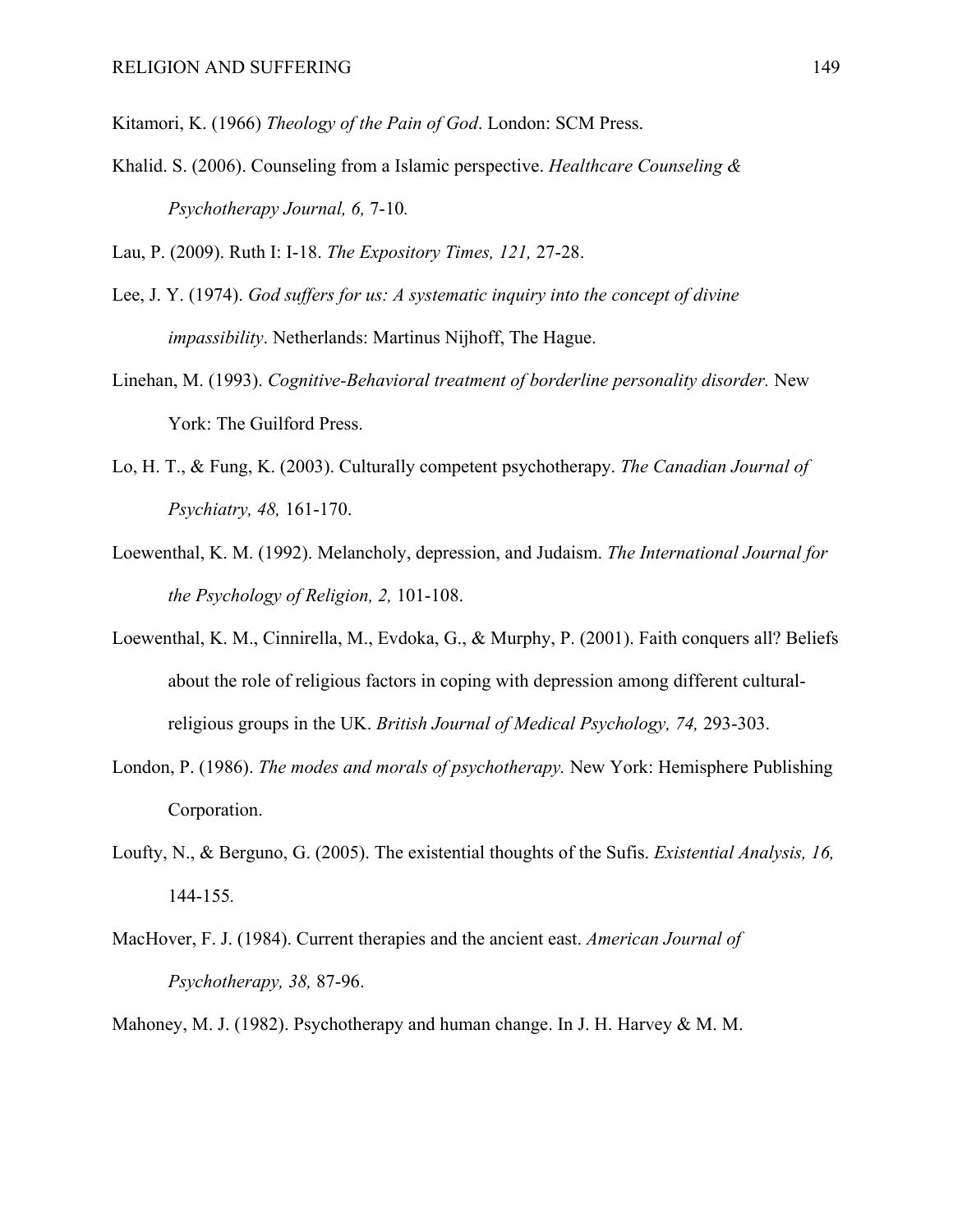Parks (Eds.), *Psychotherapy research and behavior change (pp. 77-122).* Washington, D.

C: American Psychological Association.

Major religions of the world ranked by number of adherents. (2005). Retrieved from: http://www.adherents.com/Religions By Adherents.html on April 25, 2010.

Malinowski, B. (1925/1954). *Magic, science, and religion.* Garden City, NY: Doubleday.

- Mandler, G. (2005). The consciousness continuum: From "qualia" to "free will." *Psychological research, 69,* 330-337.
- Marshall, B. D. (2009). The dereliction of Christ and the impassibility of God. In J. F. Keating, & T. J. White (Eds.). *Divine Impassability and the Mystery of Human Suffering (pp. 246- 298).* Grand Rapids, MI: Wm. B. Eerdmans Publishing Co.
- Marshal, H. (2005). Christianity: Beliefs. In C. Partridge (Ed). *Introduction to World Religions (pp.328-333).* Minneapolis, MN: Lion Hudson.
- Martindale, C. C. (1968). *What are saints: Fifteen chapters in sanctity.* Freeport, NY: Books for Libraries Press, INC.

May, R. (1983). *The discovery of being: Writings in existential psychology.* New York: W.W Norton & Company.

- May, R., & Yalom, I. (1989). Existential Psychotherapy. In R. J. Corsini, & D. Wedding, (Eds.), *Current psychotherapies* (pp.363-402). Itasca, IL: F. E. Peacock Publishers, INC.
- Mayers, A. M., & Svartberg, M. (2001). Existential lonliness: A review of the concept, its psychosicial precipitants and psychotherapeutic implications for HIV-infected women. *British Journal of Medical Psychology, 74,* 539-553.

McCord-Adams, M. (2009). Death and horrors: Job I:I, 2I-10; Hebrews I:I-4, 2:5-12. *The*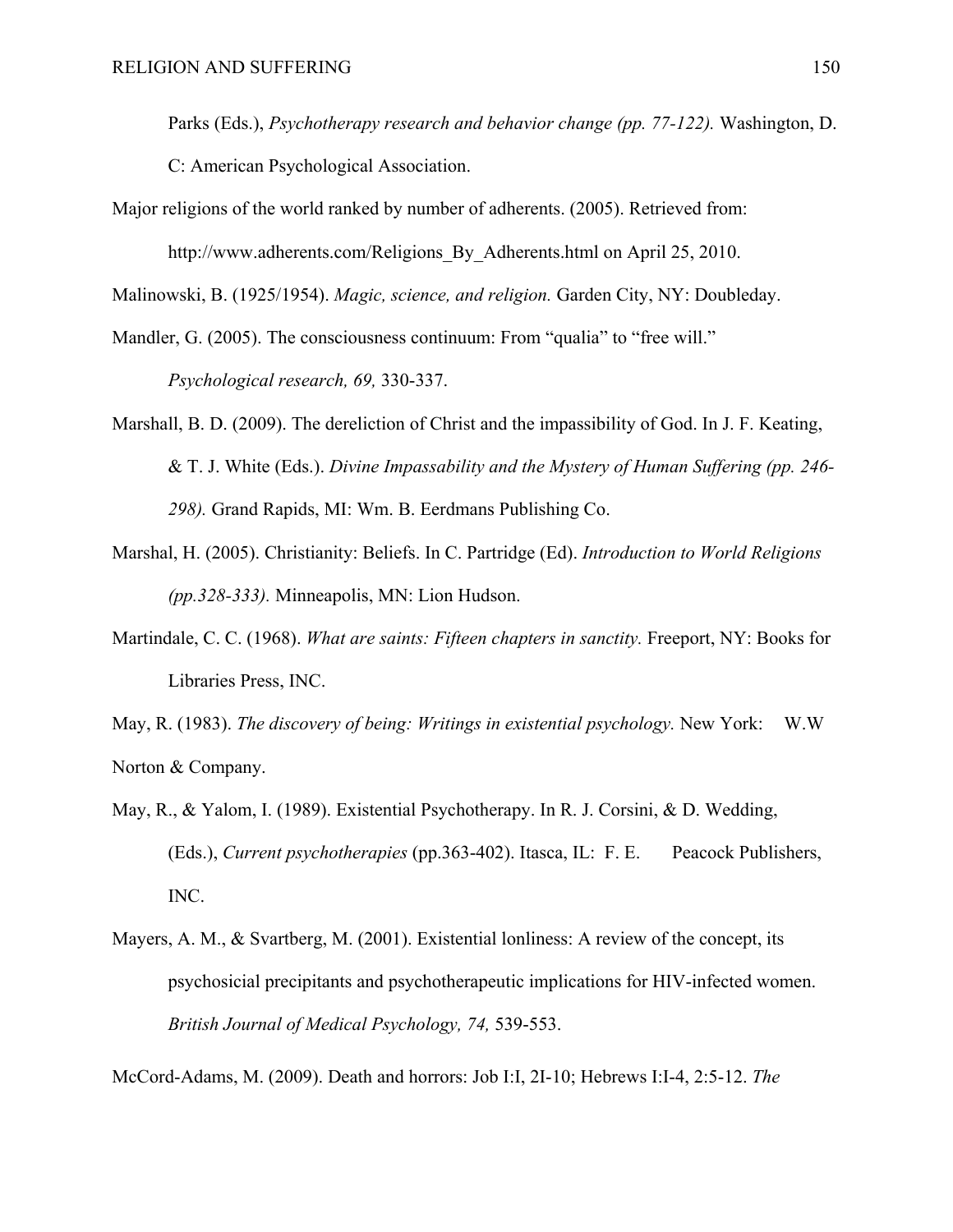*Expository Times, 120,* 596-598.

- McGrath, A. (2005). Christianity: A historical overview. In C. Partridge (Ed). *Introduction to World Religions (pp.311-316).* Minneapolis, MN: Lion Hudson.
- Miller, W. R. (1999). *Integrating spirituality into treatment.* Washington D.C: American Psychological Association.
- Miller, W. R. (1998). Researching the spiritual dimensions of alcohol and other drug problems. *Addiction*, 93, 979-990.
- Mitchell, S. A., & Black, M. J. (1995). *Freud and beyond: A history of modern psychological though.* New York: Basic Books,
- Mohan, K. K. (2003). Buddhism and psychotherapy: An exploratory field study. *Construvtivism in the Human Sciences, 8,* 203-223.
- Nagayama-Hall, G. C. (2001). Psychotherapy research with ethnic minorities: Empirical, ethical, and conceptual issues. *Journal of Consulting and Clinical Psychology, 64,* 502- 510.
- National Opinion Research Center. (2008). *General social surveys (GSS):Religious preference.*  Retrieved from: http://www.thearda.com/quickstats/qs\_101.asp on April 25, 2010.
- Ohnuma, R. (2007). Mother-love and mother-grief: South Asian Buddhist variations on a theme. *Journal of Feminist Studies in Religion, 95,* 95-116.
- Paloutzian, R. F., Richardson, J. T., & Rambo, L. R. (1999). Religious conversion and personality change. *Journal of Personality, 67,* 1047-1079.
- Parker, S. (2008). Winnicott's object relations theory and the work of the holy spirit. *Journal of Psychology and Theology, 36,* 285-293.

Peters, F. E. (1990). *Judaism, Christianity, and Islam: The classical texts and their*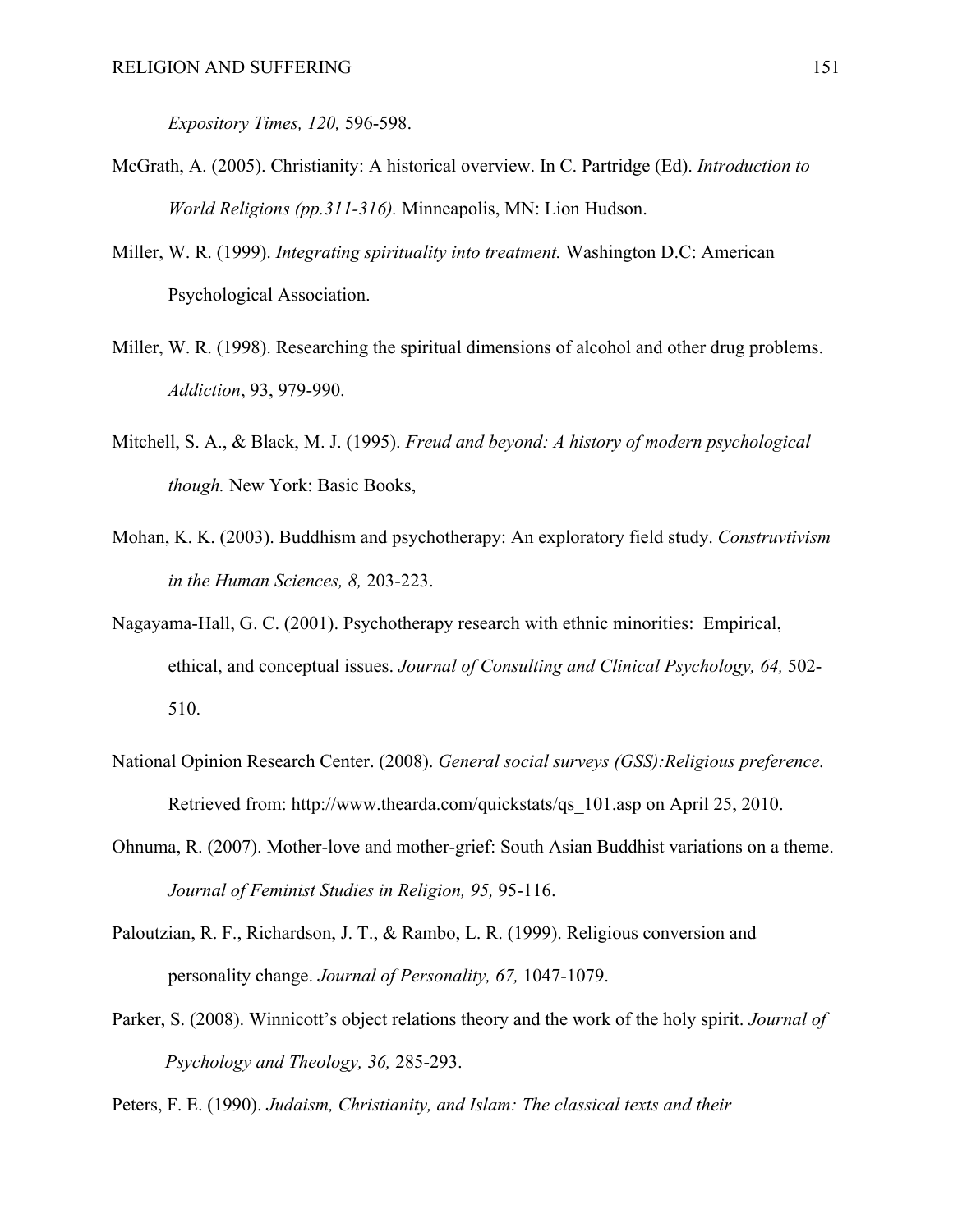*interpretation.* Princeton University Press: Princeton, NJ.

- Pew Forum on Religion and Public Life (2007). Pew forum's religious landscape survey. Retrieved on July 18, 2010 from: http://religions.pewforum.org/reports.
- Pfeifer, S. (2006). 'The sick soul' and beyond: Religious interpretations of mental distress in the writings of William James and today. *Archives de Psychologie, 72,* 67-80.
- Ponterotto, J. G., Gretchen, D., & Chauhan, R. V. (2001). Cultural identity and multicultural assessment: Quantitative and qualitative tools for the clinician. In L.A. Suzuki, J. G. Ponterotto, & P. J. Meller (Eds.), *Handbook of multicultural assessment. Clinical, psychological, and educational practices* (2nd ed., pp. 67-99). San Francisco: Jossey-Bass.
- Propst, R. L. (1996). Cognitive Behavioral therapy and the religious person. In E. P. Shafranske (Ed.), *Religion and the clinical practice of psychology (pp. 391-408).* Washington, DC: American Psychological Association.

Rahula, W. (1959). What the Buddha taught. New York: Grove Press.

- Raiya, H. A., & Pargament, K. I. (2010). Religiously integrated psychotherapy with Muslim clients: From research to practice. *Professional Psychology: Research and Practice, 4,*  181-188.
- Rambo, L. (1992). The psychology of conversion. In. Malony, H. N., & Southard, S. (Eds.). *Handbook of religious conversion* (vi ed.). Birmingham, AL, US: Religious Education Press.
- Richards, P. S. & Bergin, A. E. (2000). *Handbook of psychotherapy and religious diversity.*  Washington, D.C: American Psychological Association.

Richards, P. S., & Bergin, A. E. (2003). *Casebook of spiritual strategy in counseling and*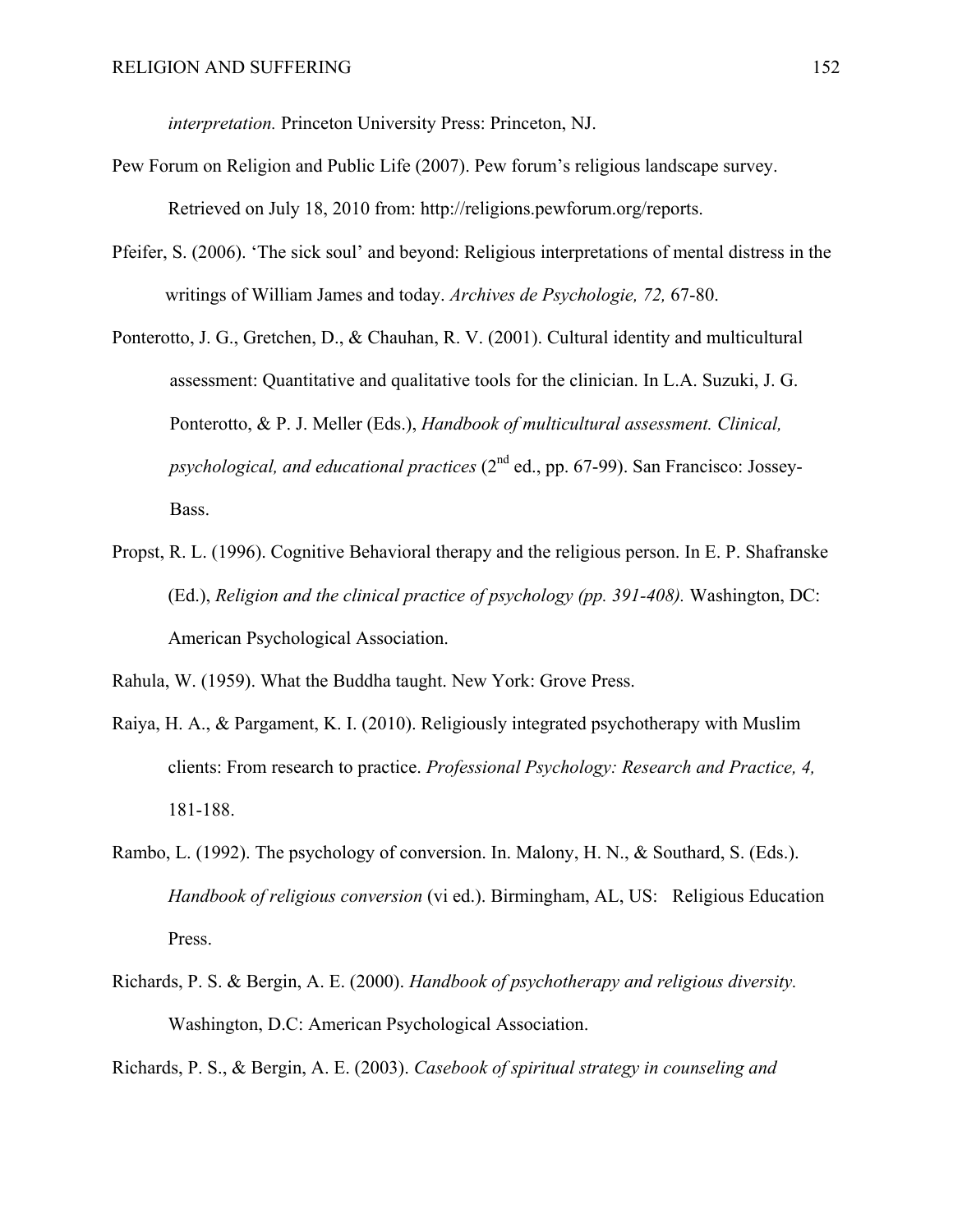*psychotherapy.* Washington, D.C: American Psychological Association.

- Rizzuto, A. M. (1979). *The birth of the living God*. Chicago, IL: University of Chicago Press.
- Rizzuto, A. M. (1996). Psychoanalytic treatment and the religious person. In E. P. Shafranske (Ed.), *Religion and the clinical practice of psychology (pp. 409-431).* Washington, DC: American Psychological Association.
- Rizzuto, A. M. (2005). Psychoanalytic considerations about spiritually oriented psychotherapy. In L. Sperry & E. P. Shafranske. (Eds.) (2005). *Spiritually oriented psychotherapy (pp. 31-50).* Washington, D. C: American Psychological Association.
- Robbins, T., & Anthony, D. (1982). Deprogramming, brainwashing, and the medicalization of deviant religious groups. *Social Problems, 29,* 283-297.
- Robins, C. J. (2002). Zen principles and mindfulness practice in dialectical behavior therapy. *Cognitive and Behavioral Practice, 9,* 50-57.
- Robinson, R. H., & Johnson, W. L. (1997). *The Buddhist religion: A historical introduction (4th ed).* Belmont, CA: Wadsworth Publishing Company.
- Rosello, J., & Bernal, G. (1999). The efficacy of cognitive-behavioral and interpersonal treatments for depression in Puerto Rican adolescents. *Journal of Consulting and Clinical Psychology, 67,* 734-745.
- Rotter, J. B. (1966). Generalized expectancies for internal versus external control of reinforcement. *Psychological Monographs, 80, 1-28.*

Roysircar, G. (2003). Counselor awareness of own assumptions, values, and biases. In G. Roysircar, P. Arredondo, J. N. Fuertes, J. G. Ponterotto, & R. Toporic (Eds.), *Multicultural counseling competencies 2003: Association for multicultural counseling and development* (pp. 17-38)*.* Alexandria, VA: American Counseling Association.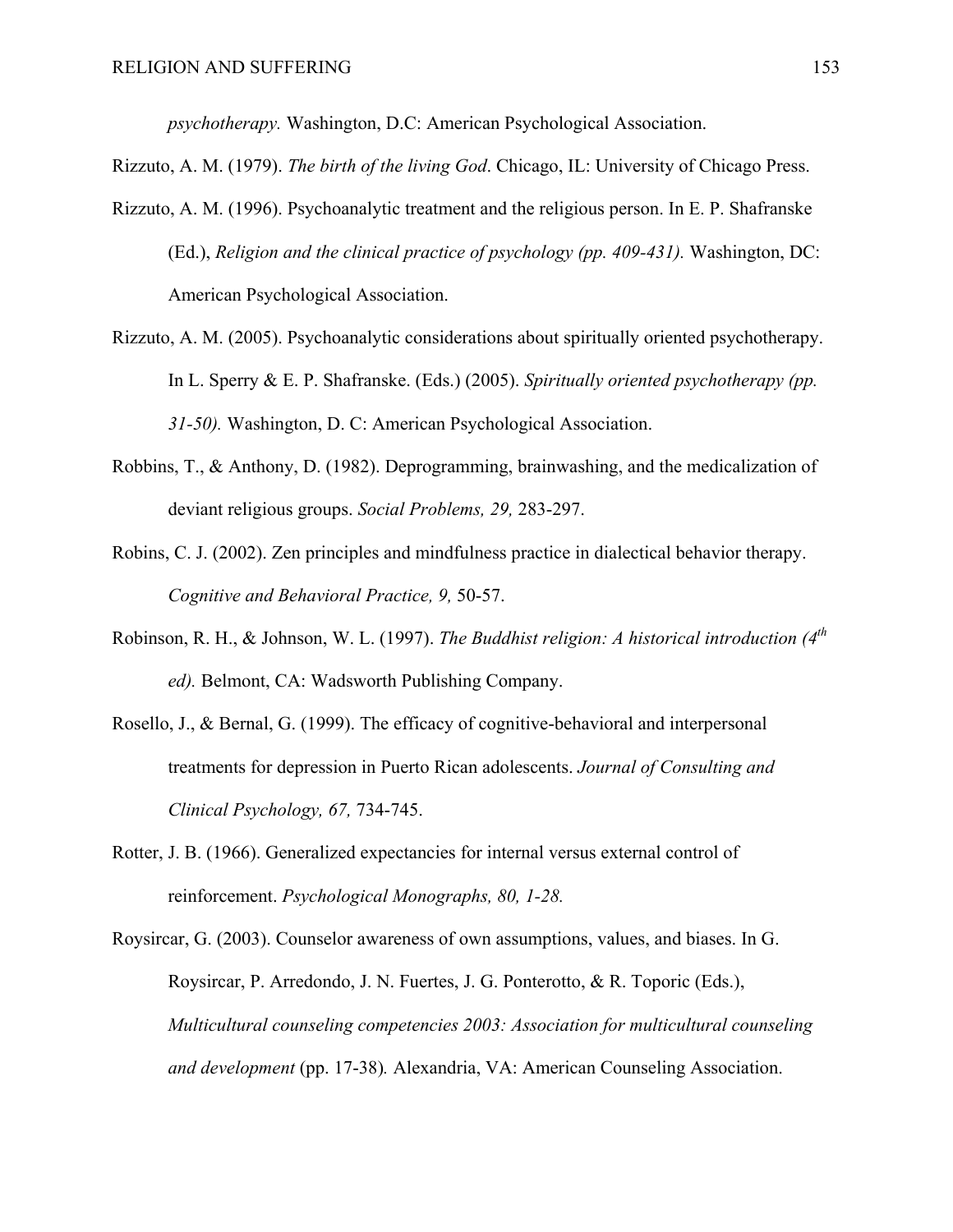- Rubin, J. B. (1999). Close encounters of a new kind: Towards an integration of psychoanalysis and Buddhism. *The American Journal of Psychoanalysis, 59,* 5-20.
- Sadgrove, M. (2005). Christianity: Branches of the church. In C. Partridge (Ed). *Introduction to World Religions (pp.324-325).* Minneapolis, MN: Lion Hudson.
- Schnittker, J. (2001). When is faith enough? The effects of religious involvement on depression. *Journal for the Scientific Study of Religion, 40,* 393-411.
- Segal, Z. V., Williams, M. G., & Teasdale, J. D. (2002). Mindfulness-based cognitive therapy for depression: A new approach to preventing relapse. New York: The Guilford Press.
- Shafii, M. (2008). Sufi perspective on human suffering and its relief. In Akhtar, S. (Ed.). *The Crescent and the Couch: Cross-Currents between Islam and Psychoanalysis. (pp. 161- 180).* Lanham, MD: Jason Aronson.
- Siew, B, & Khong, L. (2003). Buddhism and psychotherapy: Experiencing and releasing disease. *Constructivism in the Human Sciences, 8,* 37-56.
- Singer, J. (1994). *Boundaries of the soul; The practice of Jung's psychology.* New York: Anchor Books.
- Skinner, B.F. (1950). Are theories of learning necessary? *Psychological Review, 57,* 193-216.
- Smith, J. A., & Osborn, M. (2003). Interpretive phenomenological analysis. In J. A. Smith. (Ed.). *Qualitative psychology a practical guide to research methods.* Thousand Oaks, CA: Sage Publications, Inc.

Smith, W. C. (1977). *Belief and history.* Charlottesville, VA: University of Virginia Press.

- Smith, W. C. (1987). *Faith and belief.* Princeton, NJ: Princeton University Press.
- Sperry, L., & Shafranske, E. P. (Eds.) (2005). *Spiritually oriented psychotherapy.* Washington, D. C: American Psychological Association.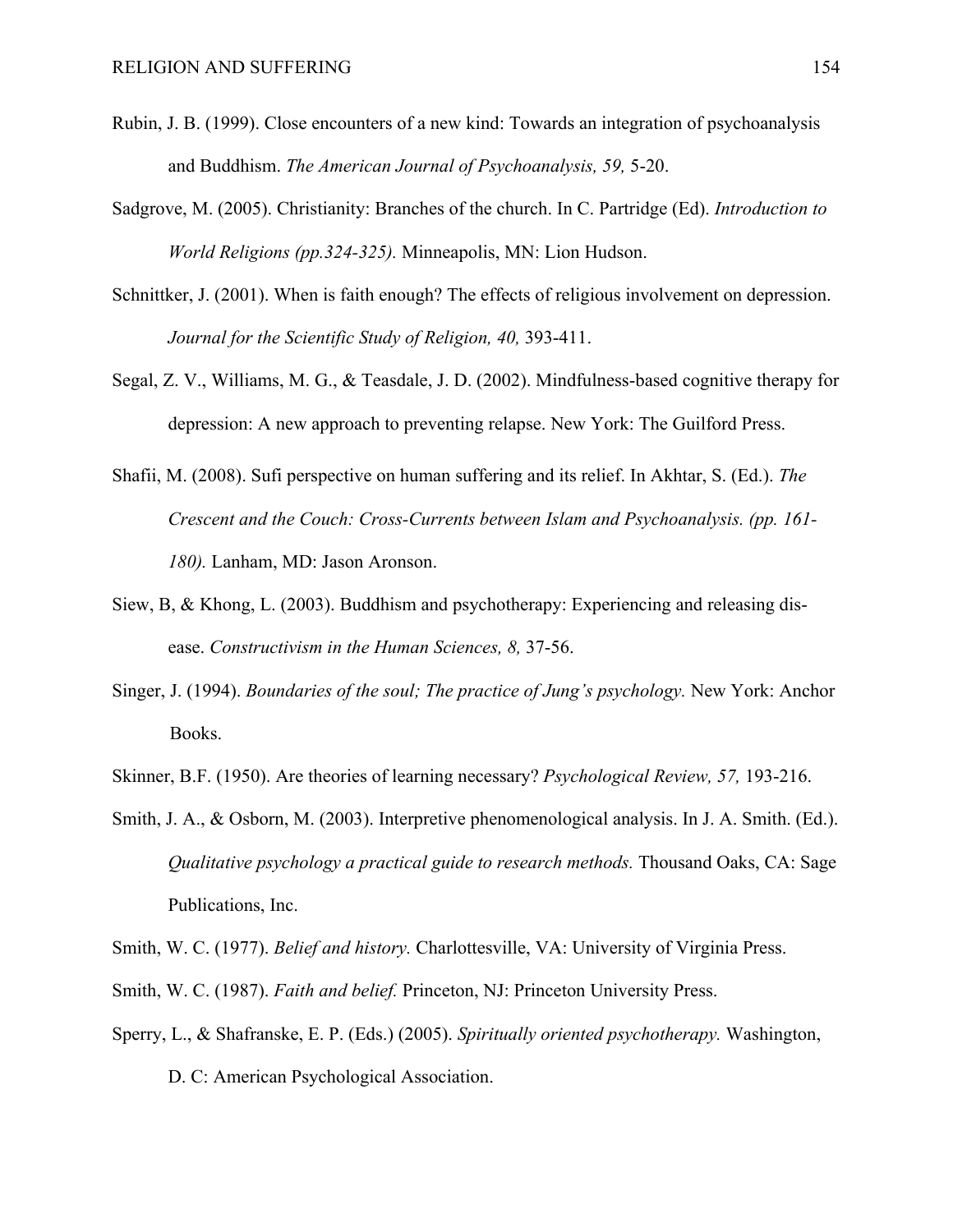Starbuck, E. D. (1899). *The psychology of religion.* London: Walter Scott.

- Stark, R., & Bainbridge, W. S. (1985). *The Future of Religion.* Berkeley, CA: University of California Press.
- Stone, M. (2007). The two darts: Meeting pain with mindfulness practice. *ReVision, 29,* 3-9.
- Strong, J. S. (2002). *The experience of Buddhism: Sources and interpretations.* Belmont, CA: Wadsworth/Thomson Learning.
- Sue, S. (1998). In search of cultural competence in psychology and counseling. *American Psychologist, 53,* 440-448.
- Sue, D. W., Arredondo, P., & McDavis, R. J. (1992). Multicultural counseling competencies and standards: A call to the profession. *Journal of Counseling and Development, 70,* 477-486.
- Swora, M. G. (2001). Personhood and disease in alcoholics anonymous: A perspective from the anthropology of religious healing. *Mental Health, Religion & Culture, 4,* 1-21.
- Swora, M. G. (2004). The rhetoric of transformation in the healing of alcoholism: The twelve steps of alcoholics anonymous. *Mental Health, Religion, and Culture, 7,* 187-209.
- Tang, S. Y. (2007). Use of prayer and scripture in cognitive-behavioral therapy. *Journal of Psychology and Christianity, 26,* 101-111.
- Tedesschi, R. G. & Calhoun, L. G. (2004). Post-traumatic growth: Conceptual foundations and empirical evidence. *Psychological Inquiry, 15,* 1-18.
- Tillman, J. G. (1998). Psychodynamic psychotherapy, religious beliefs, and self-disclosure. *American Journal of Psychotherapy, 52,* 273-286.
- Trimpey, J. (1992). *Rational recovery from addiction- The small book.* New York: Dell Books.
- Twemlow, S. W. (2001). Training psychotherapists in attributes of "mind" from Zen and psychoanalytic perspectives, part I: Core principles, emptiness, impermanence, and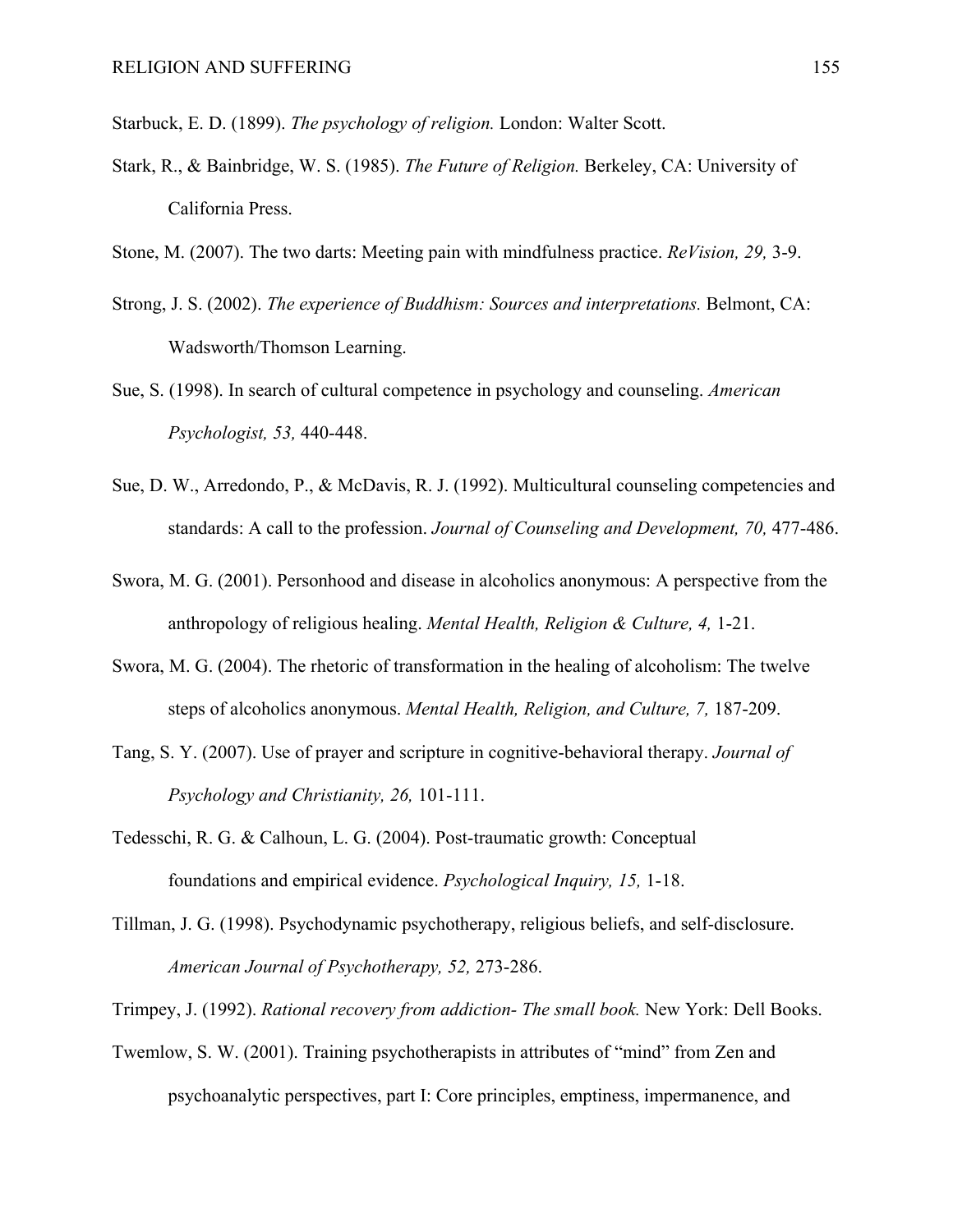paradox. *American Journal of Psychotherapy, 55,* 1-21.

- Twemlow, S. W. (2001b). Training psychotherapists in attributes of the "mind" from Zen and psychoanalytic perspectives, part II: Attention, here and now, nonattachment, and compassion. *American Journal of Psychotherapy, 55,* 22-39.
- Tyson, P. D., & Pongruengphant, R. (2007). Buddhist and western perspectives on suffering, stress, and coping. *Journal of Religion and Health, 46,* 351-357.
- Ullman, C. (1982). Cognitive and emotional antecedents of religious conversion. *Journal of Personality and Social Psychology, 43(1)*, 183-192.
- Van Deurzen-Smith, E. (1997). *Everyday mysteries: Existential dimensions of psychotherapy.*  New York: Routledge.
- Vella, M. (2007). Psychoanalytic reflections on suffering, loss, and life that leads to death. *Counseling Psychology Review, 22,* 6-12.
- Vroom, H. M. (1996). *No other gods: Christian belief in dialogue with Buddhism, Hinduism, and Islam.* Grand Rapids, MI: William B. Eerdmans Publishing Company.
- Walker, B. N. (2004). Neglected psychological elements of free will. *Philosophy, Psychiatry, and Psychology: PPP, 11,* 111-119.
- Wampold, B. E., Ahn, H., & Coleman, H. L. K. (2001). Medical model as metaphor: Old habits die hard. *Journal of Counseling Psychology, 48,* 268-273.
- Watlington, C. G., & Murphy, C. M. (2006). The roles of religion and spirituality among African American survivors of domestic violence. *Journal of Clinical Psychology, 62,* 837-857.
- Wegner, D. M. (2004). Precis of the illusion of conscious will. *Behavioral and Brain Sciences, 27,* 649-692.

Whitman, S. M. (2007). Pain and suffering as viewed by the Hindu religion. *The Journal of Pain,*